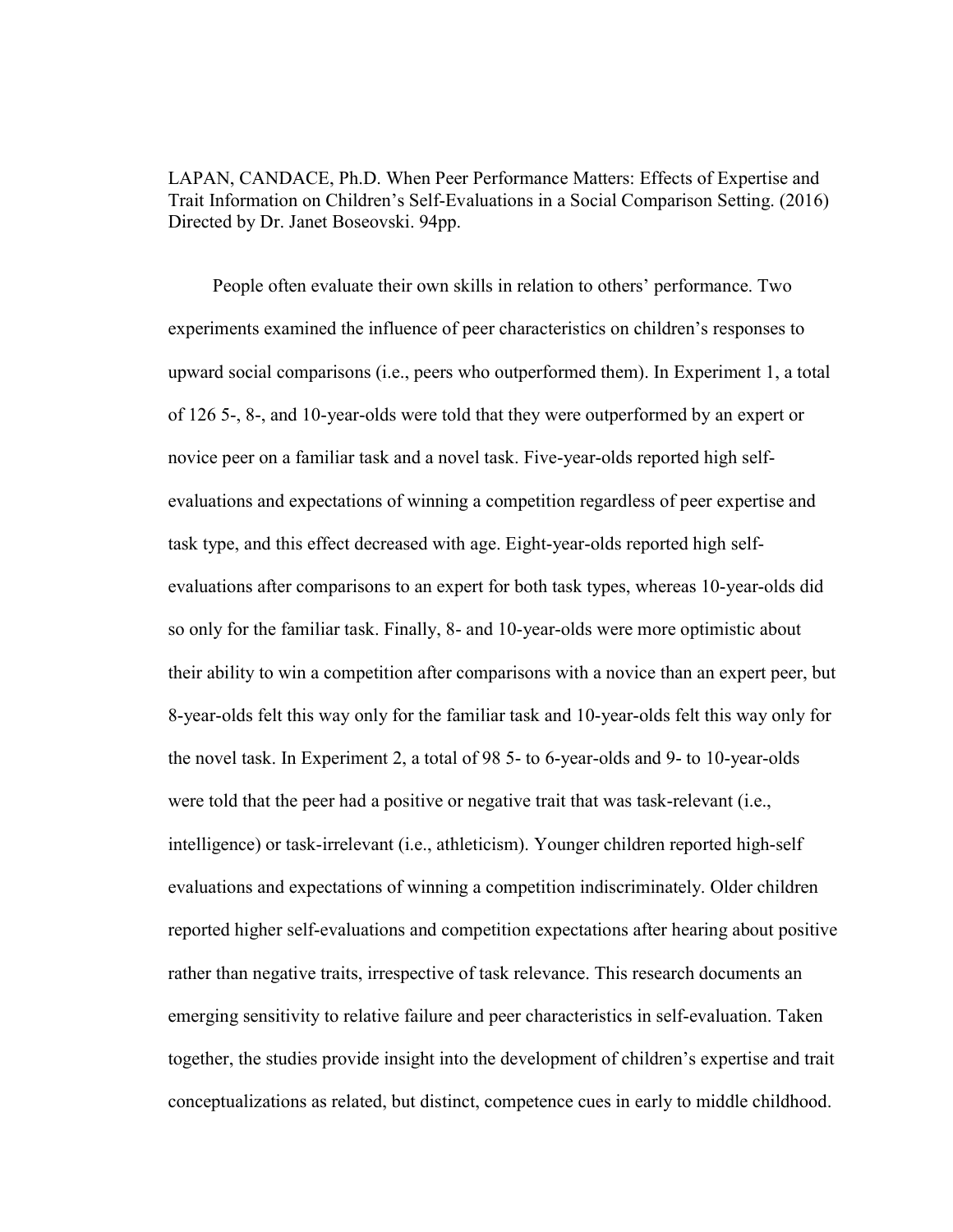By middle childhood, children consider whether they were outperformed and who outperformed them. These results have implications for understanding how children's self-evaluations can be altered by the way in which teachers and parents frame relative failure.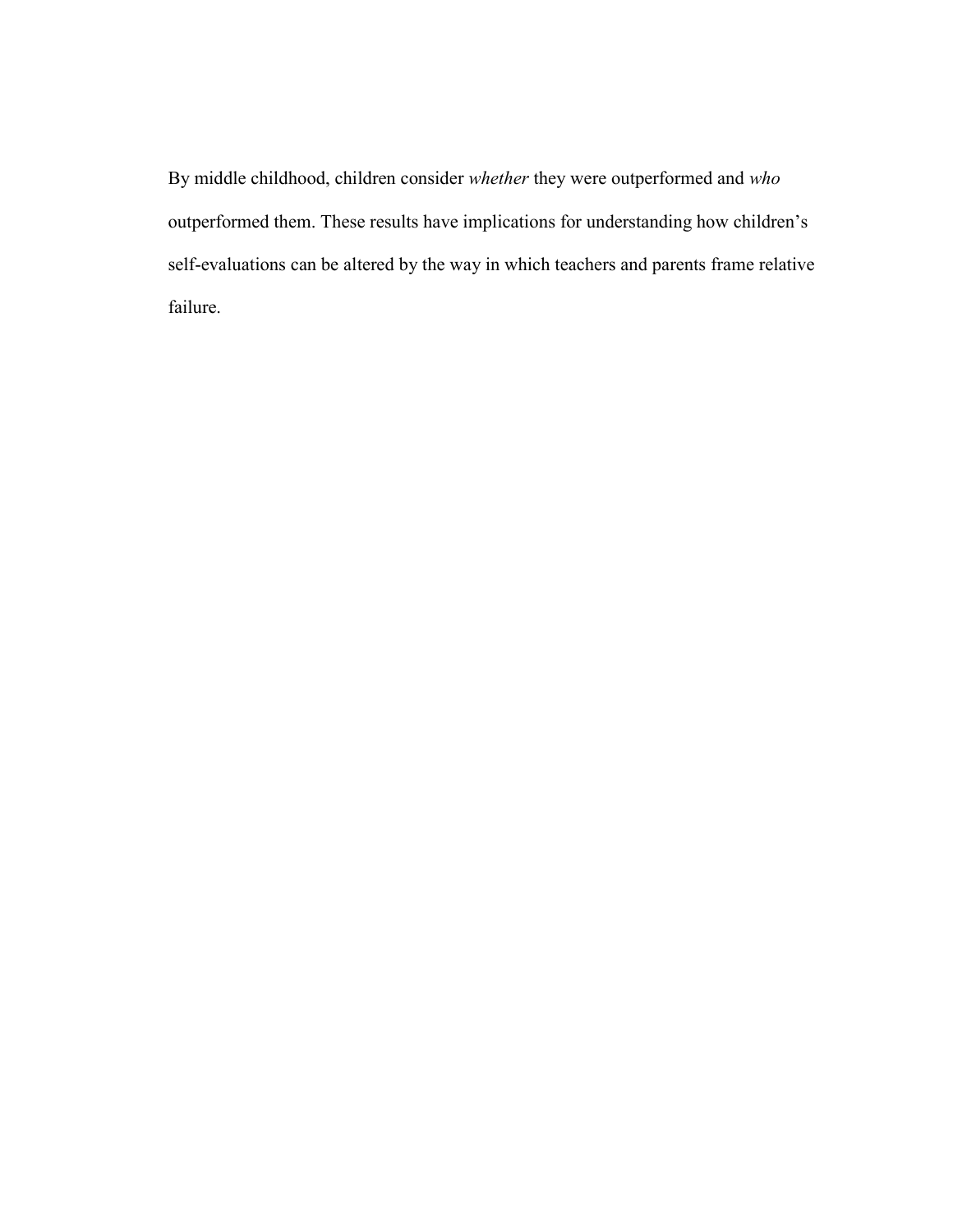# WHEN PEER PERFORMANCE MATTERS: EFFECTS OF EXPERTISE AND TRAIT INFORMATION ON CHILDREN'S SELF-EVALUATIONS IN A SOCIAL

COMPARISON SETTING

by

Candace Lapan

A Dissertation Submitted to the Faculty of The Graduate School at The University of North Carolina at Greensboro in Partial Fulfillment of the Requirements for the Degree Doctor of Philosophy

> Greensboro 2016

\_\_\_\_\_\_\_\_\_\_\_\_\_\_\_\_\_\_\_\_\_\_\_\_\_\_

Approved by

Committee Chair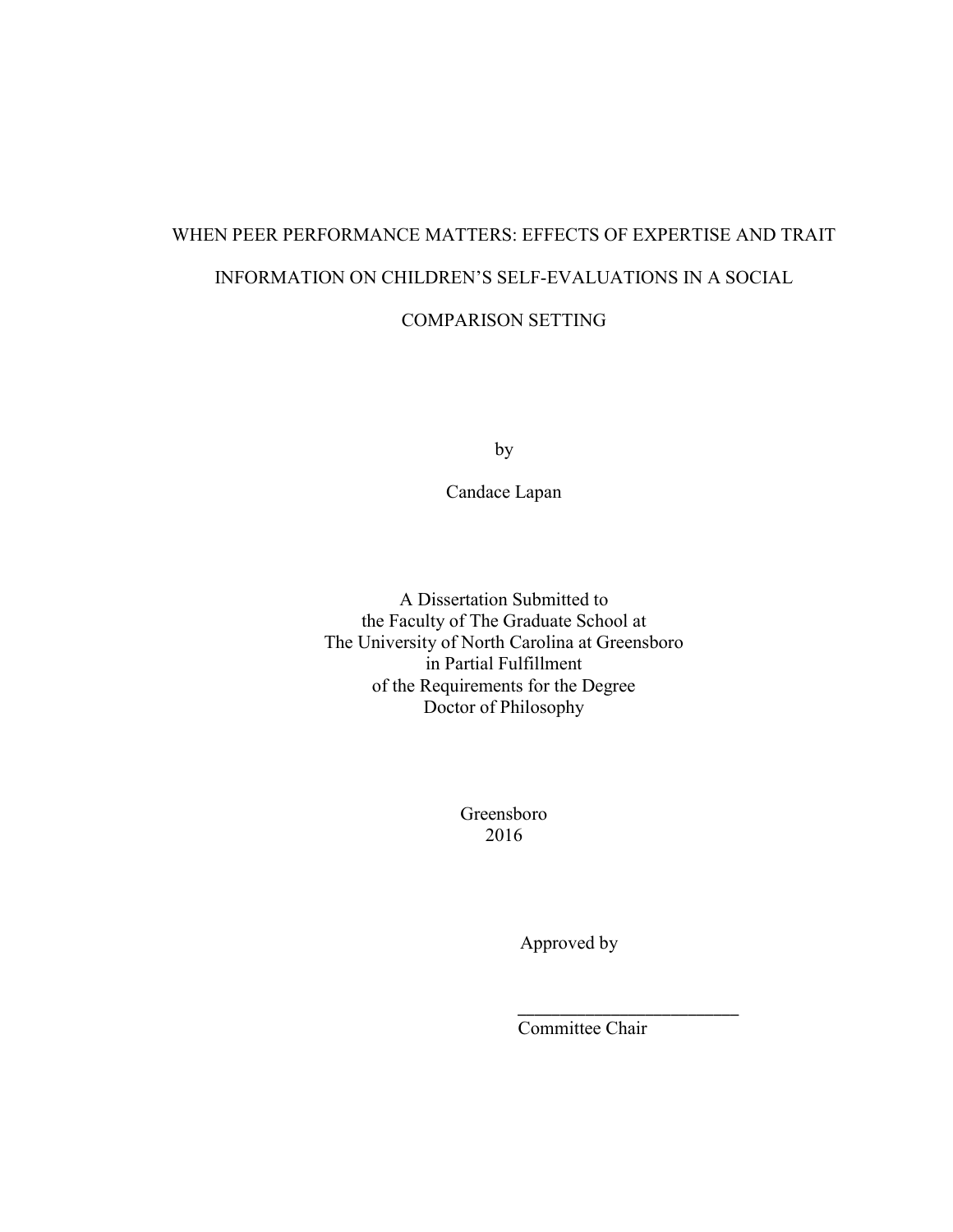## APPROVAL PAGE

 This dissertation written by Candace Lapan has been approved by the following committee of the Faculty of The Graduate School at The University of North Carolina at Greensboro.

Committee Chair \_\_\_\_\_\_\_\_\_\_\_\_\_\_\_\_\_\_\_\_\_\_\_\_\_\_\_\_\_\_\_\_\_\_\_\_

Committee Members \_\_\_\_\_\_\_\_\_\_\_\_\_\_\_\_\_\_\_\_\_\_\_\_\_\_\_\_\_\_\_\_\_\_\_\_

Date of Acceptance by Committee

 $\mathcal{L}_\text{max}$  , where  $\mathcal{L}_\text{max}$  and  $\mathcal{L}_\text{max}$ Date of Final Oral Examination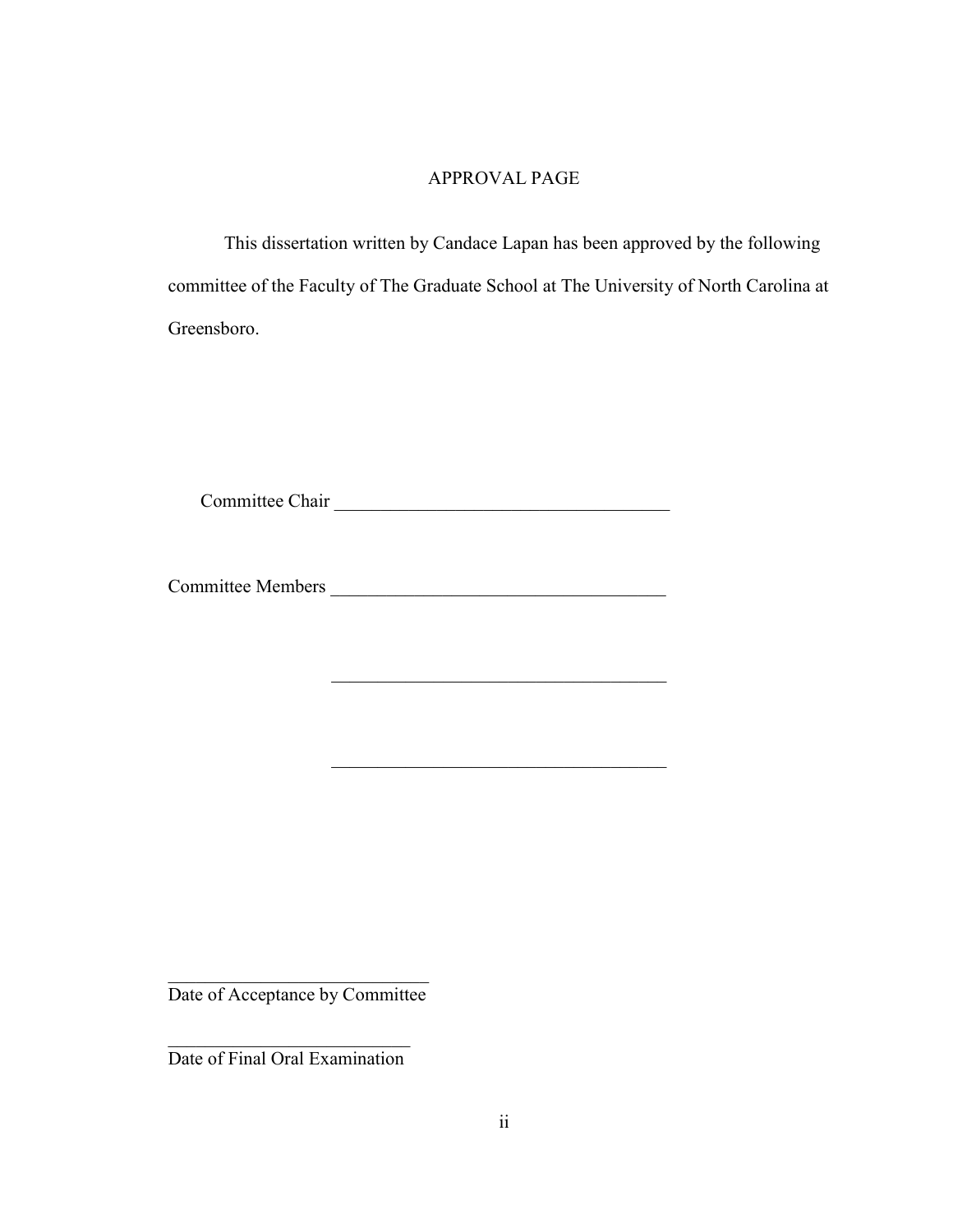### ACKNOWLEDGMENTS

 I would like to acknowledge and thank Dr. Janet Boseovski, Dr. Robert Guttentag, Dr. Paul Silvia, and Dr. Douglas Levine for their service as members of my committee. I would like to thank these committee members as well as Dr. Stuart Marcovitch for their time, suggestions, and input on my research. These individuals have not only aided me in the improvement of my dissertation, but have enhanced my broader understanding and appreciation of psychological science. I would also like to give special thanks to Dr. Douglas Levine for his help with many data analysis questions. Finally, I would like to express my deepest gratitude to my advisor Dr. Janet Boseovski for years of guidance through this process, without which this dissertation would not have been possible. I sincerely appreciate all of her outstanding mentorship, including her extensive feedback on all aspects of this dissertation, her support for my data collection efforts, her assistance in the improvement of my writing, and her unwavering moral support for me through many trying times.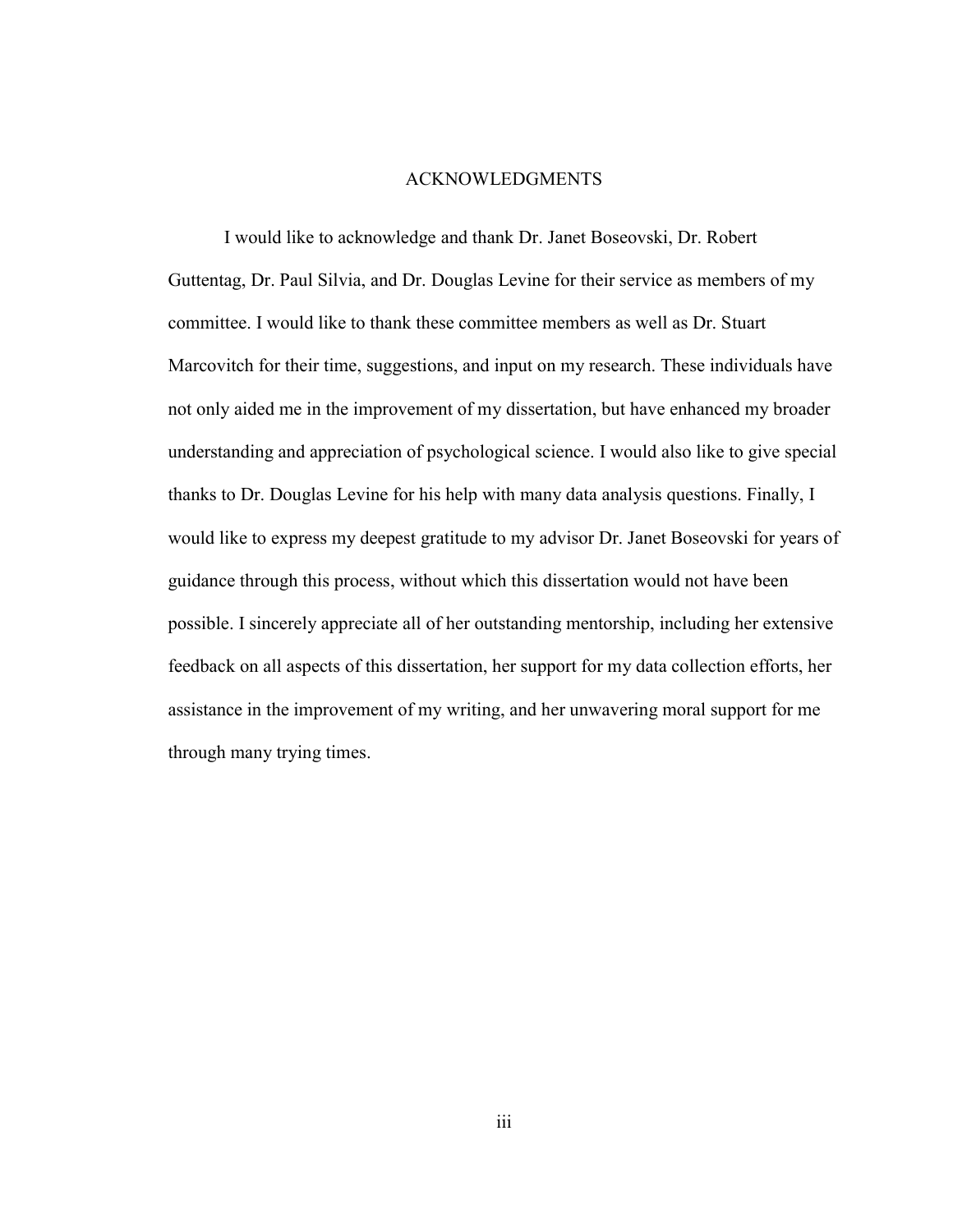# TABLE OF CONTENTS

| Page                                                                                              |
|---------------------------------------------------------------------------------------------------|
|                                                                                                   |
|                                                                                                   |
| <b>CHAPTER</b>                                                                                    |
|                                                                                                   |
|                                                                                                   |
|                                                                                                   |
|                                                                                                   |
|                                                                                                   |
| APPENDIX A. EXPERIMENT 1: PEER EXPERTISE INFORMATION91                                            |
| APPENDIX B. SELF-EVALUATION EXPLANATION CODING AND<br>EXAMPLES (EXPERIMENT 1 AND EXPERIMENT 2) 92 |
|                                                                                                   |
| APPENDIX D. PEER TRAIT DESCRIPTIONS IN EXPERIMENT 294                                             |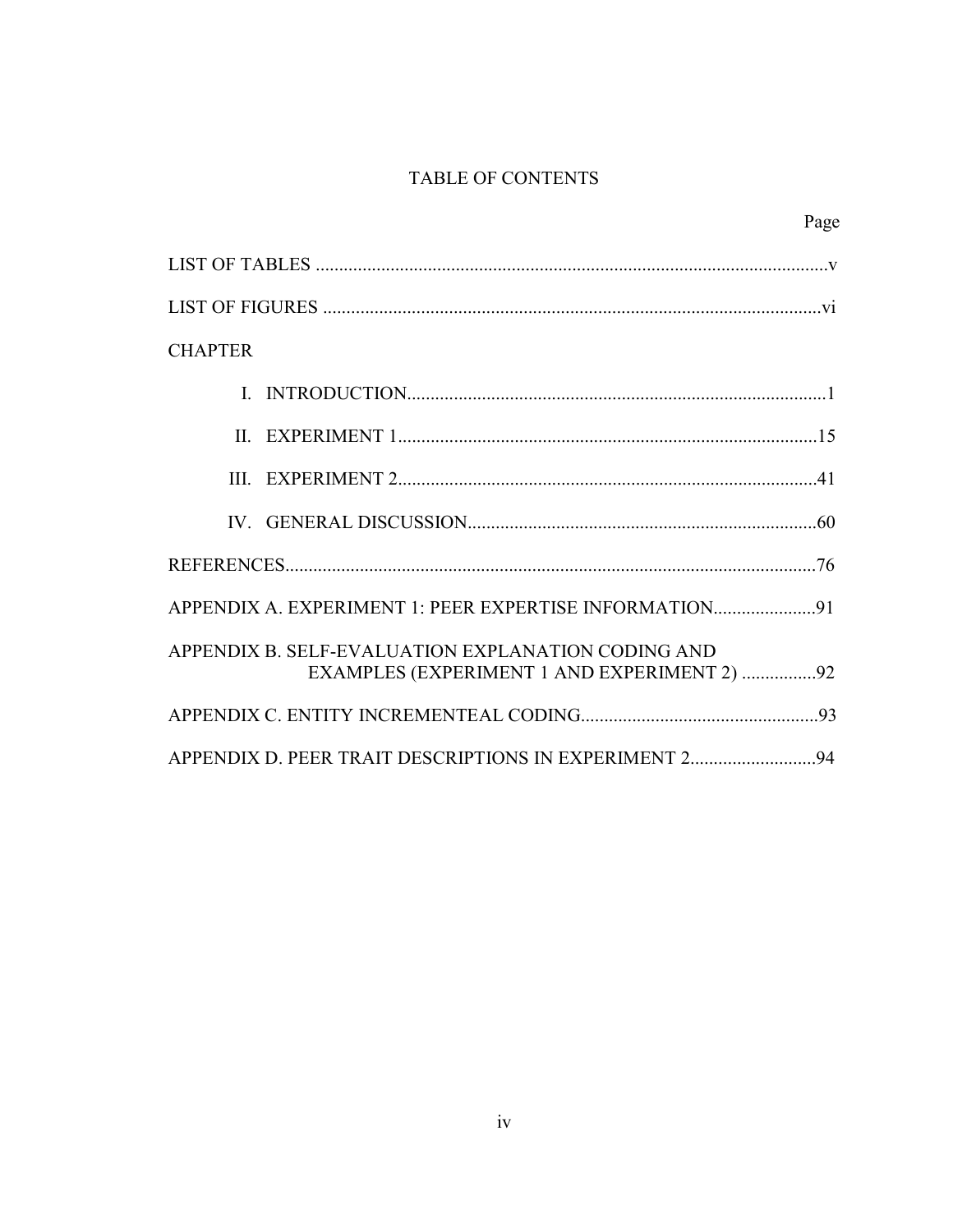# LIST OF TABLES

|--|

| Table 1. Proportion of "Yes" Responses to the Peer Performance Question in<br>Experiment 1 (by Age and Peer Expertise) and Experiment 2 (by | .25 |
|---------------------------------------------------------------------------------------------------------------------------------------------|-----|
| Table 2. Mean Self-Evaluations in Experiment 1 (by Age, Domain, and Peer                                                                    |     |
| Table 3. GEE Binary Logistic Regression Models for Competition                                                                              | .30 |
| Table 4. Percentage of Each Explanation Type by Domain, Age, and                                                                            | .33 |
| Table 5. Logistic Regression Models for Competition Predictions in                                                                          | .53 |
| Table 6. Percentage of Each Explanation Type by Age and Evaluation                                                                          | .54 |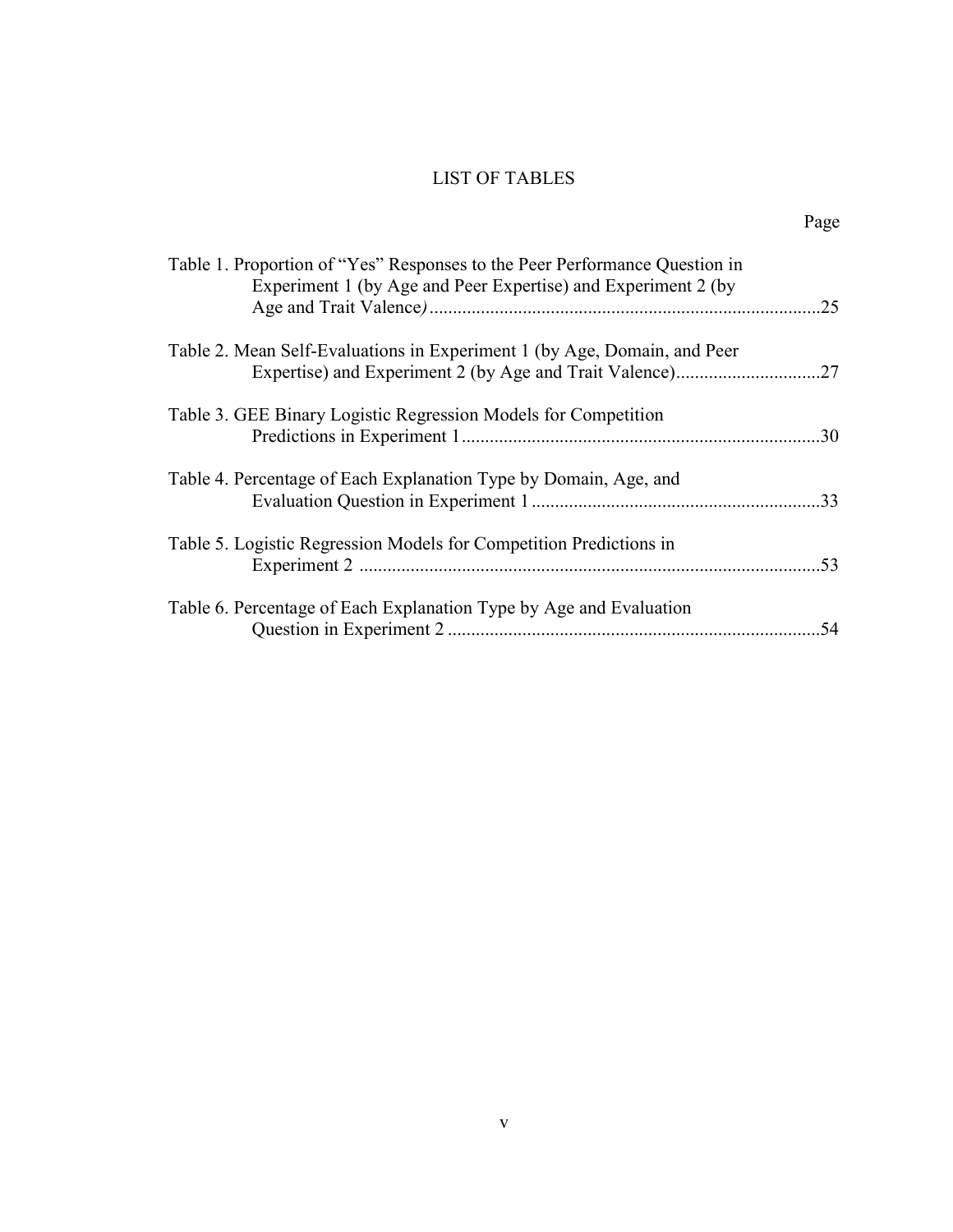# LIST OF FIGURES

|                                                                          | Page |
|--------------------------------------------------------------------------|------|
|                                                                          |      |
| Figure 1b. Proportion of Participants Who Reported that They Could Win a |      |
|                                                                          |      |
|                                                                          |      |
| Figure 2c. Proportion of Positive Competition Predictions by Age         |      |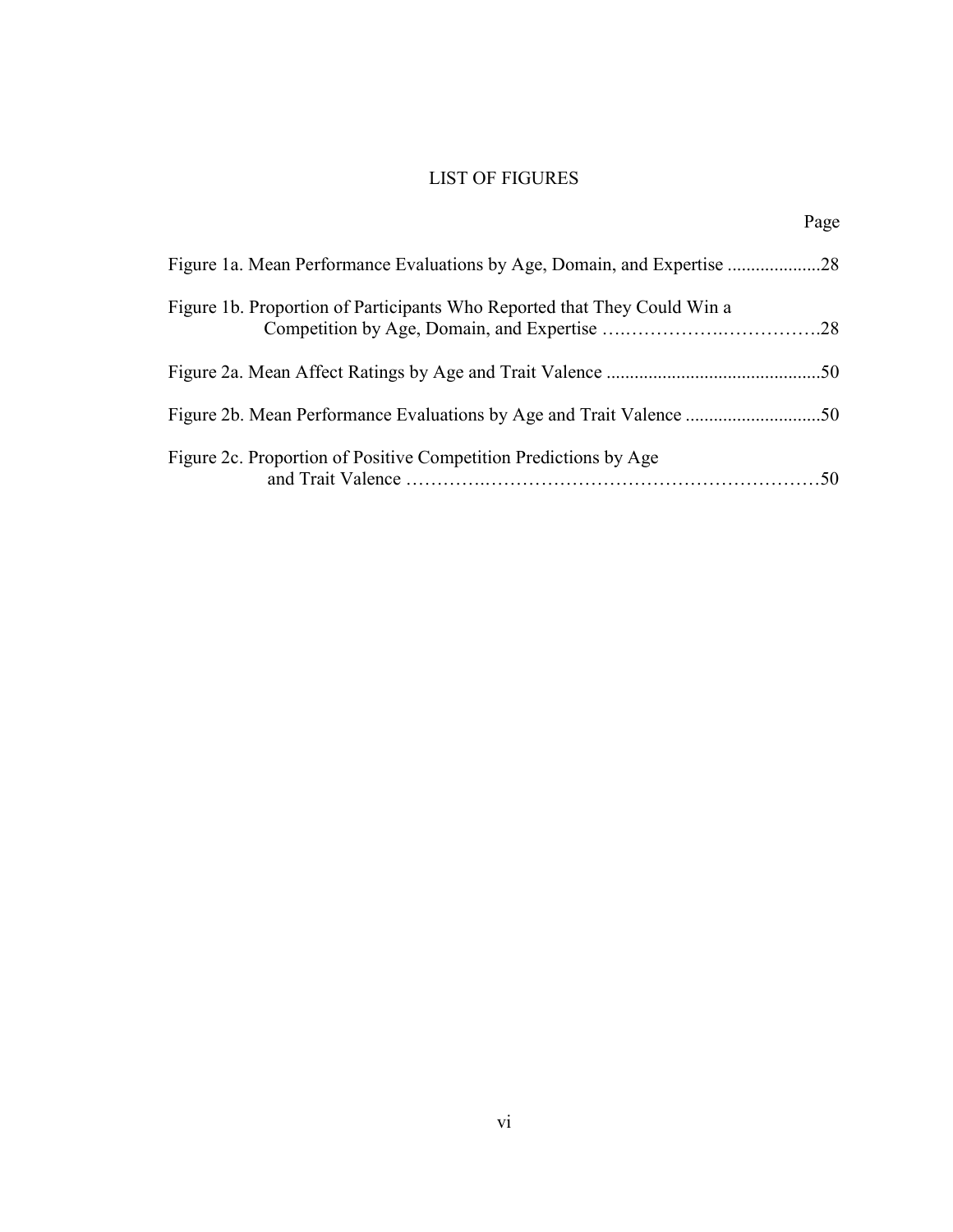# CHAPTER I

## INTRODUCTION

Self-evaluation of performance and abilities has practical importance for academic achievement of children (Luo, Kovas, Haworth, & Plomin, 2011; Schunk & Pajares, 2002) and adults (Dunlosky & Rawson, 2012). Across development, a number of factors become influential to self-evaluations, including social feedback (e.g., explicit praise and criticism; Kamins & Dweck, 1999). During middle childhood, social comparison with peers becomes a particularly salient source of feedback for children's self-evaluations (Ruble, Boggiano, Feldman, & Loebl, 1980). Specifically, knowledge that others have performed better (i.e., upward comparison) or worse (i.e., downward comparison) than the self produces systematic decreases and increases in selfevaluations, respectively. However, these effects can vary based on the information available about comparison others (e.g., gender information; Rhodes & Brickman, 2008). As children age, they acquire an understanding of many types of social information relevant to the interpretation of comparative feedback. The current studies are the first to investigate the effects of two developmentally salient characteristics, namely expertise (Danovitch & Keil, 2004) and ability related traits (e.g., smartness; Stipek & Daniels, 1990), on children's responses to comparative feedback between early and late childhood.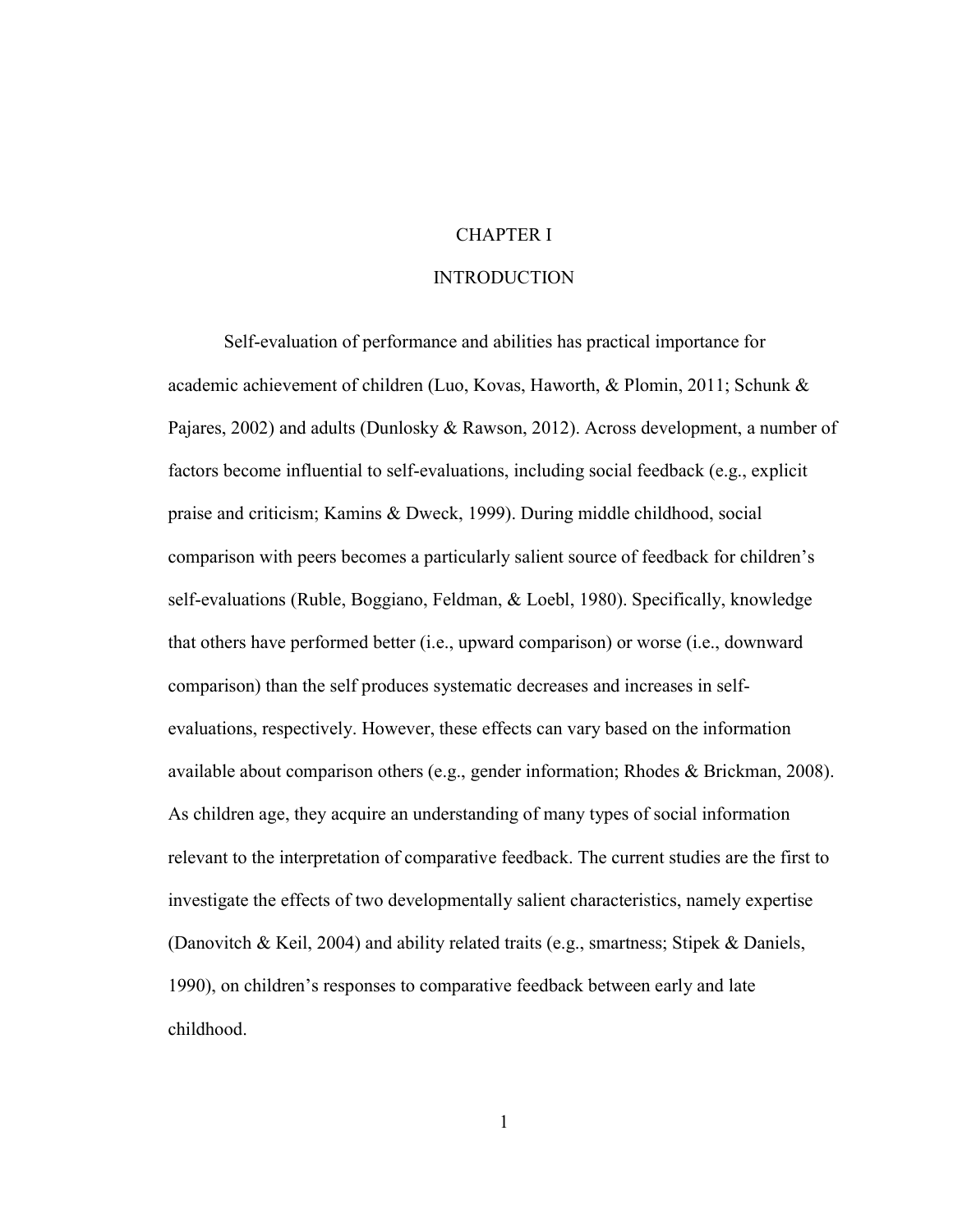In the adult literature, theoretical and empirical accounts of social comparison suggest that perceived similarity between comparison others and the self is a key factor in determining the outcome of social comparison (i.e., whether self-evaluations are improved or impaired; Mussweiler, 2001, 2003). Indeed, when adults perceive an upward comparison other as similar to the self, self-evaluations are typically positive (Mussweiler, 2001). Although there are currently no developmental models of social comparison, developmental frameworks of self-awareness highlight that representations of others are critical to the development of self-representations. In particular, selfawareness in a number of areas (i.e., physical features, capabilities, traits, and social roles) is linked to the identification of self-other similarities and distinctions, which are developed through interactions with others (Decety & Sommerville, 2003). Relevant interactions with others may include social comparison experiences that also add to the development of children's self-other representations. Children's representations of their traits and capabilities may be influenced by comparisons with peers in particular, as peers serve as salient others in achievement domains as early as the preschool years (Chafel, 1986). Further, distinctions or similarities between the self and peers are likely affected by knowledge about peers' characteristics (e.g., shared traits may make self-other similarities more salient than differences).

In addition to the increasing salience of peers as a reference group with age, children's reasoning about social comparison develops within a typically optimistic context that highlights positive rather than negative attributes. Socialization practices related to academics, such as parenting and schooling, are particularly important (for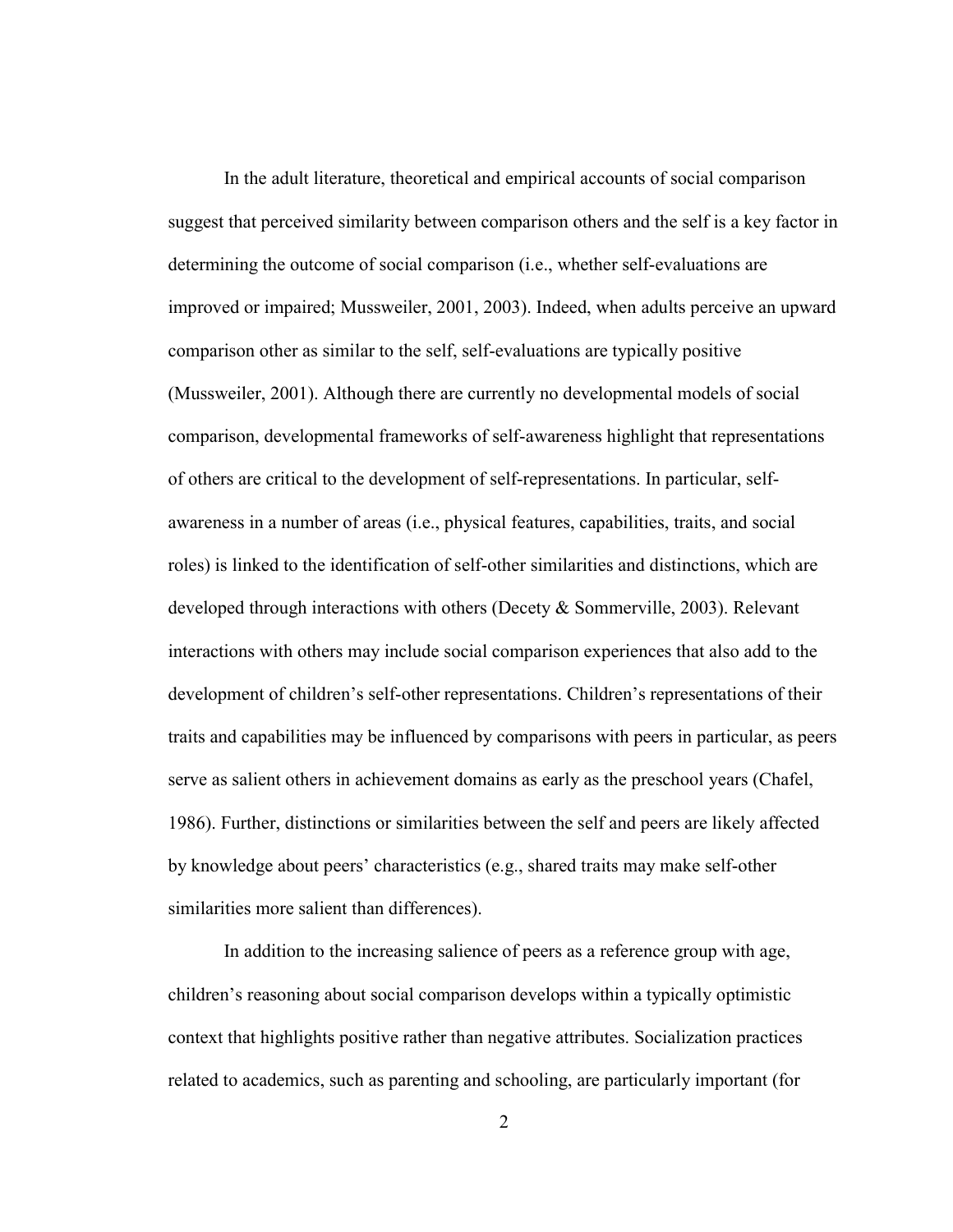reviews, see Boseovski, 2010, and Cimpian, in press). Parents of preschoolers often attribute their children's academic success to stable abilities, whereas they attribute failure to a temporary lapse in effort (Rytkonen, Aunola, & Nurmi, 2005; Stipek & MacIver, 1989). Additionally, preschool and early elementary school teachers' criteria for achievement are based on students' effort and improvement. Conversely, upper elementary school teachers are more evaluative and their criteria focus on relative performance and meeting normative standards (Blumenfeld, Hamilton, Bossert, Wessels, & Meece, 1983; Gullickson, 1985). In line with these achievement criteria, teachers' feedback shifts from the provision of corrective feedback and praise for task completion, to the use of normative feedback (e.g., letter grades) and praise based on performance outcomes (Stipek & MacIver, 1989).

Early socialization practices foster the tendency to form and maintain positive views of the self and others via disregard of negative information. This optimistic world view, termed the positivity bias, is evident beginning at 4 years of age, peaks in middle childhood, and attenuates in late childhood (Boseovski, 2010). This documented agerelated change in positivity is expected to be reflected in children's self-evaluations. Specifically, children at the peak of this bias may interpret negative social comparative feedback as unrelated to self-evaluations or disregard it altogether. Of relevance to the current studies, the positivity bias is also known to affect children's reasoning about expertise (Boseovski & Thurman, 2014) and ability related traits (e.g., smart: Benenson & Dweck, 1986).

3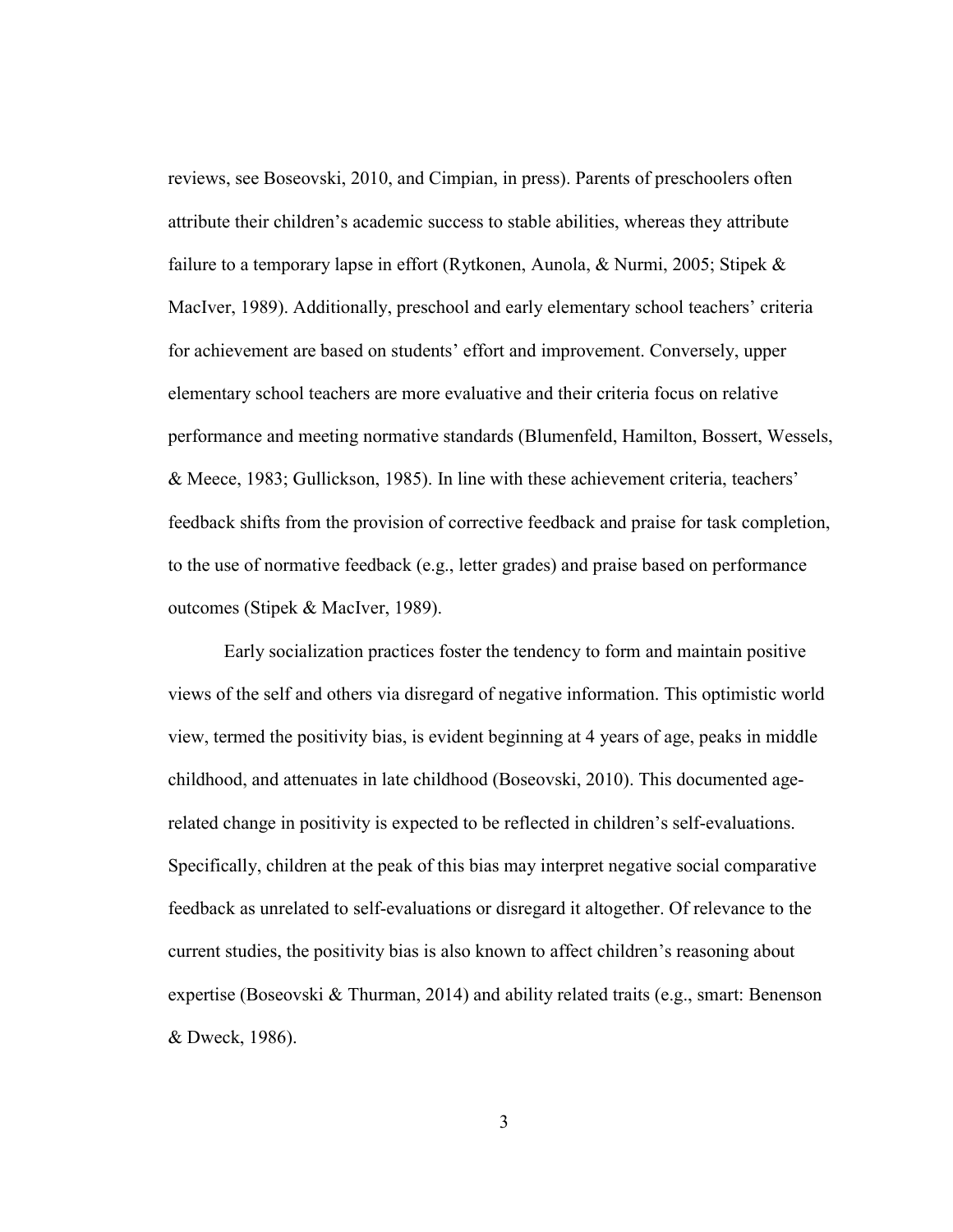Current perspectives on the development of social comparison are drawn largely from the ability conception literature, which examines children's beliefs about ability related traits, most commonly "smartness." Developmental shifts in children's ability conceptions (i.e., their beliefs about being "smart"), purportedly underlie age-related change in the effects of social comparisons on self-evaluations (Butler, 1989). Support for this perspective comes from research that documents differential developmental trajectories for children's understanding of comparative feedback (i.e., understanding that others have performed better or worse than the self) as compared to their use of such feedback for self-evaluation (i.e., adjusting self-evaluations based on the relative performance of others).

A wealth of literature demonstrates that children as young as 5 years of age engage in comparison and understand comparative feedback. By this age, children engage in spontaneous comparison discourse (e.g., "I have more than this"; Chafel, 1986). For example, children observed in a classroom setting while completing independent work often make remarks about their own work (e.g., "I'm on page 20.") and others' work (e.g., "You spelled this wrong."). Children also make explicit comparative statements about their work in relation to others' (e.g., "She's on 13, and I'm only on 10"; Frey & Ruble, 1985). Young children not only attend to their peers' task progress, but are relatively accurate in using this information to rank peers in terms of their performance (Morris & Nemcek, 1982; Ruble & Frey, 1987). Children also demonstrate an understanding of their own performance relative to peers. For example, when given the opportunity to view their peers' performance outcomes (e.g., how fast a peer ran a race),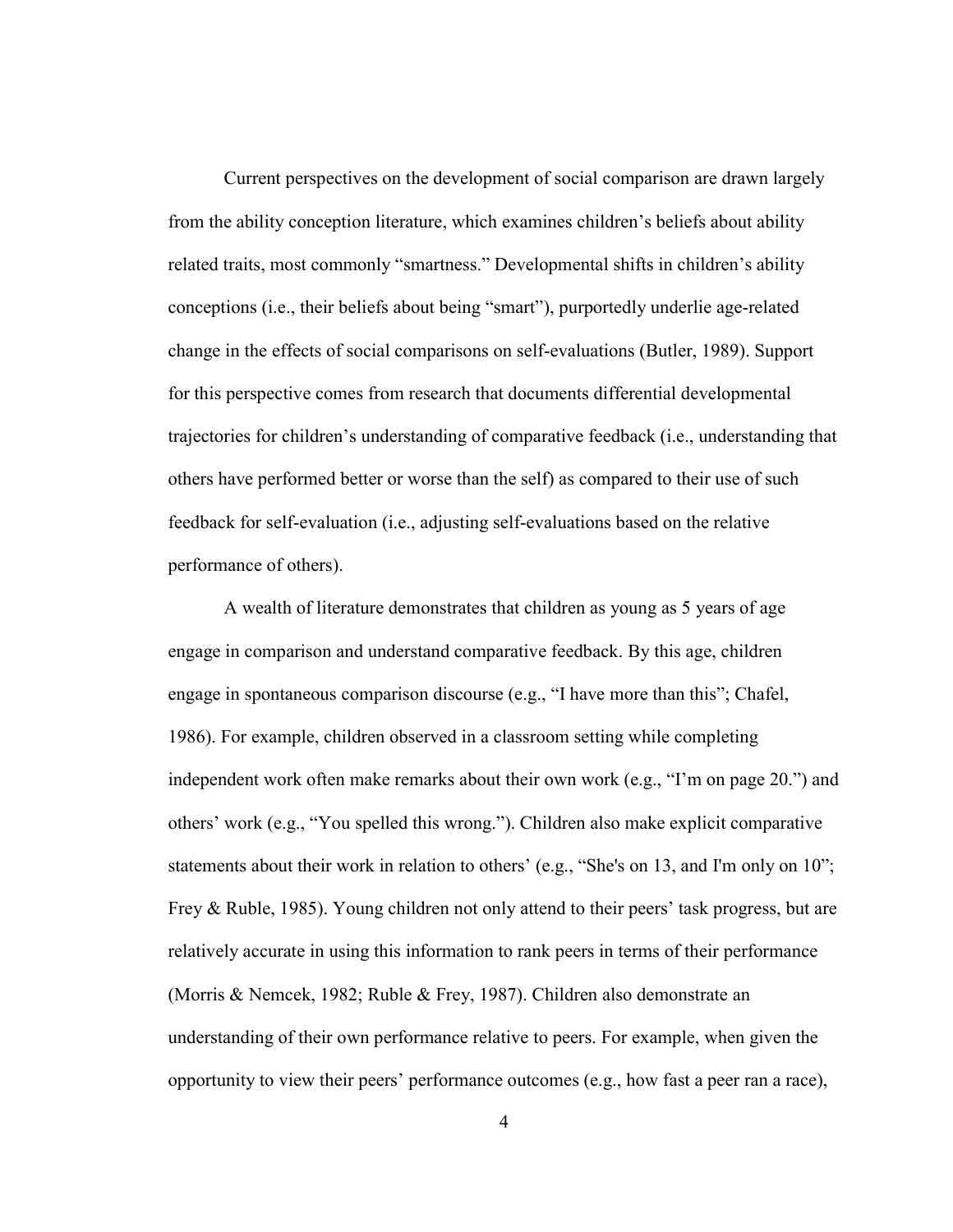5- to 6-year-olds preferentially choose peers who performed similarly to themselves (e.g., peers who ranked one place above or below themselves; Morris & Nemcek, 1982). As early as second grade, children's understanding of their own performance in relation to peers is evident in their selection of future competitors. For example, Ruble and colleagues (1980) found that children prefer to compete against a peer whom they have outperformed in the past (i.e., downward comparison) rather than an unknown peer. Conversely, children prefer to compete against an unknown peer rather than a peer who has outperformed them in the past (i.e., upward comparison).

Although young children understand relative performance feedback (Morris & Nemcek, 1982) and show interest in peers' academic work (Frey & Ruble, 1985), viewing peers' work has little influence on self-evaluations until 7 years of age (Boggiano & Ruble, 1979; Butler, 1998; Levine & Green, 1984; Pomerantz, Ruble, Frey, & Greulich, 1995; Ruble et al., 1980; Ruble, Eisenberg, & Higgins, 1994; Ruble, Feldman, & Boggiano, 1976; Ruble, Parsons, & Ross, 1976; but see Butler, 1998). It is theorized that young children disregard comparative feedback for self-evaluation because they interpret performance differences as resulting from temporary factors (e.g., effort; Nicholls, 1978) rather than stable differences in ability (e.g., smartness). Thus, young children likely view performance differences as irrelevant to self-evaluations because they believe that they need only to try harder to improve their performance. It is also important to note that simplified task settings (i.e., visual presentation and comparison of actual task products rather than only ratings of the products) have been shown to increase preschoolers' use of social comparative feedback to inform self-evaluations (Butler,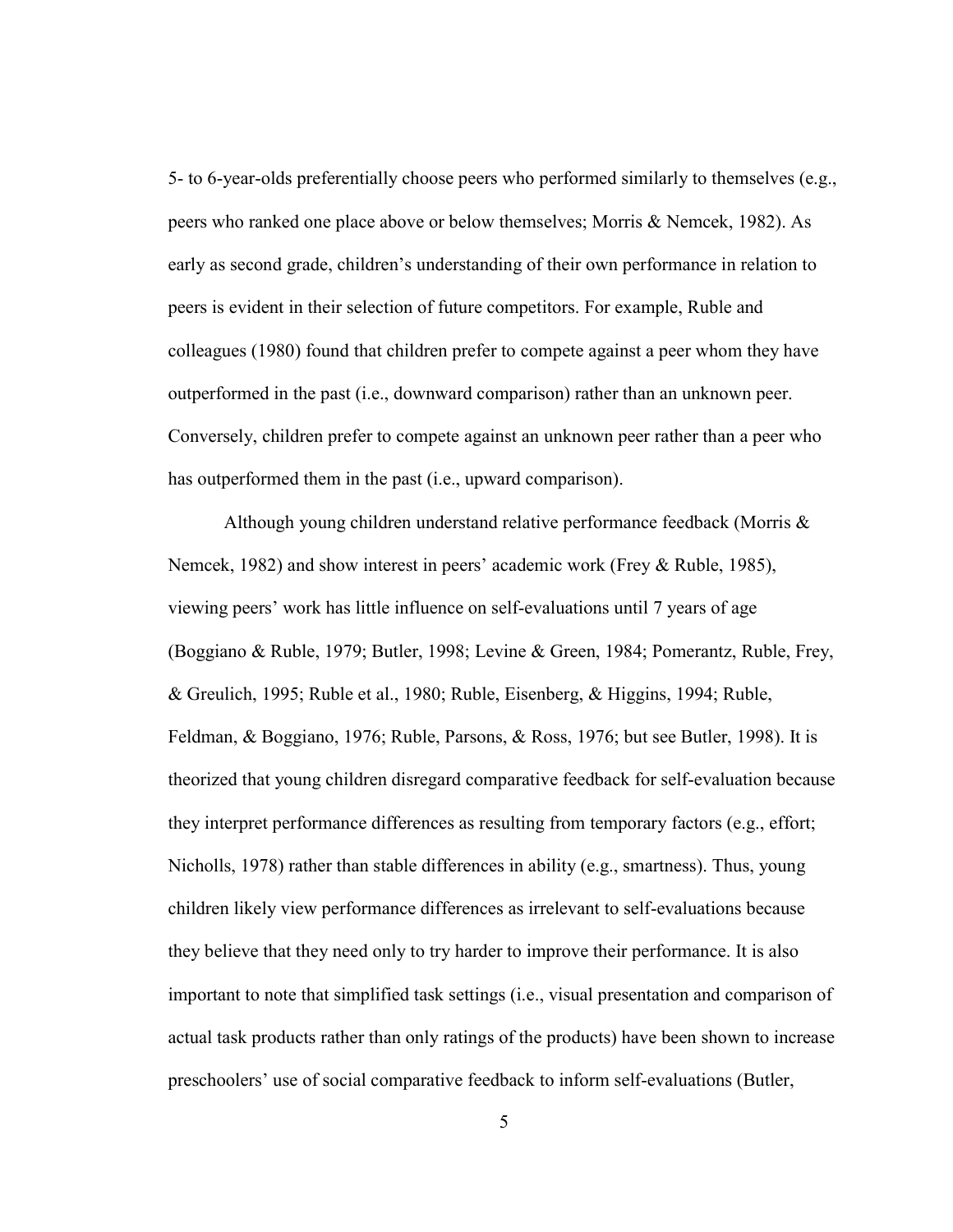1998). This suggests that younger children's lack of attention to comparative feedback is in part due to constraints on information processing skills.

As children enter middle childhood, the desire to learn about peers' performance and view their work increases (Butler, 1989; Ruble et al., 1976). However, social comparison discourse becomes more subtle (Frey & Ruble, 1985). For example, 7- to 10 year-olds often inquired about a peer's progress (e.g., "What number are you on?") rather than explicitly stating differences between their progress and others' progress. Importantly, by 7 years of age, children report lower self-evaluations when upward social comparative feedback about a non-descript peer is provided, rather than an objective performance standard (e.g., task success or failure feedback; Ruble et al., 1980). Such effects are purportedly related to older children's tendency to interpret relative failure as resulting from stable differences in ability (e.g., intelligence; Butler, 1989). Thus, older children often view performance discrepancies between themselves and peers as indicators of their capabilities and therefore, useful for self-evaluation.

There are also direct links between fixed conceptualizations of ability and social comparison behaviors. For example, task descriptions that emphasize fixed ability conceptions (e.g., indicating that the task assesses ability rather than performance) increase sixth graders' interest in comparative feedback (Butler, 1992). Individual differences in beliefs about ability as constant also relate to comparison behaviors. In middle childhood, children who frequently endorse beliefs of ability as constant seek out more social comparative feedback than children who endorse these beliefs less often (Ruble & Flett, 1988).

6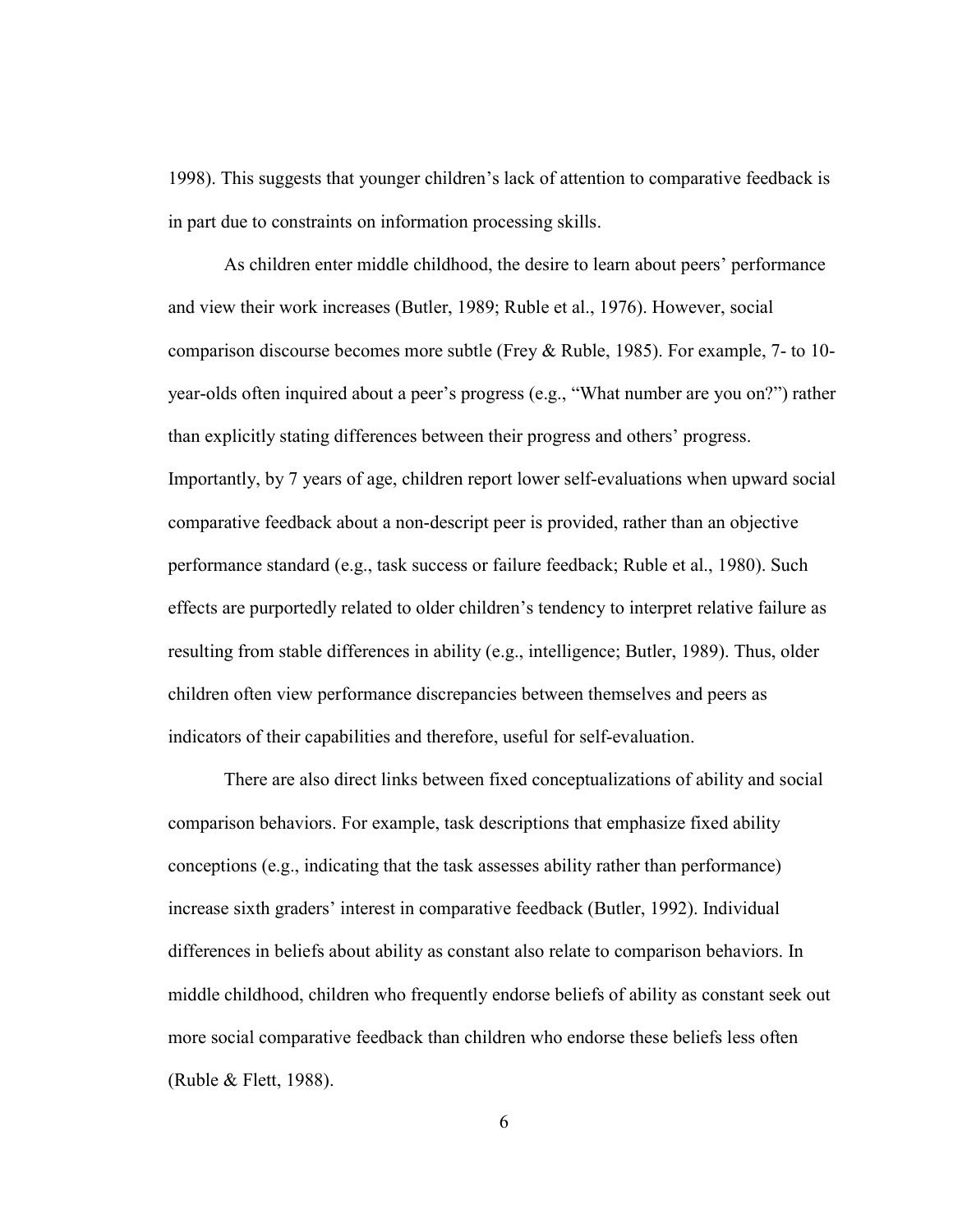Given the significance of ability conceptions for children's interpretation of comparative feedback, other types of information related to ability conceptions may also be relevant to developmental changes in social comparison. Children's conceptualizations of expertise may be particularly important to interpretations of comparative feedback. Possession of high expertise entails that an individual has substantial knowledge in a domain, which in turn is related to conceptions of high ability (Yussen & Kane, 1985). For example, when defining "smart", children tend to reference spontaneously to the amount of knowledge an individual possesses, and this tendency increases with age (Kurtz-Costes, McCall, Kinlaw, Wiesen, & Joyner, 2005). Like ability, children may interpret relative failure as stemming from differences in knowledge between themselves and peers (i.e., expertise), rather than temporary factors (e.g., effort). Indeed, as children age, they view effort as less relevant to task performance, whereas previous experience and ability related traits are seen as increasingly important (Weisz, Yeates, Robertson, Beckham, 1982). This provides further support for the proposed importance of expertise information because experience is a component of expertise and is typically used to describe experts (e.g., "Jenny…knows a lot about dogs. She is an animal doctor and works with dogs all the time."; Koenig & Jaswal, 2011).

 Although conceptualizations of expertise and ability become more interrelated with age, a key difference between these two characteristics is that they vary in the extent to which they are essentialized with age. Essentialism refers to beliefs that characteristics are biologically based, present at birth, stable over time, and immune to change (Gelman, Heyman, & Legare, 2007). Given that beliefs about ability as stable are posited to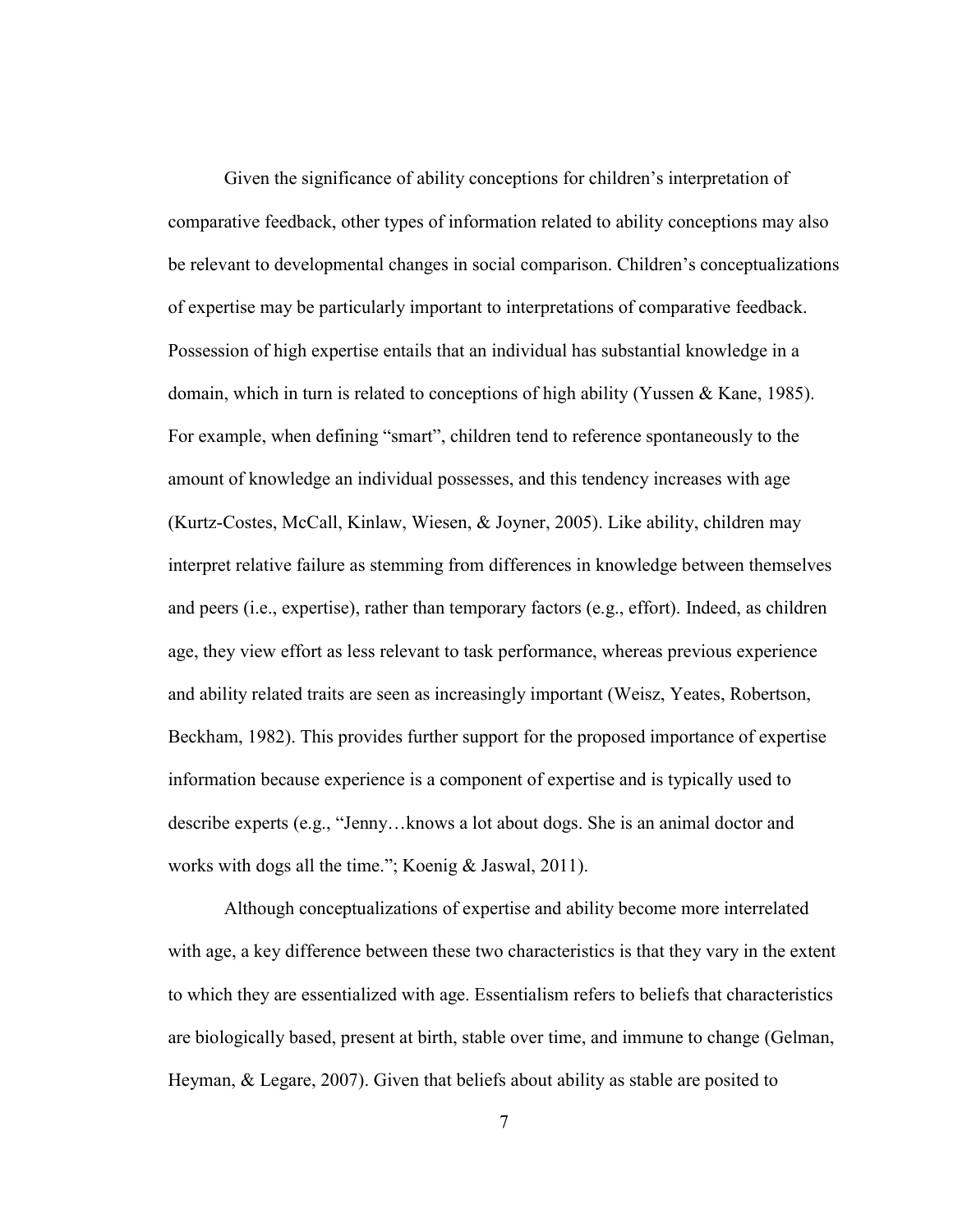underlie the development of social comparison, the degree to which expertise and ability related traits are essentialized should be relevant to consideration of these characteristics in a comparison setting.

A wealth of literature has examined trait essentialism (e.g., physical, psychological, and ability related traits). Essentialist beliefs about ability related traits are evident by 5 years of age, become more prevalent with age, and are more prevalent than essentialist beliefs about personality traits (e.g., "nice"; Gelman et al., 2007; Heyman & Giles, 2004). For example, 7- to 14-year-olds require less evidence to attribute ability related traits than personality traits (Heyman & Giles, 2004). Between 5 and 10 years of age, children increasingly expect ability related traits, as compared to personality traits, to be linked to nature rather than nurture (e.g., believe that an adopted individual will share ability related traits with their birth parents rather than adopted parents; Heyman & Gelman, 2000). As noted previously, young children conceptualize ability related traits as able to change, but by middle to late childhood, they are more likely to indicate that abilities (e.g., intelligence) cannot change (Gelman et al., 2007; Heyman & Giles 2004).

In contrast to traits, expertise has not been conceptualized in an essentialist framework, as knowledge always has the possibility to change (Lockhart, Goddu, & Keil, 2016). There is evidence that children and adults hold non-essentialist beliefs about expertise in regards to malleability (i.e., whether an individual can change how much they know about a topic over time). Findings indicate that between early and late childhood, expertise is seen as relatively malleable. Although younger children are more optimistic about the amount of knowledge that one will acquire across the lifespan, even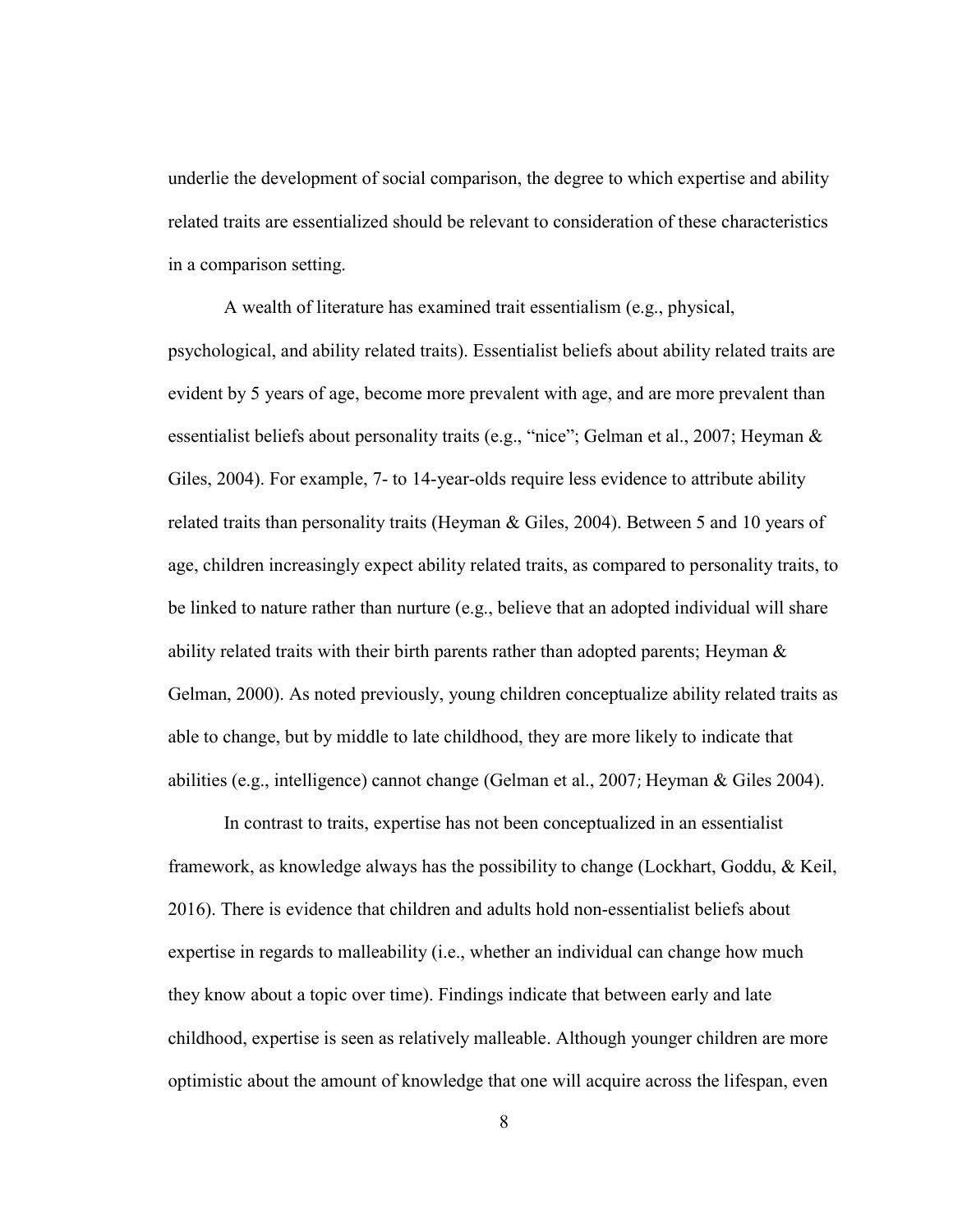8- to 12-year-olds expect that an individual's level of knowledge will change significantly across the lifespan. Other than conceptions of malleability, essentialist concepts are unlikely to apply to reasoning about expertise (e.g., biological basis, stability). Given that expertise is not thought of in essentialist ways, the methodology used to assess expertise understanding necessarily diverges from that used to assess ability related traits. For example, it is common to ask "Do you think that George was born shy" (Gelman et al., 2007), but not "Do you think George was born knowing all about dogs?"

Divergent developmental essentialist beliefs about these characteristics may alter how children interpret relative failure. Specifically, the provision of expertise information in a comparison setting should enhance reflection on malleable causes of performance differences (e.g., experience), resulting in weak effects of comparative feedback. Conversely, ability related traits should highlight malleable causes of performance differences in young children, but fixed ability reasoning in older children, as these are the predominant ways in which children view ability related traits across development. Despite this divergence in essentialist thinking, there are substantial similarities in the developmental conceptualizations of expertise and ability related traits as described above, and these cues should both be meaningful in a comparison context.

#### Role of Peer Characteristics in Social Comparison

As reviewed above, there is strong evidence to suggest that ability conceptions are related to social comparison. Thus, the provision of comparison peer characteristics that denote competence (i.e., expertise and ability related traits) are likely to impact children's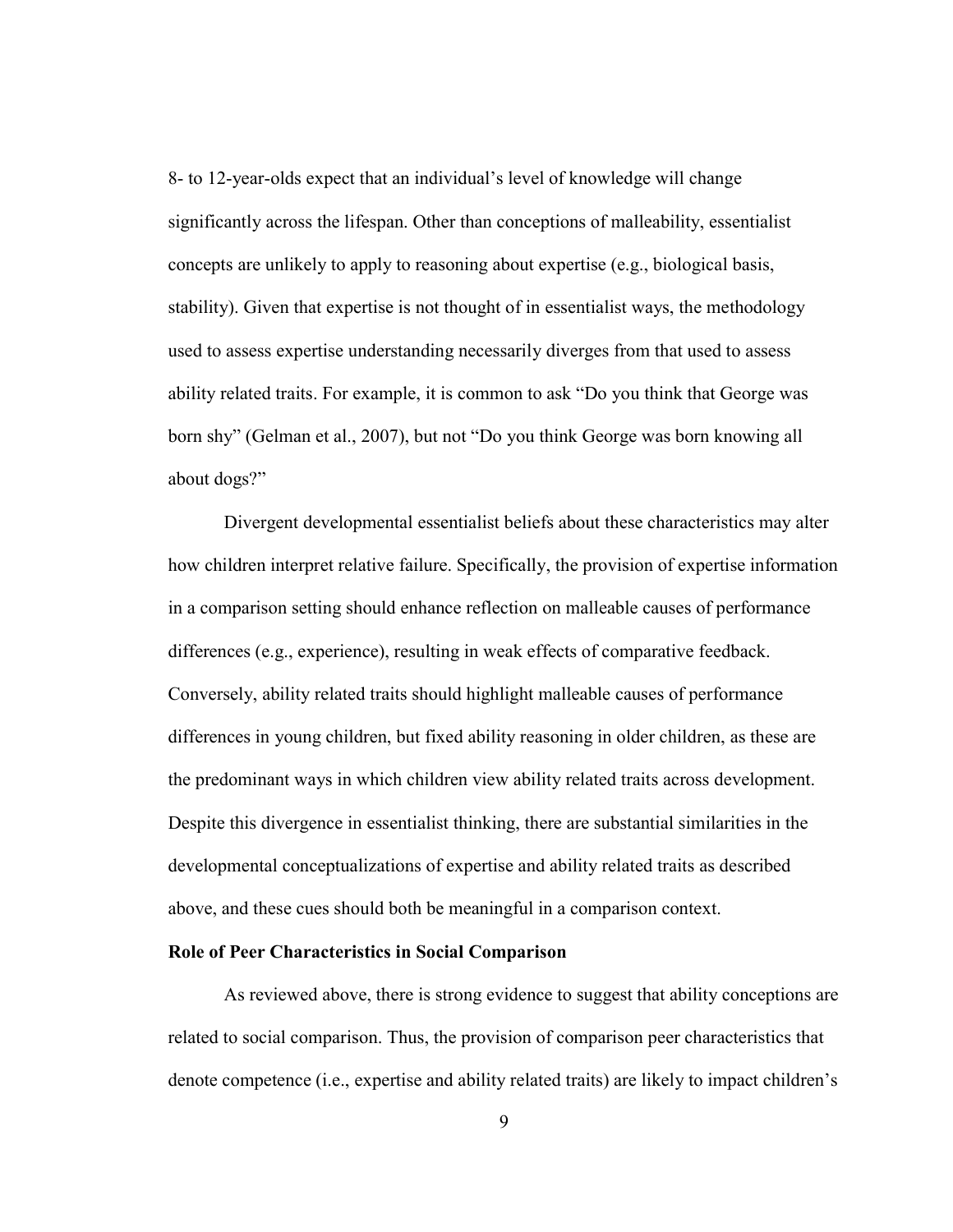interpretations of relative failure, and thereby, self-evaluations. Few developmental studies have examined the effects of comparison peer characteristics on children's selfevaluations, particularly in early childhood.

One relevant line of research has assessed the effects of comparison peers' social categories (e.g., gender) on self-evaluations. Such studies have shown that when a comparison peer's gender is made salient, even preschoolers' self-evaluations are impaired by comparative feedback (Cimpian, 2010). For example, Rhodes & Brickman (2008) told 4- and 5-year olds that they were outperformed on a tracing task by a same gender, opposite gender, or gender unidentified peer. Children then rated their performance on the task. Next, children completed an additional trial of the task in which they were told that they were *more* successful than the peer. Finally, children rated their performance again after this second trial. When the peer was the same gender as the participant or an unidentified gender, children's self-evaluations improved between the unsuccessful and successful trials. Conversely, when the peer was the opposite gender of the participant, children's self-evaluations remained low even after the second more successful trial. These findings suggest that when category membership is made salient, children likely interpret task performance as linked to such categories, particularly when the child and comparison peer are members of different groups. For example, when a female child is outperformed by a male peer, the female child may interpret that the peer's superior performance was a result of a gender-linked ability. This type of interpretation highlights the role of ability in task performance and reveals that even preschoolers' self-evaluations can be influenced by relative failure.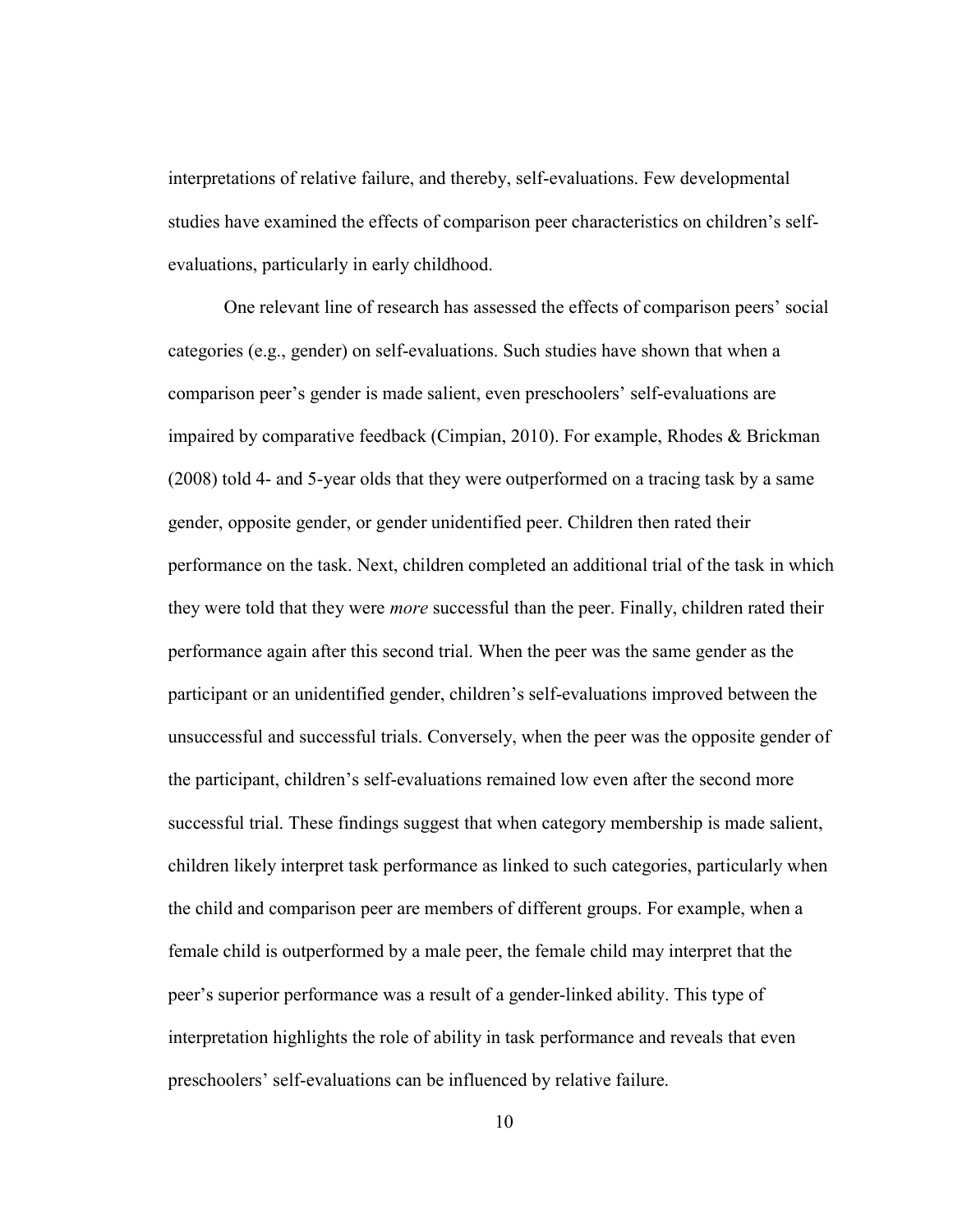Older children are increasingly sensitive to comparative feedback and characteristics of comparison peers. By middle to late childhood, the effects of comparative feedback vary based not only on the nature of the comparison (i.e., upward vs. downward), but on the nature of the peer relationship. For example, 9- to 11-yearolds' academic self-concept is related to naturalistic comparisons with reciprocated friends (i.e., both children consider each other friends), but not with non-reciprocated friends (i.e., only one child considers the other a friend; Altermatt & Pomerantz, 2003). Additionally, experimental studies have shown that comparative feedback has a greater influence on 9- and 10-year-olds' self-perceptions when peers are described as competitors (Butler, 1989).

Based on the reviewed findings, it is evident that across early to late childhood, there is an emerging sensitivity to comparative feedback and the characteristics of comparison peers. In early childhood, salient information about group membership (i.e., gender) facilitates the use of comparison information for self-evaluation, whereas in later childhood, subtler peer characteristics are considered (e.g., friendship status). Given that seemingly task-unrelated characteristics influence social comparison outcomes, there is a strong basis for additional examination of comparison peer attributes. Characteristics that are related to competence (e.g., expertise and ability related traits), and thereby task performance, should be particularly relevant.

#### The Present Research

The current studies examined the effects of two developmentally salient peer characteristics, expertise (Experiment 1) and ability related traits (e.g., smartness;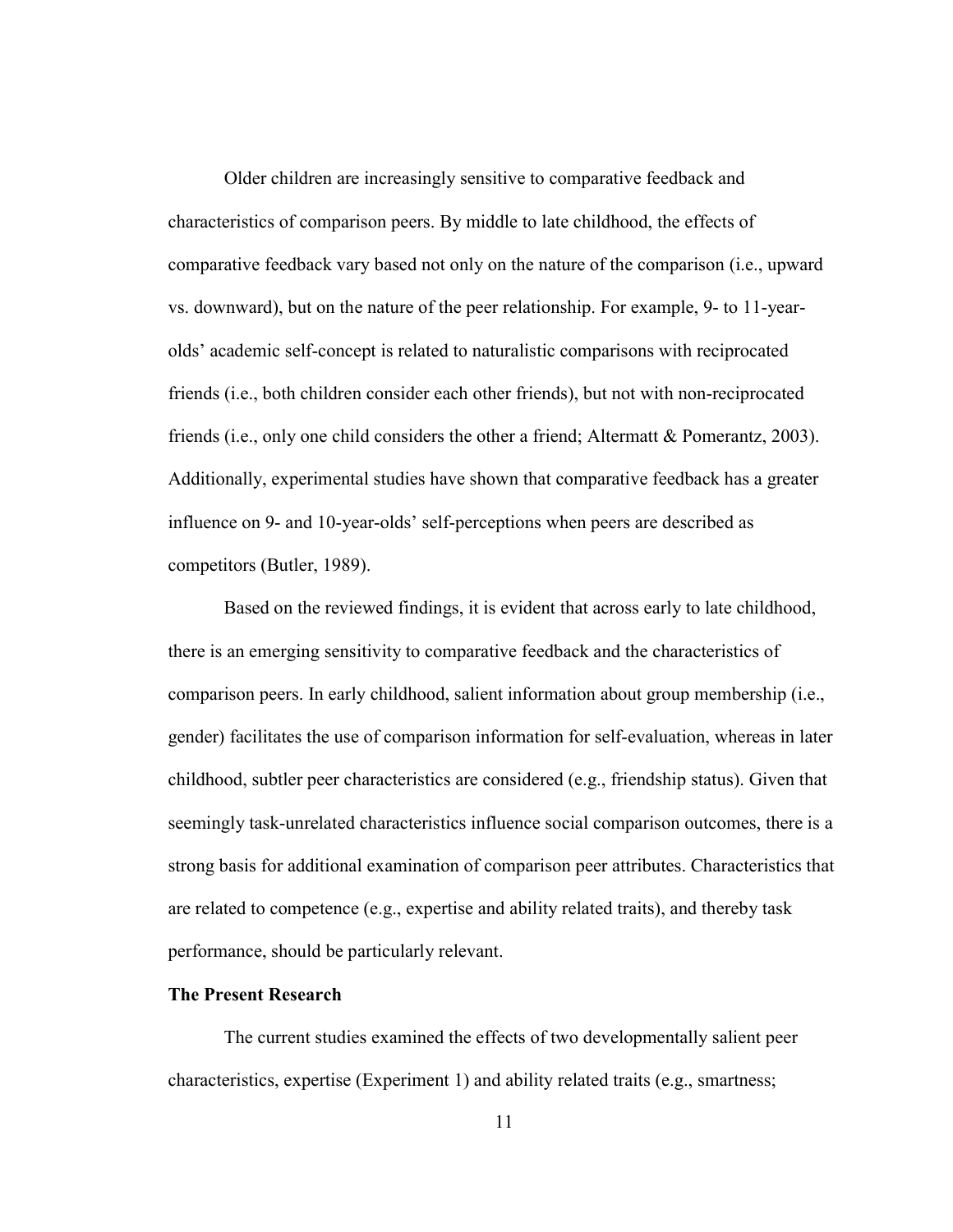Experiment 2), on 5- to 10-year-olds' social comparison outcomes. The studies provide novel insight about how children treat the same social comparative feedback differently based on comparison peers' expertise and traits. For example, if children are outperformed by a peer, do they perceive their performance as particularly poor when the peer is a novice, but more favorably when the peer is an expert? In either case, children have failed (to the same degree) relative to a peer, but peer competence information may alter the way that children construe relative failure. Instances of relative failure (i.e., upward social comparisons) were of particular interest for two main reasons. First, it is well established that downward comparisons result in favorable self-evaluations (e.g., Ruble et al., 1976b) and thus, are not likely to be influenced by contextual information. Second, children's responses to failure, rather than success, are related to achievement motivation and academic outcomes (Kamins & Dweck, 1999). Similarly, relative failure results in poor self-evaluations (e.g., Ruble et al, 1980). Thus, it was of practical significance to identify circumstances under which these negative outcomes may be altered.

Given that expertise information guides children's decision making as early as the preschool years, peer expertise was expected to be salient and influential in the context of relative failure (e.g., Danovitch & Keil, 2004). For example, when given conflicting information by a person described as an expert and a person described as a layperson, even preschoolers prefer to endorse the information provided by the expert as correct (e.g., Koenig & Jaswal, 2011). With age, children's' understanding of the varying content of expertise is refined (Keil, Stein, Webb, Billings, & Rozenblit, 2008). Even 9-year-olds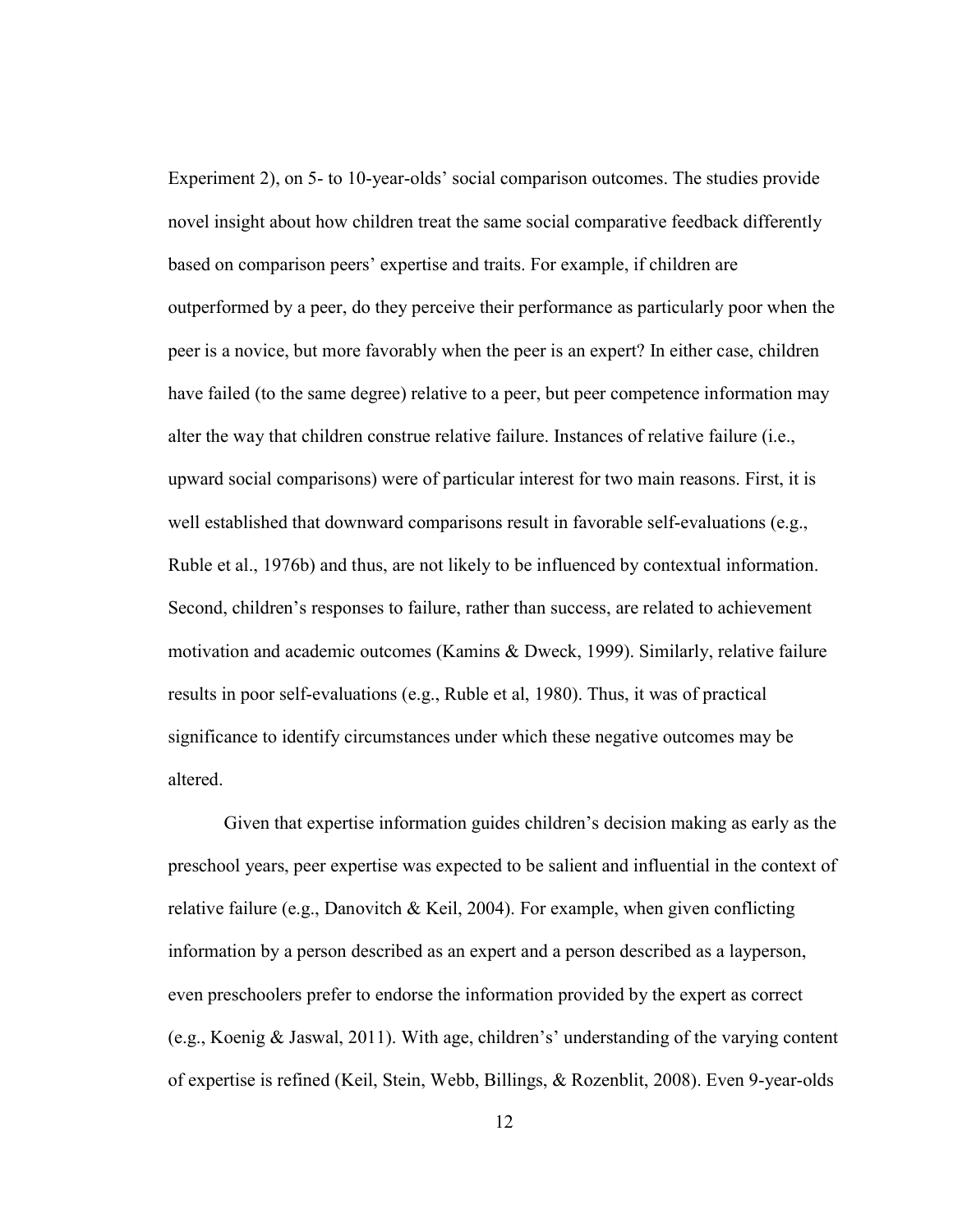have an adult-like understanding of the distinctions between domains of expertise (e.g., natural vs. social sciences; Keil et al., 2008). By this age, children also understand distinctions in the knowledge content of experts with narrow and broad domains of expertise (e.g., an animal expert versus a poodle expert; Landrum & Mills, 2015). These children also prefer experts rather than lay people to teach them how to complete a task (Boseovski, Hughes, & Miller, 2016), suggesting an awareness that experts should perform better than laypeople on tasks within the domain of expertise.

Similar to expertise, ability related traits are influential to children's reasoning in a variety of domains (e.g., Heyman & Gelman, 2000). Relevant here, ability related traits are connected to children's perceptions of achievement and this relation becomes stronger with age. For instance, 5- to 8-year-olds typically explain academic outcomes in terms of actions (e.g., studies a lot), whereas 10-year-olds use these types of explanations as well as trait explanations (e.g., "He's smart"; Benenson & Dweck, 1986). Ability related traits are also linked with academic outcomes. Specifically, praise and criticism of children's academic outcomes through the use of ability related trait references (e.g., praising good performance with "You are so smart!") convey that intelligence is fixed and thereby results in negative psychosocial outcomes (e.g., academic helplessness; Kamins & Dweck, 1999), particularly in response to failure.

Because ability related traits are essentialized, but expertise is not, the examination of these cues in a similar task context can elucidate the role of ability conceptions as a mechanism of age-related change in social comparison. Limited effects of expertise as compared to ability related traits would suggest that fixed ability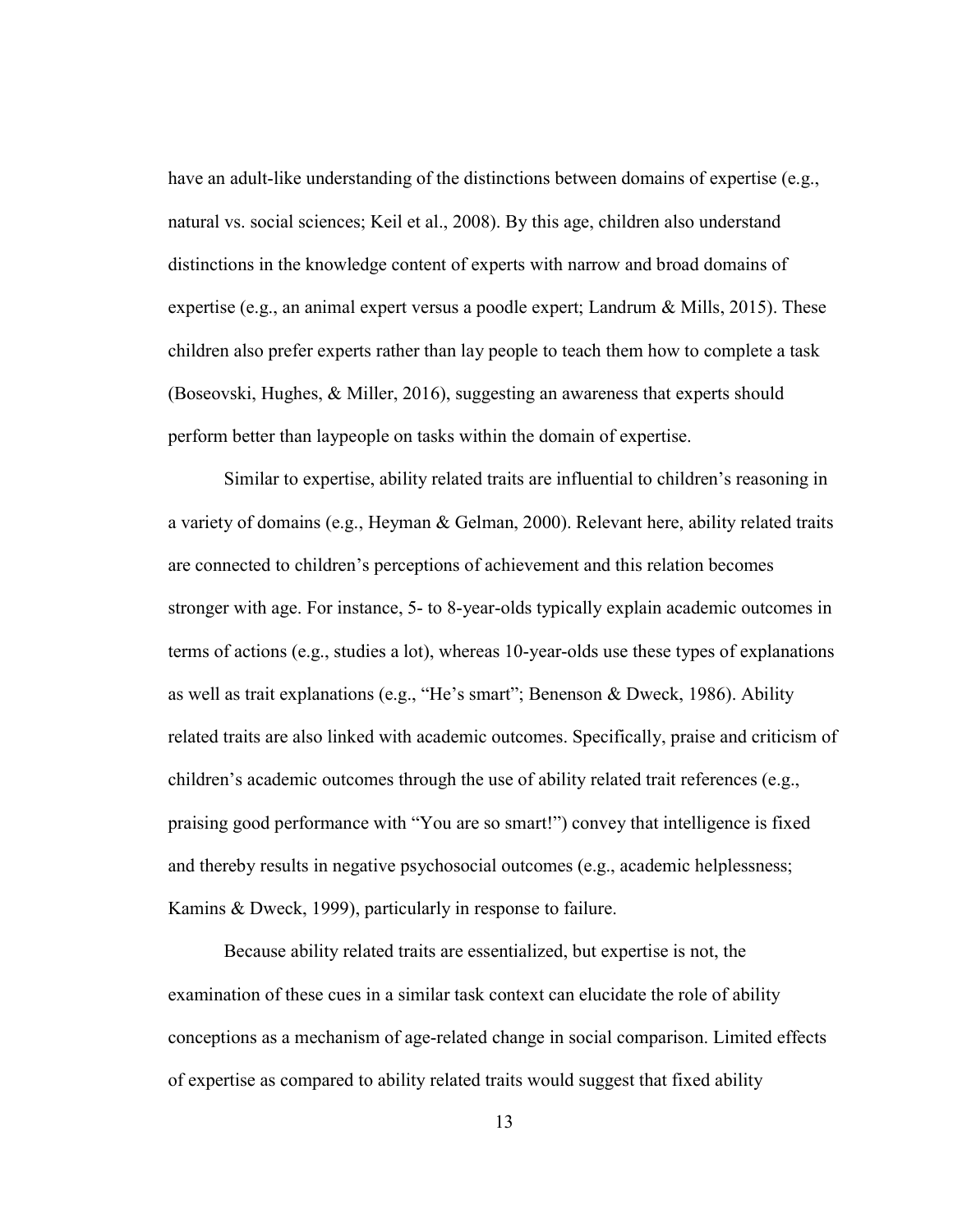conceptions facilitate the use of comparative feedback for self-evaluation. These two cues were also assessed across an age range in which the positivity bias declines. Undifferentiated self-evaluations by young children in response to these two cues would provide evidence that their views of expertise and ability as malleable lend themselves to positive self-evaluations in the face of relative failure. Furthermore, developmental change in children's positivity is likely to be reflected in their overall self-evaluations (i.e., younger children should report more positive self-evaluations than older children).

The present studies also merge two disparate areas of research by investigating children's reasoning about expertise as compared to traits as cues of peer competence. Moreover, the investigation provides insight into children's reasoning about expertise and trait information in a self-evaluative context, whereas previous research has focused largely on contexts that are not self-evaluative (e.g., Koenig & Jaswal, 2011; Kurtz-Costes, et al., 2005). Thus, the current studies address the paucity of research on the relation between children's beliefs about these characteristics and provide information about their differential relevance to ability conceptions with age.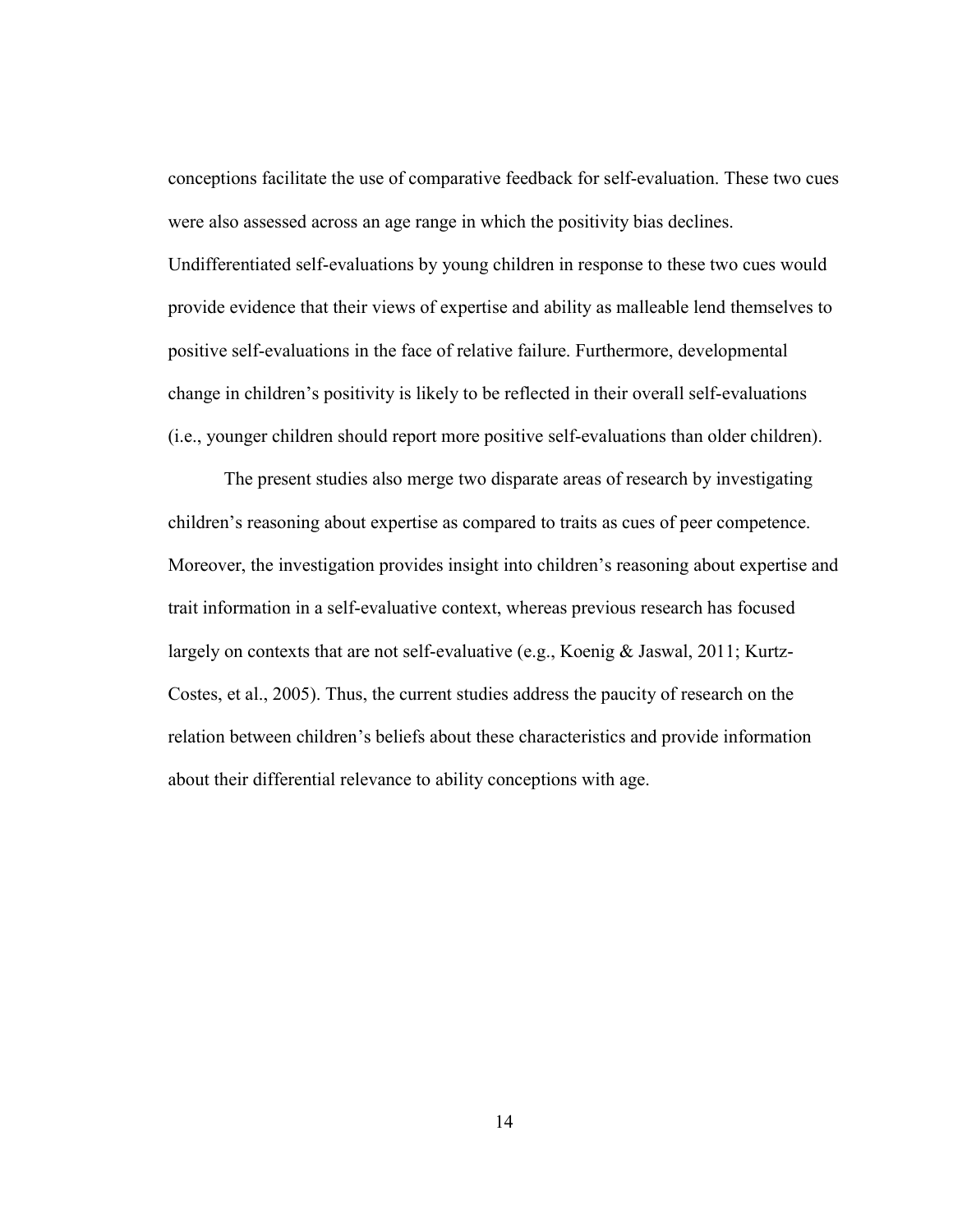# CHAPTER II

# EXPERIMENT 1

Five-, 8-, and 10-year-olds were told that they were outperformed by an expert peer or a novice peer and then reported their self-evaluations. As described above, by 7 to 8 years of age, children demonstrate a well-developed sensitivity to both expertise (Aguiar, Stoess, & Taylor, 2012) and comparative feedback (Ruble et al., 1980). Therefore, by this age, it is likely that children will be able to consider both types of information in the self-evaluation process. Beyond this, there are three main reasons to expect that expertise information should be highly relevant to children's social comparison outcomes. First, a comparison peer's level of expertise should have implications for the accuracy of self-evaluations (Festinger, 1954). An individual is more likely to form accurate self-evaluations from comparisons with a peer who has a similar, rather than different, level of expertise. For example, if a child is a novice piano player, it would be more useful to compare his or her piano abilities to another beginner, rather than a child who has been playing for several years. It would be unrealistic to expect a beginner to perform at a similar level as an individual who has years of practice with a task and specialized knowledge about the domain. Thus, when an individual is a novice, comparisons with experts should be disregarded as uninformative. Although children's reasoning about expertise in a social comparison context has not been examined, research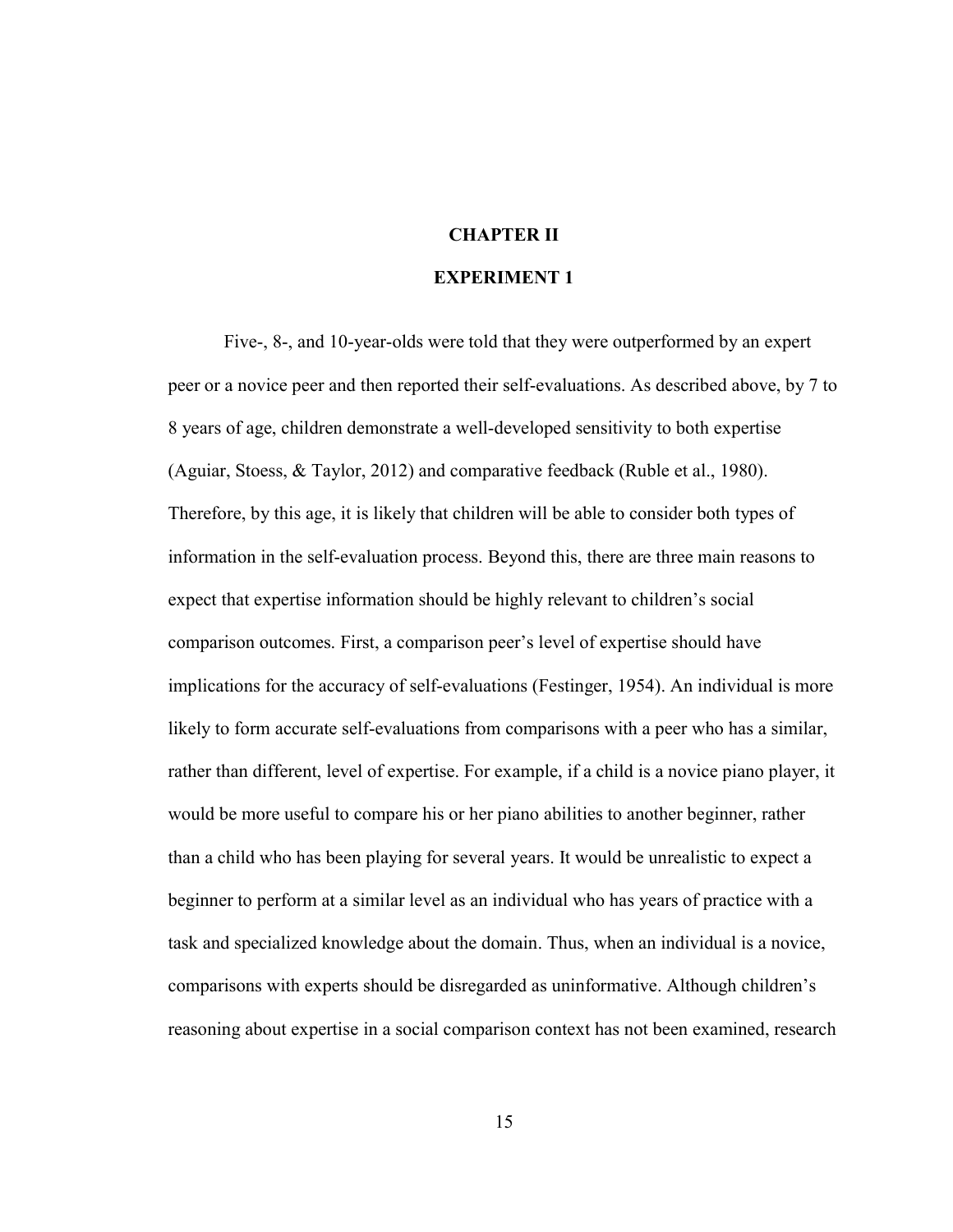has shown that adults typically disregard such extreme comparisons (Sanders, 1982; Seta, 1982).

Second, as noted above, expertise is related to ability conceptions. Specifically, children conceptualize knowledge as a defining feature of ability, at least in the domain of intelligence (Kurtz-Costes et al., 2005; Yussen & Kane, 1985). Given that developmental changes in social comparison are related to ability conceptions (Butler, 1989), and expertise is a component of ability conceptions (Yussen & Kane; 1985), expertise should also have implications for social comparison. In particular, denoting a comparison peer's level of expertise may alter children's interpretation of the source of performance discrepancies between themselves and a comparison peer (e.g., the discrepancy is due to fixed differences in ability vs. effort or luck). Additionally, peer expertise information should affect children's expectations of how a peer will perform on the task (e.g., an expert peer should perform well; Boseovski et al., 2016; Weisz et al., 1982).

Third, expertise is a relevant informational cue that is sometimes preferred in social decision making even in the face of salient social categories. In one study, 4- to 8 year-olds were given conflicting information by a gender stereotypical layperson (e.g., a female with little knowledge of sewing) and a gender counter-stereotypical expert (e.g., a male sewing expert). Children of all ages tended to endorse the gender counterstereotypical expert as correct, demonstrating that they prioritized expertise over gender as an indicator of superior knowledge (Boseovski et al., 2016). Given the influence of gender information in previous social comparison studies (Rhodes & Brickman, 2008), it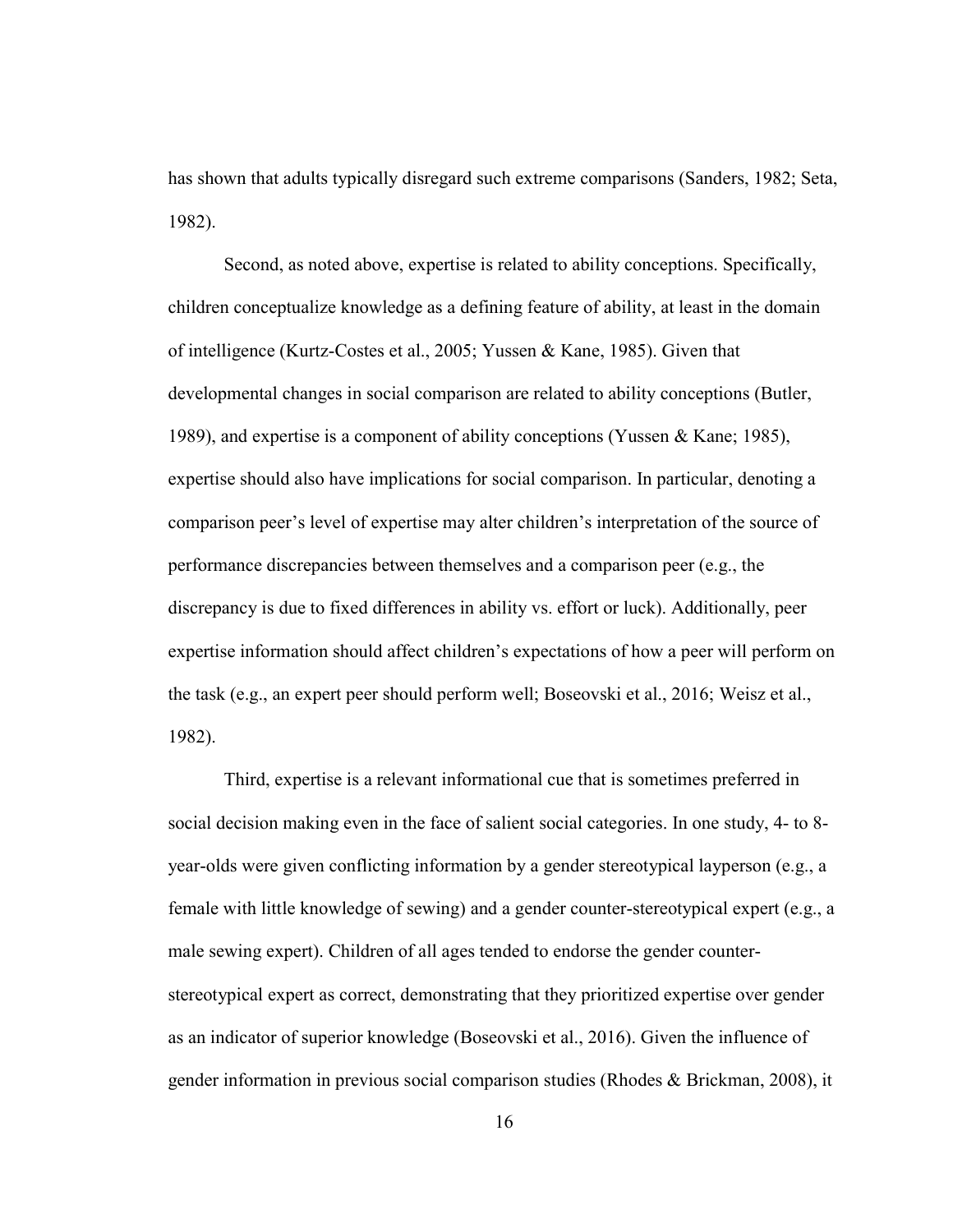is reasonable to expect that expertise would also be salient to children in a social comparison setting.

Although even preschoolers show a sophisticated understanding of expertise (e.g., Lutz & Keil, 2002; Danovitch & Keil, 2004), appropriate use of expertise information in a comparison context may not occur until middle to late childhood, when expertise reasoning is more adult-like (Keil et al., 2008). There are two relevant limitations in young children's expertise reasoning that may impede its use in a social comparative context. First, as discussed previously, children sometimes prioritize positively valenced informational cues above other information. This bias for positive information has been documented in children's reasoning about expertise. For example, when informants are labeled in trait terms (i.e., mean and nice), preschoolers are less likely to endorse information provided by a "mean" expert informant than a "nice" lay informant (Landrum, Mills, & Johnston, 2013; Exp. 2 and 3). Additionally, 6- and 7-year-olds are less willing to accept negative information about a novel animal (e.g., "very dangerous") as compared to positive information (e.g., "very friendly"), even when the negative information was provided by a zookeeper and the positive information was provided by a layperson (Boseovski & Thurman, 2014). Thus, children's preference for positive information can override their reliance on expert testimony. Similarly, children's desire to view themselves positively may override their consideration of peer expertise in a social comparison setting.

 Second, young children have difficulty reasoning about expertise in self-relevant contexts (i.e., when they must assess their own expertise relative to others, rather than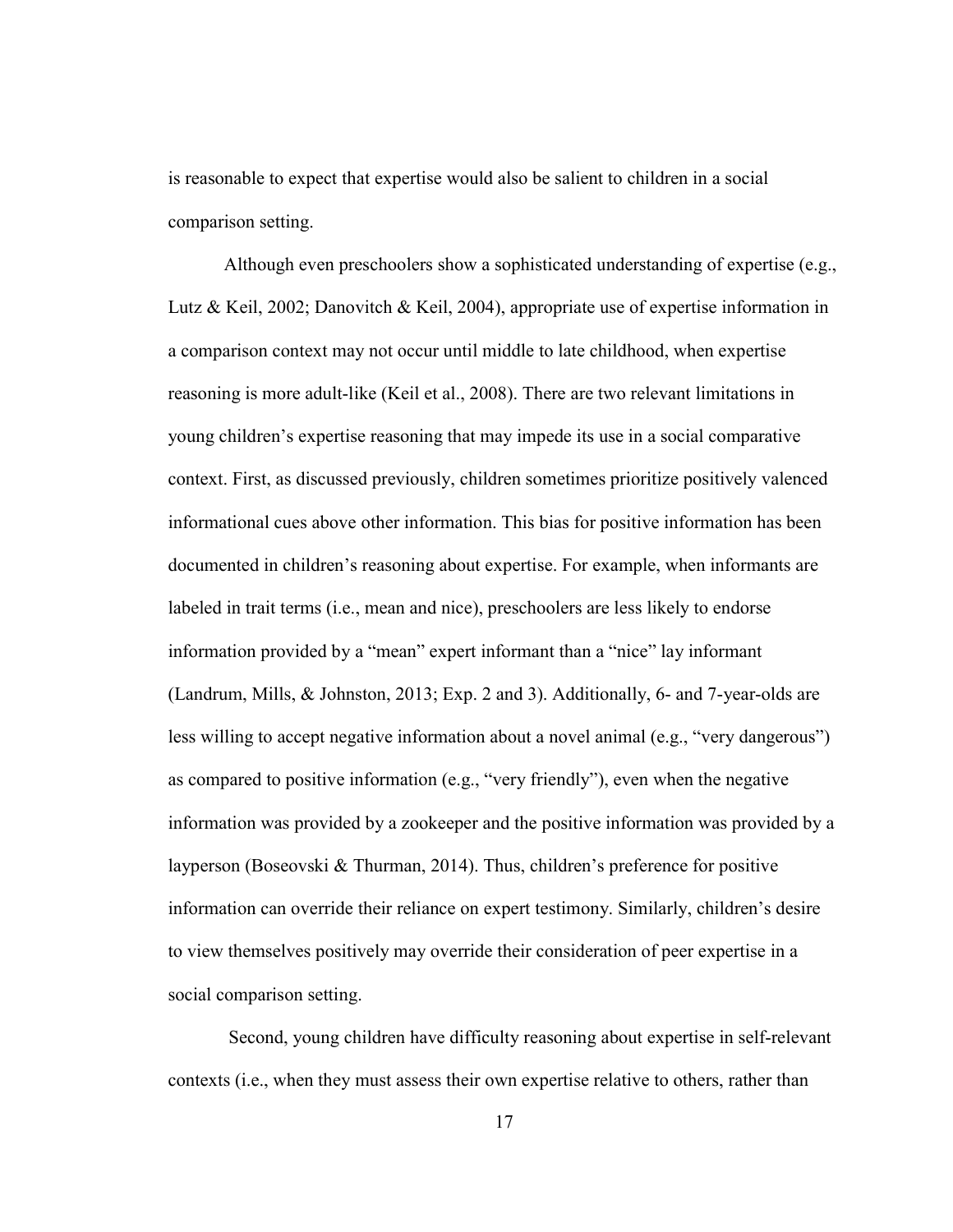only judging other individuals' expertise). For example, 4- and 5-year-olds can direct domain-specific questions to relevant experts (e.g. assign medical questions to doctors, but farming questions to farmers; Lutz & Keil, 2002; Sobel & Corriveau, 2010). However, when they are given the option to assign such questions to themselves, in addition to relevant or irrelevant experts, children often erroneously believe that they can answer the questions (Aguiar et al., 2012; Exp. 2 and 3). Developmental change in the effects of self-relevant contexts may be related to the theory of mind (ToM) demands imposed by such contexts. Indeed, advanced ToM skills are related to more sophisticated reasoning about expertise (Danovitch, 2013). In this context, even when children defer to experts, they are poor at identifying the relevant expert. This suggests that the assessment of self- and other-knowledge may interfere with young children's ability to assess others' expertise.

In the current study, 5-, 8-, and 10-year-olds were told that they were outperformed by a novice or expert peer on a novel task (i.e. Tower of Hanoi; ToH) and a familiar task (i.e., drawing). Drawing was selected as a commonplace activity, whereas the ToH task (Welsh, 1991) was expected to be unfamiliar to children. After each task, children reported self-evaluations (i.e., feelings about their performance, performance evaluations, and ability evaluations) and made predictions about their likelihood of winning a competition in that domain. Finally, to assess whether perceptions of task demands differed across age groups and tasks, children provided ratings of task difficulty. This measure was included because age and task related differences in perceptions of difficulty may influence children's self-evaluations. For example, when children perceive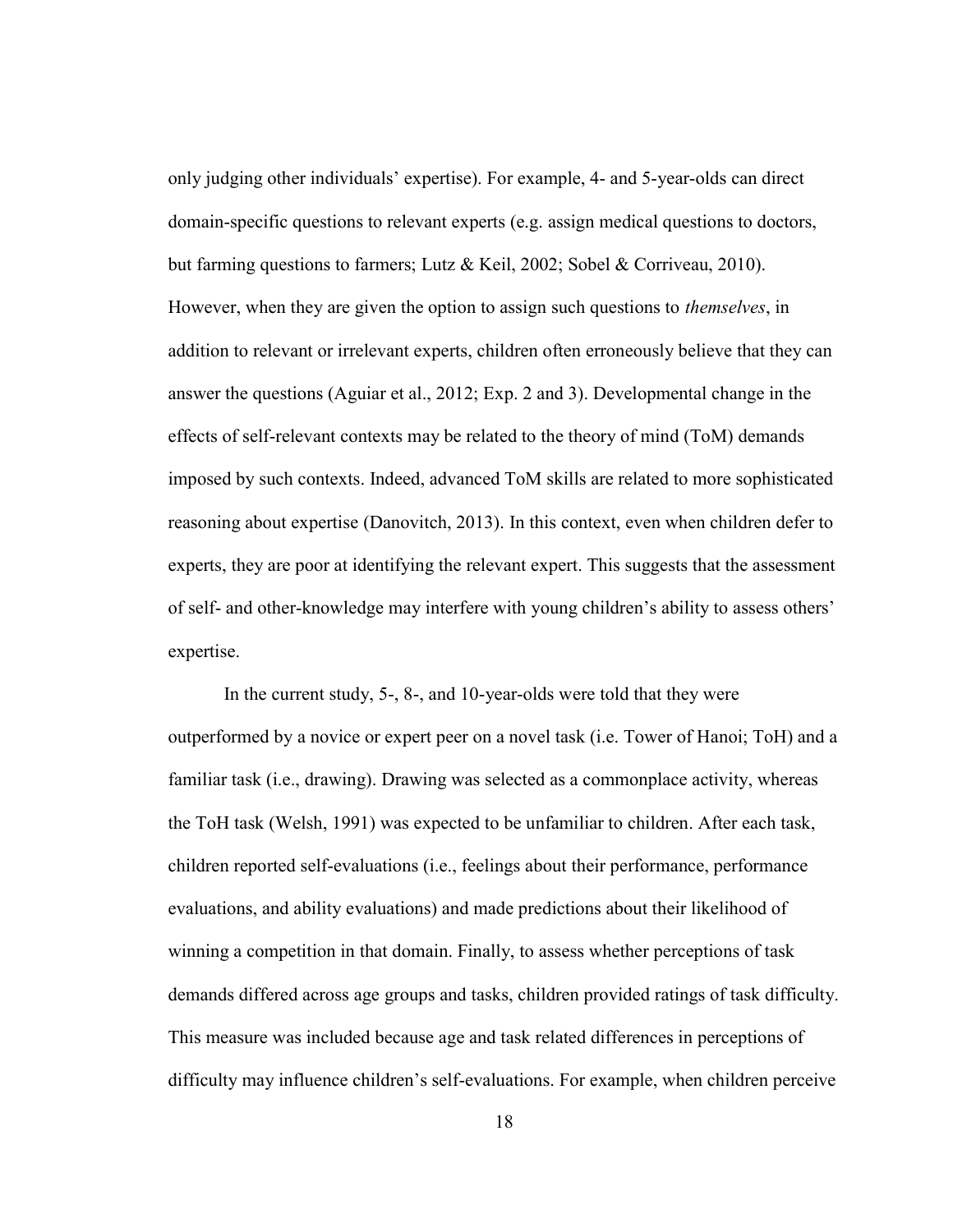a task as difficult, they may judge their performance to be poor (Heyman, Gee, & Giles, 2003; Saxe & Sicilian, 1981)

- Hypothesis 1: Given young children's generally positive world view (Boseovski, 2010) and limited expertise reasoning in self-relevant contexts (e.g., Aguiar et al., 2012), 5-year-olds' self-evaluations (i.e., affect and performance ratings) were expected to be high regardless of peer expertise.
- Hypothesis 2: Given that 8-year-olds are sensitive to comparative feedback (Ruble et al., 1980), but sometimes display a positivity bias in expertise reasoning (Boseovski & Thurman, 2014), it was unclear how they would respond to peer expertise. One possibility is that they would report similar self-evaluations irrespective of expertise, but that their selfevaluations would be generally lower than those of younger children.
- Hypothesis 3: Ten-year-olds' self-evaluations were expected to be lower after being outperformed by a novice as opposed to an expert and this effect was predicted to be more robust in a familiar domain. Negative feedback may have a greater effect on self-evaluations in a familiar domain, as upward comparisons may confirm preexisting negative selfperceptions (Schunk & Pajares, 2002) or because these domains may be perceived as more personally significant (Bers & Rodin, 1986).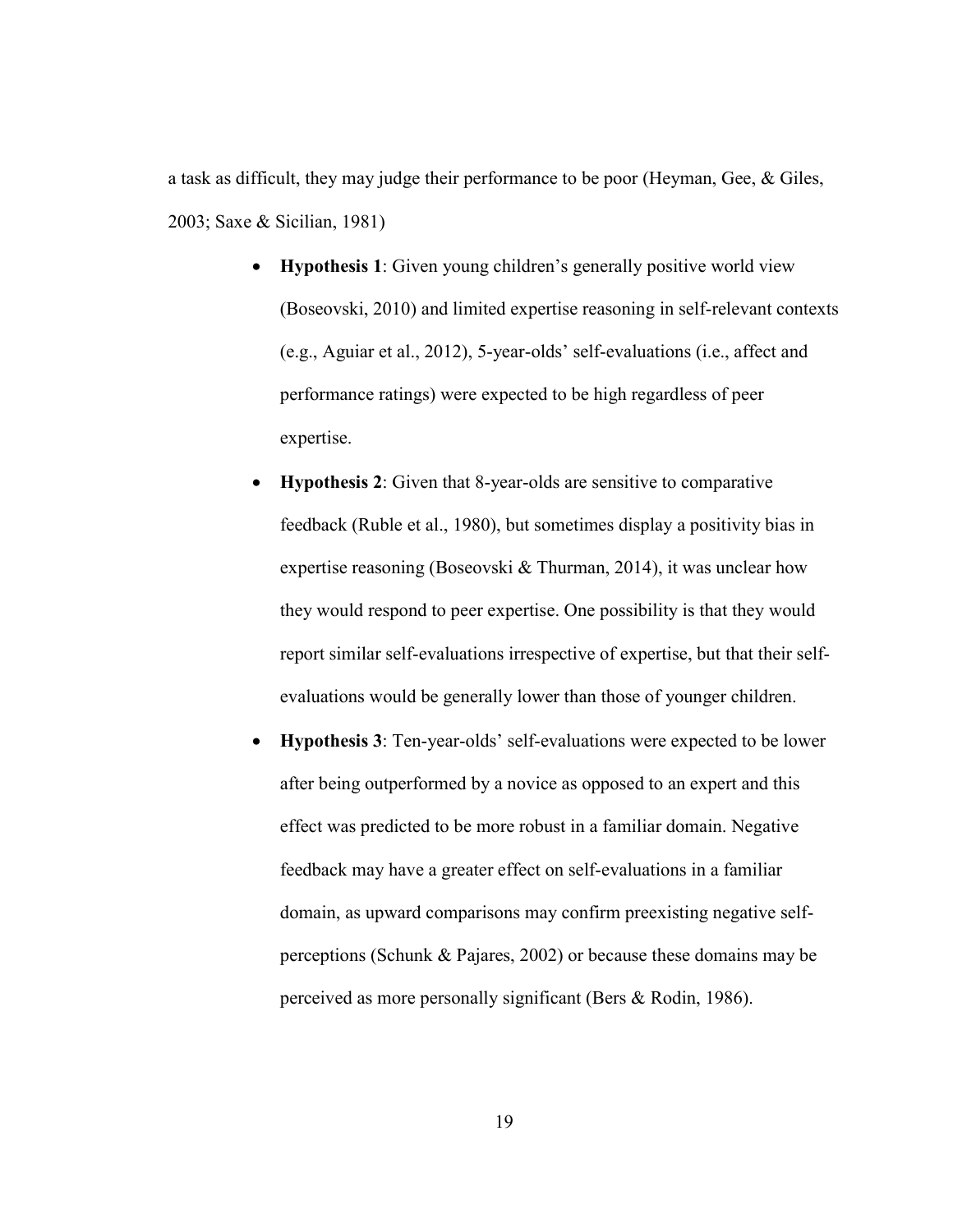- Hypothesis 4: Children's ability evaluations were expected to be unaffected, as multiple comparisons are generally necessary to influence these evaluations (Ruble et al., 1980).
- Hypothesis 5: Older children were predicted to report lower expectations of winning a competition when they were outperformed by an expert as compared to a novice, as the provision of peer expertise information may cue them to reflect on the background knowledge and experience of their possible competitors. Younger children's competition expectations were not expected to vary, as the use of comparison information to guide the selection of competitors is not evident until the second grade (Ruble et al., 1980; Exp. 2).
- Hypothesis 6: Children's ratings of task difficulty were expected to decrease with age for two reasons. First, younger children may genuinely perceive the tasks as more difficult than older children, given their relatively limited cognitive skills. Second, older children interpret tasks to be easier in instances of relative failure, as opposed to when no comparison information is provided (Ruble et al., 1980; Exp. 1). Conversely, younger children do not distinguish between these contexts and rate task difficulty high in either case.

#### Method

**Participants.** Forty-one 5-year-olds ( $M = 66.2$  months,  $SD = 3.7$ , 23 males), 43 8year-olds ( $M = 102.2$  months,  $SD = 3.2$ , 19 males), and 42 10-year-olds ( $M = 126.7$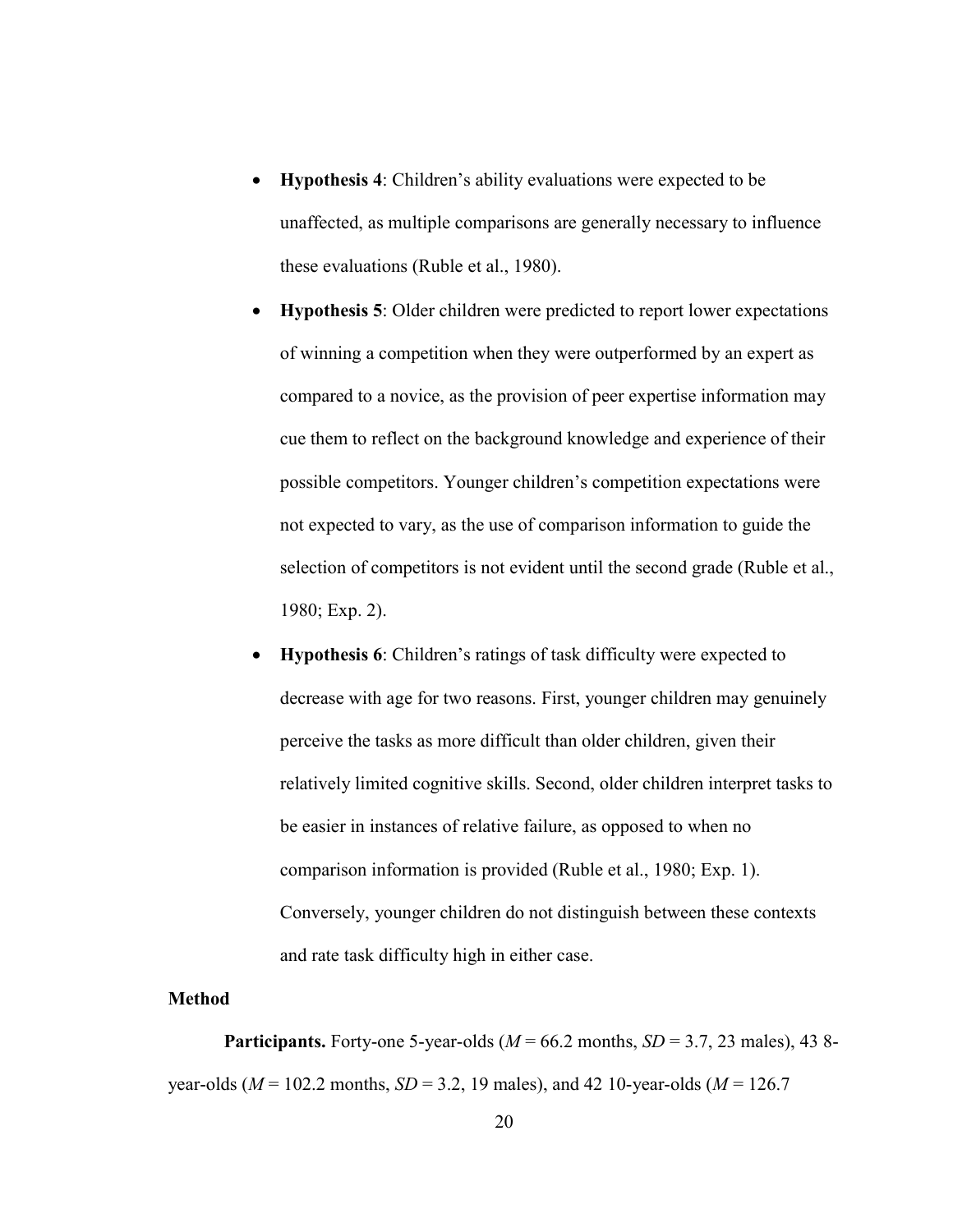months,  $SD = 3.6$ , 24 males) were tested in a Southeastern city. Concerning demographic data, 74.6% of children were Caucasian, 15.9% African American, 7.9% mixed race, 0.8% Asian; 0.8% of families did not disclose this information. Family income ranged from less than \$20,000 to over \$90,000.

Materials. In the drawing task, an 8.5 x 11 inch line drawing of a cat was used. For the ToH, wooden stacking toys were used with discs of varying colors. Social comparison feedback was provided on a 13 inch Macbook Pro and scores were displayed on PowerPoint slides in full screen mode. A cardboard face with an adjustable mouth was used to assess children's affective states (Ruble et al., 1976).

Design and Procedure. A mixed design was used to assess the effects of age (between-subjects: 5-, 8-, and 10-year-olds), comparison peer expertise (betweensubjects: expert vs. novice), and domain (within-subjects: novel vs. familiar) on children's self-evaluations. Children were tested in the university laboratory or their day care facility by a female experimenter in one session. The order of the two social comparison tasks was counterbalanced across participants.

Novel domain. As the ToH was meant to serve as the novel task, children who were familiar with it were excluded from the current sample. Given the novelty of the task, children were given extensive training and instructions to ensure that they understood the rules before they completed the task for feedback (see Welsh, 1991). Children were presented with the two wooden stacking toys and the experimenter described the task as the "flerping game," a nonsense term selected to further increase the novelty of the task. Children were told that the goal of the game was to get all of their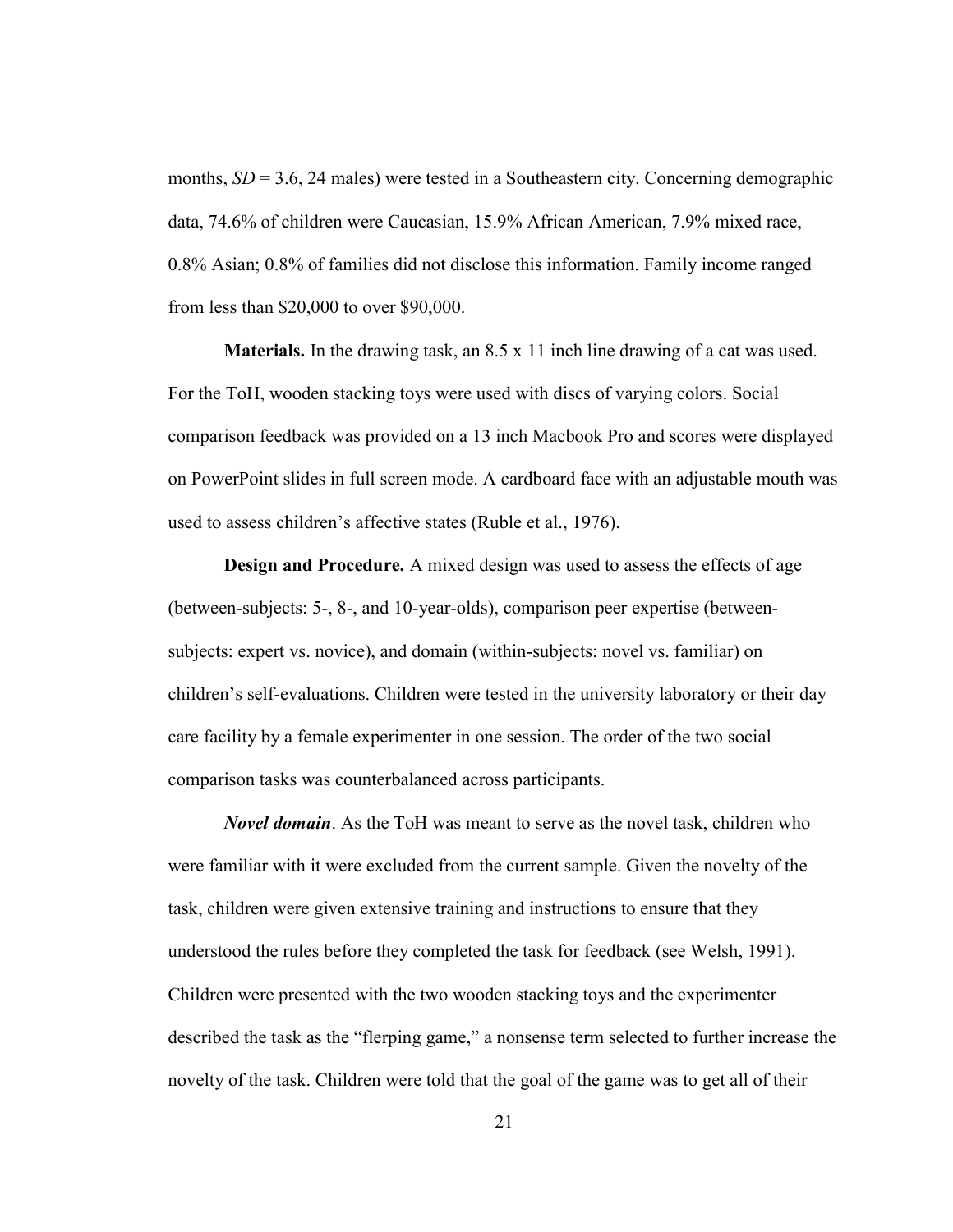discs to the last post in increasing size. The experimenter's toy remained in this goal state as a visual reminder of the goal that children had to meet. Children completed three practice trials for which they received corrective feedback and repetitions of the rules. Additionally, if children made mistakes on the practice trials, these trials were repeated until children could complete them all successfully.

Next, children were told "Now that you understand the rules, you're going to play the flerping game for three minutes. Try to get as many as you can and try not to make mistakes." Time was not actually limited (i.e., children played until they completed five trials), but was introduced as a supposed factor to increase performance ambiguity. Afterward, the experimenter pretended to enter information in the computer saying, "Now I'll put in how many moves you made and how long it took you to finish. Then the computer will tell us how you did on the flerping game. You will get a score in stars. The more stars you get, the better you did on the flerping game." The experimenter showed children a display of nine stars and said "You got nine stars on the flerping game."

Next, children were told that the computer had other children's scores as well. Based on their pre-assigned condition, children received a description of either an expert or novice peer who was of the same gender as the participant. For example, in the expert condition, male children were told: "Casey is a boy your age. He goes to a school like yours and likes to play with his friends. He knows a lot about flerping. After school, he often takes special lessons on how to flerp. He knows how to flerp with lots of discs and posts. He flerps in front of lots of people. He has won competitions for his flerping." Full descriptions of the provided expertise information are supplied in Appendix A. The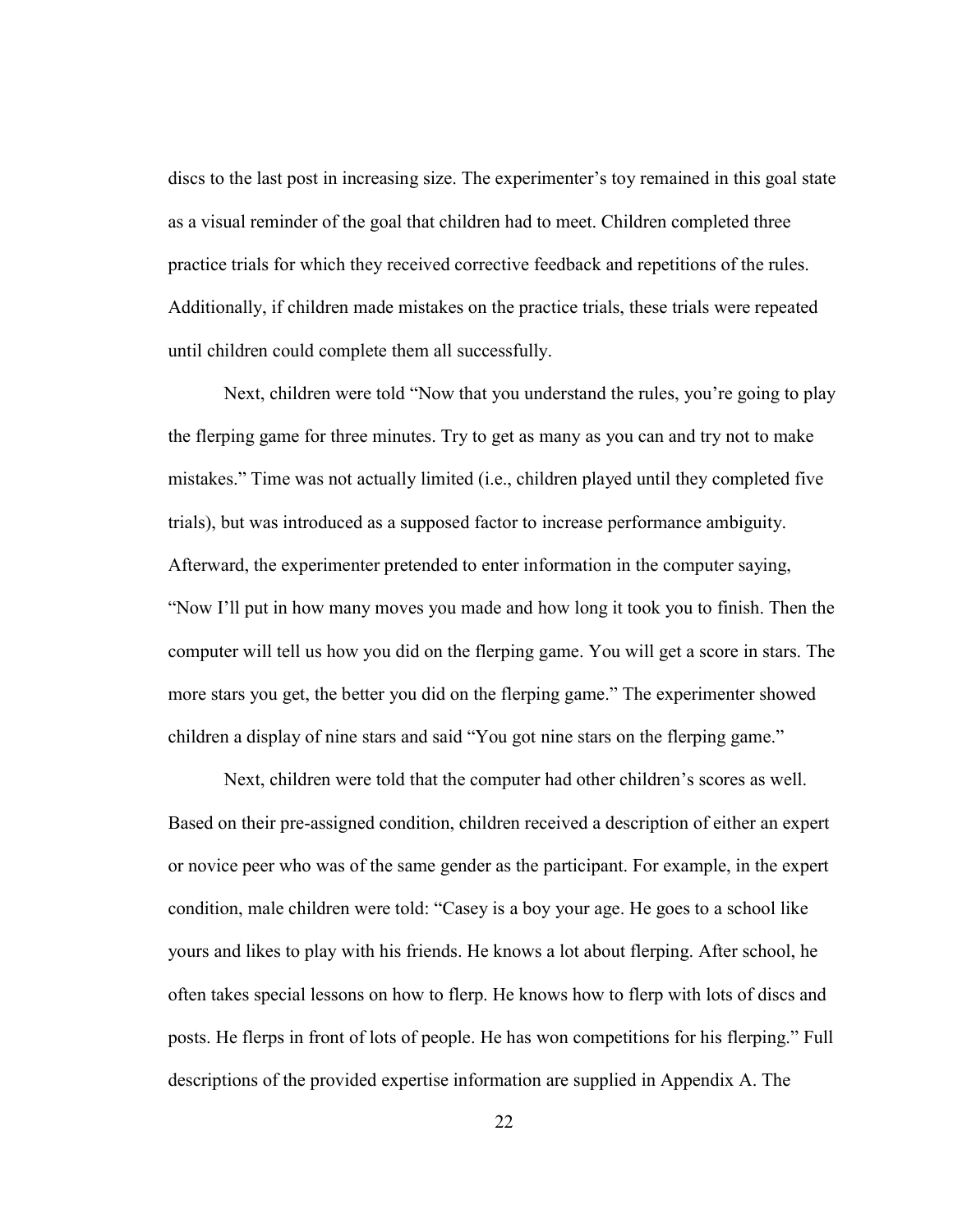experimenter then showed children a visual display and stated, "Casey got 11 stars on the flerping game." The scores of 9 and 11 were selected so as to avoid the suggestion of a normative maximum (e.g., scores of 5 and 7 may suggest that the maximum was 10).

Children answered four comprehension questions: "Did Casey know a little or a lot about flerping?" "How many stars did you get?", "How many stars did Casey get?", and "Who did better? You or Casey?" Then, children's beliefs about the influence of expertise on the peer's performance were assessed. The goal of these questions was to examine whether children viewed expert status, but not novice status, as a likely cause of the peer's performance. Peer performance questions were based on children's preassigned condition (expert condition: "Did Casey get 11 stars because he knew a lot about flerping?"; novice condition: "Did Casey get 11 stars because he knew a little about flerping?"). "Yes" responses were coded as 1 and "no" responses were coded as 0.

Next, children answered three self-evaluation questions (Ruble et al., 1994). First, they were asked, "How do you feel about how you did on the flerping game?" and manipulated the mouth on the face to indicate their affective state (marks on the side of the face allowed for scoring;  $1 = \text{very} \text{ sad}, 9 = \text{in} \text{ between}, 17 = \text{very} \text{ happy}$ ). Second, they were asked about their performance evaluations, "How do well do you think you did on the flerping game?" and ability evaluations, "How good do you think you are at doing games like the flerping game?" for which they responded on a 9-point Likert scale accompanied by a display of circles of increasing size  $(1 = not good at all, 9 = very$ good). Children provided open ended explanations for their self-evaluations. Affect and performance evaluations were coded for references to positive performance, negative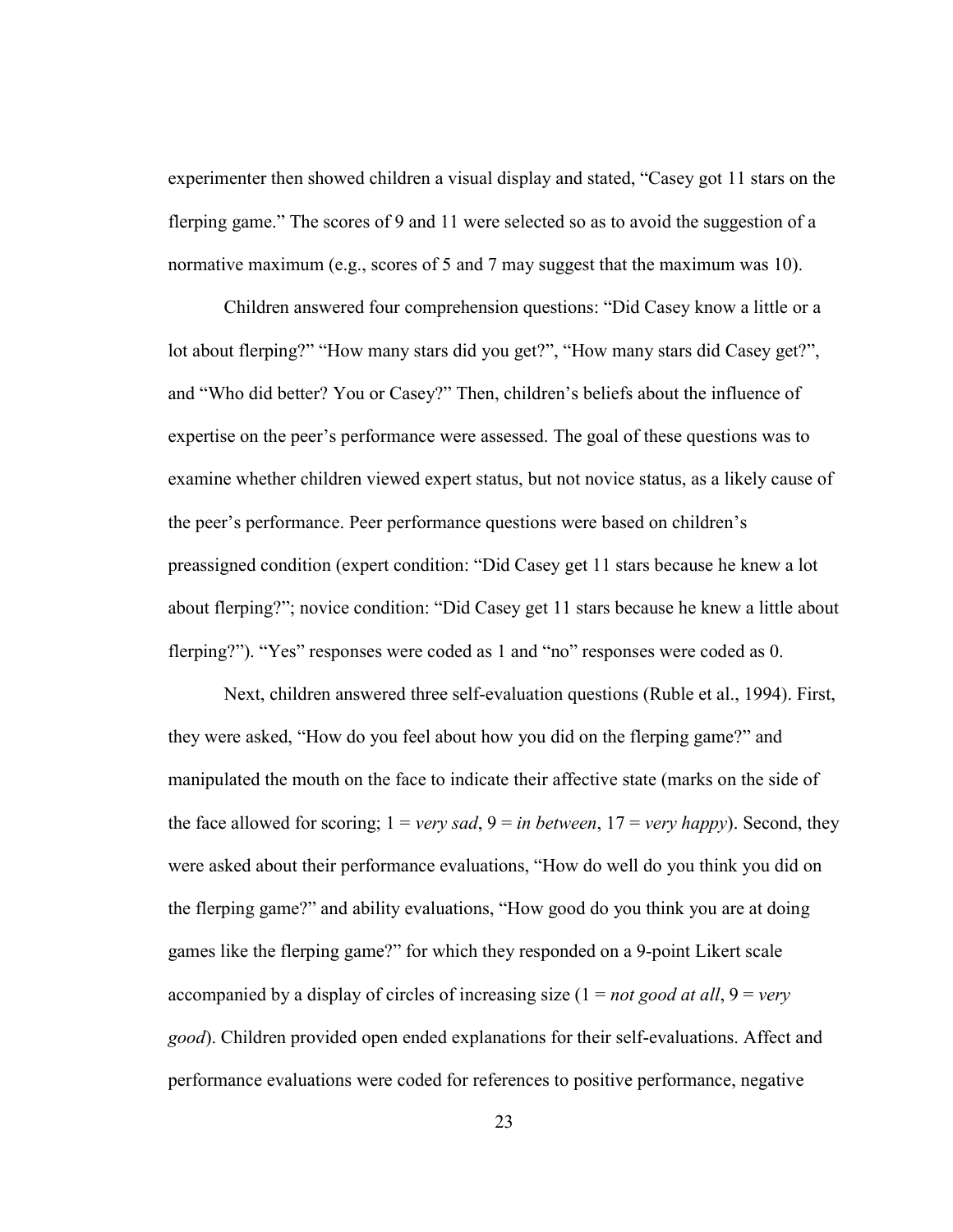performance, effort, and enjoyment. Ability explanations were coded for references to practice, abilities, and enjoyment (see Appendix B for examples). All responses were coded by one rater and another rater coded 20% of responses to establish interrater reliability, which was high for all variables (Cohen's kappas: .84-.91).

Children also answered a competition prediction question, "If we had a competition with the flerping game, do you think you could beat other kids and win the competition?" Predictions that the child would win were scored as 1, whereas predictions that the child would not win were scored as 0. Finally, children evaluated the difficulty of the task with the same circle scale used previously, but different descriptions of the values were provided  $(1 = not hard at all, 9 = very hard).$ 

**Familiar domain.** For the drawing task, children were shown a line drawing of a cat and told "Now we're going to play a drawing game. This is a picture of a cat. In this game, you have to try and draw this picture on your own. You will get 3 minutes to draw it. Try and make your drawing as close as possible to this picture here and try not to make mistakes." Again, time to complete the task was not really limited (i.e., continued until they finished their drawing). Next, the experimenter took a digital picture of the child's drawing and said, "We are going to put your picture on the computer…the computer will grade it and tell us how close your picture was to this one." Remaining procedures for feedback and self-evaluations were identical to those above.

## **Results**

One 10-year-old female was excluded from data analyses because she was familiar with the ToH task. One 5-year-old male was excluded because he failed the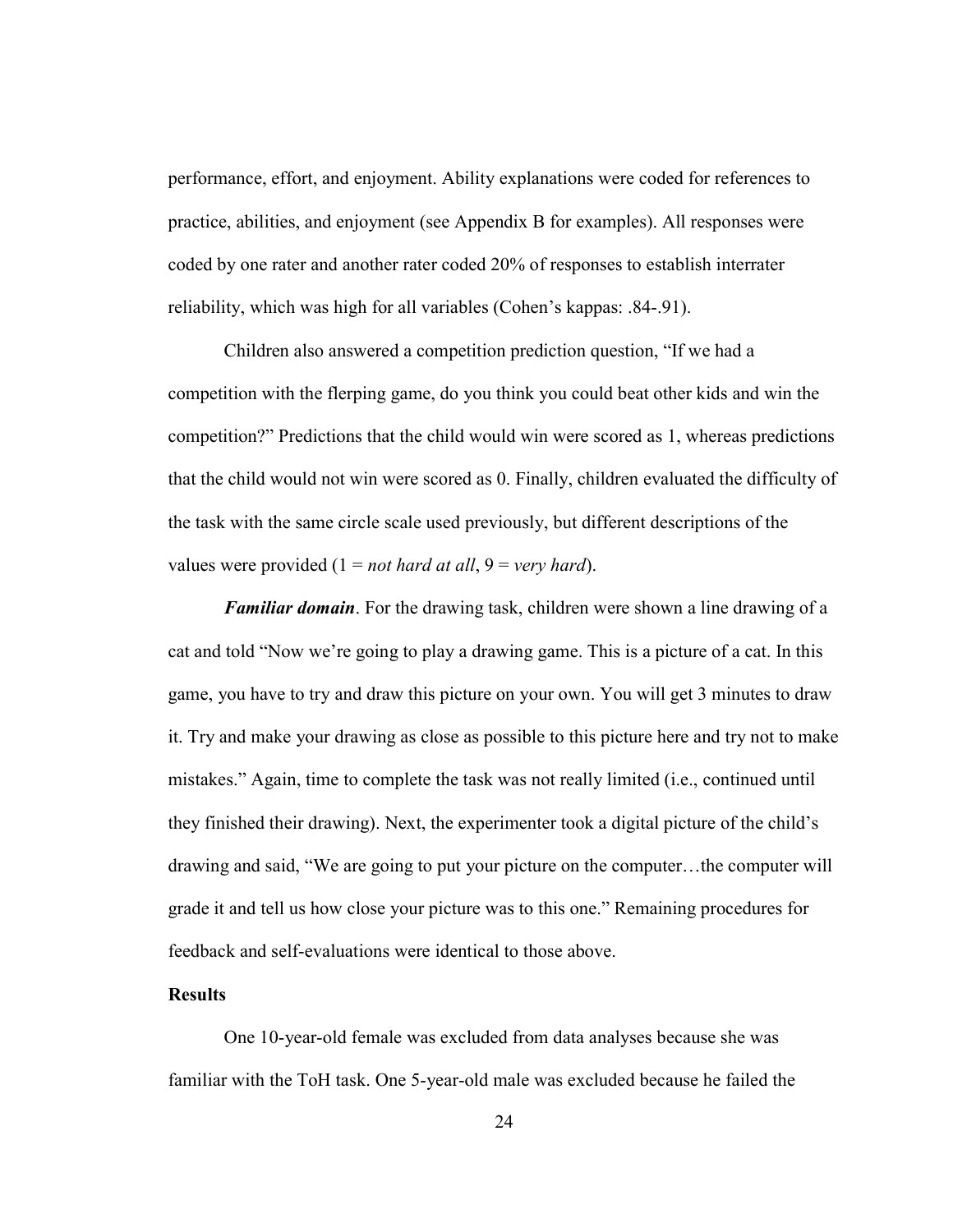practice trials of the ToH. All children answered all four comprehension questions correctly.

Peer Performance Question. Descriptive data are presented in Table 1. Children of all ages reliably indicated that the expert peer got 11 stars because he or she "knew a lot" about the domain (drawing: 100%); t-tests against chance for each age group indicated that this was also true for flerping  $(96\%)$ ,  $ps < .05$ . In the novice condition, 8and 10-year olds rejected the idea that the novice peer got 11 stars because they "knew a little" about the domain (drawing: 82.9%; flerping 82.9%,  $ps < .05$ ), but 5-year-olds' responses did not differ significantly from chance in either domain: (drawing: 60%; flerping,  $52.6\%$ ),  $ps > .10$ .

## Table 1

Proportion of "Yes" Responses to the Peer Performance Question in Experiment 1 (by Age and Peer Expertise) and Experiment 2 (by Age and Trait Valence).

|        | Experiment 1     |              |    |                  |          |    |  |  |  |  |  |  |  |  |
|--------|------------------|--------------|----|------------------|----------|----|--|--|--|--|--|--|--|--|
|        |                  |              |    | Familiar         |          |    |  |  |  |  |  |  |  |  |
|        |                  | Expert       |    | Novice           |          |    |  |  |  |  |  |  |  |  |
| Age in | $\boldsymbol{M}$ | SЕ           | N  | $\boldsymbol{M}$ | SE       | N  |  |  |  |  |  |  |  |  |
| Years  |                  |              |    |                  |          |    |  |  |  |  |  |  |  |  |
| 5      | .74              | .10          | 19 | .50              | .11      | 20 |  |  |  |  |  |  |  |  |
| 8      | .38              | .11          | 21 | .77              | .09      | 22 |  |  |  |  |  |  |  |  |
| 10     | .52              | .11          | 21 | .57              | .11      | 21 |  |  |  |  |  |  |  |  |
|        | Novel            |              |    |                  |          |    |  |  |  |  |  |  |  |  |
|        |                  | Expert       |    |                  | Novice   |    |  |  |  |  |  |  |  |  |
| Age in | $\boldsymbol{M}$ | SE<br>N      |    | $\boldsymbol{M}$ | SE       | N  |  |  |  |  |  |  |  |  |
| Years  |                  |              |    |                  |          |    |  |  |  |  |  |  |  |  |
| 5      | .70              | .11          | 20 | .70              | .11      | 20 |  |  |  |  |  |  |  |  |
| 8      | .62              | .10          | 21 | .55              | .11      | 22 |  |  |  |  |  |  |  |  |
| 10     | .52              | .11          | 21 | .81              | .09      | 21 |  |  |  |  |  |  |  |  |
|        |                  | Experiment 2 |    |                  |          |    |  |  |  |  |  |  |  |  |
|        |                  | Positive     |    |                  | Negative |    |  |  |  |  |  |  |  |  |
| Age in | $M_{\rm}$        | SE           | N  | $\boldsymbol{M}$ | SE       | N  |  |  |  |  |  |  |  |  |
| Years  |                  |              |    |                  |          |    |  |  |  |  |  |  |  |  |
| $5-6$  | .60              | .10          | 25 | .80              | .08      | 25 |  |  |  |  |  |  |  |  |
| $9-10$ | .67              | .10          | 24 | .37              | .10      | 24 |  |  |  |  |  |  |  |  |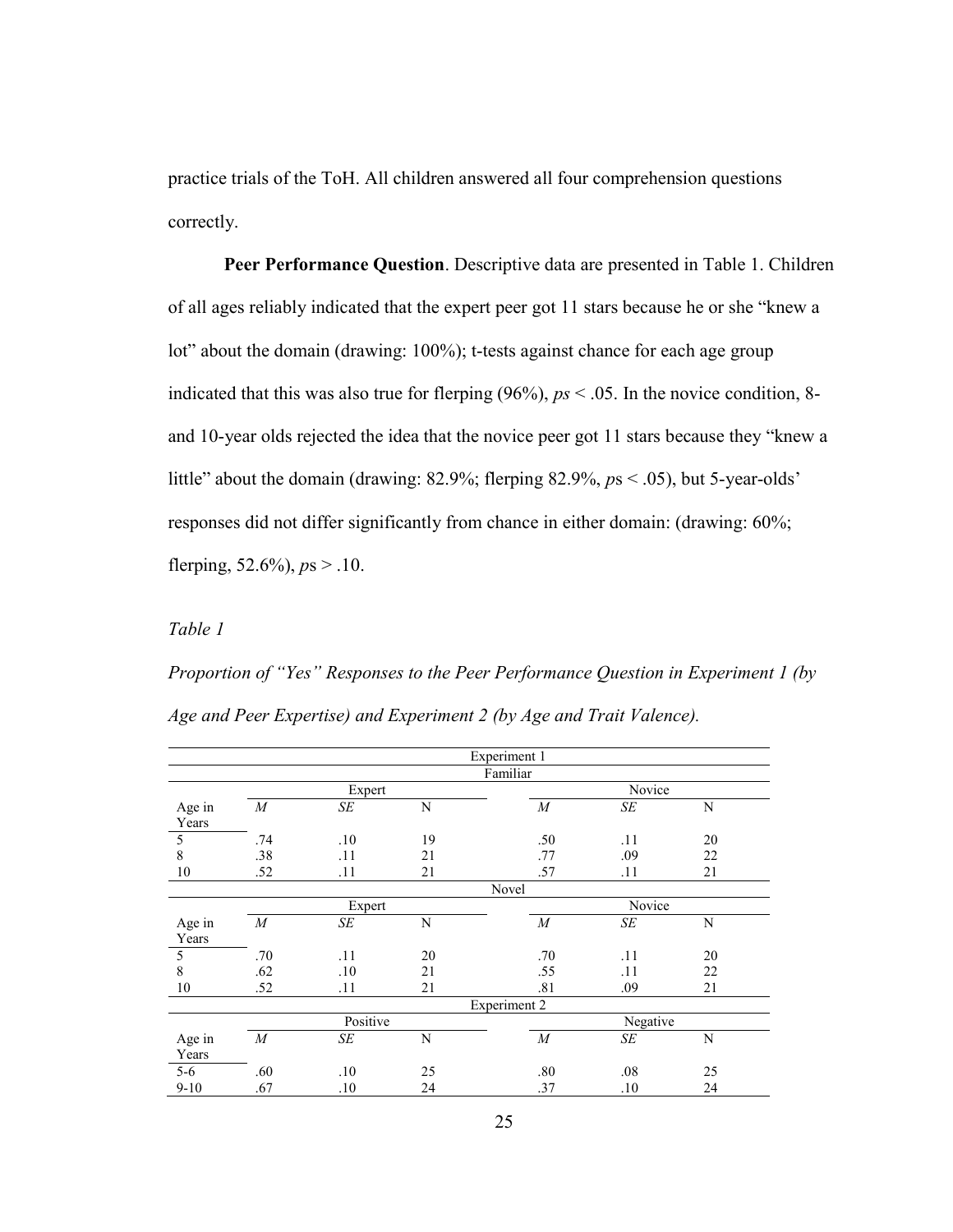## Do Children's Self-Evaluations Vary by Age, Expertise, and Domain?

Descriptive data are presented in Table 2. Data were analyzed using a series of 3 (age: 5 year-olds vs. 8-year-olds vs. 10-year-olds; between-subjects) x 2 (target expertise: expert vs. novice; between-subjects) x 2 (domain: familiar vs. novel; within-subjects) mixed ANOVAs. There were no significant effects or interactions involving gender or task order on any dependent measures; thus, these variables were excluded from the final models.

Affect. Five-year-olds felt better about their performance than older children,  $F(2, 1)$ 120) = 7.27,  $p = .001$ ,  $\eta_p^2 = .11$ . There was a significant interaction between age and domain,  $F(2, 120) = 3.62$ ,  $p = .03$ ,  $\eta_p^2 = .06$ . To examine the nature of this interaction, follow-up 2 (domain: familiar vs. novel) x 2 (expertise: expert vs. novice) ANOVAs were conducted for each age group. Ten-year-olds' affective rating varied significantly by domain,  $F(1, 40) = 5.71$ ,  $p = .02$ ,  $\eta_p^2 = .13$ . Post-hoc paired t-tests indicated that 10-yearolds' affective ratings were more positive in the novel domain ( $M = 14.44$ ,  $SD = 2.40$ ) than the familiar domain ( $M = 13.51$ ,  $SD = 2.75$ ),  $t(41) = -2.33$ ,  $p = .03$ . Conversely, 5and 8-year-olds' affective ratings did not differ by domain,  $ps > .05$ , and were relatively positive (see Table 2). No other main effects or interactions were significant,  $p_s > .05$ .

**Performance.** There were significant main effects of age,  $F(2, 120) = 5.94$ ,  $p =$ .003,  $\eta_p^2 = .09$ , and expertise,  $F(1, 120) = 5.04$ ,  $p = .03$ ,  $\eta_p^2 = .04$ . These effects were qualified by a significant interaction between age, peer expertise, and domain,  $F(2, 120)$  $= 2.93, p = .05, \eta_p^2 = .05$ ; see Figure 1a. To examine this interaction, follow-up 2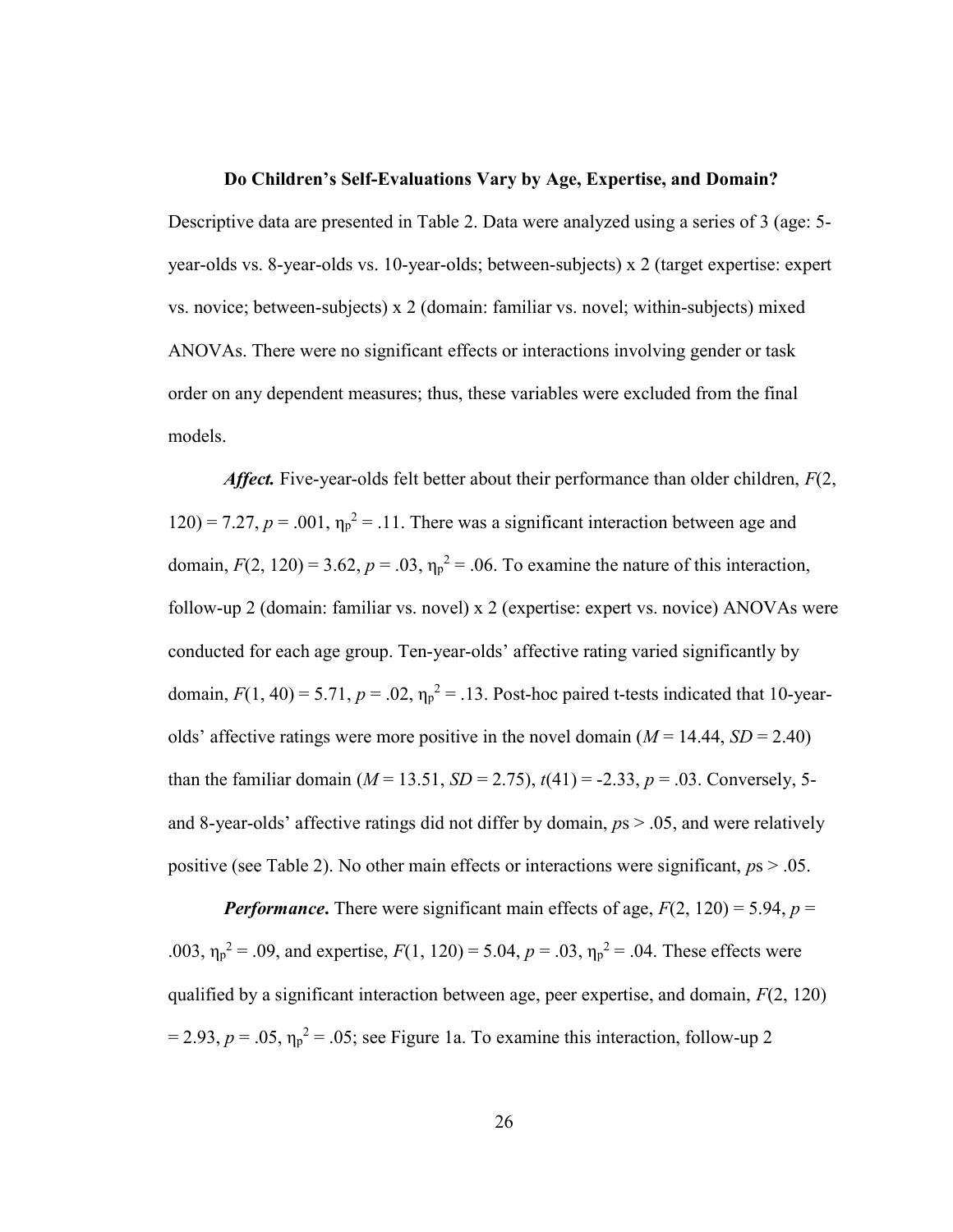Table 2

Mean Self-Evaluations in Experiment 1 (by Age, Domain, and Peer Expertise) and Experiment 2 (by Age and Trait

Valence).

|                                     |                |                |          |                |                      |          |                  |            | <b>Experiment 1</b> |                      |            |             |                  |            |          |                  |                      |             |
|-------------------------------------|----------------|----------------|----------|----------------|----------------------|----------|------------------|------------|---------------------|----------------------|------------|-------------|------------------|------------|----------|------------------|----------------------|-------------|
|                                     |                |                |          |                |                      |          |                  |            |                     | <b>Familiar Task</b> |            |             |                  |            |          |                  |                      |             |
|                                     |                |                |          |                | Expert               |          |                  |            |                     |                      |            |             |                  | Novice     |          |                  |                      |             |
|                                     | Affect         |                |          | Performance    |                      |          |                  | Ability    |                     | Affect               |            | Performance |                  |            | Ability  |                  |                      |             |
| Age<br>in<br>Years                  | $\overline{M}$ | $S\!E$         | N        | $\overline{M}$ | SE                   | N        | $\overline{M}$   | SE         | N                   | $\boldsymbol{M}$     | SE         | N           | $\overline{M}$   | SE         | N        | $\boldsymbol{M}$ | SE                   | $\mathbf N$ |
| 5                                   | 15.60          | .60            | 20       | 8.00           | .47                  | 20       | 8.80             | .11        | 20                  | 16.23                | .40        | 21          | 8.23             | .26        | 21       | 8.47             | .25                  | 21          |
| 8                                   | 14.19          | .53            | 21       | 7.52           | .25                  | 21       | 7.47             | .38        | 21                  | 13.09                | .99        | 22          | 6.73             | .31        | 22       | 8.00             | .23                  | 22          |
| 10                                  | 14.00          | .79            | 21       | 7.42           | .34                  | 21       | 7.25             | .43        | 21                  | 13.14                | .62        | 21          | 6.52             | .25        | 21       | 7.05             | .36                  | 21          |
|                                     |                |                |          |                |                      |          |                  |            |                     | <b>Novel Task</b>    |            |             |                  |            |          |                  |                      |             |
|                                     |                | Expert         |          |                |                      |          |                  |            | Novice              |                      |            |             |                  |            |          |                  |                      |             |
|                                     |                | Affect.        |          |                | Performance          |          |                  | Ability    |                     |                      | Affect     |             | Performance      |            |          | Ability          |                      |             |
| Age<br>$\operatorname{in}$<br>Years | $\overline{M}$ | $S\!E$         | N        | $\overline{M}$ | <b>SE</b>            | N        | $\overline{M}$   | $\cal SE$  | ${\bf N}$           | $\boldsymbol{M}$     | SE         | N           | $\overline{M}$   | SE         | N        | $\boldsymbol{M}$ | <b>SE</b>            | ${\bf N}$   |
| 5                                   | 15.30          | 1.33           | 20       | 8.25           | .45                  | 20       | 8.60             | .21        | 20                  | 14.80                | .64        | 21          | 7.57             | .48        | 21       | 7.90             | .37                  | 21          |
| 8<br>10                             | 13.52<br>14.29 | .85<br>.54     | 21<br>21 | 7.76<br>7.47   | .24<br>.25           | 21<br>21 | 7.95<br>7.38     | .25<br>.39 | 21<br>21            | 11.77<br>14.71       | .99<br>.54 | 22<br>21    | 6.68<br>7.52     | .31<br>.24 | 22<br>21 | 7.36<br>7.81     | .36<br>.27           | 22<br>21    |
|                                     |                |                |          |                |                      |          |                  |            |                     | <b>Experiment 2</b>  |            |             |                  |            |          |                  |                      |             |
|                                     |                | Positive Trait |          |                |                      |          |                  |            |                     | Negative Trait       |            |             |                  |            |          |                  |                      |             |
| Affect.                             |                |                |          | Performance    |                      |          |                  | Ability    |                     | Affect               |            | Performance |                  |            | Ability  |                  |                      |             |
| Age<br>in<br>Years                  | $\overline{M}$ | SE             | N        | $\overline{M}$ | $S\hspace{-0.08em}E$ | N        | $\boldsymbol{M}$ | $\cal SE$  | N                   | $\boldsymbol{M}$     | SE         | N           | $\boldsymbol{M}$ | SE         | N        | M                | $S\hspace{-0.08em}E$ | N           |
| $5 - 6$                             | 14.76          | .85            | 25       | 7.76           | .45                  | 25       | 8.44             | .32        | 25                  | 15.32                | .57        | 25          | 7.80             | .45        | 25       | 8.24             | .22                  | 25          |
| $9-10$                              | 14.79          | .44            | 24       | 7.42           | .20                  | 24       | 7.46             | .26        | 24                  | 10.88                | .70        | 24          | 6.04             | .19        | 24       | 6.92             | .24                  | 24          |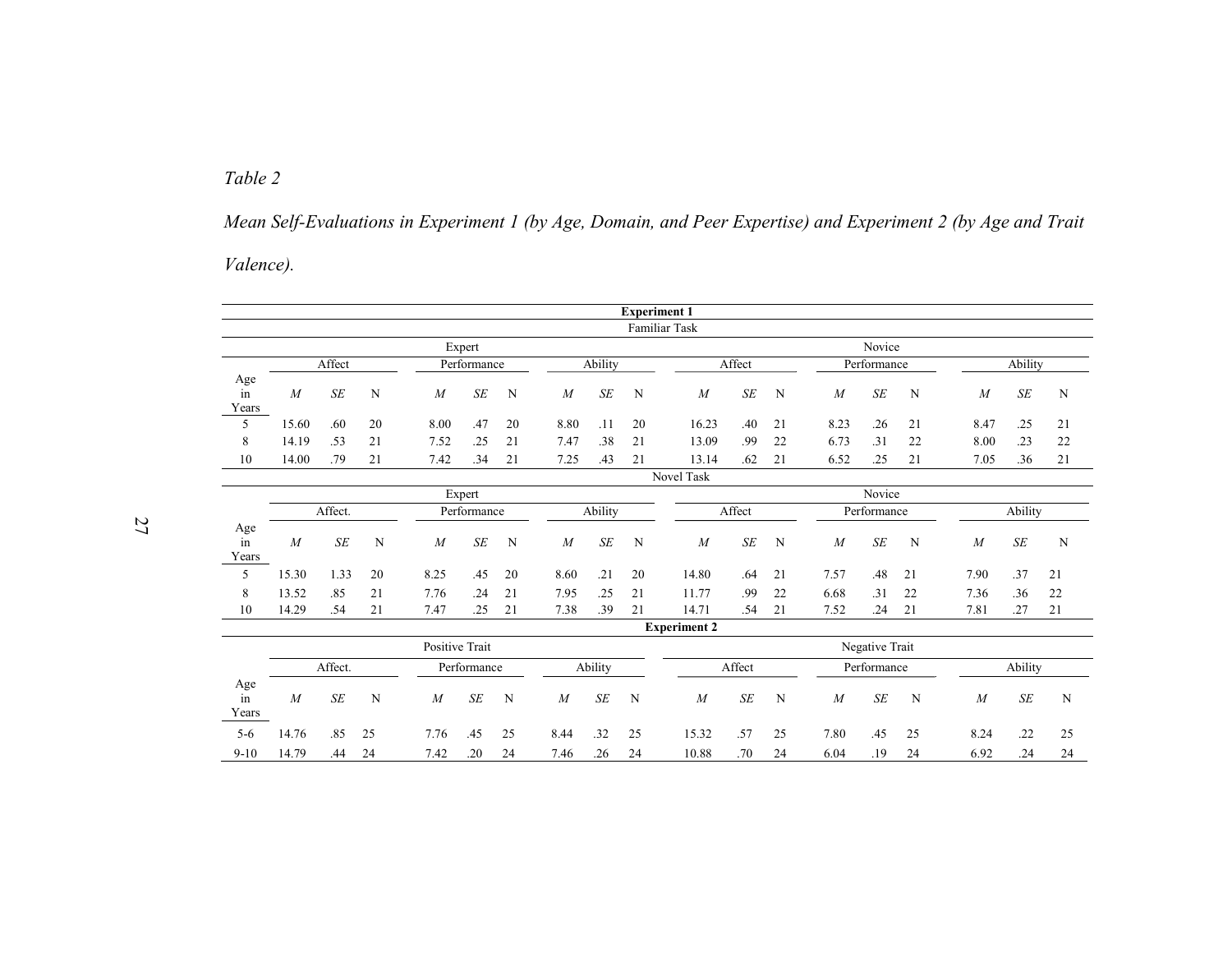

Figure 1a. Mean Performance Evaluations by Age, Domain, and Expertise. \*p < .05

Figure 1b. Proportion of Participants Who Reported that They Could Win a Competition by Age, Domain, and



 $\frac{1}{\infty}$  Figure 1b. Proportio<br>Expertise. \*p < .05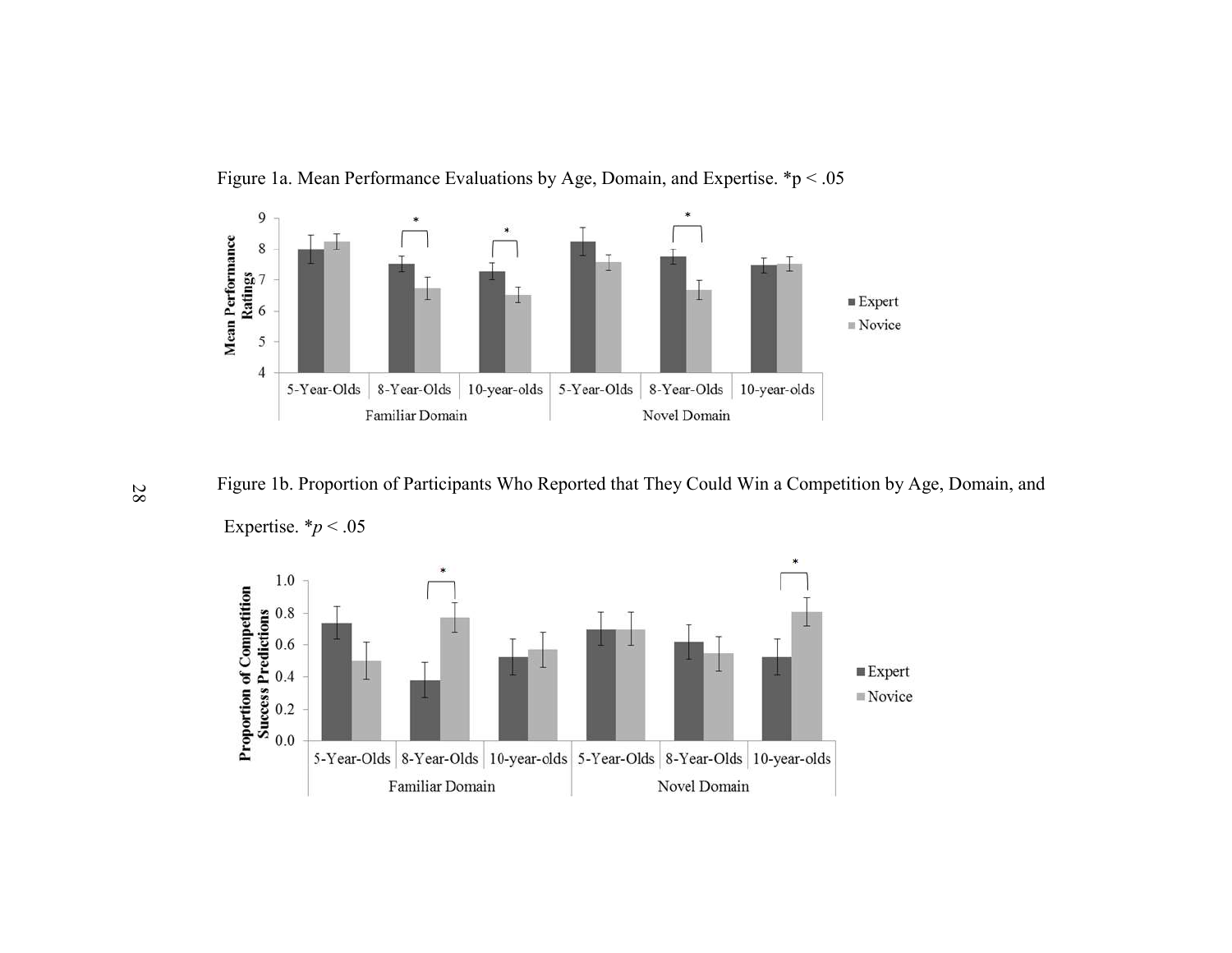(domain: familiar vs. novel) x 2 (expertise: expert vs. novice) ANOVAs were conducted for each age group. Five-year-olds' evaluations were relatively high and did not differ by peer expertise or domain,  $ps > 0.05$ . Eight-year-olds reported lower evaluations when they were outperformed by a novice rather than an expert irrespective of domain,  $F(1, 41) =$ 7.55,  $p = .01$ ,  $\eta_p^2 = .16$ . Ten-year-olds' evaluations varied by domain and expertise,  $F(1, 1)$  $40$ ) = 5.83, p = .02,  $\eta_p^2$  = .13; Post-hoc independent samples t-tests indicated that 10year-olds reported lower evaluations after being outperformed by a novice rather than an expert in the familiar domain,  $t(40) = -2.06$ ,  $p = .05$ , but not the novel domain,  $t(40) =$ 0.14,  $p = 0.89$ . Eight- and 10-year-olds' evaluations after expert comparisons were high; indeed, they were not significantly different from 5-year-olds' evaluations in either domain,  $ps > .10$ .

**Ability.** Ability ratings decreased with age,  $F(1, 120) = 11.49$ ,  $p < .001$ ,  $\eta_p^2 = .16$ , but were quite high (see Table 2). No other main effects or interactions were significant,  $ps > .05$ .

#### Do Children's Competition Predictions Vary by Age, Expertise, and

Domain? Children's responses to the competition question were analyzed using a Generalized Estimating Equation with a binary logistic model. The corrected quasilikelihood under an independence model criterion (QICC), a measure of goodness of fit, was used to assess the best model predictors (Pan, 2001). Three models were compared: (1) main effects model (2) main effects and all 2-way interactions (3) a full factorial model. The best fitting model ( $QICC = 339.47$ ) captured a significant interaction between age, condition, and domain,  $\beta$  = -3.17, Wald  $\chi^2$  = 7.12,  $p < .01$  (see Table 3). To examine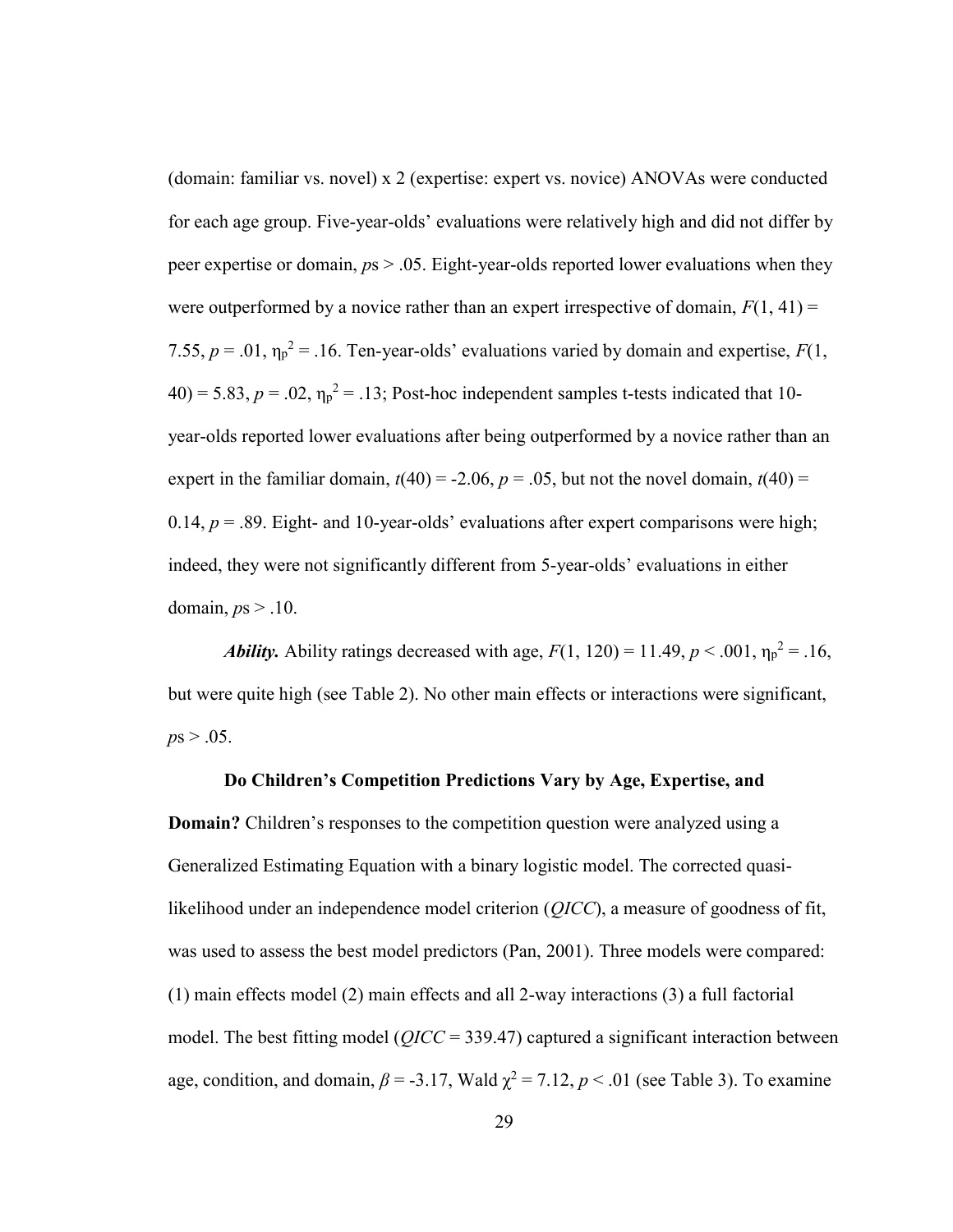# Table 3

|                                    | <b>Model 1</b> |                | <b>Model 2</b> |               |                | Model 3 |               |                |         |
|------------------------------------|----------------|----------------|----------------|---------------|----------------|---------|---------------|----------------|---------|
|                                    | Wald $\chi^2$  |                | df Sig.        | Wald $\chi^2$ | df             | Sig.    | Wald $\chi^2$ | df             | Sig.    |
| <b>Variables</b>                   |                |                |                |               |                |         |               |                |         |
| Age                                | 0.98           | $\overline{2}$ | .614           | 1.10          | $\overline{2}$ | .578    | 0.91          | $\overline{2}$ | .634    |
| <b>Expertise</b>                   | 1.27           | $\mathbf{1}$   | .261           | 0.60          | $\mathbf{1}$   | .319    | 1.18          | $\mathbf{1}$   | .278    |
| Domain                             | 0.60           | $\mathbf{1}$   | .250           | 0.60          | $\mathbf{1}$   | .242    | 1.29          | $\mathbf{1}$   | .256    |
| <b>Age x Expertise</b>             |                |                |                | 0.60          | $\overline{2}$ | .107    | 4.49          | $\overline{2}$ | .106    |
| <b>Age x Domain</b>                |                |                |                | 0.60          | $\overline{2}$ | .673    | 1.07          | $\overline{2}$ | .585    |
| <b>Expertise x Domain</b>          |                |                |                | 0.60          | $\mathbf{1}$   | .980    | 0.02          | $\mathbf{1}$   | .901    |
| Age x Expertise x<br><b>Domain</b> |                |                |                |               |                |         | 8.45          | $\overline{2}$ | $.015*$ |
| (Intercept)                        | 11.834         | $\mathbf{1}$   |                | 12.29         | $\mathbf{1}$   |         | 12.19         | $\mathbf{1}$   |         |
| <b>QICC</b>                        | 338.32         |                |                | 343.13        |                |         |               | 339.48         |         |

GEE Binary Logistic Regression Models for Competition Predictions in Experiment 1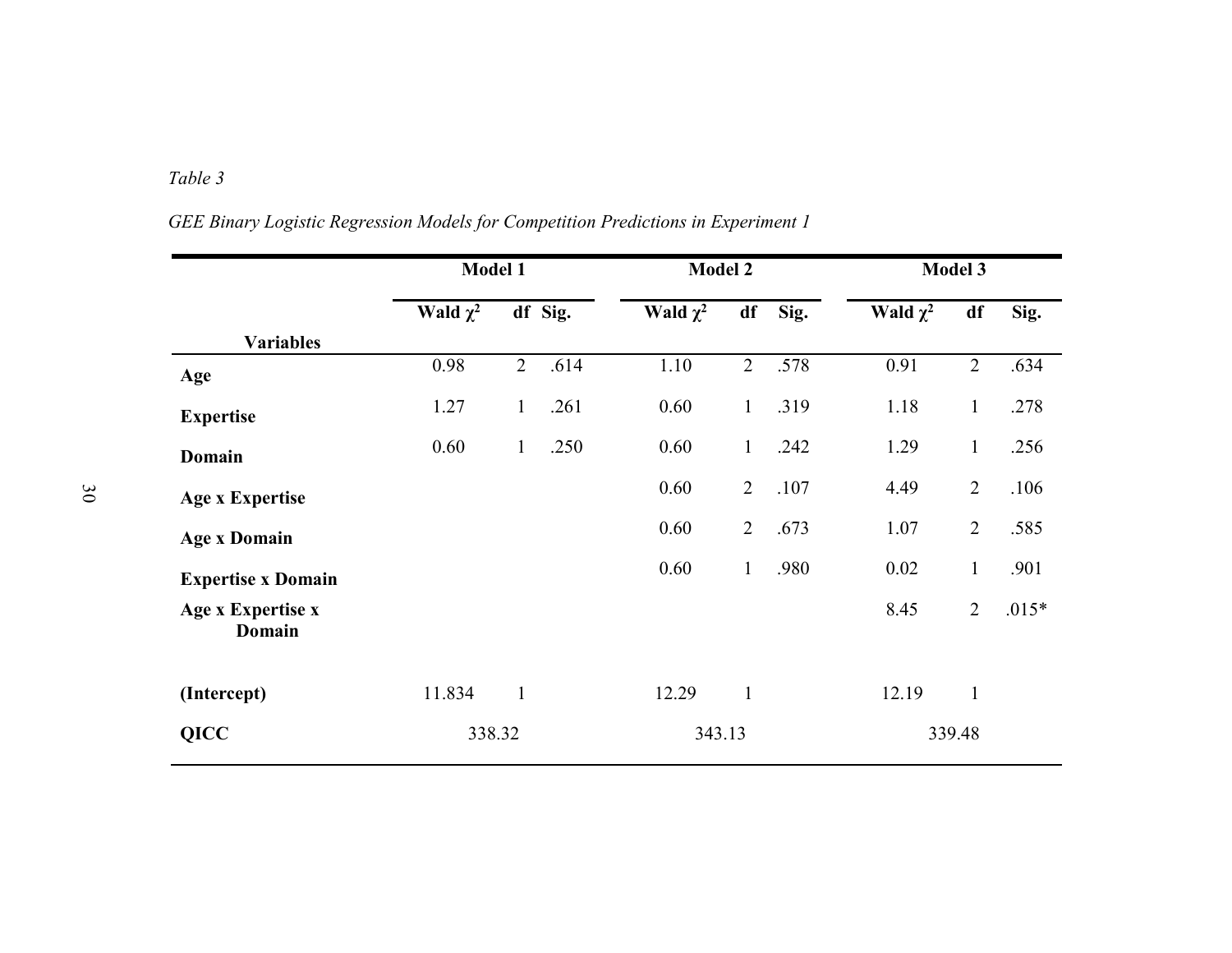this interaction, post-hoc Chi-Square tests were conducted for each domain and age group to assess whether responses differed significantly by expertise. Five-year-olds' responses did not vary significantly by condition in either domain,  $p$ 's  $>$  .10, whereas 8- and 10year-olds' responses varied by both condition and domain. Eight-year-olds indicated that they were more likely to win a drawing competition when the peer was a novice rather than an expert,  $\chi^2(1, N = 43) = 6.78$ ,  $p < .01$ , whereas their responses did not vary by peer expertise in the novel domain,  $\chi^2(1, N = 43) = 0.24$ ,  $p = .63$ . This pattern was reversed for 10-year-olds: they indicated that they were more likely to win a flerping competition when the peer was a novice rather than an expert,  $\chi^2(1, N = 42) = 3.86$ ,  $p = .05$ , but their responses did not vary by peer expertise in the familiar domain,  $\chi^2(1, N = 42) = 0.09$ ,  $p =$ .76, see Figure 1b.

Additionally, t-tests against chance (0.50) demonstrated that 5-year-olds were more likely than expected by chance to report that they could win a drawing competition, but only after an expert peer comparison,  $t(19) = 2.28$ ,  $p = .04$ . Conversely, 8-year-olds were more likely than expected by chance to report that they could win a drawing competition only after a novice peer comparison,  $t(22) = 2.98$ ,  $p = .01$ . Ten-year-olds' expectations of winning a drawing competition, regardless of peer expertise, did not differ from chance levels,  $ps > 0.10$ . However, 10-year-olds were more likely than expected by chance to report that they could win a flerping competition after a novice peer comparison,  $t(21) = 3.53$ ,  $p = .002$ . Children's predictions in all other conditions did not differ significantly from chance levels,  $p_s > .10$ .

31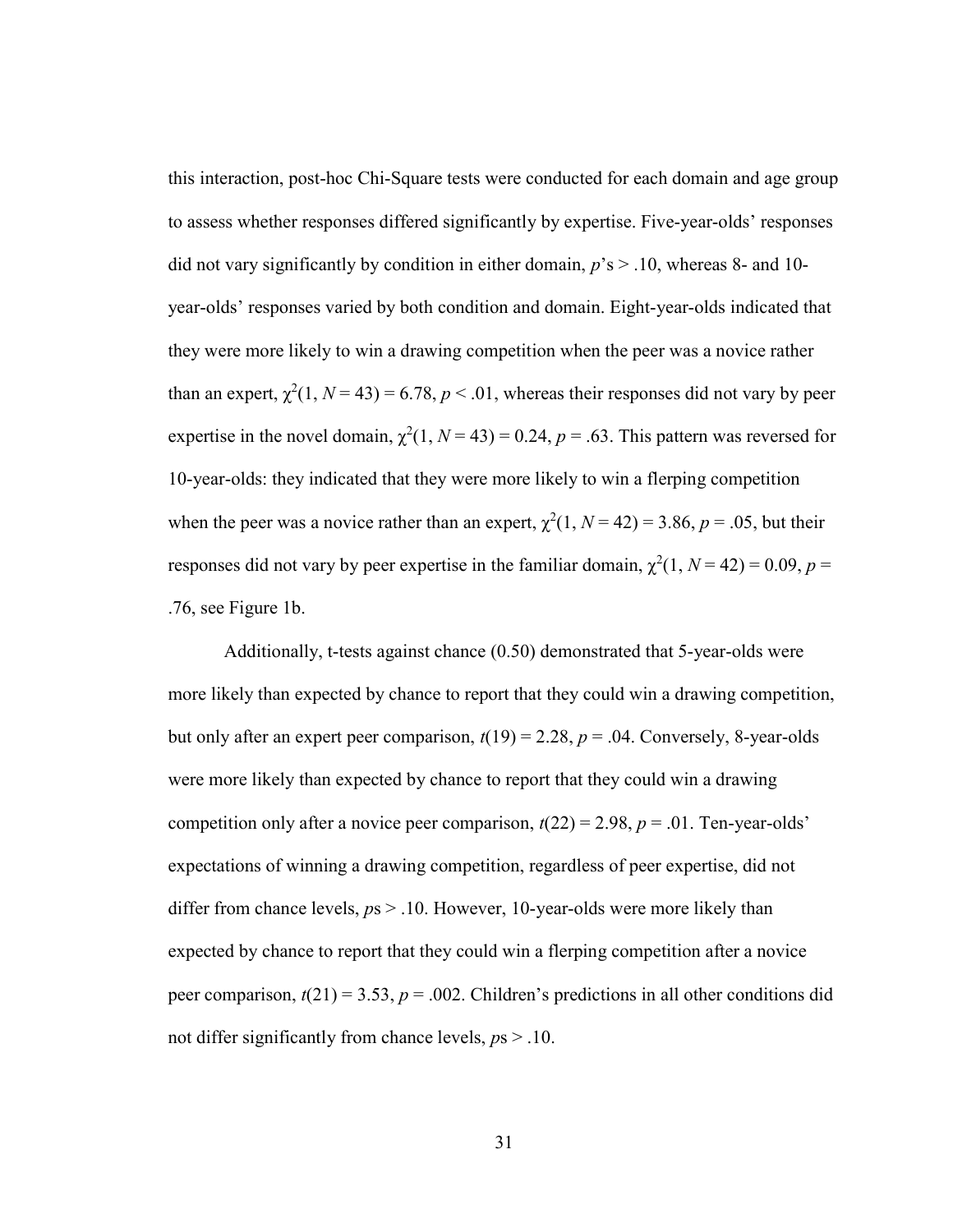#### Do Children's Task Difficulty Ratings Vary by Age, Expertise, and Domain?

As with children's self-evaluations, difficulty ratings were analyzed using a 3 (age: 5 year-olds vs. 8-year-olds vs. 10-year-olds; between-subjects) x 2 (target expertise: expert vs. novice; between-subjects) x 2 (domain: familiar vs. novel; within-subjects) mixed ANOVA. There was a significant interaction between age and condition,  $F(2, 119) =$ 4.20,  $p < .05$ ,  $\eta_p^2 = .07$ . Five-year-olds,  $t(79) = -2.16$ ,  $p < .05$ , and 10-year-olds,  $t(82) = -1$ 2.60,  $p < 0.05$ , rated the tasks as more difficult when they were outperformed by an expert peer ( $M = 6.20$ ,  $SE = .55$ ;  $M = 5.90$ ,  $SE = .31$ ) as compared to a novice peer ( $M = 4.56$ ,  $SE = .52$ ;  $M = 4.64$ ,  $SE = .37$ ). In contrast, 8-year-olds task difficulty ratings did not significantly differ when the peer was an expert  $(M = 4.45, SE = .43)$  as compared to a novice ( $M = 5.47$ ,  $SE = .55$ ),  $t(84) = 1.73$ ,  $p > .05$ .

Do Children's Self-Evaluation Explanations Vary by Age and Domain? Data for participants who responded "I don't know" were not analyzed (affect: 11.2%, performance: 15.8%, ability: 13.8%). Below, the most common explanations are provided; full descriptive data are provided in Table 4.

Affect. Chi-square analysis were conducted within each domain to examine if children's explanations varied by age. Children's explanations of their affect in the familiar domain varied by age,  $\chi^2$  (8, N = 115) = 15.15, p = 05. Five-year-olds most frequently cited enjoyment (36.1%) and perceived positive performance (27.8%) as the reason for their affective state. Conversely, 8-year-olds and 10-year-olds frequently referenced their perceived negative (40%, 35.9% respectively) and positive performance (25%, 30.8%). Children's explanations of their affect in the novel domain also varied by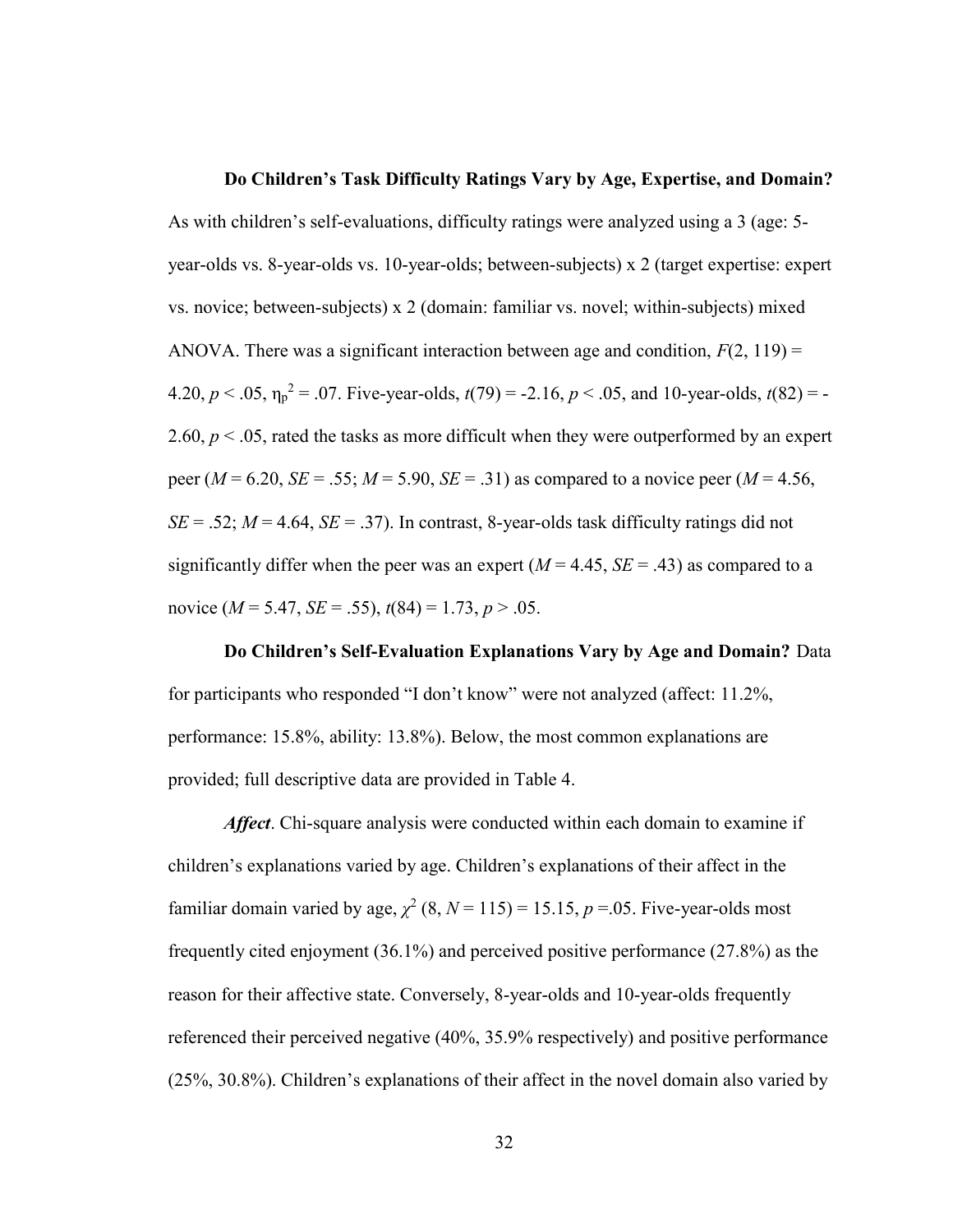## Table 4

# Percentage of Each Explanation Type by Domain, Age, and Evaluation Question in

# Experiment 1

|                      |             |               | <b>Novel Domain</b>    |           |               |            |  |  |  |  |  |
|----------------------|-------------|---------------|------------------------|-----------|---------------|------------|--|--|--|--|--|
|                      |             | Affect        |                        |           |               |            |  |  |  |  |  |
|                      | Positive    | Negative      | Effort/Practice        | Enjoyment | Miscellaneous | Don't      |  |  |  |  |  |
|                      | Performance | Performance   |                        |           |               | Know       |  |  |  |  |  |
| Age                  |             |               |                        |           |               |            |  |  |  |  |  |
| 5                    | 22.0%       | 14.6%         | 7.3%                   | 19.5%     | 31.7%         | 4.9%       |  |  |  |  |  |
| $\,$ $\,$            | 11.6%       | 30.2%         | 23.3%                  | 11.6%     | 9.3%          | 14.0%      |  |  |  |  |  |
| 10                   | 14.6%       | 31.7%         | 24.4%                  | 17.1%     | 9.8%          | 2.4%       |  |  |  |  |  |
|                      | Performance |               |                        |           |               |            |  |  |  |  |  |
|                      | Positive    | Negative      | Effort/Practice        | Enjoyment | Miscellaneous | Don't      |  |  |  |  |  |
|                      | Performance | Performance   |                        |           |               | Know       |  |  |  |  |  |
| Age                  |             |               |                        |           |               |            |  |  |  |  |  |
| 5                    | 34.1%       | 7.3%          | 17.1%                  | 0%        | 19.5%         | 22.0%      |  |  |  |  |  |
| $\,$ $\,$            | 18.6%       | 37.2%         | 18.6%                  | $0\%$     | 16.3%         | 9.3%       |  |  |  |  |  |
| 10                   | 17.1%       | 39.0%         | 22.0%                  | $0\%$     | 19.5%         | 2.4%       |  |  |  |  |  |
|                      | Ability     |               |                        |           |               |            |  |  |  |  |  |
|                      | Practice    | Skill/Ability | Enjoyment              |           | Miscellaneous | Don't Know |  |  |  |  |  |
| Age                  |             |               |                        |           |               |            |  |  |  |  |  |
| 5                    | 19.5%       | 24.4%         | 17.1%                  |           | 14.6%         | 24.4%      |  |  |  |  |  |
| 8                    | 32.6%       | 20.9%         | 16.3%                  |           | 18.6%         | 11.6%      |  |  |  |  |  |
| 10                   | 41.5%       | 22.0%         | 19.5%                  |           | 14.6%         | 2.4%       |  |  |  |  |  |
|                      |             |               | <b>Familiar Domain</b> |           |               |            |  |  |  |  |  |
|                      | Affect      |               |                        |           |               |            |  |  |  |  |  |
|                      | Positive    | Negative      | Effort/Practice        | Enjoyment | Miscellaneous | Don't      |  |  |  |  |  |
|                      | Performance | Performance   |                        |           |               | Know       |  |  |  |  |  |
|                      |             |               |                        |           |               |            |  |  |  |  |  |
| Age<br>$rac{Age}{5}$ | 24.4%       | 12.2%         | 12.2%                  | 31.7%     | 7.3%          | 12.2%      |  |  |  |  |  |
|                      |             |               |                        |           |               |            |  |  |  |  |  |
| 8                    | 23.3%       | 37.2%         | 16.3%                  | 11.6%     | 4.7%          | 7.0%       |  |  |  |  |  |
| 10                   | 29.3%       | 34.1%         | 9.8%                   | 9.8%      | 12.2%         | 4.9%       |  |  |  |  |  |
|                      | Performance |               |                        |           |               |            |  |  |  |  |  |
|                      | Positive    | Negative      | Effort/Practice        | Enjoyment | Miscellaneous | Don't      |  |  |  |  |  |
|                      | Performance | Performance   |                        |           |               | Know       |  |  |  |  |  |
| Age                  |             |               |                        |           |               |            |  |  |  |  |  |
| 5                    | 36.6%       | 9.8%          | 12.2%                  | 0%        | 22.0%         | 19.5%      |  |  |  |  |  |
| 8                    | 37.2%       | 27.9          | 11.6%                  | 0%        | 9.3%          | 14.0%      |  |  |  |  |  |
| 10                   | 31.7%       | 29.3%         | 12.2%                  | $0\%$     | 19.5%         | 7.3%       |  |  |  |  |  |
|                      |             |               | Ability                |           |               |            |  |  |  |  |  |
|                      | Practice    | Skill/Ability | Enjoyment              |           | Miscellaneous | Don't Know |  |  |  |  |  |
| Age                  |             |               |                        |           |               |            |  |  |  |  |  |
| 5                    | 20.0%       | 37.5%         | 12.5%                  |           | 25.0%         | 5.0%       |  |  |  |  |  |
| 8                    | 27.9%       | 25.6%         | 14.0%                  |           | 23.3%         | 5.0%       |  |  |  |  |  |
| 10                   | $40.0\%$    | 32.5%         |                        | 12.5%     |               | 5.0%       |  |  |  |  |  |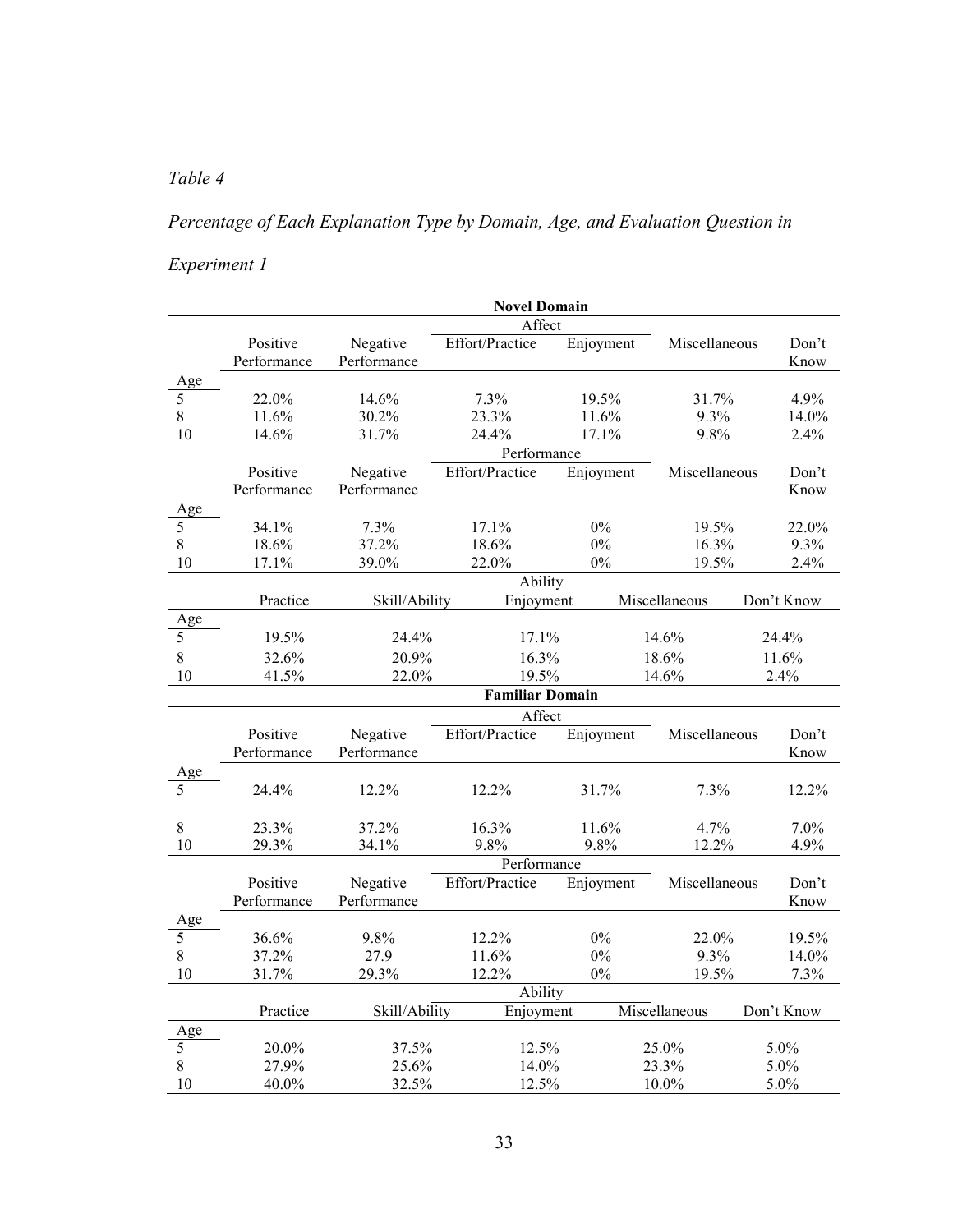age,  $\chi^2$  (8, N = 116) = 16.88, p = 03. In this case, 5-year-olds frequently made miscellaneous responses (33.3%) and references to positive performance (23.1%), and enjoyment (20.5%). Conversely, 8-year-olds and 10-year-olds frequently made references to their perceived negative performance (35.1%, 32.5% respectively) and effort/practice (27%, 25%).

Performance. Children's explanations of their performance in the familiar domain did not vary significantly by age,  $\chi^2$  (8, N = 108) = 6.70, p = 35. Across all age groups, the most common response was perceived positive performance (40.7%). Explanations of performance evaluations in the novel domain varied by age,  $\chi^2$  (6, N =  $111$ ) = 12.90,  $p = 0.04$ . Five-year-olds most frequently made references to positive performance perceptions (43.8%), whereas 8- and 10-year-olds most frequently referenced negative performance perceptions (41% and 40%, respectively).

Abiity. Children's explanations of their ability did not differ by age in either domain,  $ps > 0.10$ . Ability and effort/practice were the most common explanations in the familiar domain (ability: 33.9%; effort/practice: 31.3%). and novel domain (ability: 24.8%; effort/practice: 36.7%).

#### **Discussion**

 The current findings are the first to reveal age-related change in children's use of expertise information in a social comparison setting. Five-year-olds' self-evaluations and competition predictions were positive despite relative failure. In contrast, 8- and 10-yearolds reported lower performance evaluations following comparisons with novice peers as compared to expert peers, but this was limited to the familiar domain for the latter age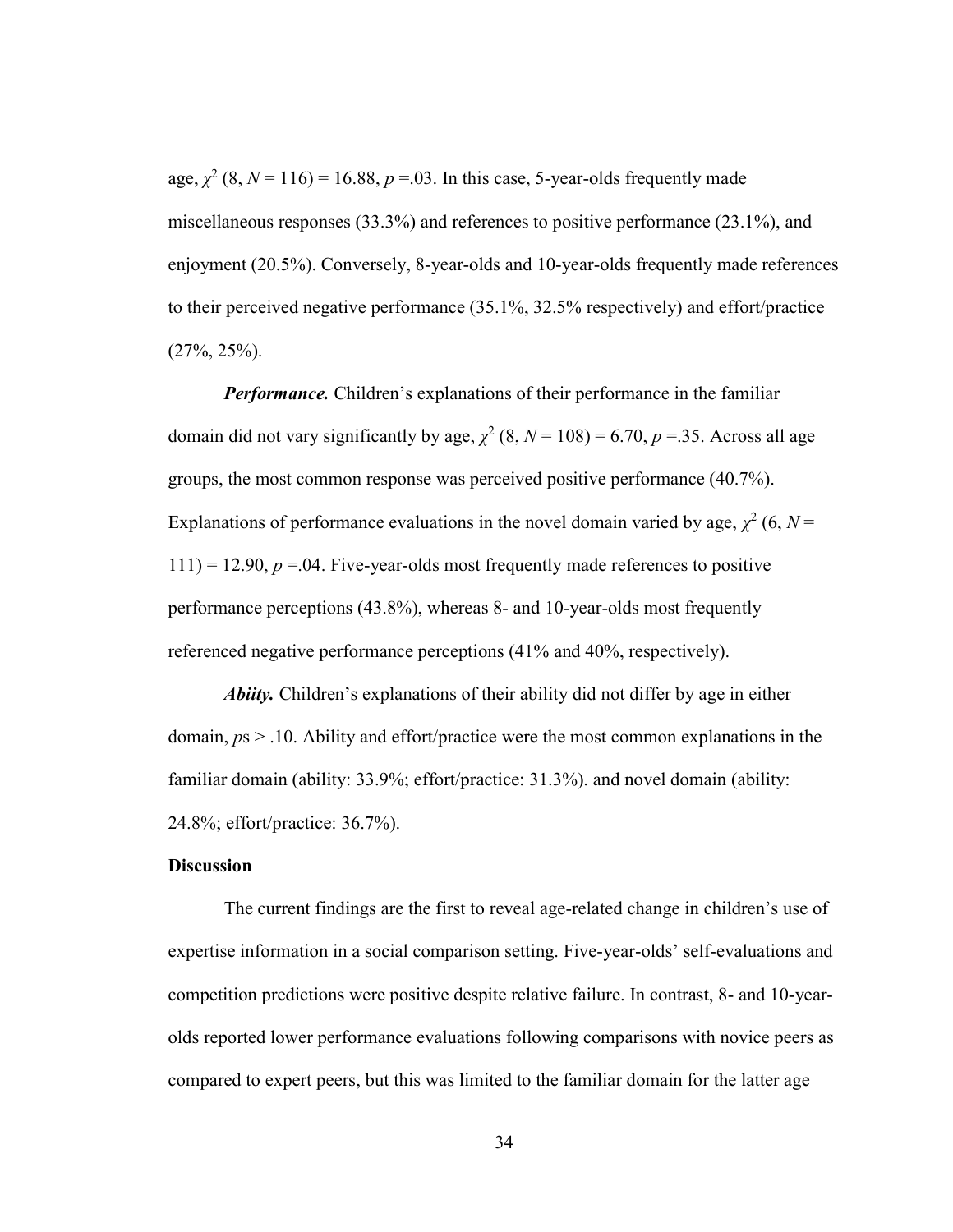group. Additionally, 8- and 10-year-olds' competition predictions varied by peer expertise in the expected direction; however, this was only the case for 8-year-olds in the familiar domain and 10-year-olds in the novel domain. Notably, peer expertise affected these children's performance evaluations, but not their affect ratings and ability evaluations.

Broadly, 5-year-olds' positive self-evaluations (i.e., qualitative responses, affect, performance, and ability evaluations) are consistent with previous social comparison research (Pomerantz et al., 1995; Ruble et al., 1994). As discussed earlier, this disregard for comparative feedback likely stems from their perceptions of ability as malleable. Thus, relative failure has little meaning for self-evaluation. Similarly, the lack of differentiation in self-evaluations based on peer expertise may reflect young children's perception of expertise as a particularly malleable characteristic, thereby providing limited usefulness for self-evaluation. Taken together, younger children's unwillingness or inability to consider negative comparative feedback is consistent with children's disregard of negative information in other contexts (e.g., Boseovski & Lee, 2006) and reflects a positivity bias exhibited early in life (Boseovski, 2010). Although these children typically use expertise information readily in a variety of contexts (e.g., learning about novel animals and artifacts; Koenig & Jaswal, 2011), they may disregard it in evaluative circumstances (Boseovski & Thurman, 2014).

An alternative explanation for younger children's disregard of peer expertise is that ToM skills (i.e., mental state reasoning) were required in this context and limitations in these skills may have restricted their understanding of the expertise information

35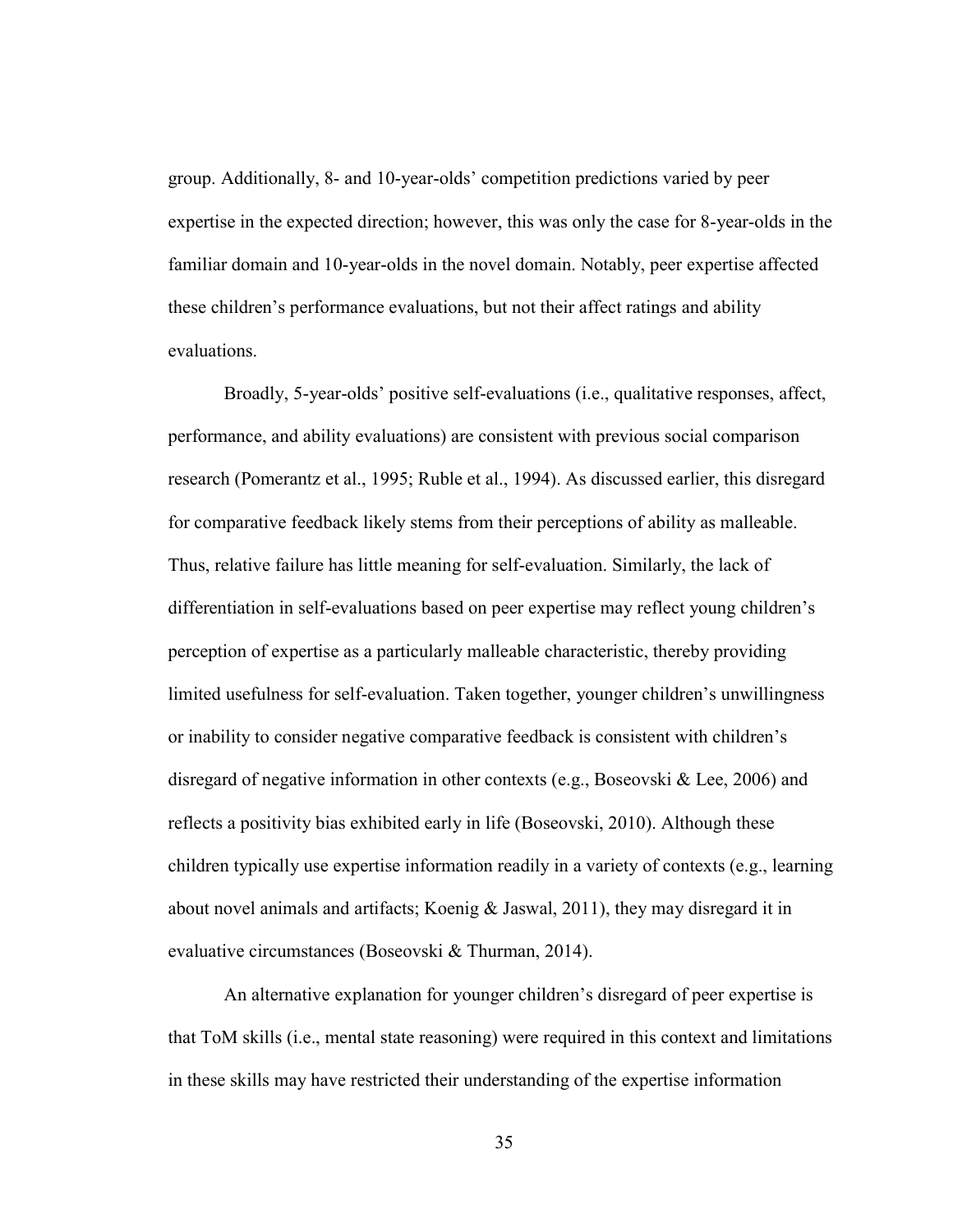provided. Generally, preschoolers' ability to make inferences about others' false beliefs is associated with expertise reasoning (Danovitch, 2013). Such skills may be important because they allow children to reason about what an individual could feasibly know. The youngest children may have struggled to recognize that a novice has little task knowledge and that relative failure in this case indicates particularly poor performance. Indeed, on the peer performance questions, 5-year-olds understood the connection between high expertise and successful performance, but they were unsure about the connection between low expertise and performance. This is consistent with other work showing that young children may not view novice status as a predictor of poor performance (Boseovski et al., 2016). Therefore, failure relative to a novice was especially unlikely to result in poor performance evaluations.

The self-relevant context created in the current study likely exacerbated ToM demands (e.g., recognition of discrepancies in the knowledge of the peer as compared to the self; Aguiar et al., 2012). There were only two contexts in which 5-year-olds demonstrated an understanding of expertise and both of these were contexts that were not self-relevant. First, these children more frequently reported that the peers' level of expertise was the cause of their superior performance when the peer was an expert rather than a novice. Second, they differentiated their task difficulty ratings by peer expertise in a logical direction (i.e., believing that a task is easier when even a novice performed well). Thus, the demands imposed by self-relevant contexts may limit young children's use of expertise information for self-evaluation.

36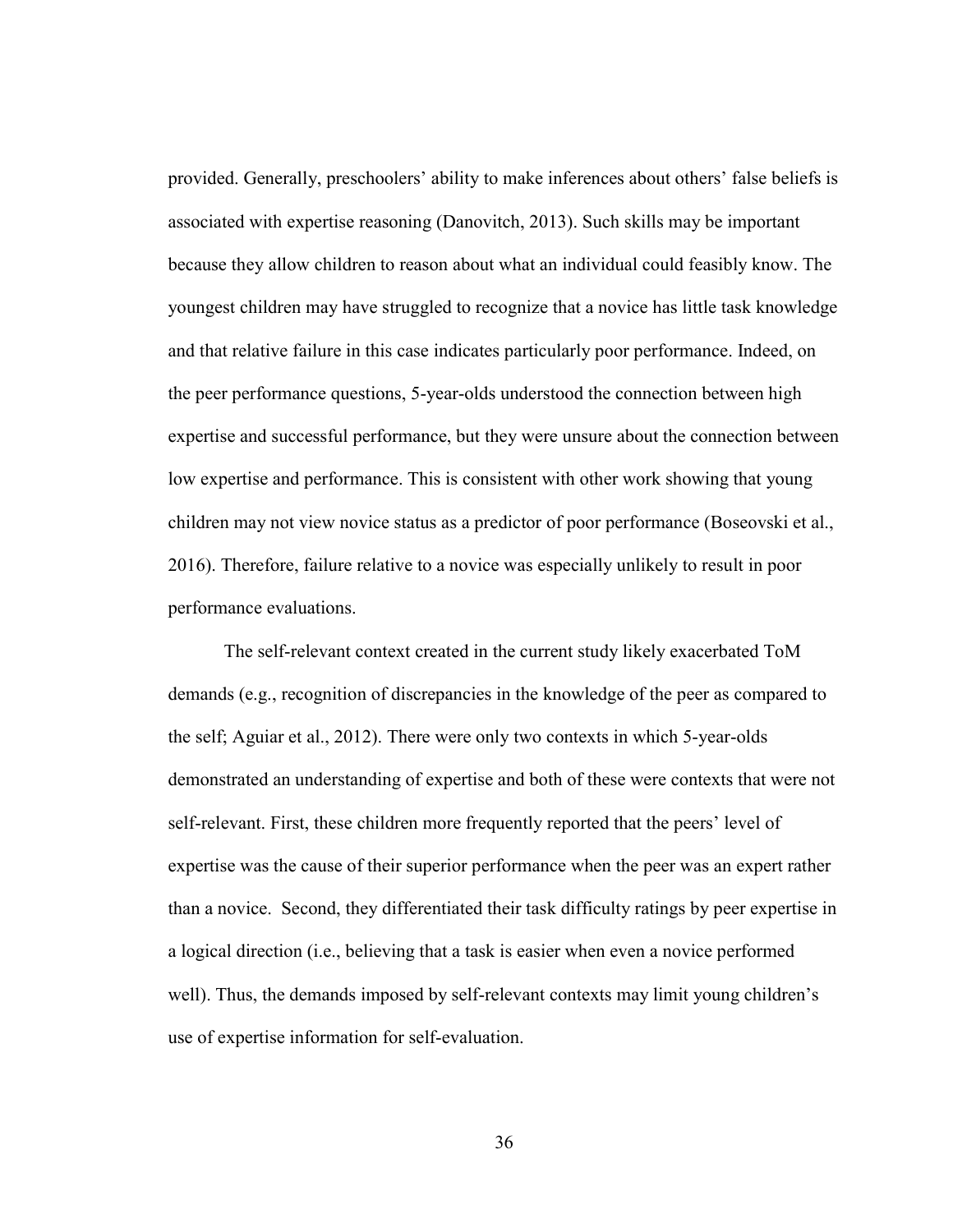Unlike younger children, older children reported favorable performance perceptions in the context of expert rather than novice peer comparisons. This indicates that they recognize that failure relative to an expert is a poor indicator of their performance. As expected, ability evaluations were high regardless of peer expertise, suggesting that one instance of relative failure is not enough for even older children to make dispositional attributions about their level of ability (Ruble et al., 1980). Yet surprisingly, 8- and 10-year-olds' *feelings* about their performance were very positive and did not vary by peer expertise. Evidence regarding the consistency of performance and affect ratings in response to social comparison is mixed (see Ruble et al., 1994). Thus, these two types of self-evaluations may sometimes hold different meanings for children. Expertise information may not have affected emotional reactions to relative failure because it is not highly evaluative (e.g., being a novice is not necessarily a negative characteristic, in contrast to incompetence; Koenig & Jaswal, 2011). Because expertise is conceptualized as malleable, this may diminish its evaluative nature. The emphasis on this characteristic may have partially alleviated older children's tendency to interpret relative failure as due to stable differences in ability. Highly evaluative peer characteristics (e.g., ability related traits) that are frequently essentialized may evoke more robust emotional reactions.

 One could argue that children's task perceptions played a role in the developmental and domain effects documented in the current study. Specifically, differences in children's consideration of feedback may stem from differences in their task experience. If 5-year-olds (in both domains) or 10-year-olds (in the novel domain)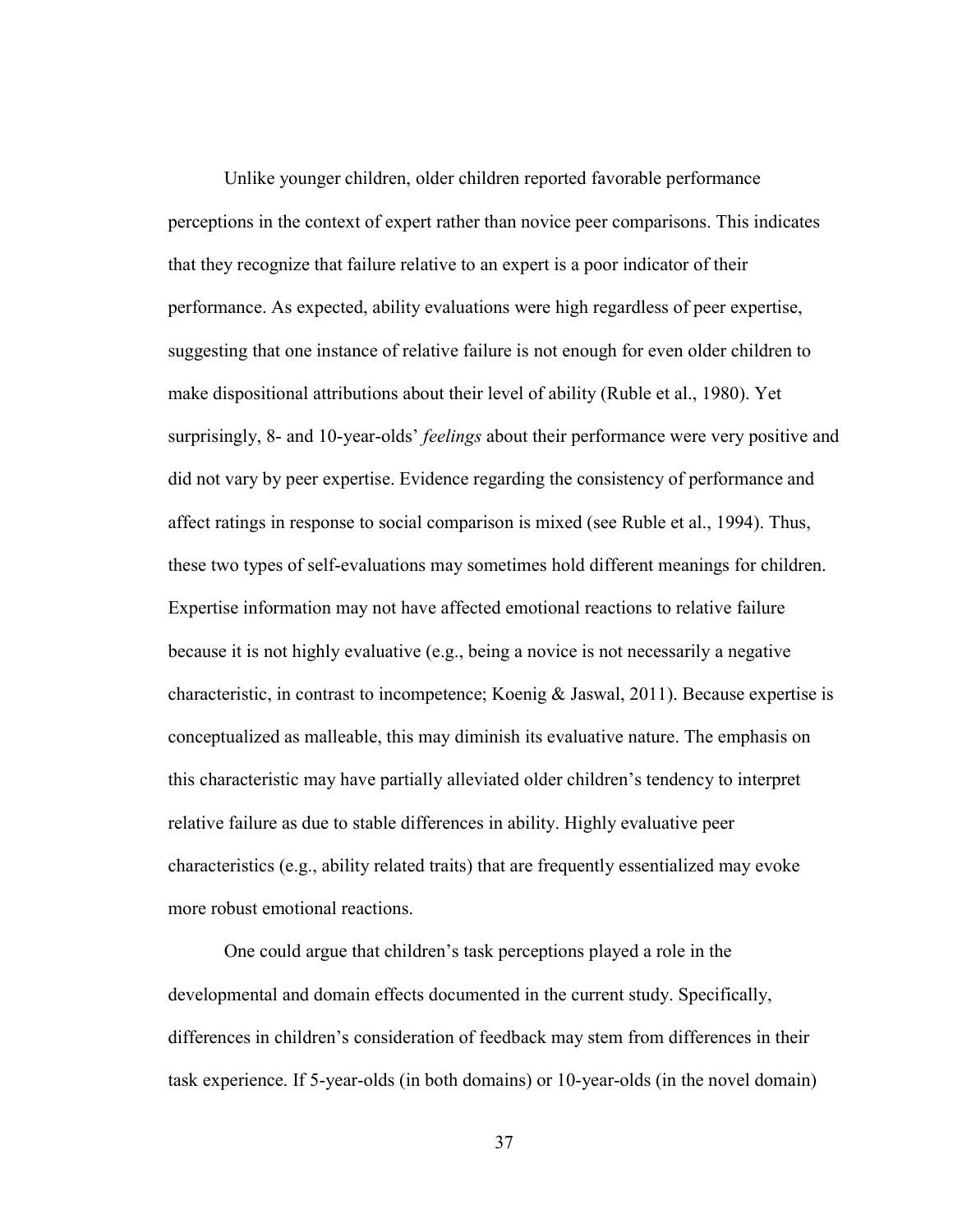perceived the task as particularly difficult, this could have influenced their selfevaluations. This explanation is highly unlikely, as children's perceptions of task difficulty did not differ by age or domain. However, other characteristics that were not assessed here may have played a role. For example, older children are more affected by comparative feedback in domains that they perceive to be of significant importance to themselves (Bers & Rodin, 1986). Eight-year-olds may have viewed drawing and the novel task as personally significant, resulting in the salience of comparative feedback in both domains. Ten-year-olds may have placed little value on the novel task, and thus perceived the comparative feedback as less important.

A more likely explanation for 8- and 10-year-olds' differential consideration of comparative feedback in a novel domain is that these differences reflect an emerging awareness that effort alone cannot overcome inherent limitations in ability (Folmer et al., 2008). Eight-year-olds may have overestimated the effectiveness of their exerted effort in the novel domain, which made them vulnerable when it did not result in high performance (Lockhart, Keil, & Aw, 2013). Indeed, these children were uncertain about their ability to win a flerping competition regardless of peer expertise. Unrealistic perceptions of effort, coupled with relative failure, may result in tentative expectations of future performance.

With age, children may have considered their previous effort and failures in drawing, which increased the salience of peer expertise in the familiar domain. Ten-yearolds may have viewed feedback in a novel domain as undiagnostic given that they did not exert substantial effort to determine whether they could improve their performance. They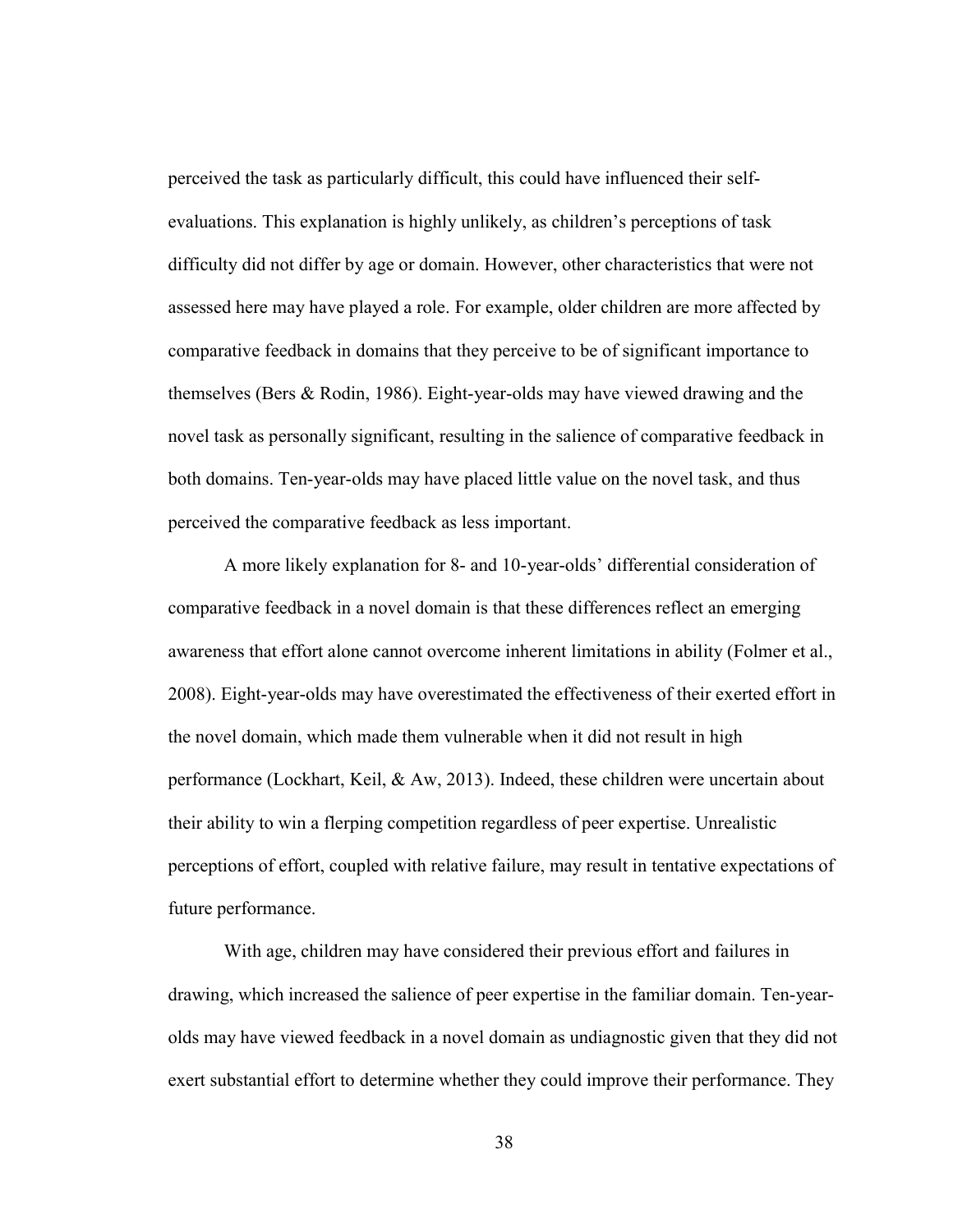may have felt that it was possible to attain expertise at "flerping", but were more certain that they were unable to attain expertise in drawing. Indeed, 10-year-olds were uncertain about their ability to win a drawing competition. In contrast, these children were more optimistic about their ability to win a "flerping" competition, at least when the peer was a novice. This interpretation is consistent with findings that older children report more favorable self-evaluations following relative failure when comparison peer status seems attainable (Buunk, Kuyper, van der Zee, 2005).

In sum, sensitivity to comparative feedback and peer expertise increased with age, but the effects of peer expertise on older children's self-evaluations were still limited. The current findings suggest that developmental change in children's consideration of negative information (i.e., positivity bias) and self-relevant information affected children's consideration of comparative feedback and peer expertise. Additionally, the limited effects of comparative feedback in later childhood suggest that conceptions of expertise as malleable partially alleviate perceptions that relative failure is due to stable differences in ability.

Given young children's disregard for peer expertise in the current study, it was expected that more essentialized ability information about a peer may be necessary to increase reflection on ability as a cause of relative failure. Additionally, such information may be necessary for older children to consider it relevant, rather than undiagnostic, for performance evaluations in a novel domain. This possibility was addressed in Experiment 2 through the provision of peer ability related trait information. Traits are essentialized categories with associated properties (e.g., behaviors and intentions). Thus, a wealth of

39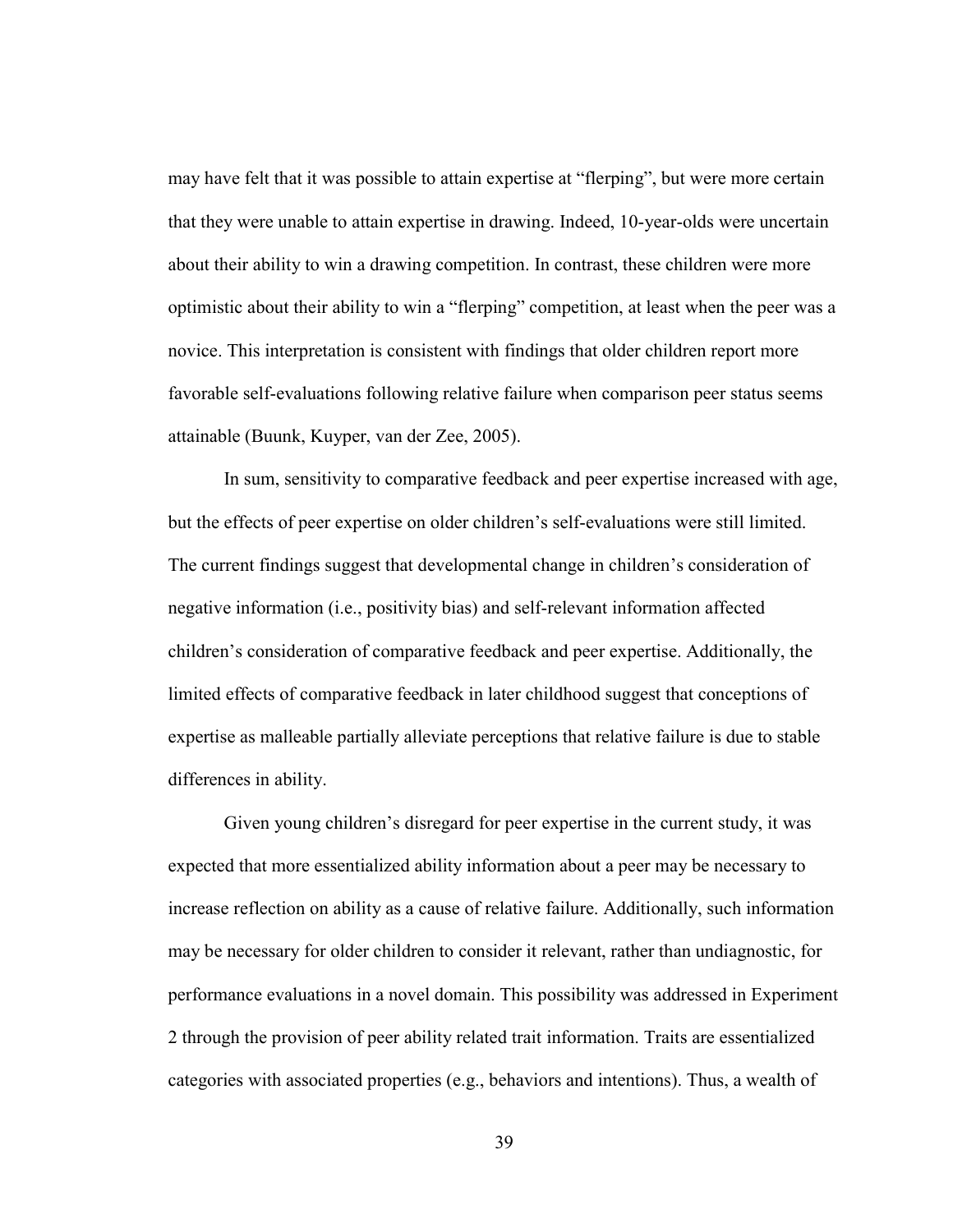conceptual information is conveyed in a single trait label (Gelman et al., 2007; Heyman & Gelman, 1999). Traits are also readily considered at an early age because reasoning about categorical information requires low processing demands (Heyman & Gelman, 2000). Therefore, young children may consider trait labels more readily than expertise in a comparison context. Given that the majority of mixed findings in Experiment 1 were found in the novel domain, Experiment 2 only included a novel domain to examine these effects further. Further, the effects were examined in 5- to 6-year-olds and 9- to 10-yearolds, as these are critical times for trait reasoning development (e.g., Heyman & Gelman, 2000).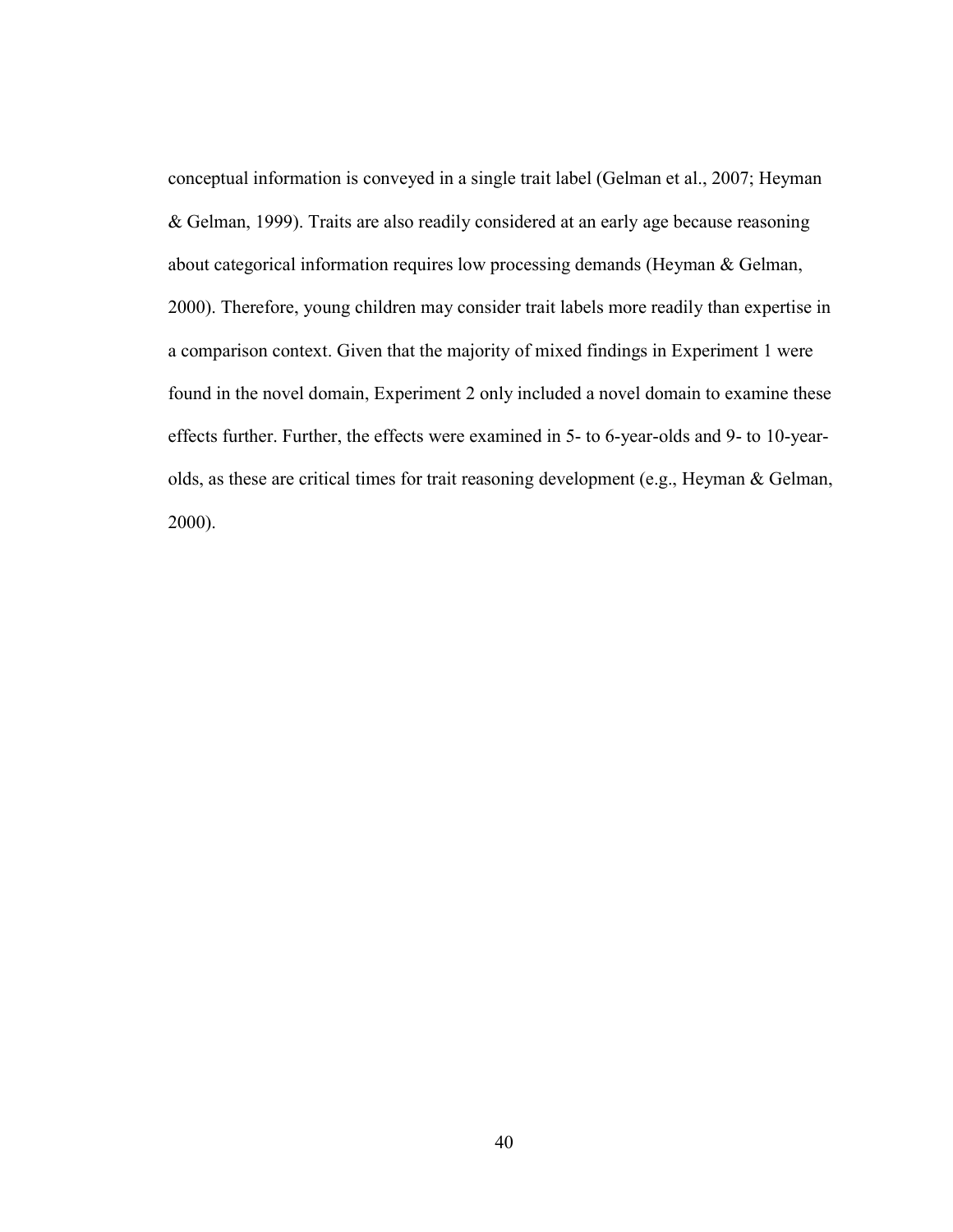#### CHAPTER III

#### EXPERIMENT 2

The goal of Experiment 2 was to examine the effects of comparison peer traits on children's self-evaluations. This investigation builds on Experiment 1 by examining how highly essentialized ability related traits, as opposed to non-essentialized expertise information, relate to children's use of peer competence information in a social comparison setting. As discussed previously, theoretical views of social comparison development center on the idea that children's reasoning about ability related traits underlies changes in responsiveness to social comparison (Butler, 1989). Yet, there has been little empirical work on the relevance of ability conceptions to comparative outcomes directly (Butler, 1992). This study is the first to examine systematically children's use of peer trait labels in a social comparison context through the use of an experimental design. Ability related trait information should be influential to the interpretation of comparative feedback because it may increase reflection about ability as the cause of performance discrepancies. Thus, this investigation will inform our understanding of age-related change in ability conceptions as a mechanism of change in social comparison.

Given the theoretical importance of ability conceptions for social comparison development, traits were expected to be relevant in a social comparison context. Generally, trait reasoning has implications for children's beliefs about behaviors and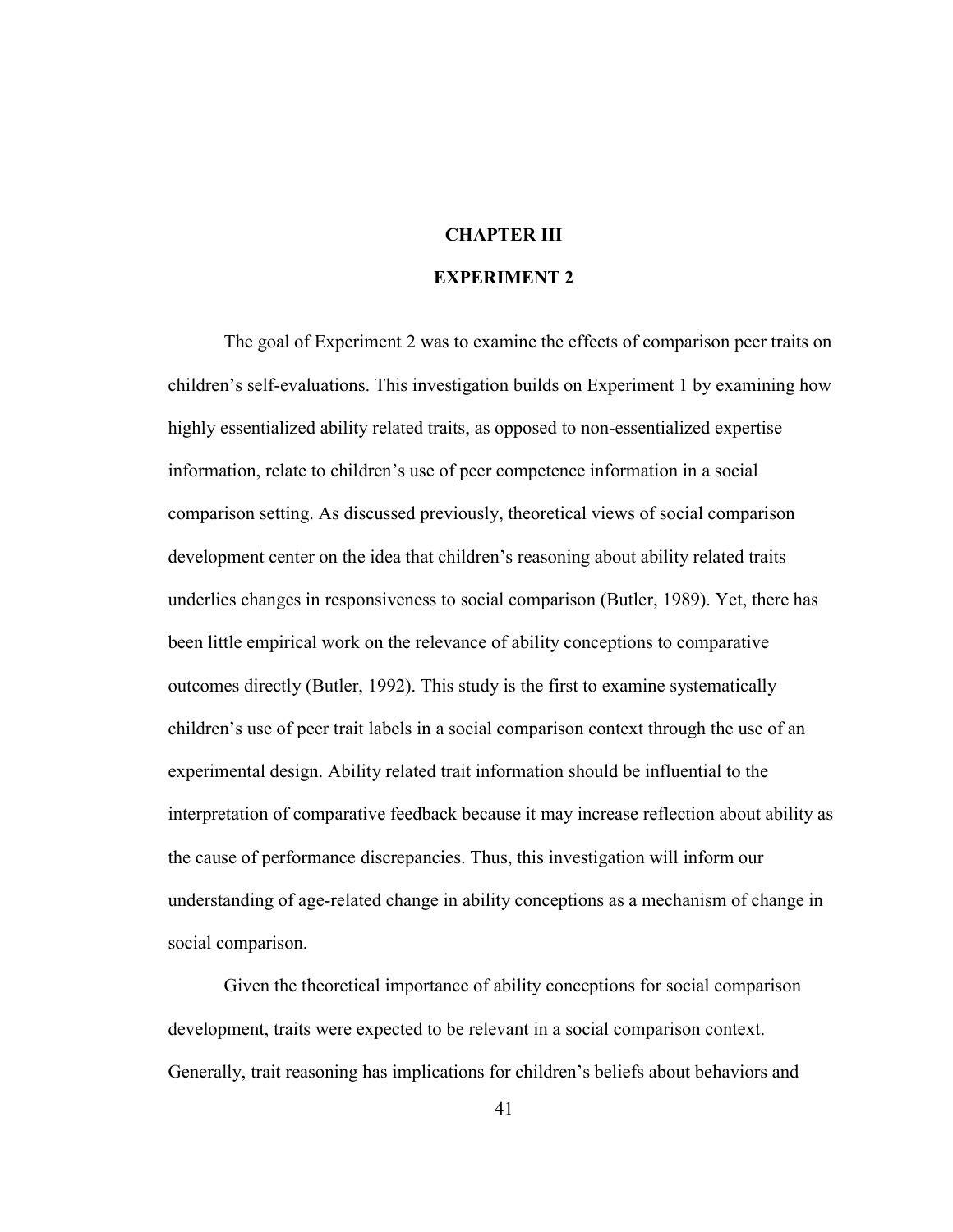academic outcomes beginning early in life. By 5 years of age, children make trait attributions about others (Boseovski, Lapan, & Bosacki, 2013; Giles & Heyman, 2004; Lapan & Boseovski, 2016) and use trait information to inform their predictions of others' future behaviors (Yuill & Pearson, 1998). For example, children expect that a nice individual will engage in behaviors like sharing (Liu, Gelman, & Wellman, 2007). Likewise, they infer that an individual who shares is "nice" (Boseovski & Lee 2006, 2008; Lapan, Boseovki, & Blincoe, 2016). Even preschoolers use explicit trait labels to make inferences about an individual's emotional state (e.g., inferring that a "nice" child would be sadder than a "mean" child when their actions made someone else upset; Heyman & Gelman, 1999). Children of this age also make distinctions between the behavioral correlates of a variety of traits (e.g., nice vs. mean vs. smart; Cain, Heyman, & Walker, 1997).

Ability related traits (e.g., smart, athletic, artistic) are a specific subcategory of traits that are associated with expected performance outcomes (e.g., grades in school; Lockhart et al., 2013). Children's reasoning about ability related traits has implications for academic self-perceptions (Mueller & Dweck, 1998) and beliefs about achievement (Blackwell, Trzesniewski, & Dweck, 2007). By 5 years of age, the provision of ability related traits impacts children's expectations of peers' academic performance (Stipek & Daniels, 1990). For example, even kindergarteners expect that a "smart" peer will perform better on reading and spatial reasoning tasks than a "not smart" peer (Stipek & Daniels, 1990). Additionally, when asked what it means to be smart, children as young as 5 years of age spontaneously refer to knowledge or achievement (Kurtz-Costes et al.,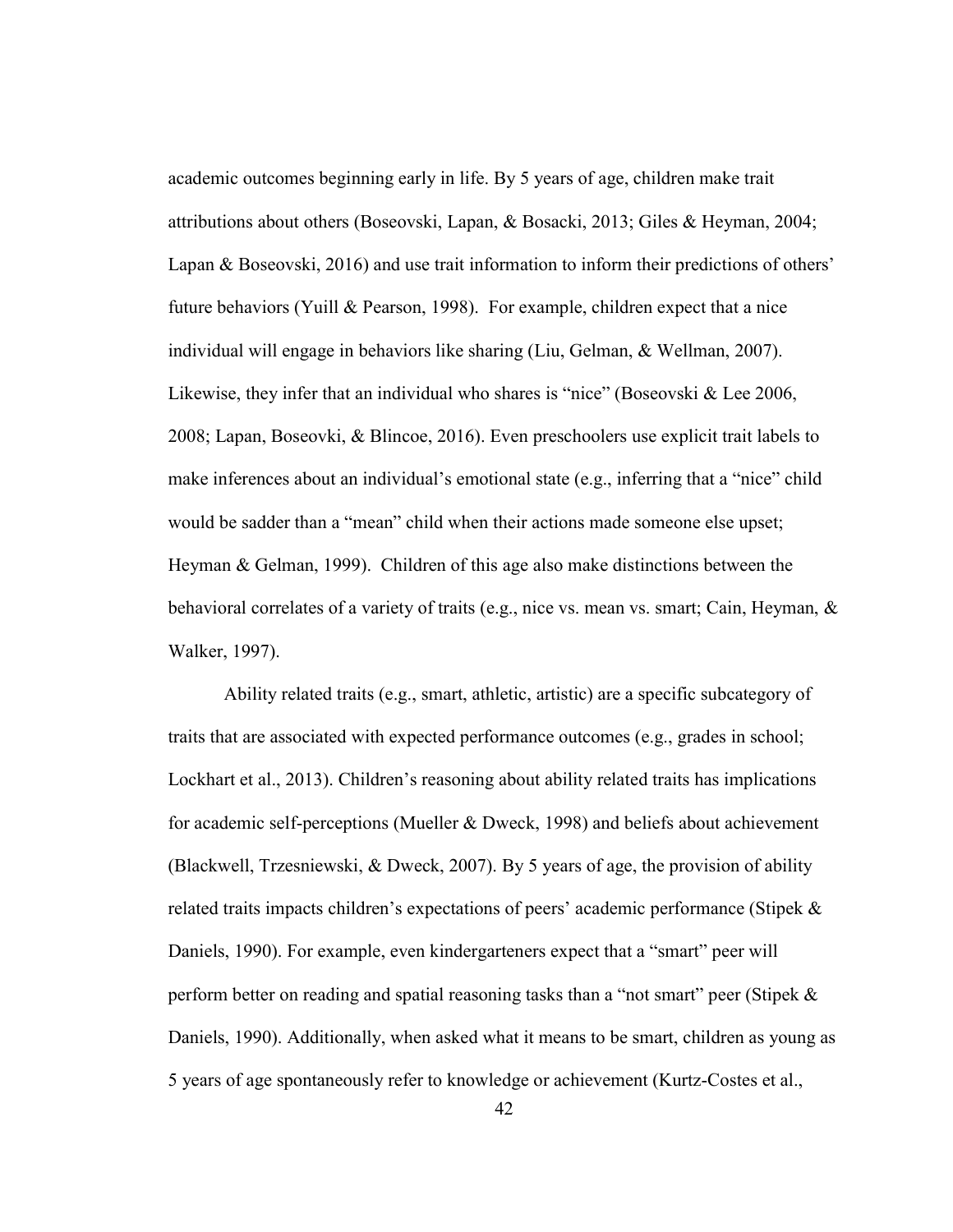2005). Young children also demonstrate some understanding of the distinct behavioral correlates of ability-related traits and prosocial traits (e.g., "nice"). For instance, when asked to select peers to be on their team for an academic competition or be part of their play group, even kindergarteners selectively choose smart peers as teammates and nice peers as playmates (Droege & Stipek, 1993).

It is clear that children demonstrate early precocity in ability related trait reasoning. However, young children also exhibit two limitations in trait reasoning that should be relevant to their ability (or willingness) to consider comparison peers' traits. First, before middle childhood, children infrequently cite ability related traits spontaneously to explain academic outcomes. This limited use of traits to explain academic performance is purportedly related to children's inferences that ability related traits are unstable over time and can change (e.g., Nicholls, 1978; Nicholls & Miller, 1984; Stipek & MacIver, 1989). As discussed previously, there are notable developmental shifts in children's tendency to essentialize ability related traits. As children age, they are less likely to believe that traits can change and tend to endorse essentialized trait beliefs (i.e., they perceive traits as fixed, stable, and uncontrollable; Heyman & Gelman, 2000). Further, ability related traits, such as smartness, are essentialized to a greater degree than other traits (e.g., niceness) by late childhood (Heyman & Gelman, 2000). Thus, perceptions of ability related traits as largely malleable in early childhood should limit their relevance for interpreting social comparative outcomes.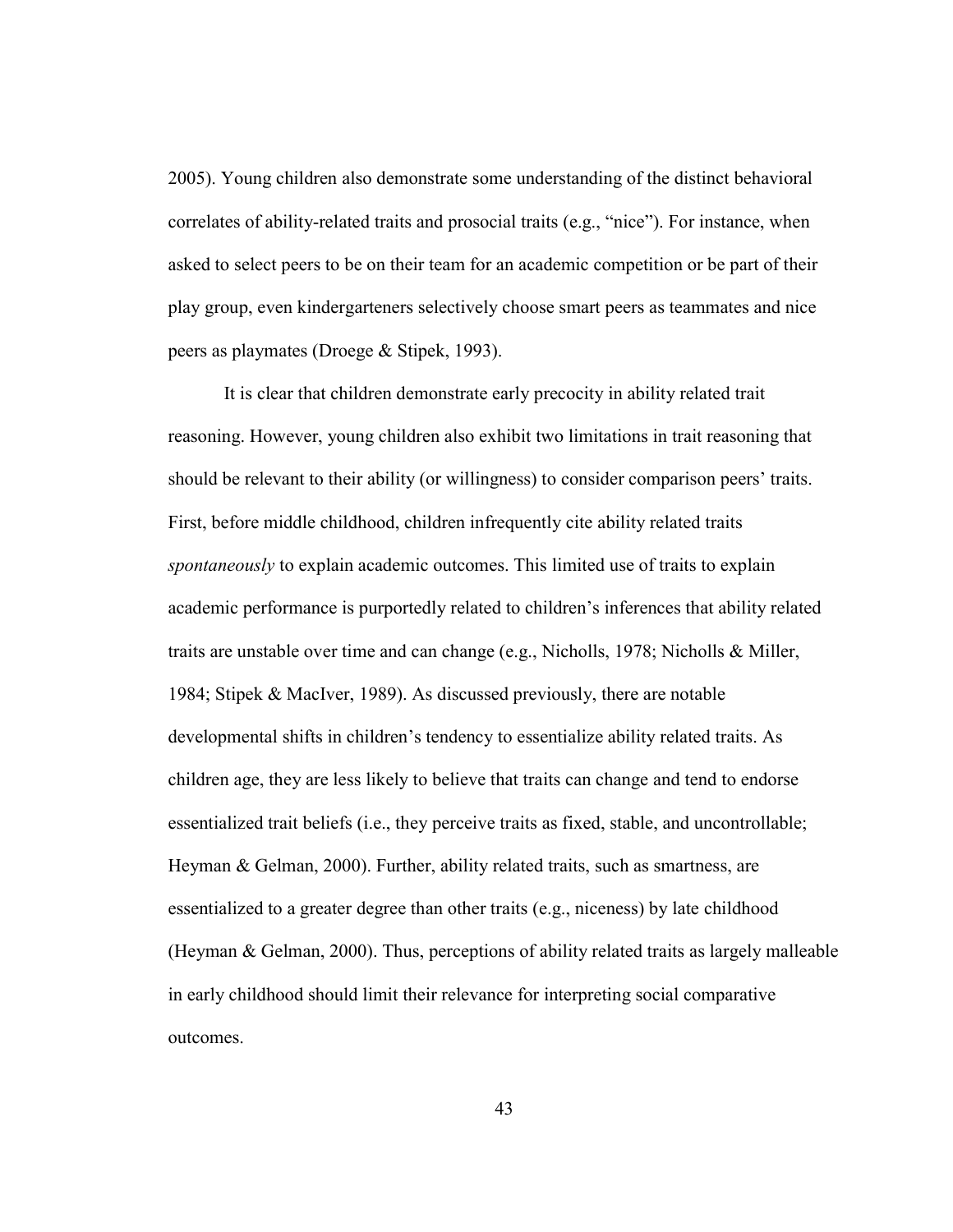Second, young children exhibit a positivity bias in their use of, and reasoning about, ability related traits. For example, the onset of the spontaneous use of trait explanations varies based on the outcome being explained. Spontaneous trait explanations of academic success (e.g., "because he's smart") emerge by 7 years of age, but not for academic failure until 10 years of age (Benenson & Dweck, 1986). Young children are also more likely than older children to perceive themselves as "smart" (e.g., Nicholls, 1979; Stipek & Tannatt, 1984) and predict that their future performance will be positive (Parsons & Ruble, 1977; Stipek, 1984; Stipek & Hoffman, 1980). This positivity bias also extends to children's generalizations of traits. For example, 5-year-olds overgeneralize the significance of being smart to irrelevant domains and tasks (e.g., expect a smart child to be able to jump high), whereas 10-year-olds indicate that being smart is unrelated to athletic skill (Stipek & Daniels, 1990; Cain et al., 1997; Heyman et al., 2003; Kurtz-Costes et al., 2005; Saltz & Medow, 1971). Further, these instances of trait overgeneralization are greater for positive than negative traits (e.g., children are less likely to expect a "not smart" individual to also be "not athletic"; Heyman & Giles, 2004). Thus, children may more readily consider comparison peers' positive rather than negative ability related traits.

In the current study, 5- to 6-year-olds and 9- to 10-year-olds were told that they were outperformed on a novel task by a peer with a positive or negative trait that was task-relevant (i.e., intelligence) or task-irrelevant (i.e., athleticism). Trait terms and related behavioral information (e.g., "does well in school) were supplied to support children's consideration of such information in their self-evaluations. Additionally,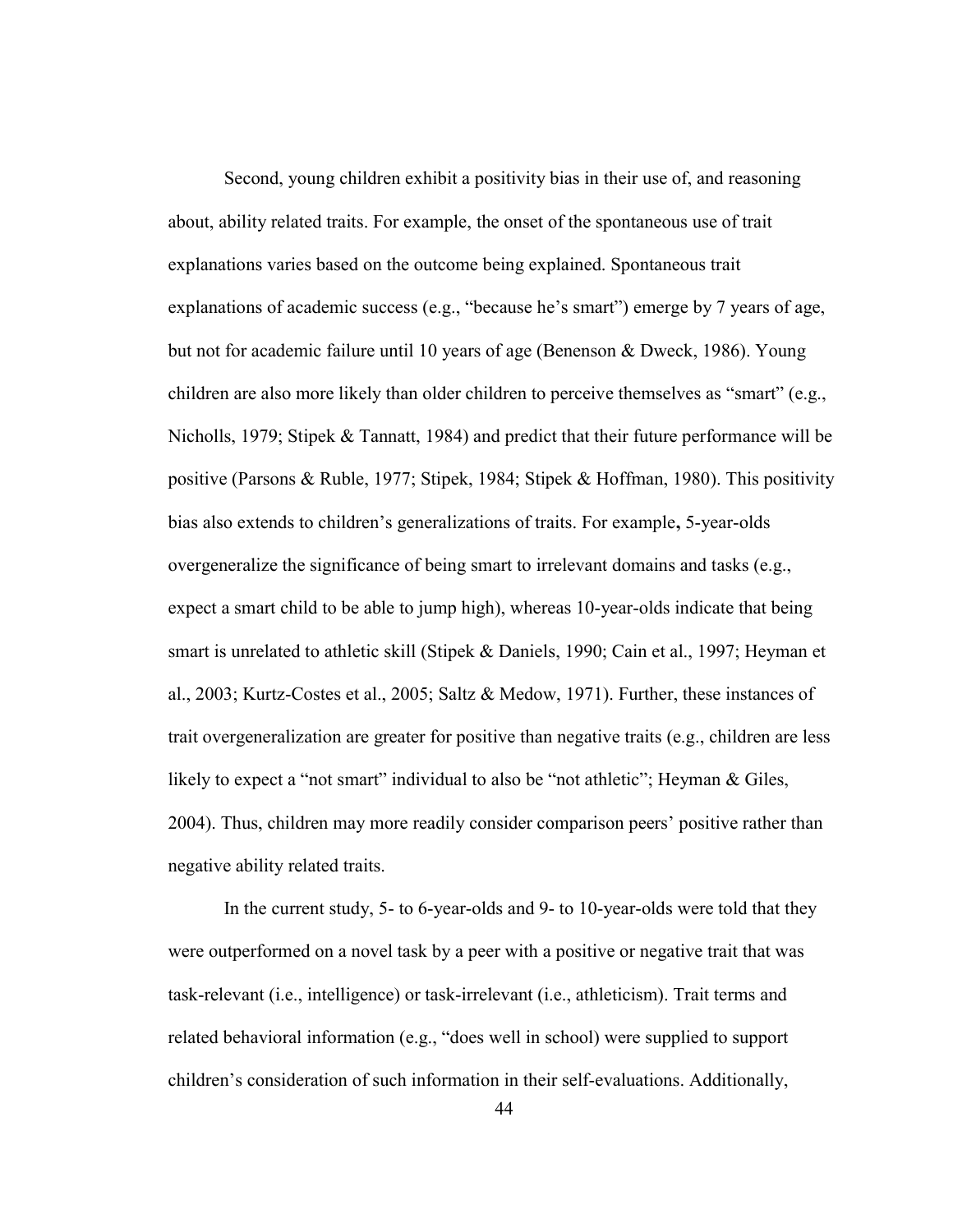relevant and irrelevant traits were included to examine whether young children would more readily consider positive traits, regardless of relevance, in a comparison context. Piloting indicated that 5- to 6-year-olds and 9- to 10-year-olds perceived athleticism as relevant to performance on the ToH due to the motor element of the task (i.e., moving the discs). Thus, this task was replaced with the Raven's Coloured Progressive Matrices (RCPM), which does not involve a motor response. Additionally, children's explanations of academic outcomes as due to ability related traits (i.e., entity reasoning) rather than malleable factors (incremental reasoning), were assessed. Because entity reasoning has implications for interpretations of failure (Dweck, 2003), and older children are more likely to hold entity beliefs (Heyman & Gelman, 2000), the provision of peer ability related traits should be particularly likely to influence social comparison outcomes in older children.

Hypothesis 1: Concerning 5- to 6-year-olds, one possibility was that traits would have little impact on self-evaluations, as in Experiment 1, due to the noted positivity bias in young children's ability related trait reasoning, as well as high perceptions of malleability. Yet, it was also possible that these children would be more sensitive to ability related trait labels than expertise cues, given the salience of trait labels in early childhood.

Hypothesis 2: Nine- to 10-year-olds were expected to report lower affect and performance self-evaluations after being outperformed by a target with a relevant negative trait, but to be unaffected by peers labeled with irrelevant traits (i.e., athletic/not athletic).

45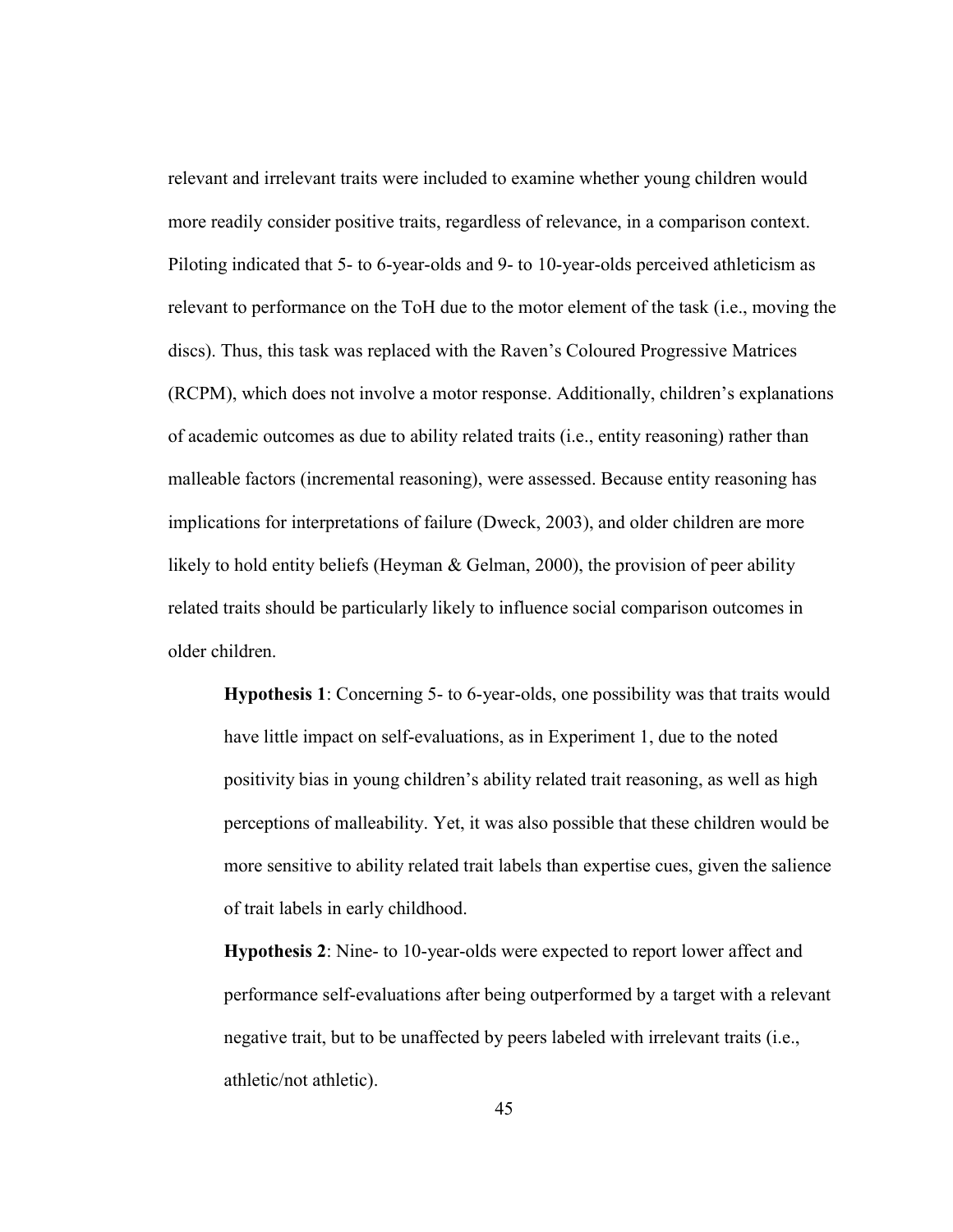Hypothesis 3: As in Experiment 1, ability evaluations were expected to remain high for children of all ages.

Hypothesis 4: Individual differences in entity beliefs were expected to have implications for children's interpretations of comparative feedback. Specifically, children who tend to endorse entity beliefs about ability may be particularly sensitive to comparative feedback and to the ability related traits of comparison peers. Thus, higher endorsement of entity beliefs was expected to be associated with more robust effects of comparative feedback.

#### **Method**

**Participants.** There were 50 5- to 6-year-olds ( $M = 72.4$  months,  $SD = 7.4$ , 28 males) and 48 9- to 10-year-olds ( $M = 119.9$  months,  $SD = 6.9$ , 25 males). Demographic data indicated that 62.2% of participants were Caucasian, 19.4% African American, 11.2% mixed races, and 2% Hispanic. Also, 5.1% of families chose not to report their race or ethnicity. Participants varied in socioeconomic backgrounds, reporting incomes from less than \$20, 000 to over \$90, 000.

Materials. For the social comparison task, children completed the RCPM (Raven, Court, & Raven, 1995). The RCPM booklet is composed of 36 items. Each item consists of a pattern at the top of the page with a missing piece and six pieces to choose from to complete the pattern.

Design and Procedure. A between-subjects design was used to assess the effects of age (5- to 6-year-olds vs. 9- to 10-year-olds), trait valence (positive vs. negative) and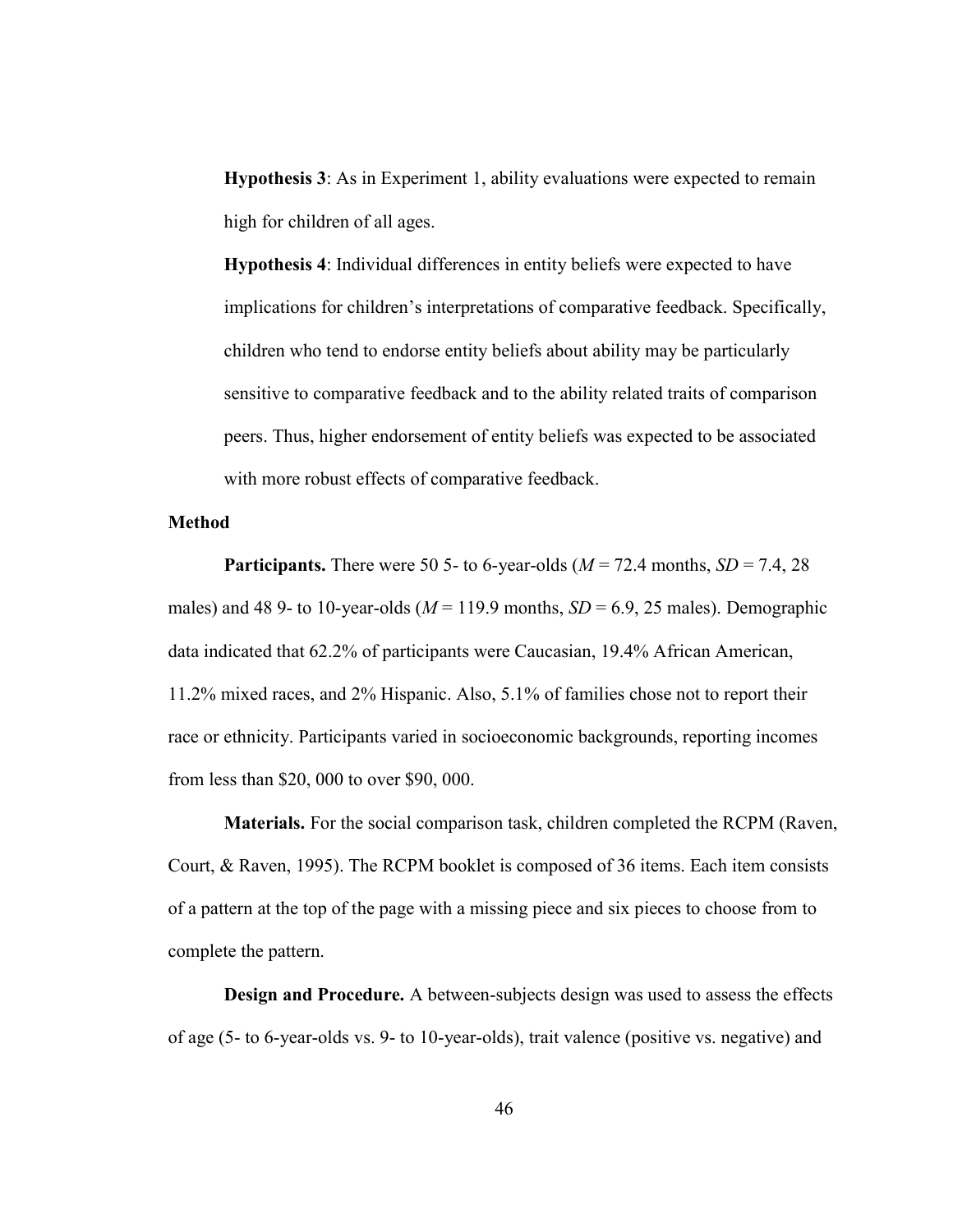trait relevance (relevant vs. irrelevant) on children's self-evaluations. Children completed the Entity/Incremental task, followed by the social comparison task.

**Entity/incremental task.** Children were asked two questions about academic success (self and other) and two questions about academic failure (self and other; adapted from Benenson & Dweck, 1986). For example, children were asked "Think of kids in your class who get a lot wrong on their schoolwork. Why do they get a lot wrong?" Process responses (e.g., "They try really hard"), which reflect incremental views of academic outcomes, were coded as 0. Ability responses (e.g., "They're smart"), which reflect entity views of academic outcomes, were coded as 1 (see Appendix C for more examples). The number of Ability responses was summed across the four questions; thus, the possible range of scores was 0-4.

**Social comparison task.** Children were shown the RCPM and told, "This is the Matrix game. On each page you'll see a pattern with a missing piece, and you have to tell me which of the pieces at the bottom fills the missing piece." Standard task procedures were followed (Raven et al., 1995), except that children were told that they would get 5 minutes to complete as many items as possible. As in Experiment 1, children were actually given as much time as needed to complete the task. Responses were recorded and upon task completion, the experimenter told children, "Now I'll put your answers and how long it took you to finish into the computer. Then, the computer will tell us how you did on the matrix game." Children received feedback in the same manner as Study 1 except for the peer characteristics provided. Half of the children heard about a peer with a positive trait and half heard about a peer with a negative trait. The trait was either task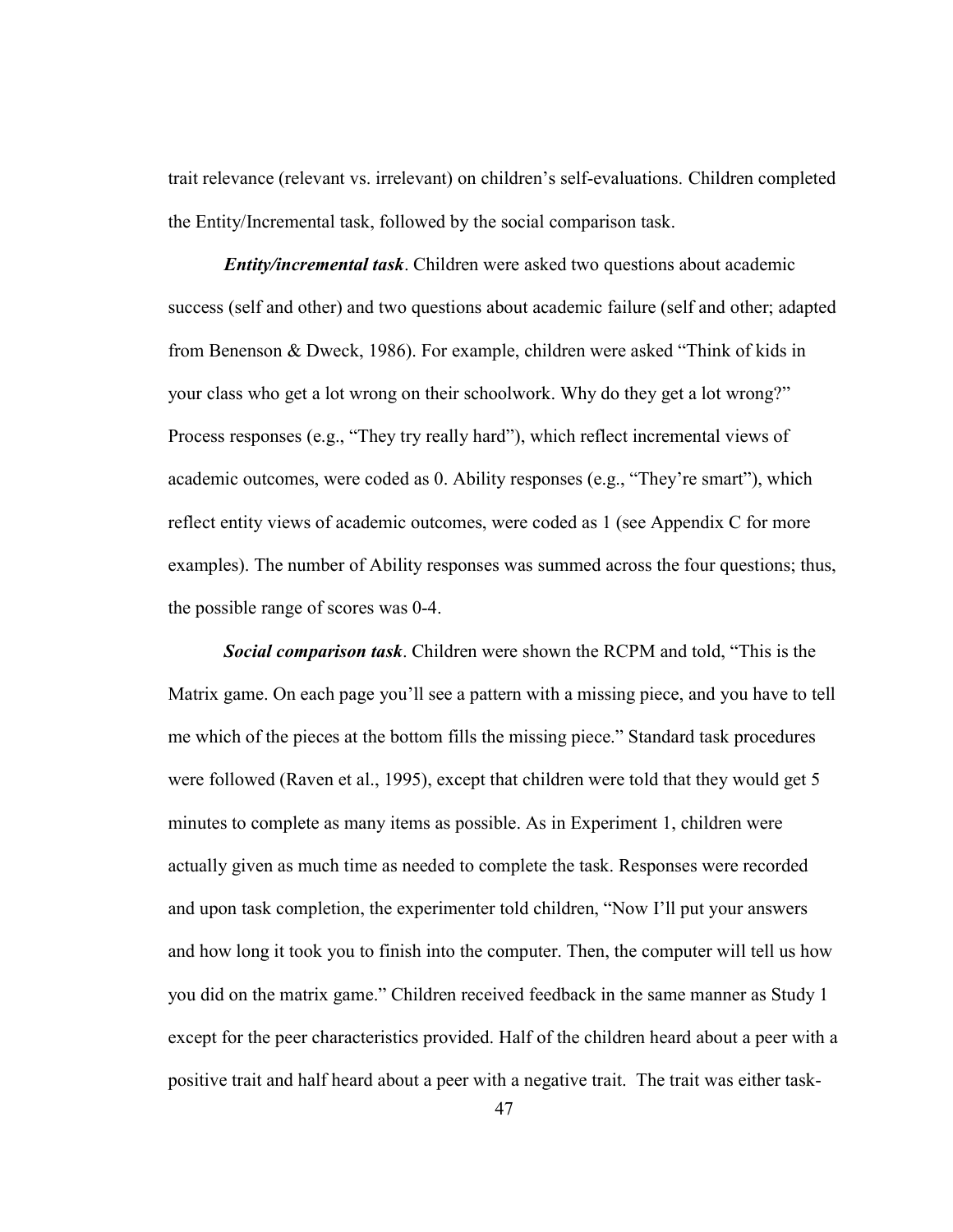relevant (i.e., smart/not smart) or task-irrelevant (i.e., athletic/not athletic; see Appendix D). Children were asked a peer performance question based on condition. For example, in the positive, relevant condition they were asked "Did Lee get 11 stars because he is smart?"). Endorsements (i.e., "yes") were coded as 1 and rejections (i.e., "no") were coded as 0. Comprehension and self-evaluation questions were the same as those in Experiment 1. Reliability for self-evaluation explanations was high (kappas: .89-.95). **Results** 

All children in the sample answered all four comprehension questions correctly.

Peer Performance Question. Descriptive data are presented in Table 1. T-tests against chance indicated that older children reliably endorsed "smart" as the cause of the peer's performance (92%),  $p < 0.01$ , but none of the other traits (i.e., "not smart", "athletic", or "not athletic"). Conversely, younger children reliably endorsed "smart"  $(92\%)$ ,  $p < 0.01$ , and "athletic" as the cause of the peer's performance marginally more often than expected by chance (75%),  $p = .08$ , but did not do so for the negative traits (i.e., "not smart" and "not athletic").

#### Are Entity/Incremental Explanations Related to Children's Self-

Evaluations? Correlational analyses indicated that ability (i.e., entity) explanations increased with age,  $r(96) = .28$ ,  $p = .007$ . Younger children provided at least one ability explanation 12% of the time, whereas older children did so 33.4% of the time. The overall low frequency of ability responses made it inappropriate to examine possible interactions between entity beliefs and the comparison manipulation. Thus, this variable was not analyzed further.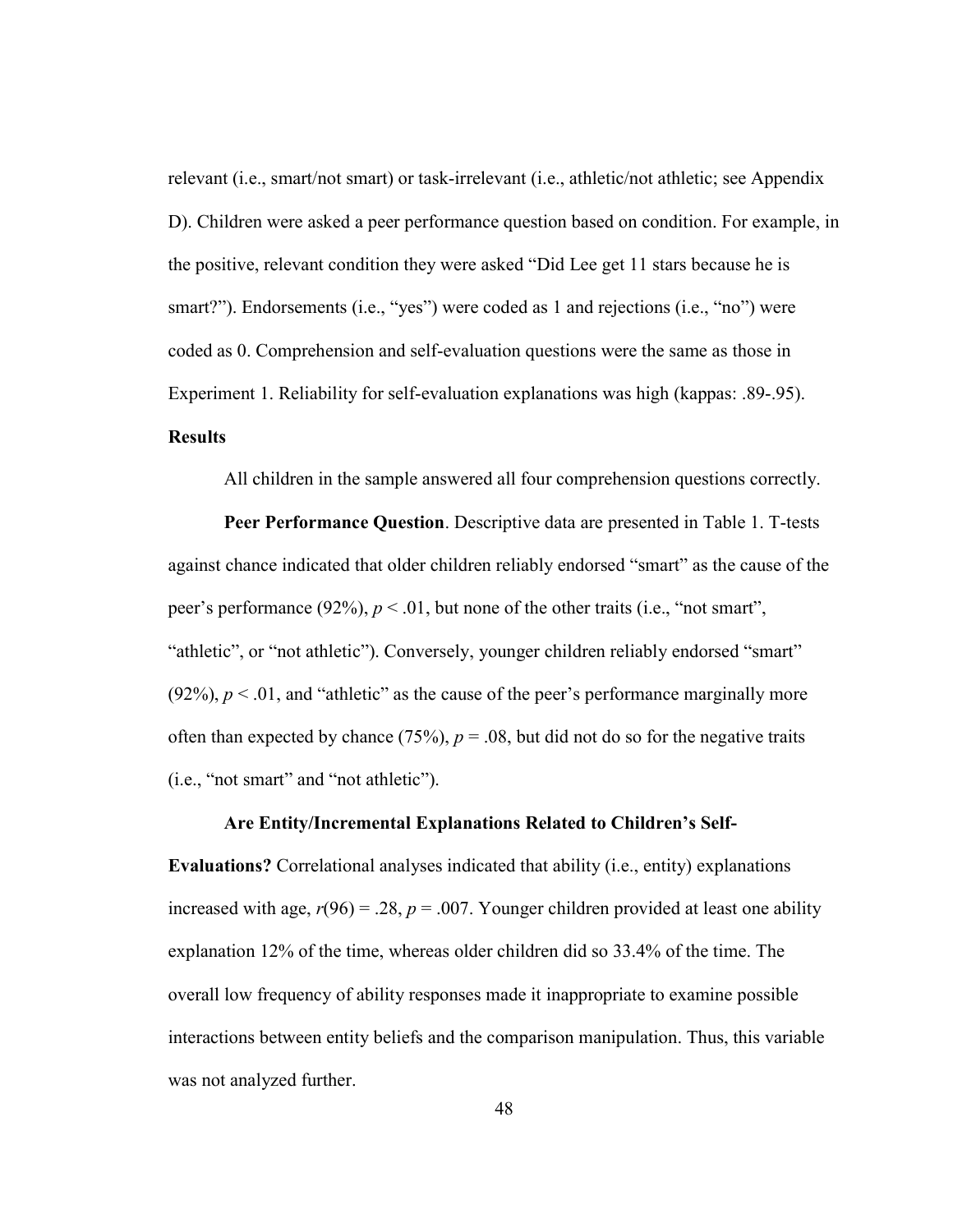#### Do Children's Self-Evaluations Vary by Age, Trait Valence, and Trait

Relevance? Self-evaluation measures were analyzed with a 2 (age: 5- to 6- year-olds vs. 9- to 10-year-olds) x 2 (trait valence: positive vs. negative) x 2 (trait relevance: relevant vs. irrelevant) between-subjects ANOVA. There were no significant effects or interactions involving gender; thus, it was excluded from final models. See Table 2 for descriptive data.

*Affect*. There were significant main effects of age,  $F(1, 90) = 10.89$ ,  $p = .001$ ,  $\eta_p^2$ = .11, and trait valence,  $F(1, 90) = 6.21$ ,  $p = .02$ ,  $\eta_p^2 = .07$ , that were qualified by a significant interaction between age and trait valence,  $F(1, 90) = 11.17$ ,  $p = .001$ ,  $\eta_p^2 = .11$ . Younger children's affect ratings were relatively high and post-hoc independent samples t-tests indicated that they did not differ significantly when the peer was described with a positive trait ( $M = 14.76$ ,  $SD = 4.24$ ) as compared to a negative trait ( $M = 15.32$ ,  $SD =$ 2.84),  $t(47) = 0.55$ ,  $p = .59$ . In contrast, older children reported lower affect ratings when the peer was described with a negative trait  $(M = 10.87, SD = 3.44)$  as opposed to a positive trait ( $M = 14.79$ ,  $SD = 2.17$ ),  $t(46) = -4.725$ ,  $p < .001$ , irrespective of trait relevance (see Figure 2a). Older children's affect in the positive condition did not differ significantly from younger children's affect ratings in the positive,  $t(36) = -0.03$ ,  $p = .97$ ,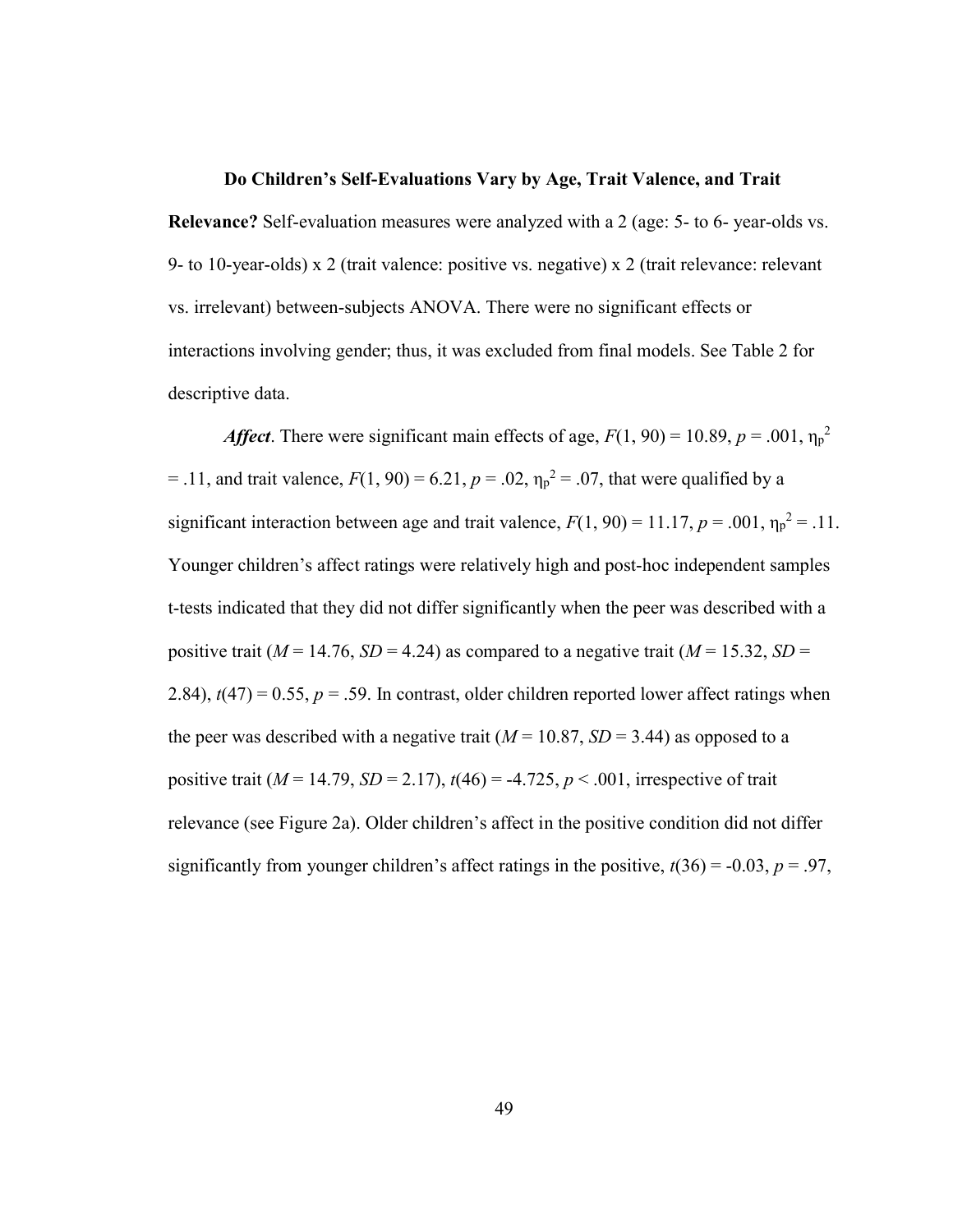Figure 2a. Mean Affect Ratings by Age and Trait Valence.  $* p < .05$ 



Figure 2b. Mean Performance Evaluations by Age and Trait Valence.  $* p < .05$ 



 $< 0.05$ 





50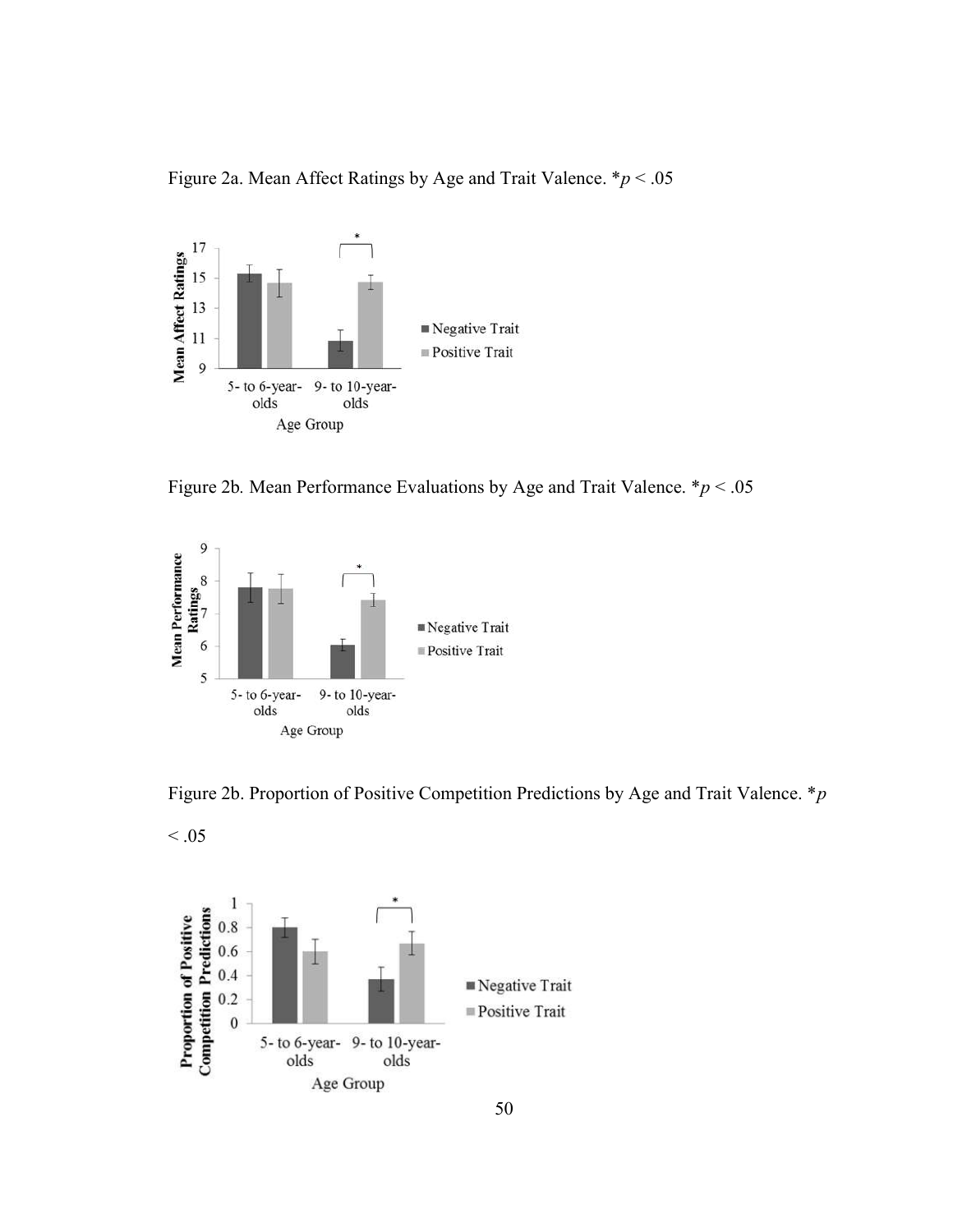or negative condition,  $t(44) = 0.73$ ,  $p = .47$ . No other main effects or interactions were significant,  $ps > .05$ .

**Performance.** Older children rated their performance as lower than younger children,  $F(1, 90) = 8.52$ ,  $p = .004$ ,  $np^2 = .09$ . There was a significant interaction between age and trait valence,  $F(1, 90) = 3.94$ ,  $p = .05$ ,  $\eta_p^2 = .04$  (see Figure 2b). Younger children's performance ratings were high and post-hoc independent samples t-tests indicated that they did not differ significantly when the peer was described with a positive trait ( $M = 7.76$ ,  $SD = 2.24$ ) as compared to a negative trait ( $M = 7.80$ ,  $SD = 2.25$ ),  $t(48) = 0.06$ ,  $p = .95$ . Older children rated their performance more favorably when the peer was described with a positive trait ( $M = 7.42$ ,  $SD = 0.97$ ) as opposed to a negative trait ( $M = 6.04$ ,  $SD = .91$ ),  $t(44) = -5.05$ ,  $p < .001$ . Older children's performance ratings in the positive condition were high and did not differ significantly from younger children's performance ratings in the positive,  $t(33) = 0.70$ ,  $p = .48$ , or negative condition,  $t(32) =$ 0.78,  $p = .44$ . No other main effects or interactions were significant,  $p_s > .05$ .

**Ability.** Ability ratings decreased with age,  $F(1, 90) = 19.08$ ,  $p < .001$ ,  $\eta_p^2 = .18$ , but were relatively high (see Table 2). No other main effects or interactions were significant,  $ps > .05$ .

# Do Children's Competition Predications Vary by Age, Trait Valence, and Trait Relevance? Children's responses to the competition question were analyzed using a logistic regression. A model with age, trait valence, and trait relevance was used to predict competition predictions. Additional variables were added in blocks (i.e., all twoway interactions, followed by the three-way interaction) and the likelihood ratio test was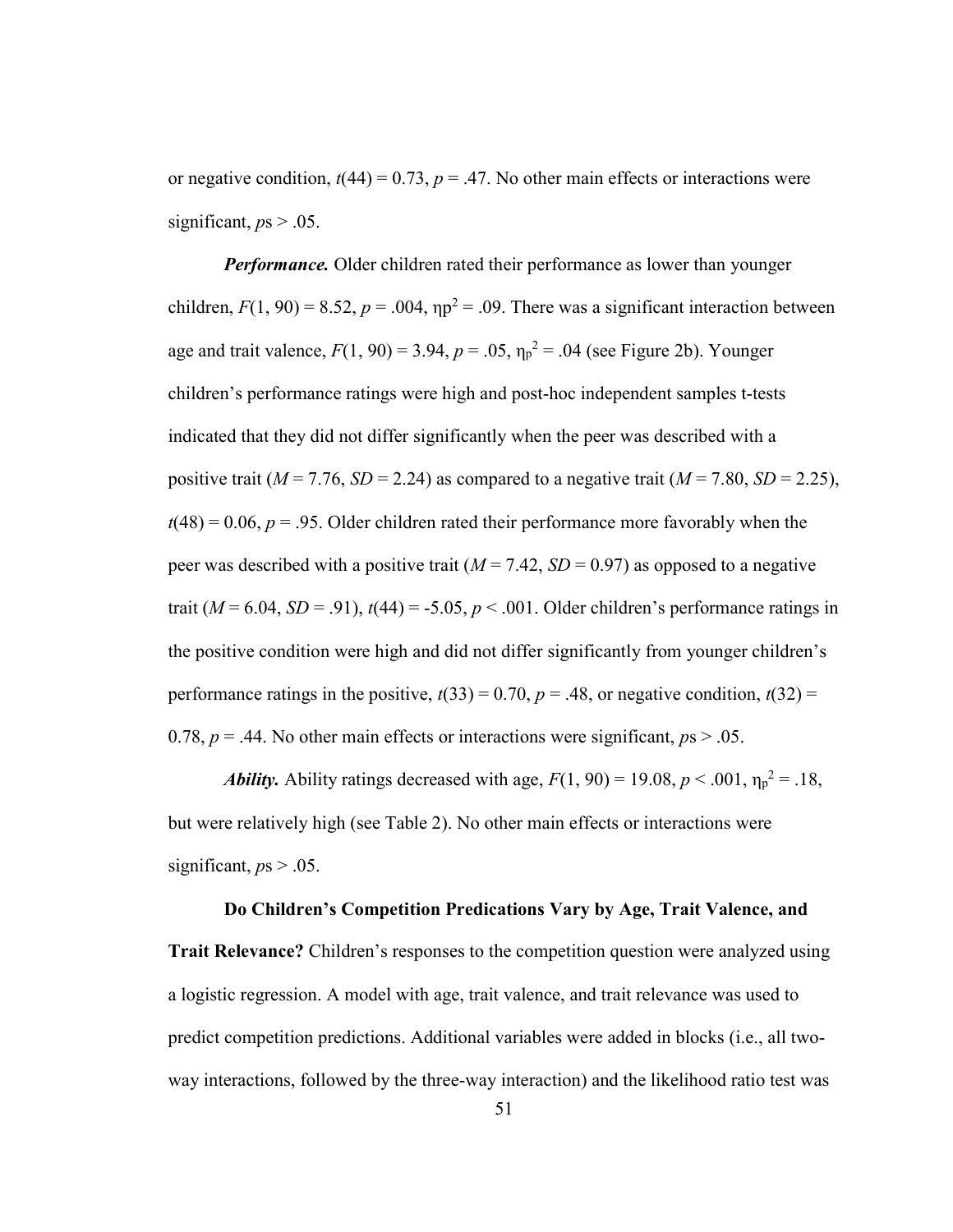used to determine whether they contributed significantly to the model (Kleinbaum & Klein, 2010). Addition of the two-way interactions made a marginally significant contribution to the model,  $\Delta LR = 7.59$ ,  $p = .06$ . The addition of the three-way interaction did not significantly improve the model,  $\Delta LR = 2.27$ ,  $p > .10$ . Thus, the best fitting model included age, valence, relevance, and all two way interactions (see Table 5). The overall regression model was marginally significant,  $\chi^2$  = 11.61, p = 07, Nagelkerke  $R^2$  = 15. There was a significant interaction between age and valence as displayed in Figure 2c,  $\beta$ = 2.26, Wald  $\chi^2$  = 6.29, p = .01. Chi-square analyses indicated that older children were more likely to indicate that they could win a competition when the peer possessed a positive rather than negative trait,  $\chi^2(1, N = 48) = 4.09$ ,  $p < .05$ . Conversely, younger children's responses did not differ significantly by valence,  $\chi^2(1, N = 50) = 2.38, p > .10$ .

Older children's responses did not differ significantly from chance in either condition,  $ps > .05$ . Younger children were more likely than expected by chance to indicate that they could win a competition when the peer possessed a negative trait,  $t(24)$  $= 3.67$ ,  $p = .001$ , whereas their responses did not significantly differ from chance when the peer possessed a positive trait,  $t(24) = 1.00$ ,  $p = .33$ .

Do Children's Difficulty Ratings Vary by Age, Trait Valence, and Trait Relevance? There were no significant effects of any of the predictors on children's ratings of task difficulty,  $ps > .05$ . Younger children ( $M = 4.86$ ,  $SD = 3.55$ ) and older children ( $M = 5.17$ ,  $SD = 2.25$ ) rated the task as moderately difficult.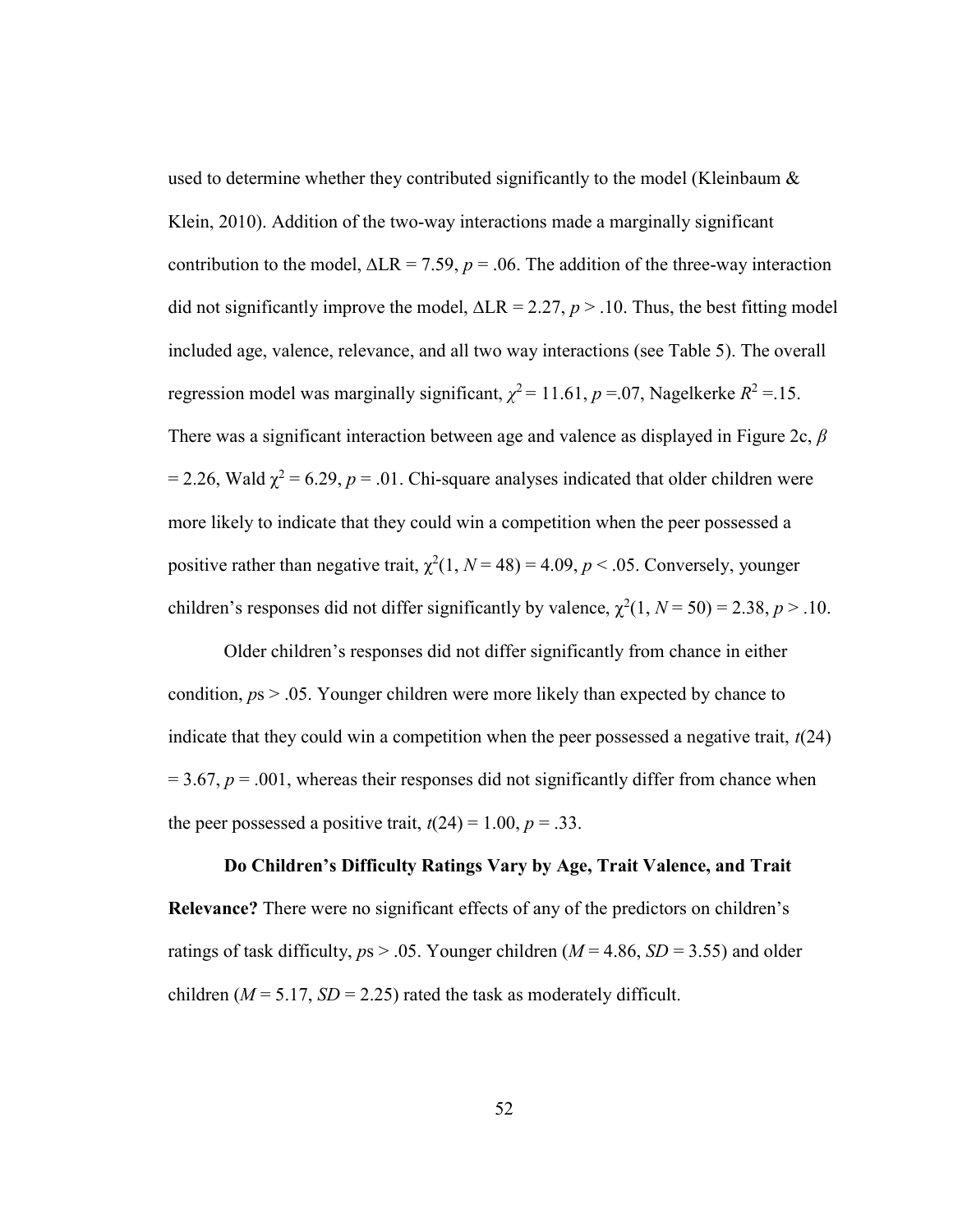## Table 5

|  |  | Logistic Regression Models for Competition Predictions in Experiment 2 |
|--|--|------------------------------------------------------------------------|
|  |  |                                                                        |

|                            |                       |      | <b>Model 1</b>   | <b>Model 2</b>    |                   |                  |         | <b>Model 3</b>    |               |  |
|----------------------------|-----------------------|------|------------------|-------------------|-------------------|------------------|---------|-------------------|---------------|--|
| <b>Variables</b>           | $\beta$               | SE   | Wald $\chi^2$    | $\beta$           | <b>SE</b>         | Wald $\chi^2$    | $\beta$ | SE                | Wald $\chi^2$ |  |
| Age                        | 0.78                  | 0.43 | $3.33^{\dagger}$ | $-0.48$           | 0.75              | 0.41             | $-1.10$ |                   | 0.88 1.55     |  |
| <b>Trait Valence</b>       | $-0.18$ 0.42 0.18     |      |                  | $-0.82$ 0.75 1.19 |                   |                  |         | $-1.44$ 0.89 2.62 |               |  |
| <b>Trait Relevance</b>     | $-0.30$ $0.42$ $0.51$ |      |                  | $-0.13$           |                   | $0.90\quad 0.03$ | $-0.76$ |                   | 0.89 0.74     |  |
| <b>Age x Valence</b>       |                       |      |                  | 2.26              |                   | $0.89$ 6.29*     | 3.83    |                   | 1.49 $6.64**$ |  |
| <b>Age x Relevance</b>     |                       |      |                  | 0.38              |                   | 0.89 0.18        | 1.57    |                   | 1.22 1.67     |  |
| <b>Valence x Relevance</b> |                       |      |                  | $-0.84$ 0.90 0.87 |                   |                  | 0.41    |                   | 1.23 0.11     |  |
| Age x Valence x Relevance  |                       |      |                  |                   |                   |                  | $-2.80$ |                   | 2.15 2.15     |  |
| (Constant)                 | 0.33                  | 0.42 |                  | 0.76              | 0.58              |                  | 1.10    | 0.67              |               |  |
| Model $\chi^2$             | 4.03                  |      |                  |                   | $11.61^{\dagger}$ |                  |         | 13.89*            |               |  |
| Nagelkerke $R^2$           |                       | 0.05 |                  | 0.15              |                   | .18              |         |                   |               |  |
| <b>Change in LR</b>        |                       |      |                  |                   | $7.59^{\dagger}$  |                  |         | 2.27              |               |  |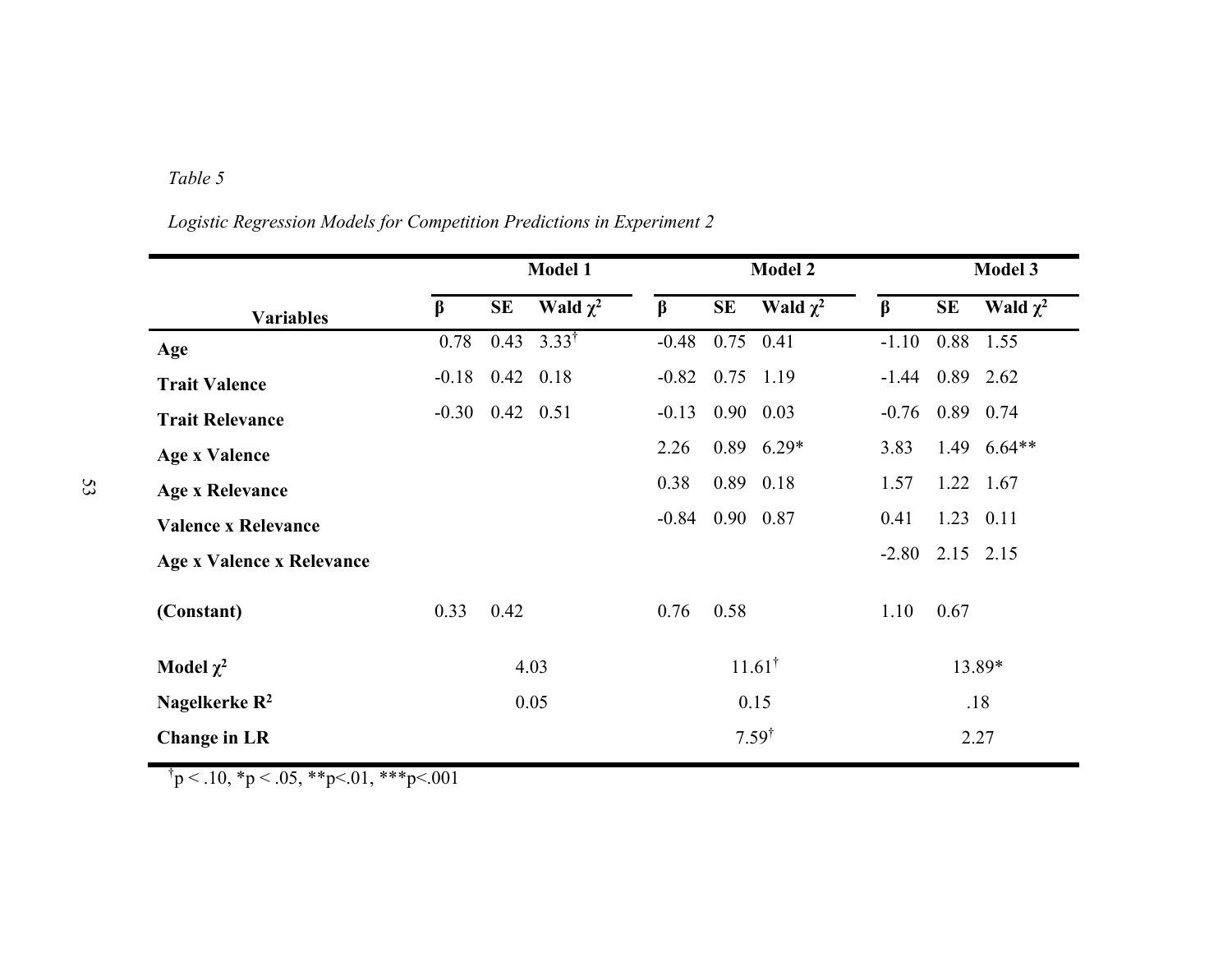#### Do Children's Self-Evaluation Explanations Vary by Age? Data for

participants who responded "I don't know" were not analyzed (affect: 10%, performance: 5.1%, ability: 13.3%). See Table 6 for full descriptive data. Individual Chi-Square analyses for each type of explanation indicated that all types of explanations varied significantly by age: affect,  $\chi^2$  (4, N = 88) = 28.71, p < .001; performance,  $\chi^2$  (3, N = 93)  $= 13.69, p = 0.003$ ; ability,  $\chi^2$  (3,  $N = 85$ ) = 11.54, p = 01.

#### Table 6

Percentage of Each Explanation Type by Age and Evaluation Question in Experiment 2

|       | <b>Affect</b>  |               |                 |           |                |         |  |  |  |
|-------|----------------|---------------|-----------------|-----------|----------------|---------|--|--|--|
|       | Positive       | Negative      | Effort/Practice | Enjoyment | Miscellaneous  | Don't   |  |  |  |
|       | Performance    | Performance   |                 |           |                | Know    |  |  |  |
| Age   |                |               |                 |           |                |         |  |  |  |
| $5-6$ | 24.0%          | 10.0%         | 20.0%           | 2.0%      | 32.0%          | 12.0%   |  |  |  |
| $9-$  | 12.5%          | 60.4%         | 8.3%            | $2.1\%$   | 8.3%           | 8.3%    |  |  |  |
| 10    |                |               |                 |           |                |         |  |  |  |
|       | Performance    |               |                 |           |                |         |  |  |  |
|       | Positive       | Negative      | Effort/Practice | Enjoyment | Miscellaneous  | Don't   |  |  |  |
|       | Performance    | Performance   |                 |           |                | Know    |  |  |  |
| Age   |                |               |                 |           |                |         |  |  |  |
| $5-6$ | 34.0 %         | 12.0%         | 26.0%           | $0\%$     | 24.0%          | 4.0%    |  |  |  |
| $9-$  | 25.0%          | 43.8%         | 12.5%           | $0\%$     | 12.5%          | $6.3\%$ |  |  |  |
| 10    |                |               |                 |           |                |         |  |  |  |
|       | <b>Ability</b> |               |                 |           |                |         |  |  |  |
|       | Practice       | Skill/Ability | Enjoyment       |           | Miscellaneous  | Don't   |  |  |  |
|       |                |               |                 |           |                | Know    |  |  |  |
| Age   |                |               |                 |           |                |         |  |  |  |
| $5-6$ | 40.0%          | 16.0%         | 10.0%           |           | 18.0%<br>16.0% |         |  |  |  |
| $9-$  | 14.6%          | 41.7%         | 12.5%           |           | 20.8%          | 10.4%   |  |  |  |
| 10    |                |               |                 |           |                |         |  |  |  |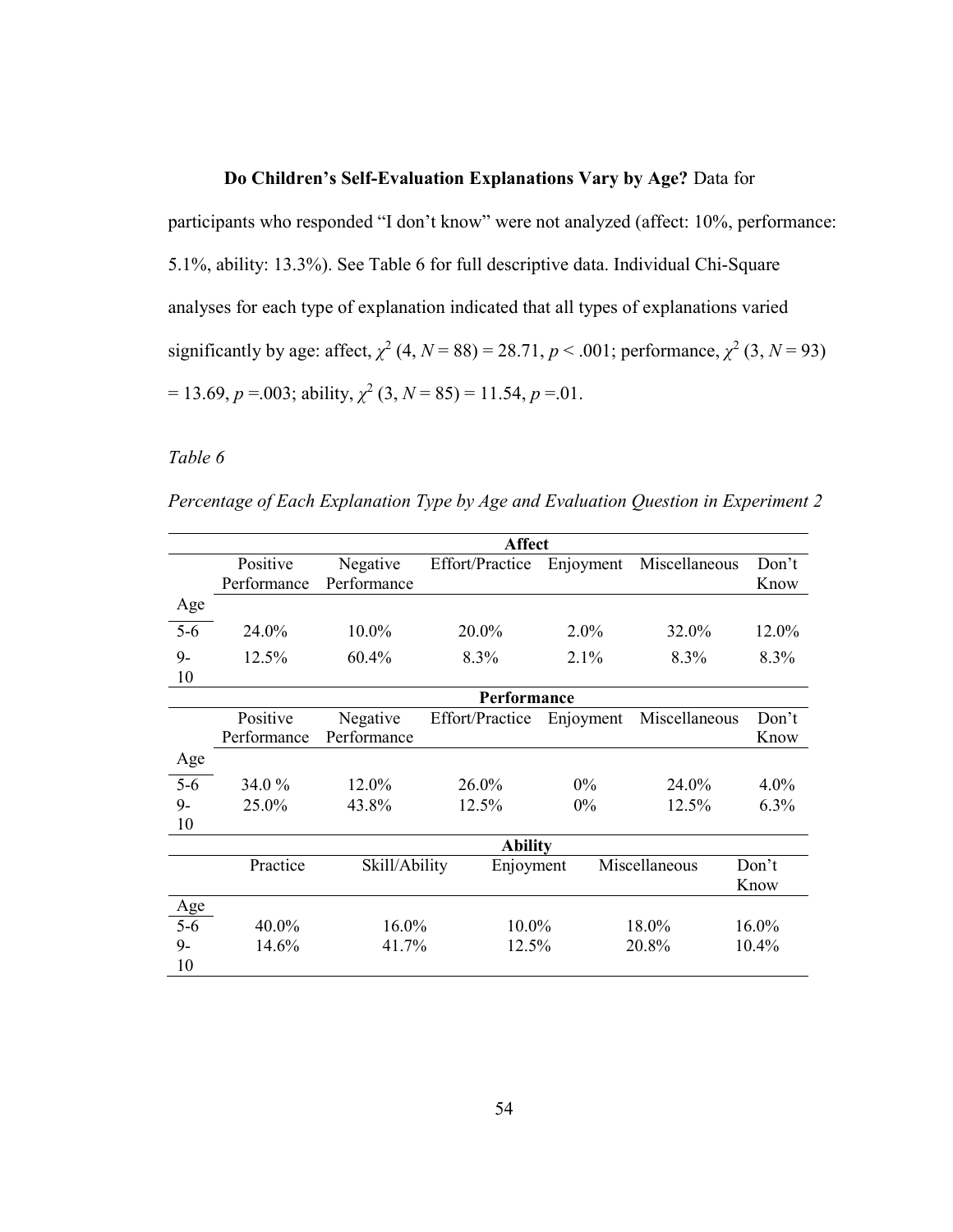Affect. Younger children most frequently made miscellaneous responses (36.4%), or references to perceived positive performance (27.3%), and effort/practice (22.7%), whereas references to negative perceived performance (11.4%) and task enjoyment (2.3%) were relatively infrequent. Conversely, older children most frequently referenced their perceived negative performance (65.9%), whereas all other references were relatively infrequent: perceived positive performance (13.6%), effort/practice (9.1%), miscellaneous (9.1%), and enjoyment (2.3%).

**Performance.** No child in the sample referenced enjoyment in their explanation of performance; thus, this category was not included in the following analyses. Younger children most frequently referenced perceived positive performance (35.4%), effort/practice (27.1%), and made miscellaneous responses (25%), whereas references to negative perceived performance (12.5%) were relatively infrequent. Conversely, older children most frequently referenced their perceived negative performance (46.7%) performance, and to a lesser degree, perceived positive performance (26.7%). Effort/practice (13.3%) and miscellaneous responses (13.3%) were relatively infrequent.

Ability. Younger children most frequently referenced their effort/practice (47.6%), made miscellaneous responses (21.45), and referenced general skills/traits (19%). Enjoyment references were less frequent (11.9%). Older children most frequently referenced their general skills/traits (46.5%) and made miscellaneous responses (23.3%), whereas practice/effort (16.3%) and enjoyment (14%) explanations were less frequent.

55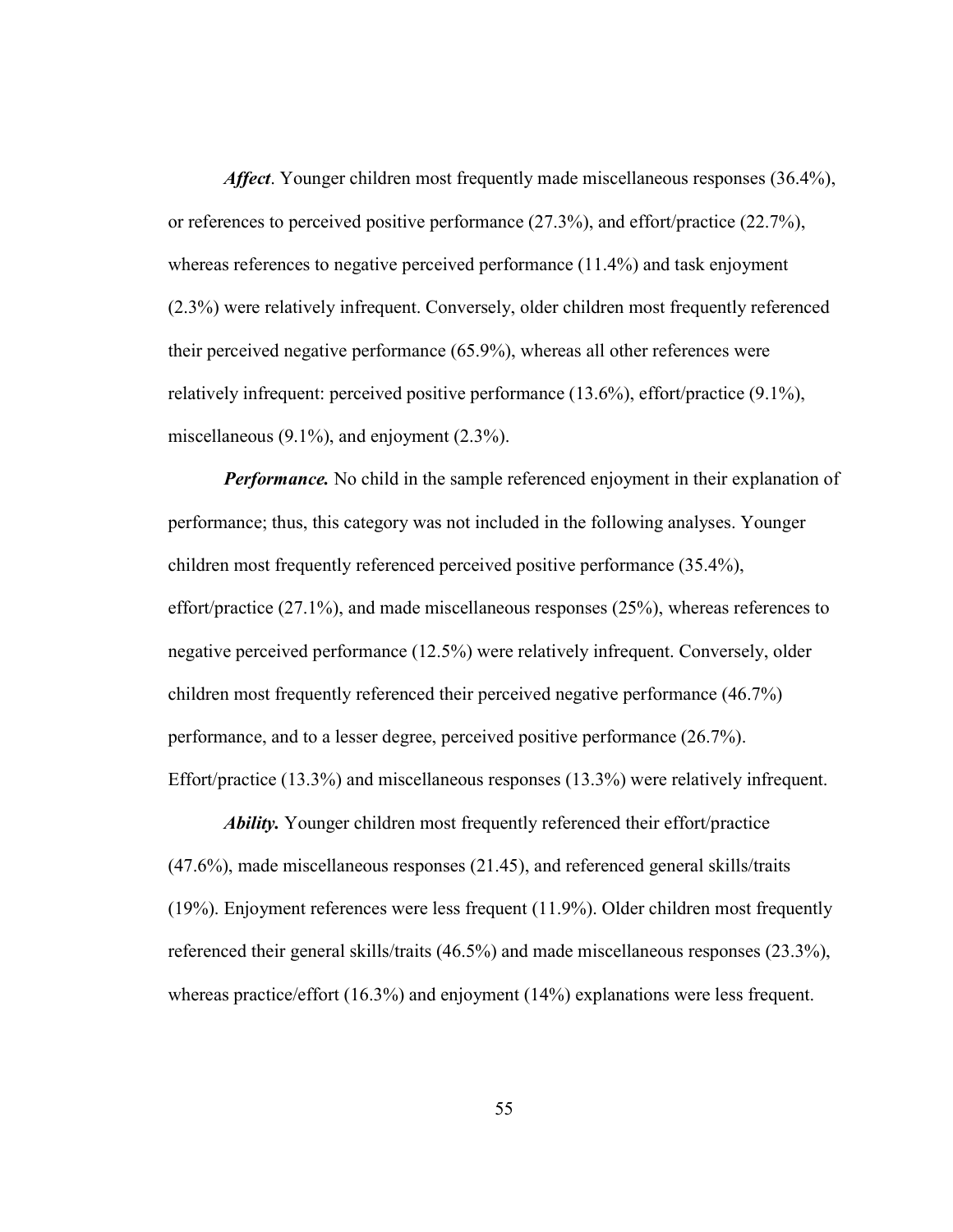#### **Discussion**

 As in Experiment 1, younger children reported high self-evaluations and competition predictions regardless of comparison peer characteristics. Conversely, older children showed significant sensitivity to peer trait valence. These children's affective ratings and performance evaluations were impaired when they were outperformed by peers with negative traits, but were high when they were outperformed by peers with positive traits. Older children were also more certain that they could win a competition when they were outperformed by peers with positive rather than negative traits. However, these children failed to use trait relevance to inform their self-evaluations or competition predictions.

By late childhood, it is evident that peer traits have a substantial impact on children's interpretations of relative failure and thereby, self-evaluations. The fact that upward comparisons had no effect on younger children's self-evaluations likely reflects their interpretation of relative failure as stemming from temporary causes (Nicholls, 1978). Indeed, younger children explained academic success and failure on the entity/incremental reasoning task largely in terms of malleable factors (e.g., effort). Although young children generally view traits as malleable, negative traits are expected to be particularly malleable (Lockhart, Chang, & Story, 2002). Thus, children's disregard for comparison peer traits was likely driven by a disregard for *negative* trait information in particular, consistent with the positivity bias displayed at this age (Boseovski, 2010). Indeed, younger and older children reported similarly high self-evaluations when the peer was labeled with a positive trait.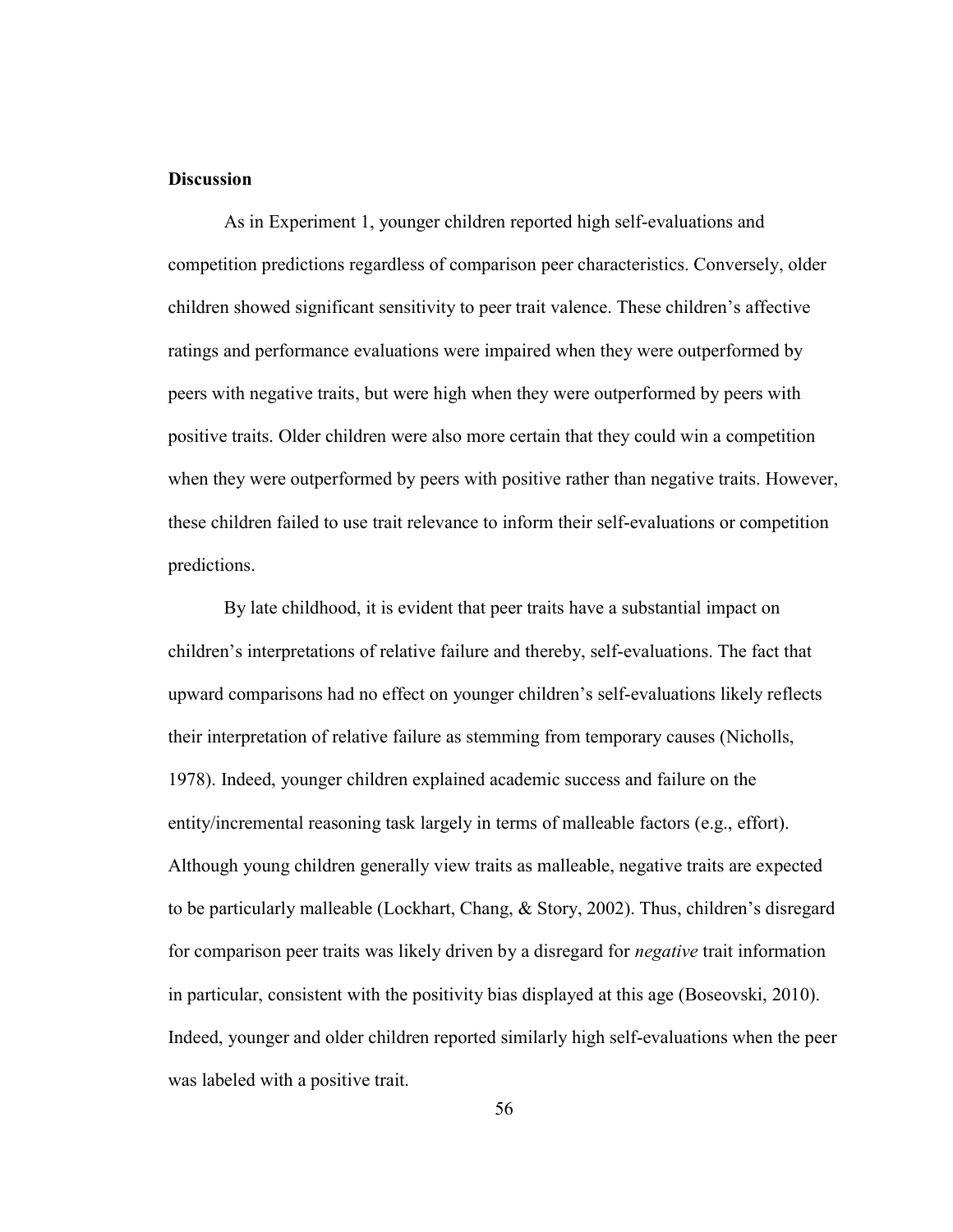It is also likely that younger children's disregard for the traits of their comparison peers was due in part to their limited understanding of how these traits are relevant to task performance. Younger children's frequent endorsement of athleticism as a cause of the peer's performance supports this explanation. The current findings extend previous work (e.g., Rhodes & Brickman, 2008) by documenting that peers' ability related traits appear to emerge as significant for self-evaluation later than more essentialized categories (e.g., gender; Taylor, Rhodes, & Gelman, 2009).

Given the significance of comparison peer traits for older children's selfevaluations, it is important to consider how such traits were integrated into selfevaluations. As expected, when older children were outperformed by peers with negative rather than positive traits, they reported less positive affect and lower performance ratings. As noted above, this finding is likely due to developmental changes in children's conceptions of ability as fixed. Additionally, this finding demonstrates that the provision of ability related traits, which are often essentialized at this age, is more influential to interpretations of comparative feedback than the provision of more malleable ability characteristics (i.e., expertise).

Unexpectedly, peer traits impacted self-evaluations even when they were irrelevant to the task (i.e., not athletic/athletic). In other contexts, older children typically recognize that athletic skill is unrelated to performance on cognitive tasks (e.g., Stipek & Daniels, 1990). However, in the current study, the fact that children were provided with trait information about the comparison peer may have prompted them to assume that this information must be relevant in some way. They may have relied on the trait valence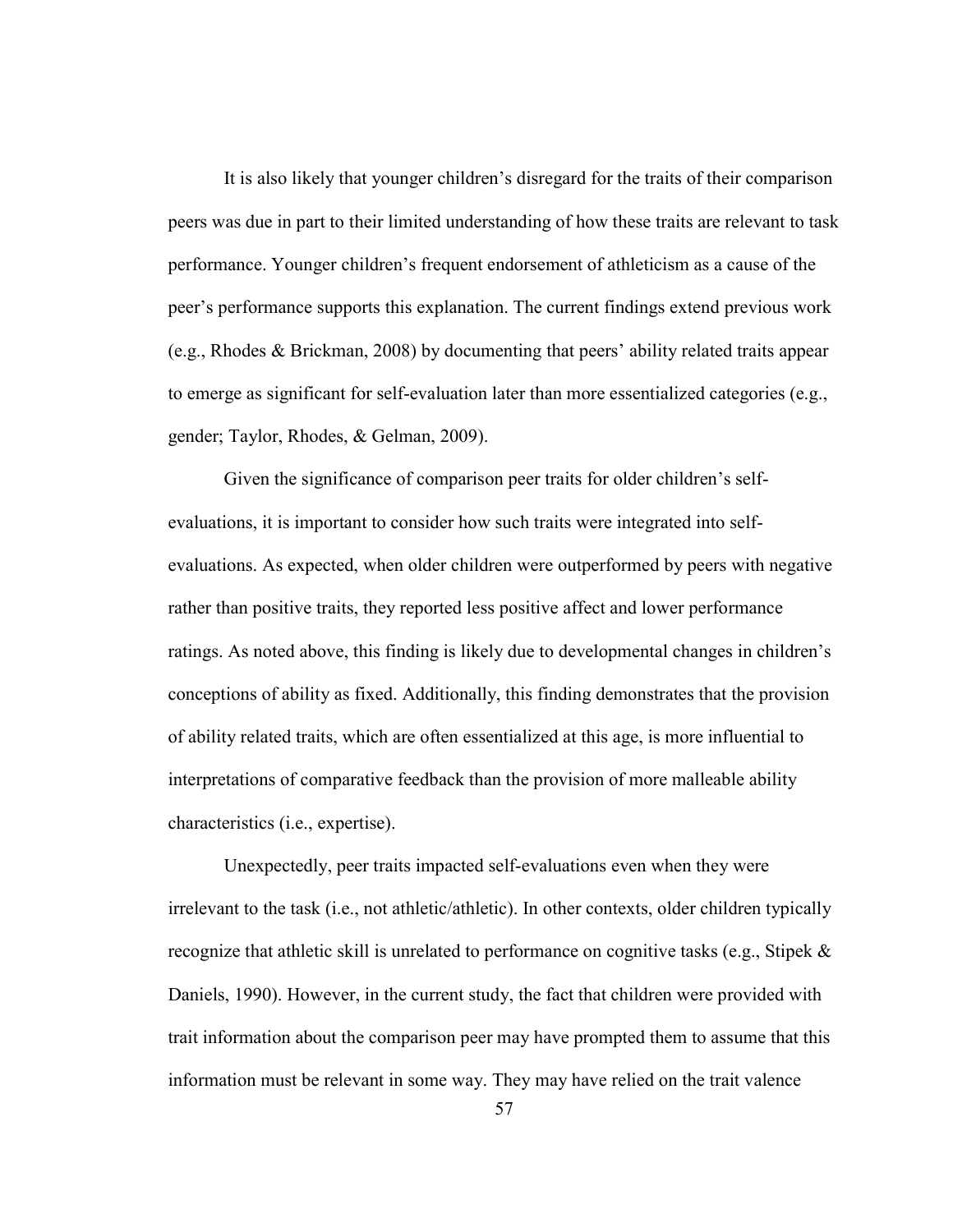alone in an attempt to use this information. Yet, this explanation seems unlikely because these children did not use irrelevant trait information when reasoning about the cause of the peer's performance. Specifically, they only reliably endorsed "smart" as the cause of the peer's performance.

A more likely explanation for older children's neglect of trait relevance is that they exhibit a halo effect when reasoning about traits in a social comparison context. That is, children may have inferred that the peer's possession of an irrelevant trait indicated that they also possessed other similarly valenced traits (Stipek & Daniels, 1990). For example, they may not have thought that athleticism per se caused the peer's superior performance, but that an athletic peer is also likely to be smart. This demonstrates that even older children exhibit a positivity bias in reasoning about trait information in selfrelevant contexts. This explanation may account for the discrepancies between children's use of irrelevant peer traits (i.e., athleticism) in their explanations of the peer's performance versus their use in self-evaluation. Specifically, children only endorsed "smart" to explain peer performance, but viewed irrelevant traits as meaningful to their own performance. This explanation is consistent with previous findings that other aspects of trait reasoning are limited in self-evaluative contexts, particularly those that require children to reason about negative information. For example, children are better able to reason about negative covariation information when they must make attributions about others rather than the self (Schuster, Ruble, & Weinert, 1998).

In sum, the current study extends and complements the findings of Experiment 1 by documenting more robust effects of highly essentialized ability related traits on self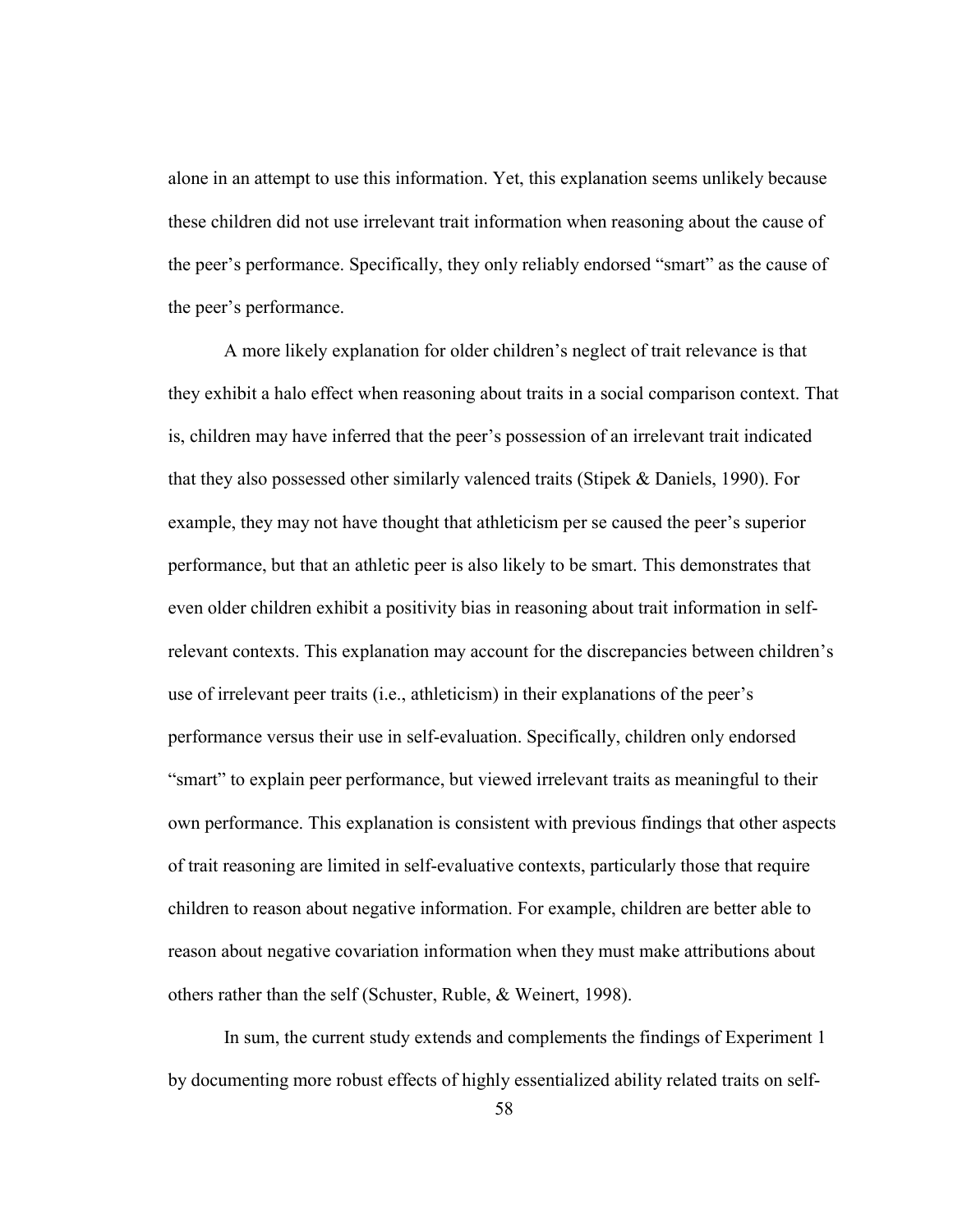evaluations as compared to expertise. Additionally, the study further documents a robust positivity bias in young children's reasoning about relative failure and ability related traits, as well as some evidence of a positivity bias in older children's reasoning in a selfevaluative context. These findings add to our knowledge of developmental change in interpretations of comparative feedback by documenting the importance of ability conceptualizations in reactions to relative failure.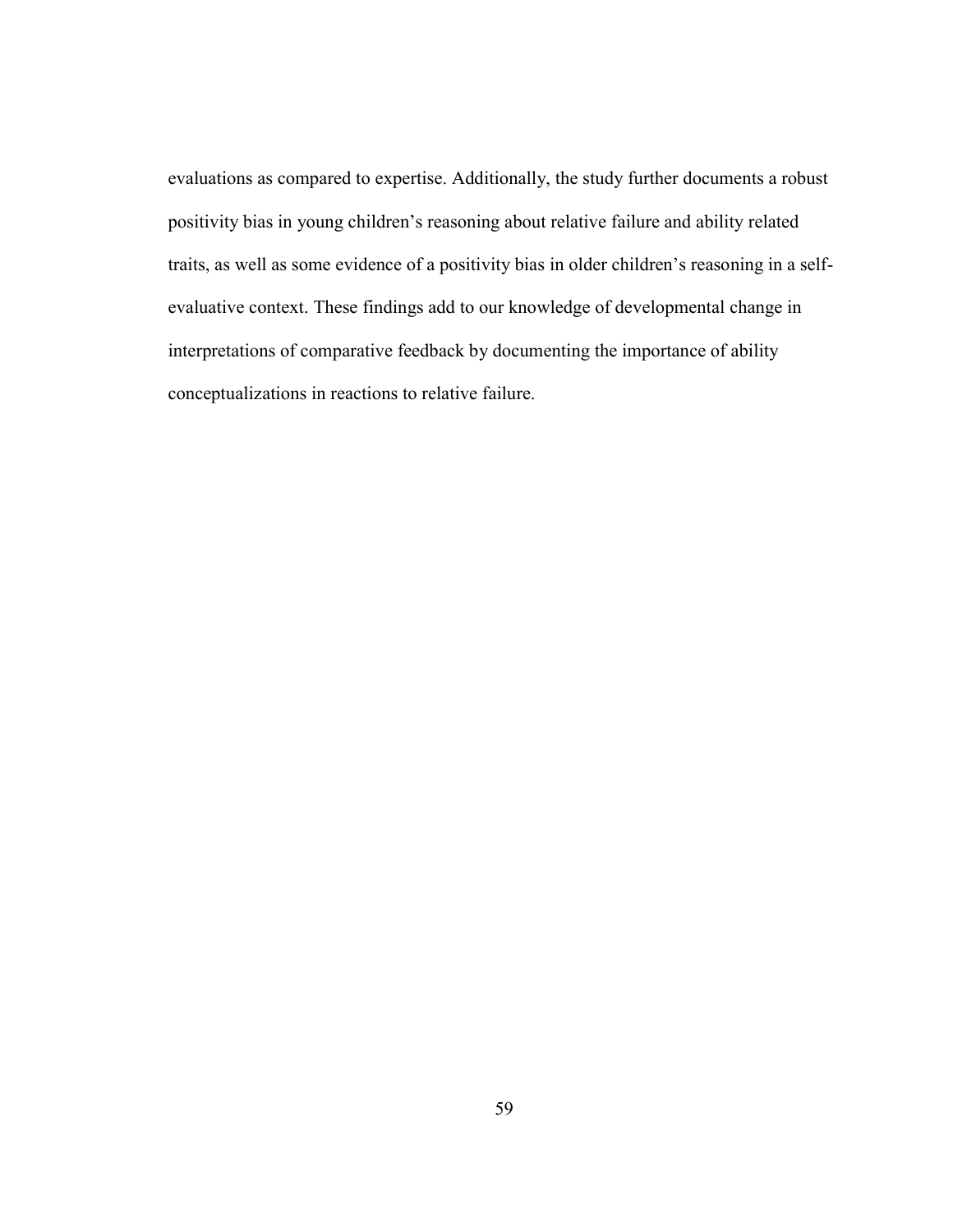#### CHAPTER IV

#### GENERAL DISCUSSION

The current studies examined how peer competence cues– expertise and ability related traits – alter children's reasoning about comparative feedback in early to late childhood. Overall, young children's self-evaluations were highly positive and unaffected by comparative feedback (i.e., regardless of peer characteristics, young children reported positive affect and high performance perceptions). By late childhood, children's selfevaluations varied based on peers' ability related traits and, in some cases, expertise. Across studies, younger and older children reported high ability evaluations despite relative failure.

These studies uniquely document that with age, peer characteristics matter for children's responses to relative failure. Moreover, children's conceptions of ability are a key factor in the emergence of social comparative feedback as a tool for self-evaluation. Although there is currently no comprehensive developmental model of social comparison, the current findings can be interpreted in the context of relevant developmental theories of ability conceptions, reflection, and self-awareness. Additionally, the studies contribute to adult social comparison models by providing insight about mechanisms involved in the development of social comparison. Below, I discuss how extant theories and models are related to three main aspects of the findings: age-related change in the impact of peer characteristics, the limited effects of expertise as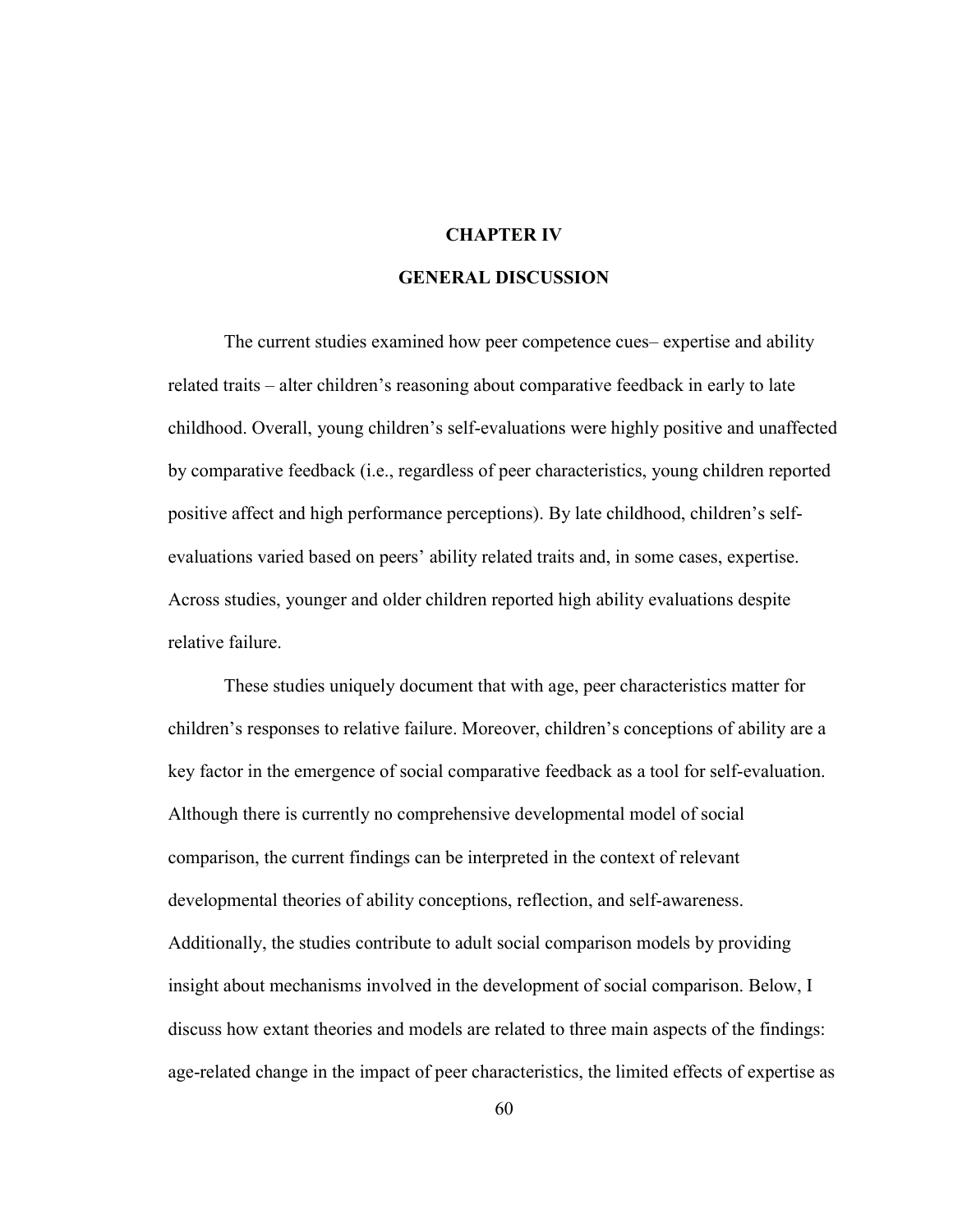compared to traits, and the overgeneralization of irrelevant traits in children's selfevaluations.

#### Ability Conceptions as a Mechanism of Social Comparison Development

The current studies make a novel contribution to the social comparison literature by providing insight into the role of ability conceptions in the development of social comparison. Although ability conceptions are thought to be important to the development of social comparison sensitivity (e.g., Butler, 1989), little research has actually addressed this hypothesis directly, particularly in early childhood. The current studies provide support for ability conceptions as a pivotal developmental factor in children's emerging sensitivity to comparative feedback. Specifically, the studies suggest that the provision of expertise, as compared to ability related traits, likely cues reflection about different ability conceptions across early and middle childhood because of the differences in the extent to which these characteristics are essentialized. The provision of expertise information likely creates a context in which malleable ability interpretations are accessible (Lockhart et al., 2016), thereby limiting the effects of comparative feedback on younger and older children's self-evaluations (e.g., inconsistent and less robust effects in Exp. 1 as compared to Exp. 2). Conversely, trait information may cue more malleable ability reasoning in younger children and essentialized ability reasoning in older children, as these are the predominant ways in which children view ability related traits at these ages (Gelman et al., 2007). Therefore, trait information results in more robust effects of comparative feedback than expertise for older, but not younger children's selfevaluations.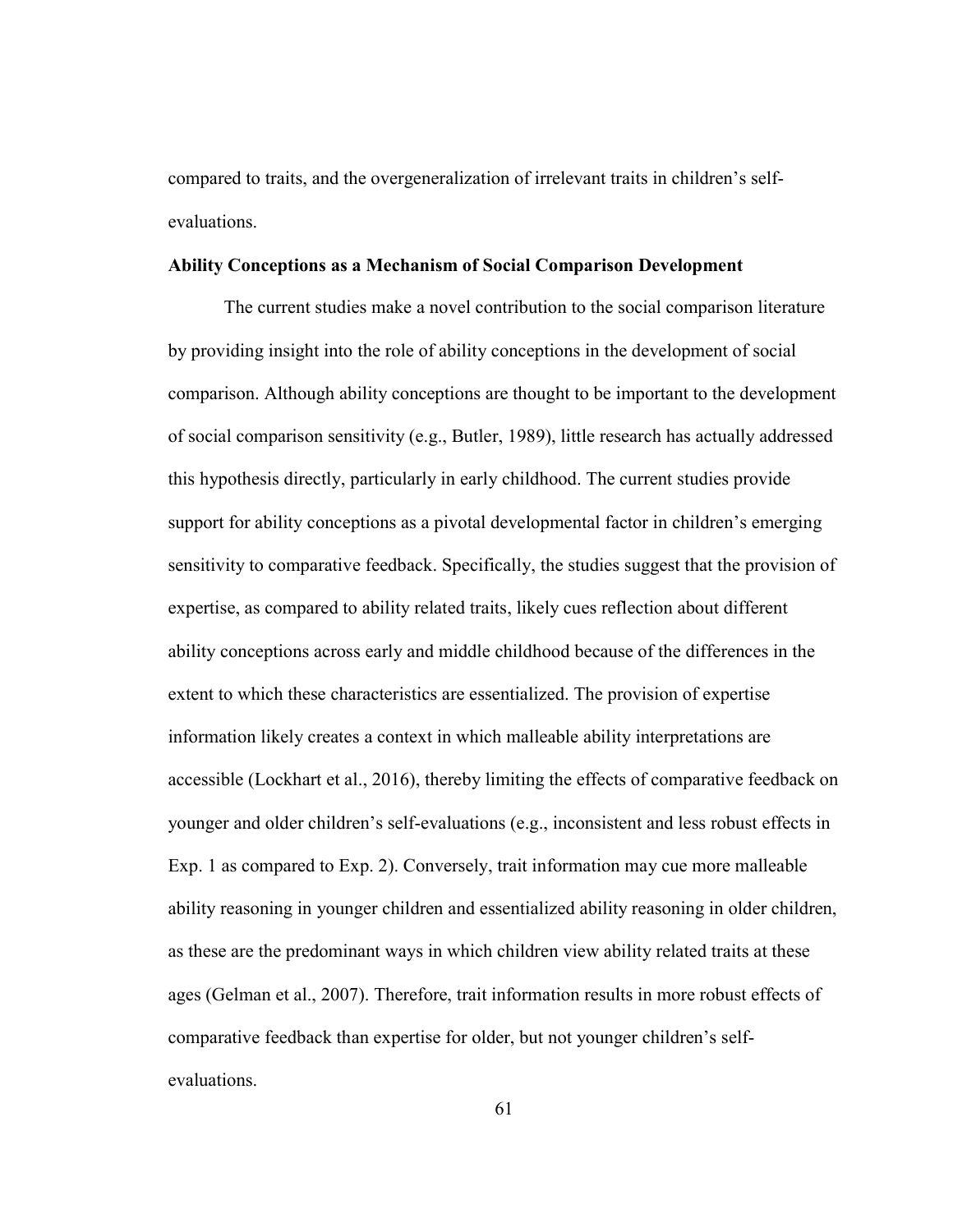Children's reliance on ability explanations of relative failure may be influenced by developments in executive functioning (e.g., inhibition and cognitive flexibility). According to the Hierarchical Competing Systems Model (HCSM), behavior is guided via two systems: the habit and representational systems (HCSM; Marcovitch & Zelazo, 2009). The habit system relies largely on previous experience and typically guides behavior, unless it is overridden by the representational system, which largely relies on conscious reflection. When children have sufficient attention and cognitive control, environmental cues may evoke reflection and override prepotent responses. Initially, HCSM was used only to describe the development of executive functioning, but it has since been applied to the social domain (e.g., Richardson, Mulvey, & Killen, 2012). In a social context, reliance on familiar performance schemas may represent a habit-based response (e.g., attributions of ability as the cause of performance discrepancies). This habit may be overridden via the representational system that enables children to reflect on the available evidence (e.g., peer expertise) rather than responding impulsively. As executive control skills mature, children may be more likely to reflect on such evidence (Boseovski & Marcovitch, 2012). This may explain in part why older children, but not younger children, were sensitive to peer expertise and ability related traits.

Given young children's limited executive functioning skills, more elaborate or essentialized ability cues (e.g., gender) may be necessary to increase reflection on the ability schema in early childhood. Although no studies have examined this proposition directly, Heyman & Compton (2006) found that environmental cues (i.e., questioning children about task difficulty as a cause of relative failure) could alter even young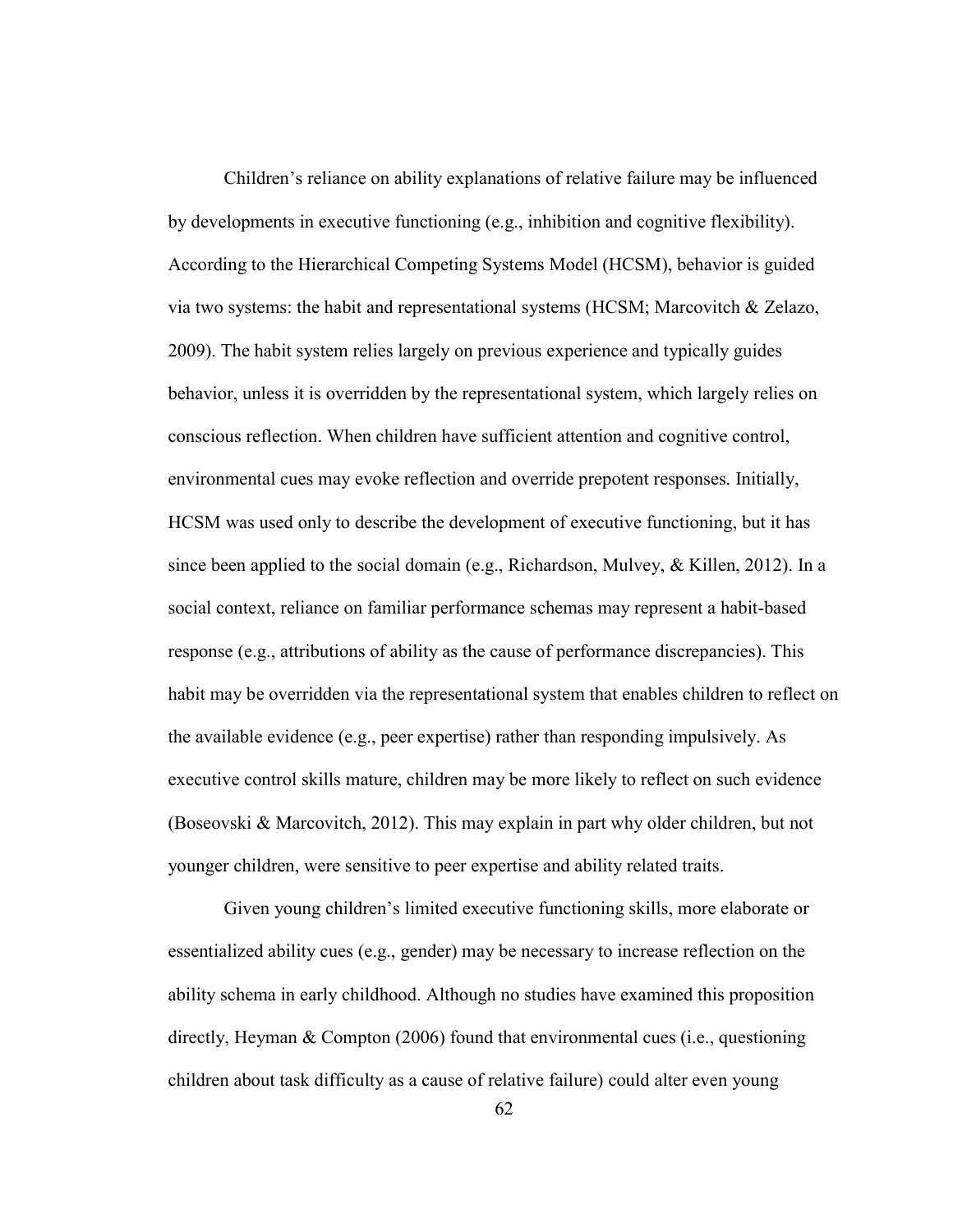children's reliance on effort versus ability schemas in reasoning about achievement. Similarly, the finding that gender information influenced preschoolers' responses to social comparison suggests that highly essentialized environmental cues may elicit an ability schema in young children (Rhodes & Brickman, 2008). Indeed, children report coherent essentialist beliefs about gender (Taylor et al., 2009) earlier in life than they do for traits (Gelman, et al., 2007).

Three main aspects of the current findings provide support for the proposition that ability conceptions underlie the development of social comparison. First, both studies document the emergence of comparative feedback as influential to social comparison between early and middle childhood. This converges with previous findings that conceptions of ability as fixed emerge between these same developmental periods (Nicholls, 1978). Second, participants in the current studies showed evidence of this same developmental shift in ability conceptions. Specifically, older children were more likely than younger children to provide ability explanations for real life academic outcomes (i.e., Entity/Incremental task), whereas younger children rarely provided such explanations. Although even older children provided fairly low rates of ability explanations for academic outcomes, the Entity/Incremental task only assesses one aspect of essentialism (i.e., malleability). Thus, the assessment of various essentialist beliefs (i.e., beliefs that ability related traits are innate, biologically based, and stable across time, Gelman, et al., 2007) would likely result in more robust evidence of essentialism in this age group.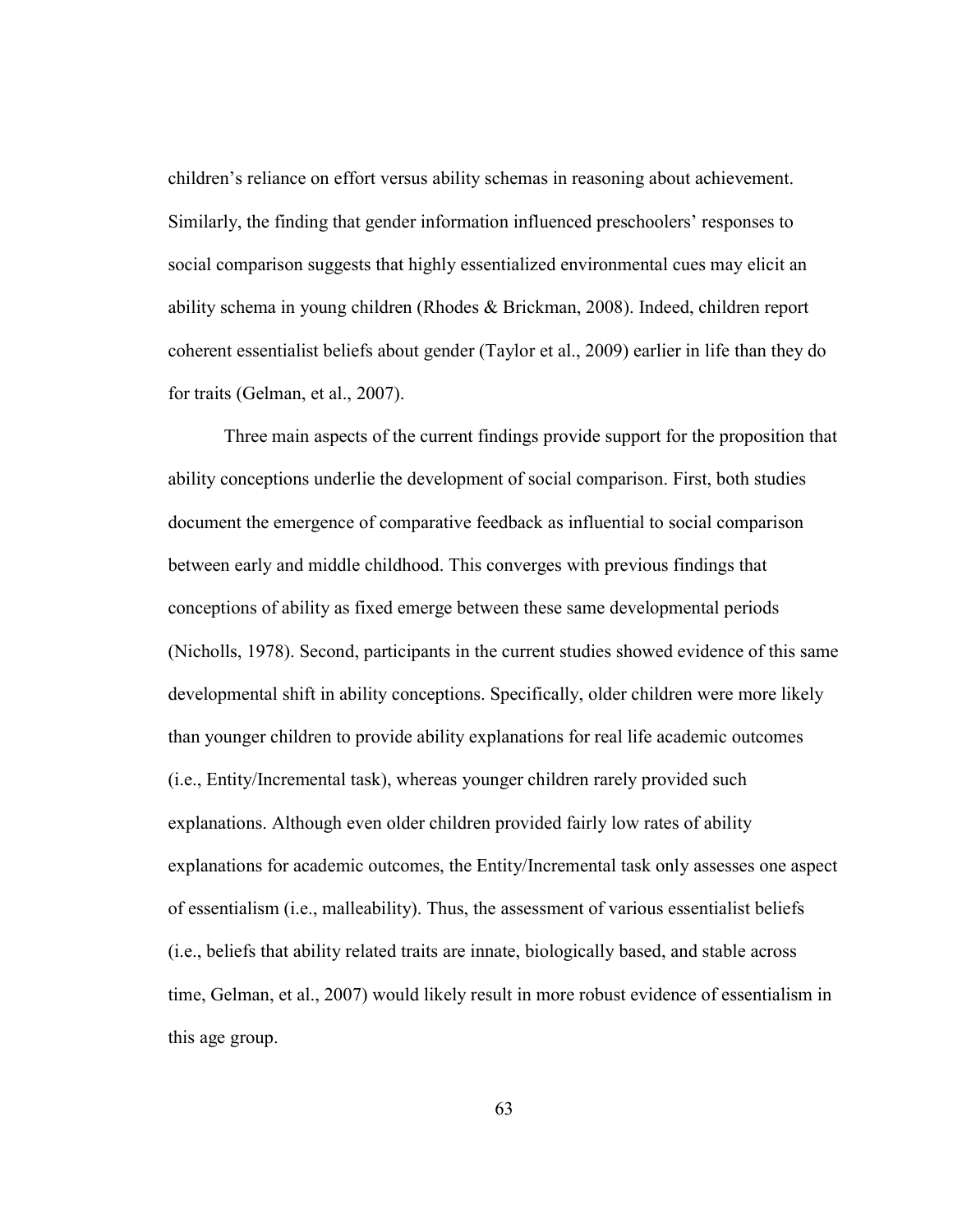Third, the provision of expertise information as compared to ability related trait information not only affected self-evaluations differently, but also altered the types of explanations children provided. When expertise was made salient, younger and older children explained their own capabilities with explicit reference to ability (e.g., "I'm smart") as well as effort (e.g., "I do them all the time"). Conversely, when trait information was provided, younger children largely explained their capabilities in terms of effort, whereas older children largely referred to ability. This provides evidence that expertise likely cued younger and older children to reflect on the importance of practice because it is not conceived of in an essentialist way. In contrast, the provision of essentialized ability related traits cued older children to reflect on the importance of inherent skill. Developmental changes in positivity and reflection on fixed ability are likely fostered by parents' and teachers' emphasis on personal growth in early childhood and relative performance in middle childhood (Cimpian, in press).

The current findings can also inform the vast literature on theories of intelligence. Entity theories of intelligence (i.e., assumption that intelligence is fixed) promote the avoidance of challenges and possible failure (for review, see Yeager & Dweck, 2012). Conversely, incremental theories of intelligence (i.e., assumption that intelligence is something that can be developed over time) promote an appreciation of challenges as learning opportunities. Incremental theories are beneficial to academic outcomes, particularly in instances of academic failure (Blackwell et al., 2007). Encouragement of children to focus on the expertise of others, as opposed to their ability related traits, may foster incremental views. Further, the current findings suggest that incremental mindsets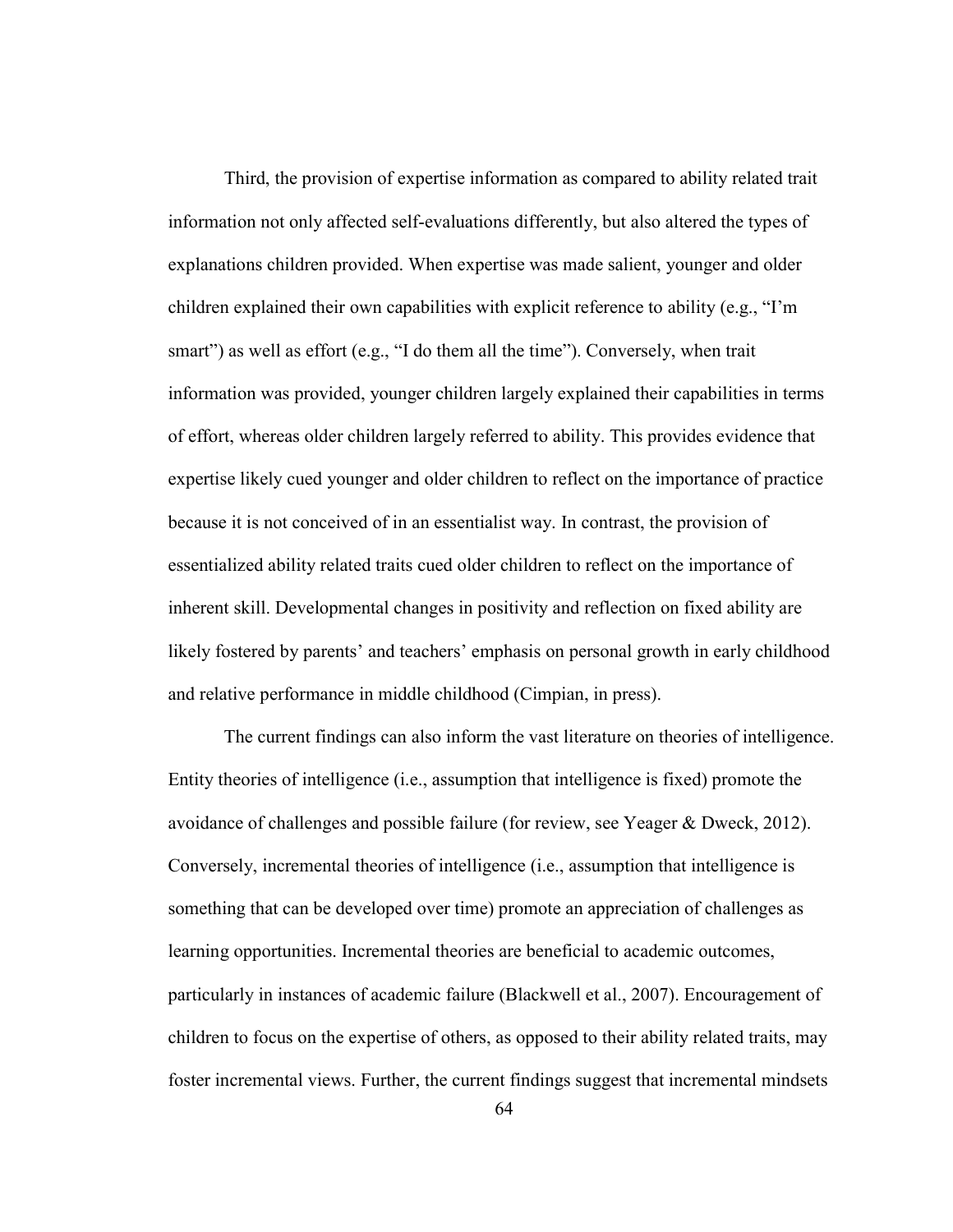serve to improve academic resilience in part by decreasing the negative impact of upward social comparisons.

#### Expertise and Ability as Related Concepts

The findings that expertise and ability related traits had some similar effects on children's self-evaluations suggests that these two types of information are conceptually related. With age, the provision of characteristics that indicated low competence (i.e., novice status or negative traits) resulted in lower performance evaluations than the provision of high competence characteristics (i.e., expert status or positive traits), although this was limited to the familiar domain for 10-year-olds in Experiment 1. Further, children demonstrated similar age-related changes in their use of these characteristics to explain peer performance. Integration of these characteristics in a similar framework will require further inquiry into how children perceive expertise and ability related traits as related across development. Given the current findings and previous research, there are at least three ways that these characteristics are likely to be viewed as increasingly related between early and middle childhood.

First, as children age, they may begin to appreciate ability as a causal factor in achieving expertise. Early in life, these two concepts are not likely well differentiated and effort is conceived of as the most important factor in obtaining either expertise or ability. As children age, they generally view high ability as an indicator that an individual needs less time and effort to achieve high performance on a particular task (Nicholls & Miller, 1984). Thus, similar conceptions may develop for children's beliefs about ability as influential to the mastery of specialized knowledge. For example, an individual with high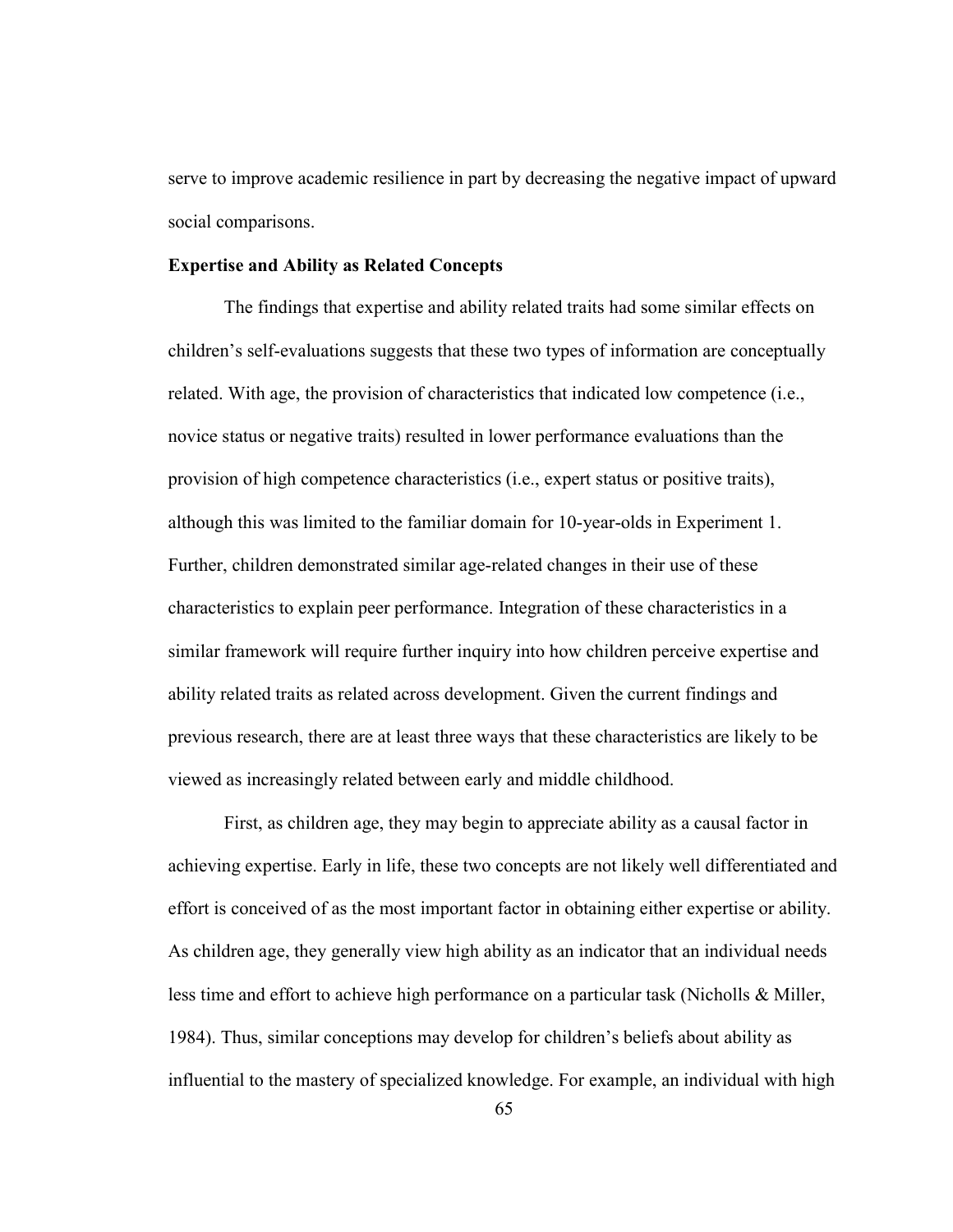ability may be expected to gain expertise more quickly and with less effort than an individual with low ability. Although even young children use information about an individual's traits to infer their areas of expertise (e.g., a smart individual is expected to have different knowledge than a nice individual; Danovitch & Keil, 2007), children's beliefs about ability related traits as a *causal* factor in the attainment of expertise (e.g., expertise is achieved faster and/or with less effort when ability is high) have not been examined.

Second, with age, children may be better able to make specific ability-to-expertise inferences (i.e., use ability related traits to make inferences about the type of expertise an individual may have). Given that ability related traits are increasingly essentialized with age (i.e., seen as biologically based, unchangeable, innate, and stable across time and situations), they may readily guide inferences about an individual's mental states, including knowledge. Indeed, it is well documented that even 5-year-olds use traits readily to make inferences about emotions (Yuill & Pearson, 1998). Further, preschoolers sometimes attribute expertise based on irrelevant traits (e.g., expect a "nice" expert to know more than a "mean" expert; Landrum, Pflaum, & Mills, 2016). The few other studies that have assessed how children conceptualize ability related traits as relevant to expertise have largely focused on children's beliefs about "smartness" (e.g., Danovitch & Keil, 2007). This particular ability related trait is broad and may be viewed as a domain general skill (i.e., intelligence may suggest that an individual has, or can obtain, expertise in a number of domains). With age, other ability related traits may be viewed as more closely related to specific areas of expertise (e.g., artistic individuals should be expected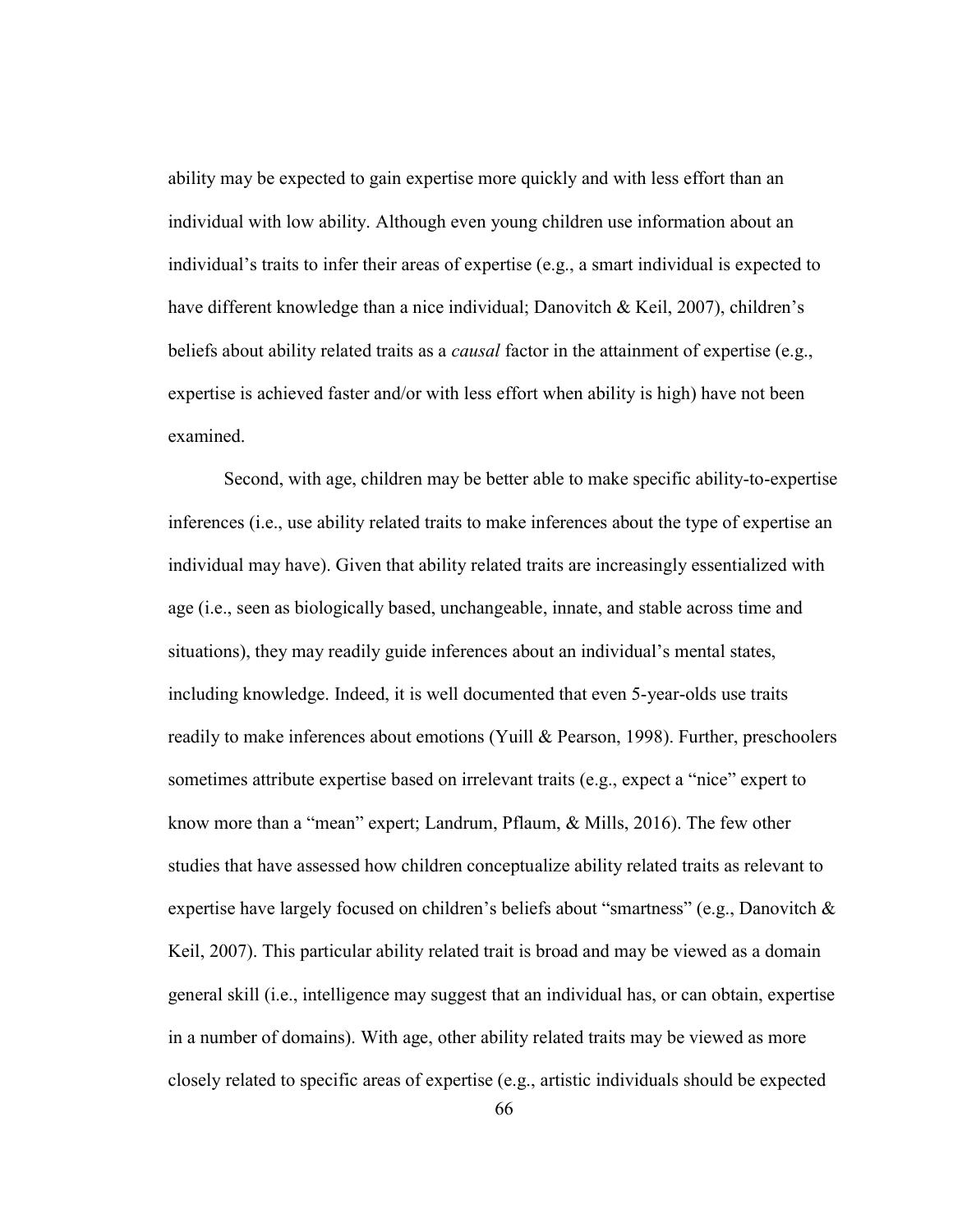to know a lot about drawing and painting, but not other domains). This proposition is likely given that in middle childhood, more narrow domains of expertise are understood (Keil et al., 2008) and trait distinctions also become more sophisticated (e.g., distinguishing smart and nice; Kurtz-Costes et al., 2005).

Third, expertise-to-ability to inferences also likely improve with age, but may be more difficult than ability-to-expertise inferences because expertise is not essentialized like ability related traits. Thus, the provision of a trait label may make generalizations to expertise easier than the reverse. This process may be similar to children's reasoning about the relations between behaviors and traits. Specifically, children more easily make trait-to-behavior inferences (e.g., infer that a nice individual will share) than behavior-totrait inferences (e.g., infer that an individual who shares is nice; Liu et al., 2007). It may also be appropriate to make expertise-to-ability inferences more cautiously than abilityto-expertise inferences because, in reality, individuals could feasibly know a lot about a domain in which they have little skill (e.g., an art curator may know a lot about art history and techniques, but they may not be artistic). Thus, like behavior-to-trait inferences, children may require greater frequency information to make expertise-to-ability inferences (Boseovski & Lee, 2006).

### Relevance of Age-Related Change in Positivity for Social Comparison

 A critical aspect of adult social comparison theories is perceived similarity. Specifically, an individual's sense of similarity to a comparison other can serve as a trigger for assimilation (i.e., belief that one can attain another's level of achievement), which results in positive, rather than negative, self-evaluations after relative failure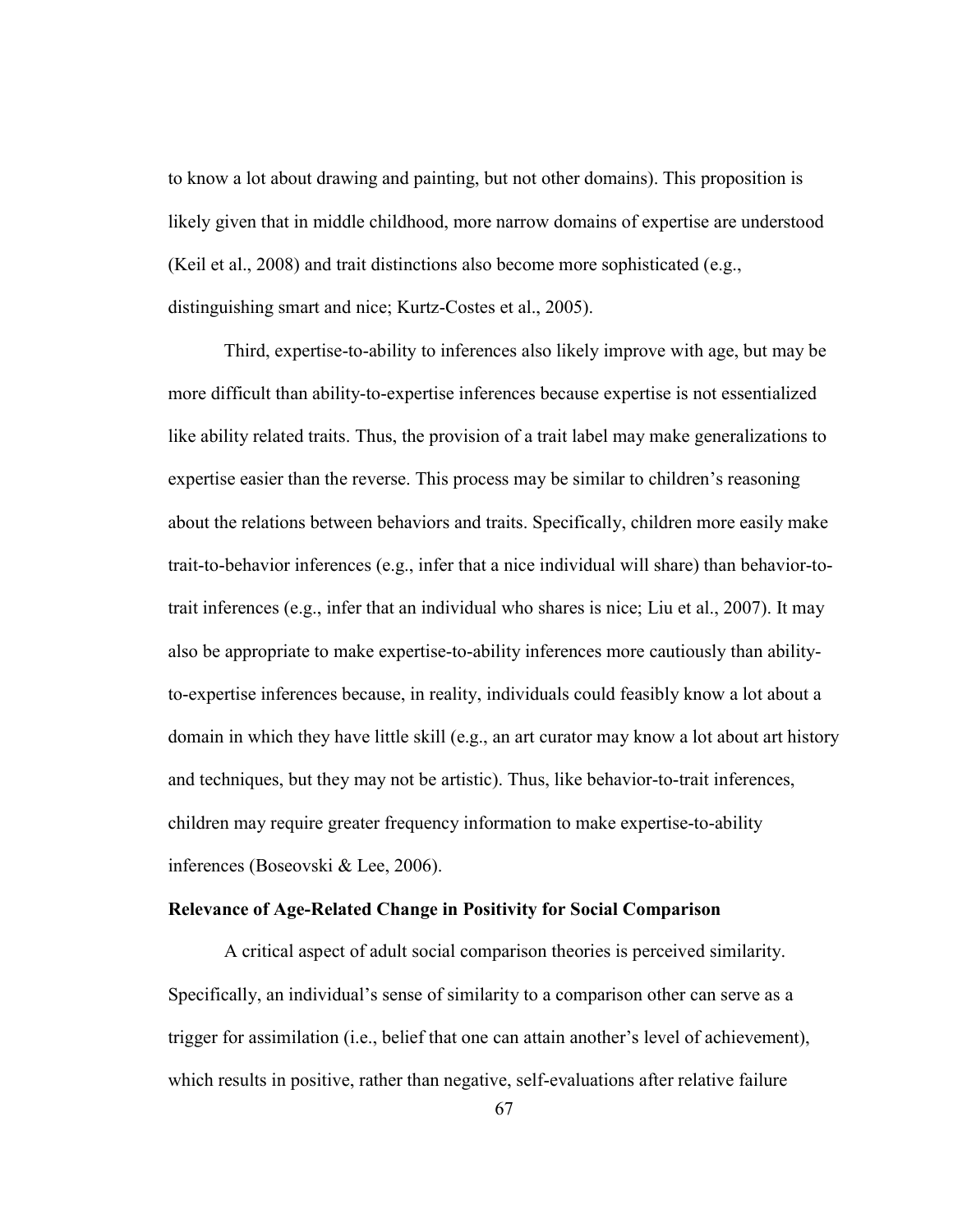(Mussweiler 2003). Young children's overly positive self-evaluations in the current study, regardless of peer characteristics, may suggest that such a process is not relevant to social comparison outcomes in early childhood. In these studies, peers were chosen as the comparison targets given their salience as a reference group in early as well as late childhood (e.g., school setting; Pomerantz et al., 1995). However, younger children still may not engage in similarity testing to the same extent as older children and adults. Thus, peer similarity, regardless of peer characteristics, would have little influence on selfevaluations. It is possible that younger children generally believe that they can achieve what others have achieved regardless of perceived similarity.

Younger children's optimism may be influenced by their interactive experiences with others, which promote self-awareness and may inform how children respond to social comparison across development. Decety & Sommerville's (2003) self-awareness model presents four discrete content areas of self-awareness (i.e., physical, capabilities, traits, and social roles). In each content area, interactions with others that promote reflection help to develop children's distinct self-other representations. The model can be further specified to take into account the divergent developmental trajectories associated with each content area. For example, it is likely that young children's interactions with others serve to promote reflection on variability in mental states (e.g., desires, beliefs; Lagattuta, Sayfan, & Blattman, 2010), more often than capabilities (e.g., negative performance feedback; Stipek & MacIver, 1989). With age, interactions that emphasize differences in self-other capabilities may become more frequent. Peer comparisons may be one type of interaction that serves to inform self-awareness. Positivity and a lack of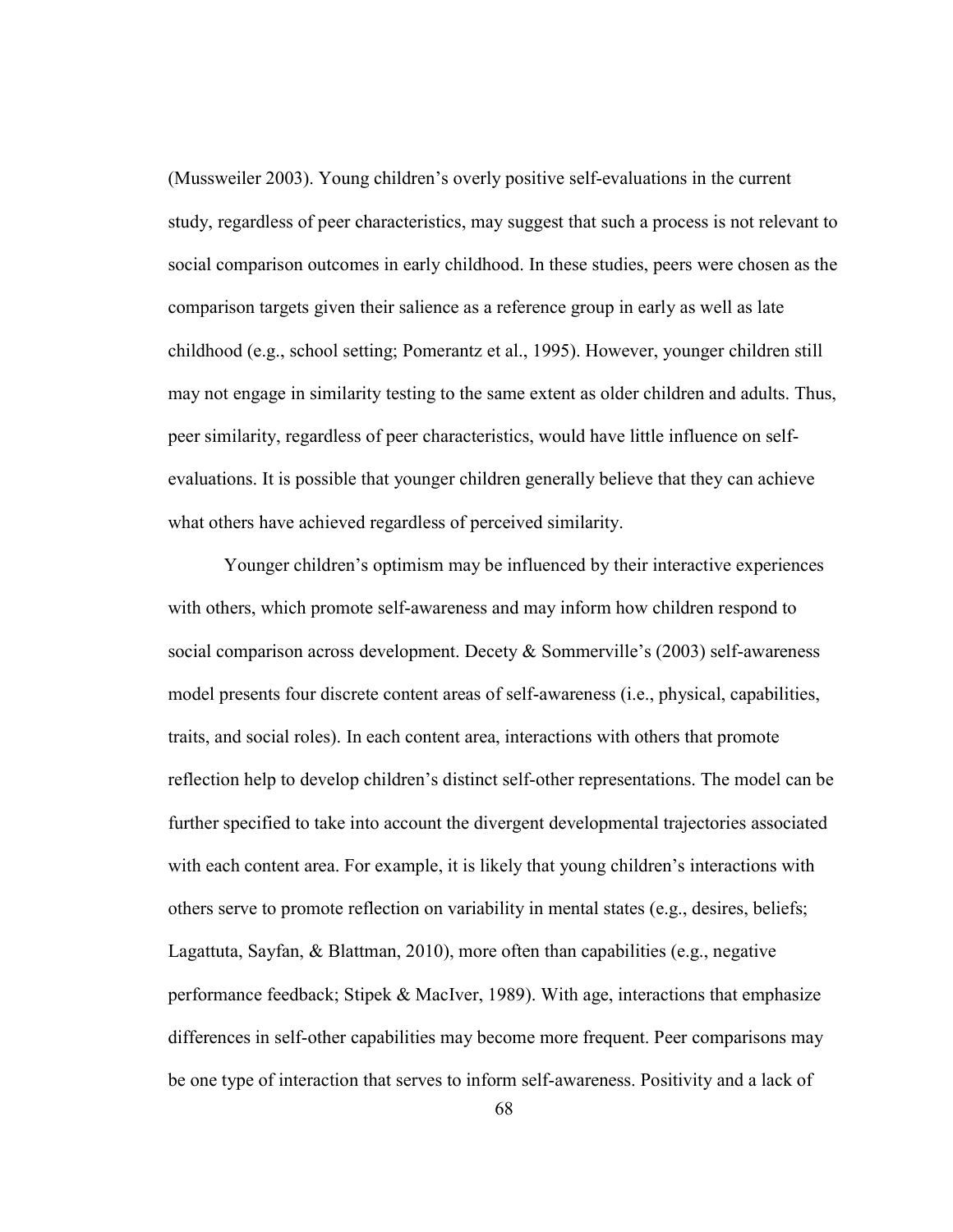reflection on similarity or dissimilarity is likely fostered by the ways in which parents and teachers emphasis personal growth rather than relative performance in early childhood (Boseovski, 2010; Cimpian, in press).

As children age, an increased awareness of similarities with others, and differences from others, may in part underlie the emergence of sensitivity to comparison peer characteristics. Indeed, perceived similarity affects older children's reasoning about peers in many contexts (e.g., desire for intergroup contact; Stathi, Cameron, Hartley, & Bradford, 2014). It is likely that assimilation toward the comparison peer played a role in the self-evaluations of older children. In particular, when comparison peers were labeled positively (i.e., high expertise or positive traits), older children's self-evaluations were overwhelmingly positive and did not differ significantly from those of younger children. Older children may have more confidence that they can attain a peer's level of success when the peer is said to possess desirable traits (e.g., smart and athletic), regardless of whether they are relevant to the task at hand, because they view these types of peers as similar to themselves. This is consistent with findings that other peer attributes that are related to perceived similarity, but not the performance domain (e.g., friendship status; Altermatt & Pomerantz, 2003), are linked to children's academic evaluations. Trait labels may enhance similarity perceptions more than expertise because traits are easily accessible categories to which children are often told they belong (Schunk, 1994). This may account for why older children were more certain that they could win a competition when outperformed by peers with positive rather than negative traits, but this finding was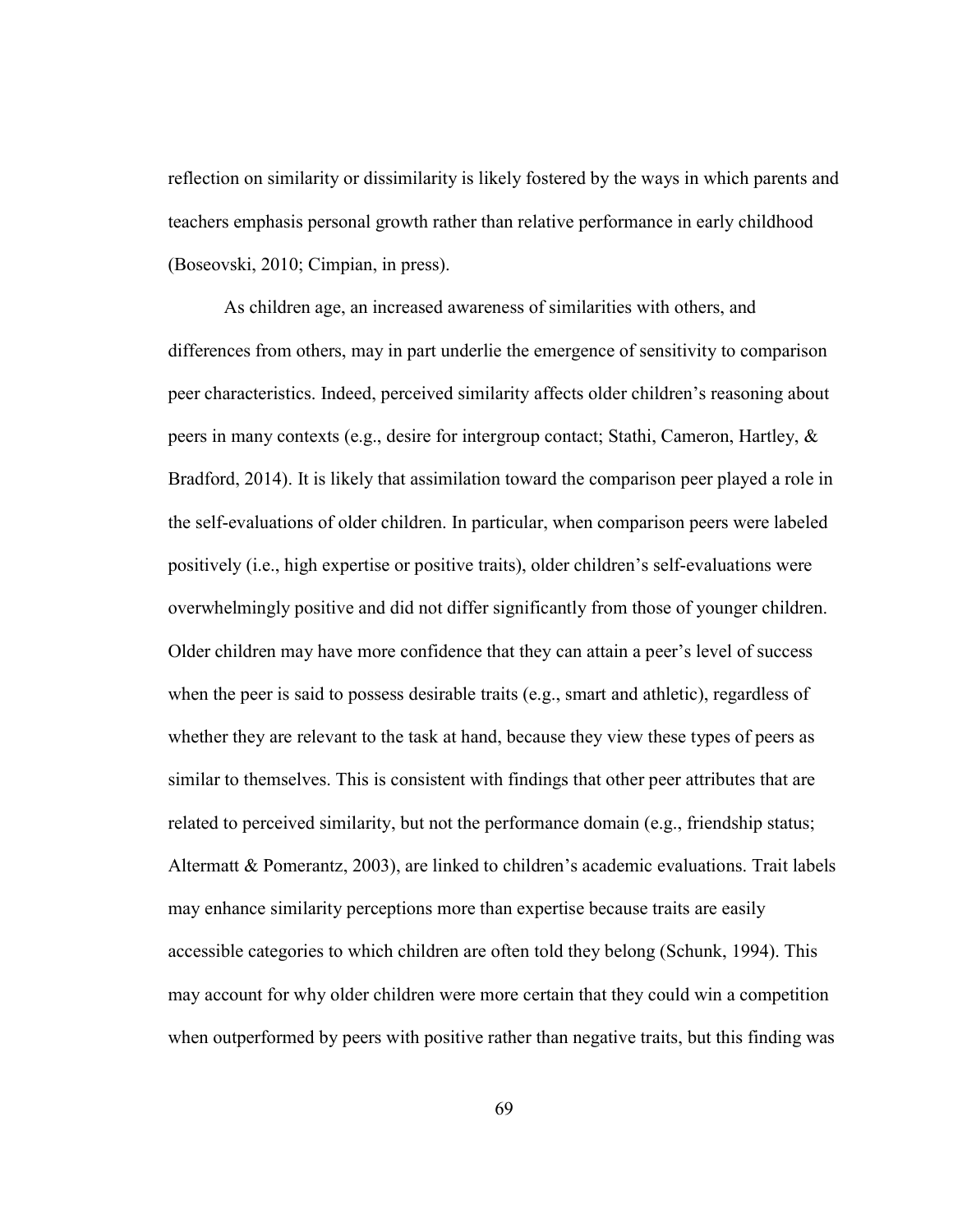reversed in the context of peer expertise (i.e., children were more certain that they could win a competition when they were outperformed by a novice rather than an expert).

Similarity may emerge as a salient cue in late childhood as children begin to experience more frequent critical performance feedback or engage in upward comparisons. These experiences may foster an awareness of distinctions between the self and others. In the current studies, older children's self-evaluations were more consistently influenced by peer expertise in the familiar domain (i.e., drawing) than the novel domain (i.e., flerping). This may reflect greater distinction in self-other representations of their drawing abilities as a result of prior experiences (e.g., parental or peer criticism, upward comparisons with siblings or peers), thus leading to differentiated self-evaluations based on peer expertise. In contrast, children had no reference point or prior experience to inform their representations of "flerping" ability.

Changes in socialization practices across early and middle childhood also likely lead to developmental differences in motivations in self-evaluative contexts. Indeed, there is evidence that younger children's motivations in a social comparison setting center around learning about a task and improving performance, whereas older children focus on outperforming others (Feldman & Ruble, 1977). The age-related changes in these motivations occur at the same time that teachers' achievement criteria also shift from a focus on self-improvement to meeting normative standards (Blumenfeld et al., 1983; Stipek & MacIver, 1989). Peer expertise and traits are likely viewed as irrelevant when an individual's motivation is self-improvement, whereas these types of information are considered important for self-evaluation. Further research is necessary to establish the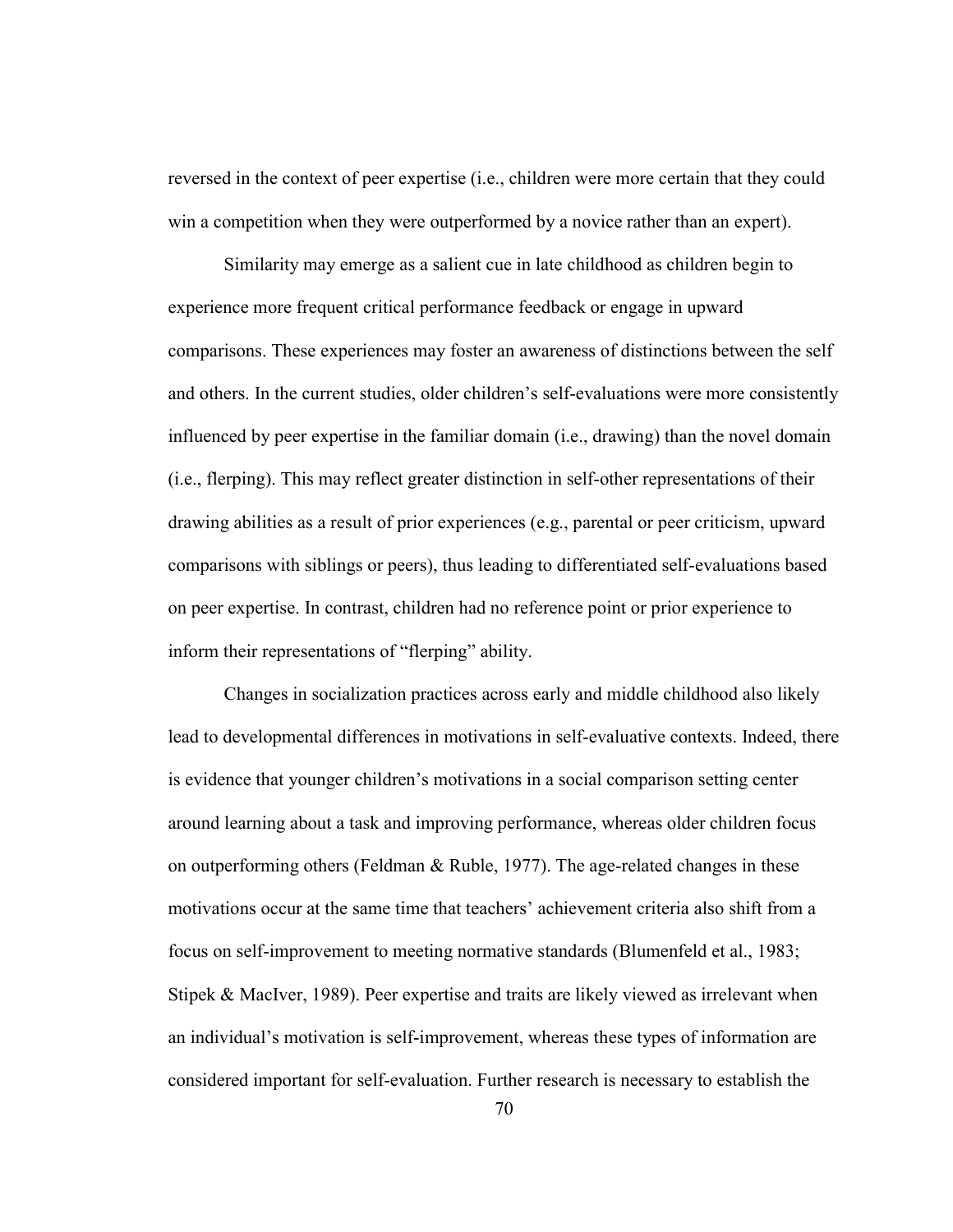contributions of the mechanisms discussed (e.g., executive function and socialized achievement motivations) toward the differential treatment of expertise and trait information in self-relevant contexts across development.

### Limitations and Future Directions

The current studies provide fruitful directions for research on children's ability conceptions. Further work is necessary to establish how children perceive the relation between expertise and ability related traits. Future studies could address systematically children's willingness to make ability related trait attributions when provided with expertise information (i.e., expertise-to-ability) and vice versa (i.e., ability-to-expertise). Additionally, further research is necessary to establish children's beliefs about ability as a causal mechanism in the development of expertise. Specifically, this work could address whether children believe that individuals labeled with particular ability related traits (e.g., smart) would be able to master specific knowledge at faster rates and with fewer effort than individuals labeled with other traits (e.g., nice or artistic). The inclusion of relevant and irrelevant ability related traits would help to establish whether children view such traits as domain general skills as opposed to domain specific skills.

The current studies also provide a number of avenues for future social comparison research, four of which are discussed below. First, additional research is needed to establish the role of ability conceptions in the development of social comparison. The degree to which individual differences in ability conceptions affected reactions to social comparison could not be examined in the current studies due to the small number of children that reported entity beliefs. This low response may reflect the fact that only one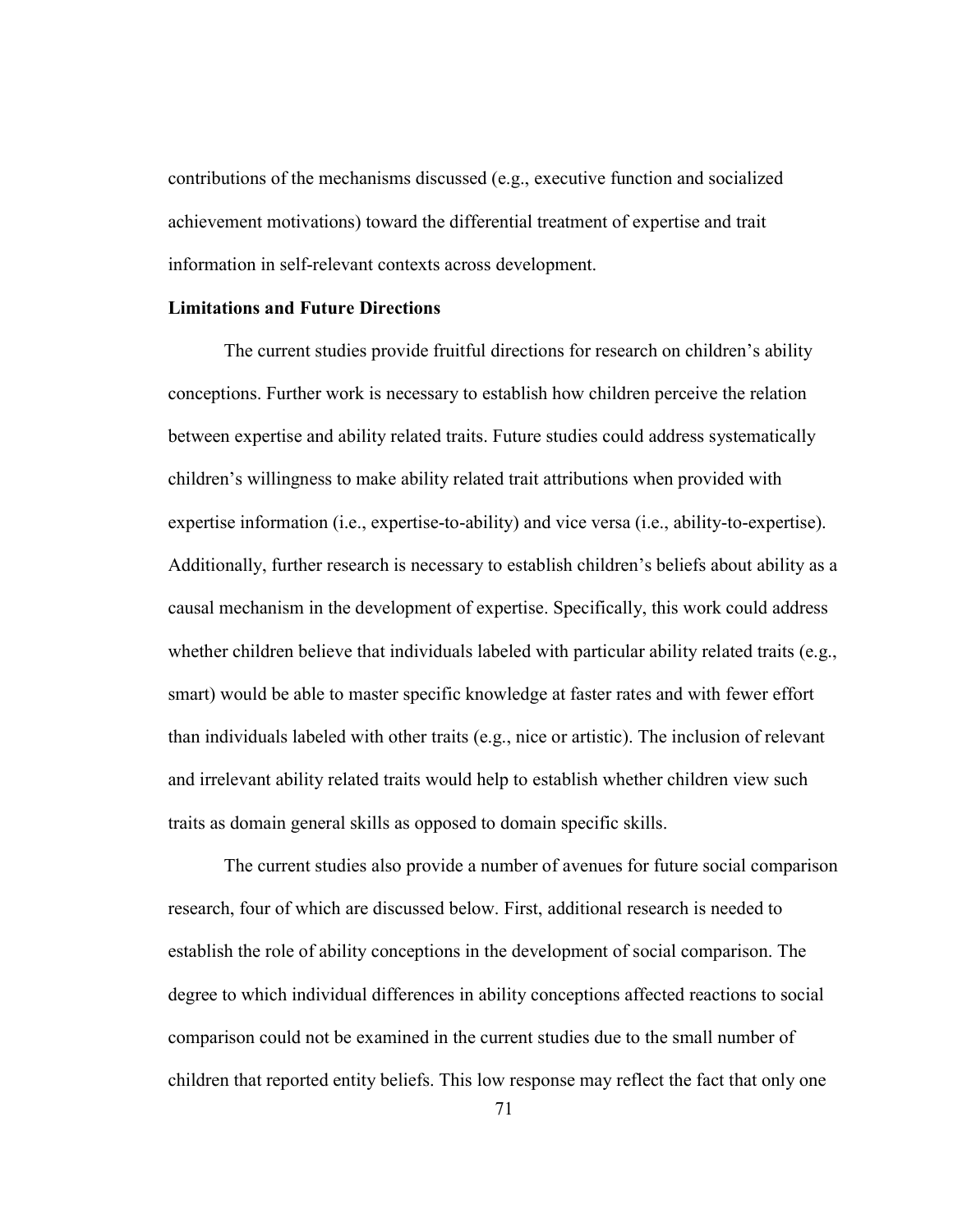aspect of essentialism was examined (i.e., malleability). Future research could examine how coherent essentialist beliefs about ability related traits may underlie children's consideration of comparative feedback. Another possibility is to manipulate children's ability beliefs to assess the systematic influence of ability conceptions on the use of comparative feedback. One promising way to manipulate ability beliefs is to adopt a paradigm used by Heyman & Compton (2006) in which they were able to elicit fixed ability conceptions in preschoolers. In this study, children were cued to reflect on ability as a fixed trait through the presentation of questions concerning whether performance discrepancies are due to task difficulty. If this procedure elicits fixed ability beliefs, then subsequent social comparison should be influential to self-evaluations even in young children.

Second, it is important to identify which level of expertise (i.e., high vs. low) or trait type (i.e., positive vs. negative) accounts mainly for the current findings. The overall pattern of results, considered in the context of previous studies, seems to suggest that self-evaluations *improve* when peers are described with high expertise or positive traits (relative to unspecified peer characteristics). This is likely the case given that older children's self-evaluations were as high as young children's self-evaluations in these cases. Conversely, when peer characteristics are not described, older children report lower self-evaluations than younger children after relative failure (Ruble et al., 1994). It is also possible that failure relative to novices and peers with negative traits impairs selfevaluations even further, but this cannot be determined from the current data because an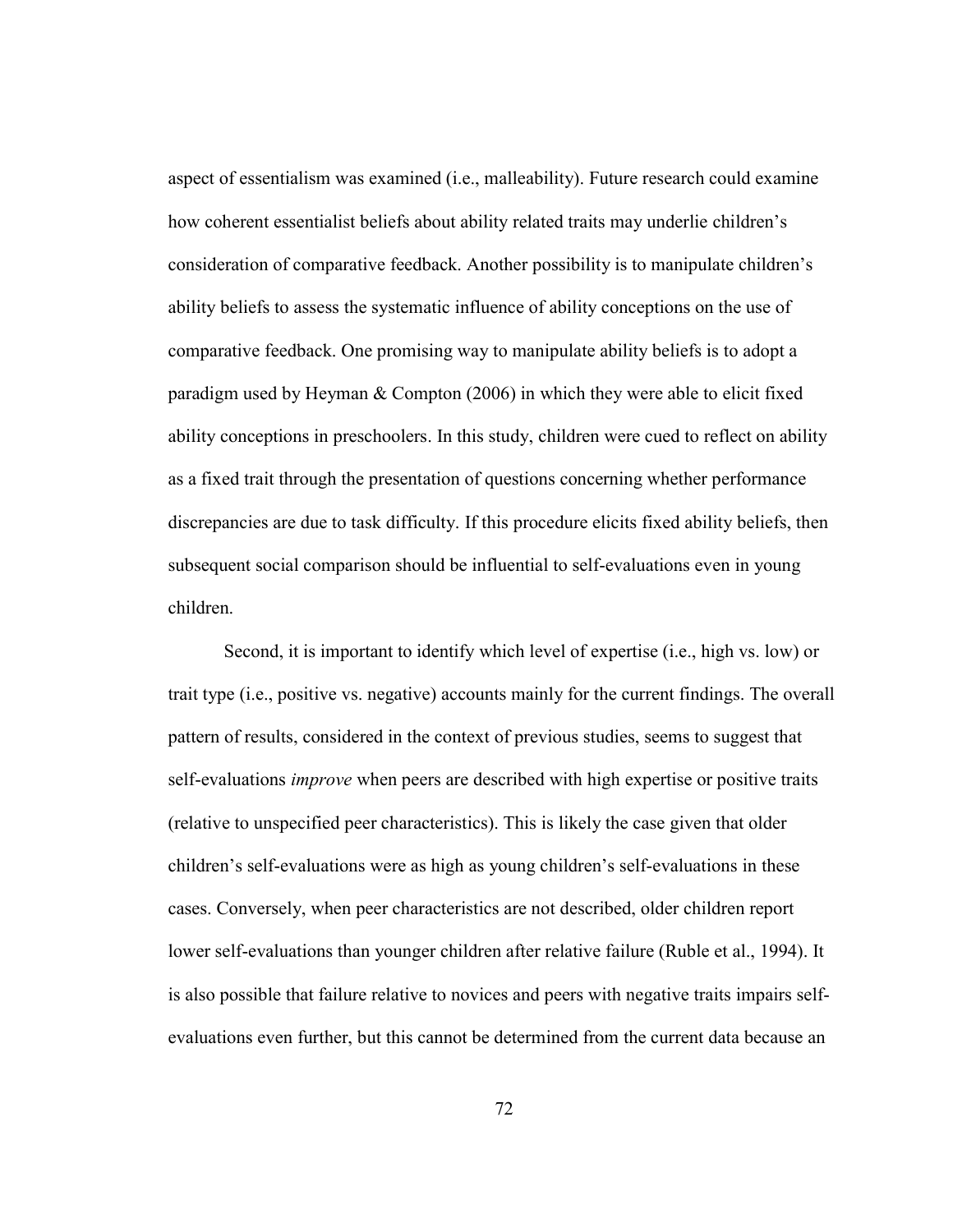unspecified peer condition was not included. Thus, future studies should include such a condition.

 Third, as discussed above, perceived similarity may play a role in children's responses to relative failure, however this was not assessed directly in the current studies. Indeed, perceived similarity may account in part for the emergence of the effects of comparative feedback on self-evaluations. Thus, it is critical that future work directly assess children's perceived similarity to comparison targets. Such an assessment would allow researchers to examine how perceived similarity may moderate the effects of comparison information on self-evaluations. Further, if perceived similarity is an underlying factor that drives the effects of social comparison in childhood, then peer characteristics may also be important for children's responses to relative success. For example, if a child outperforms another peer whom they perceive as particularly similar to themselves, then they may form somewhat negative self-evaluations regardless of their superior performance.

 Fourth, future research should assess whether domain significance underlies, in part, age-related change and individual differences in children's reactions to comparative feedback, given that some of the current findings differed by domain (i.e., 10-year-olds' disregard to feedback in the novel domain in Exp. 1). In particular, it may be important to examine children's responses to social comparison in domains that are more significant to their daily lives. The current studies established that perceptions of task difficulty across were similar age groups, and thus could not explain developmental differences in children's self-evaluations. However, children's beliefs about the importance of different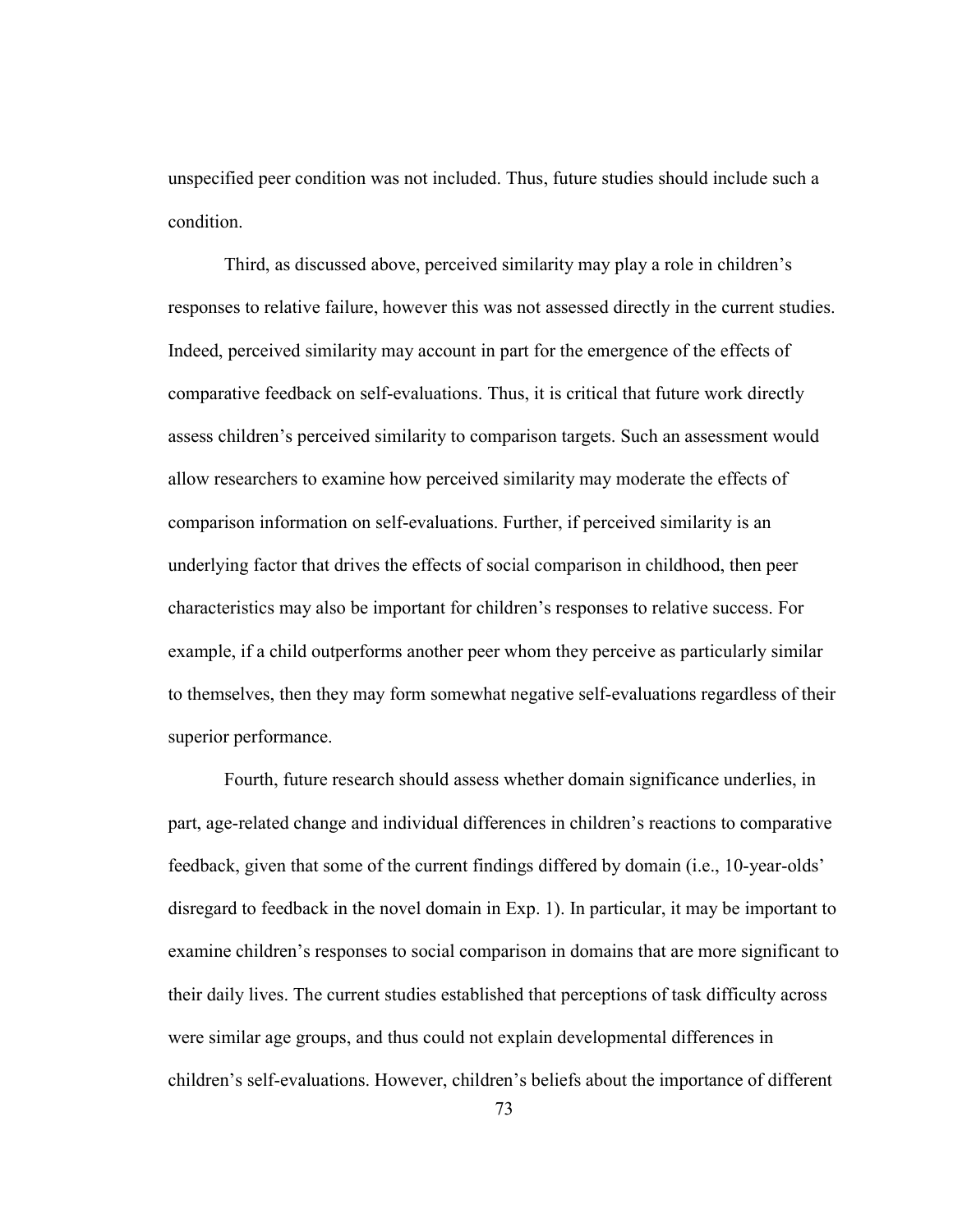tasks likely change across development. Younger children may need more relevant tasks that they view as important to consider comparative feedback. Perceived importance of a domain has been shown to affect older children's, but not younger children's, responses to social comparison (Bers & Rodin, 1986). However, few domains have been examined. Perhaps younger children need feedback in more familiar and significant areas, such as writing their name or riding a bike.

Given the pervasiveness of social comparison in the classroom (Frey & Ruble, 1985) and Western culture at large, these results have practical implications for children's daily lives. Although knowledge about one's relative failure can sometimes be detrimental, it also provides the opportunity for children to identify areas that could be improved. Although not always the case, a major goal of social comparison is to determine accurate self-evaluations (Festinger, 1954). Therefore, it is critical to identify circumstances under which children are able to learn from negative feedback, rather than ignore it or respond helplessly. Further, it is important to establish how these circumstances may differ across development and across individuals. It may be particularly informative to investigate the role of learning orientations (Kamins & Dweck, 1999) and persistence (i.e., grit; Duckworth, Peterson, Matthews, & Kelly, 2007) in social comparison, and self-evaluation, in childhood.

# Conclusion

In sum, the present research contributes to the current literature on the development of social comparison. In particular, the findings emphasize the complex role of comparative feedback as a means of self-evaluation across early and middle childhood.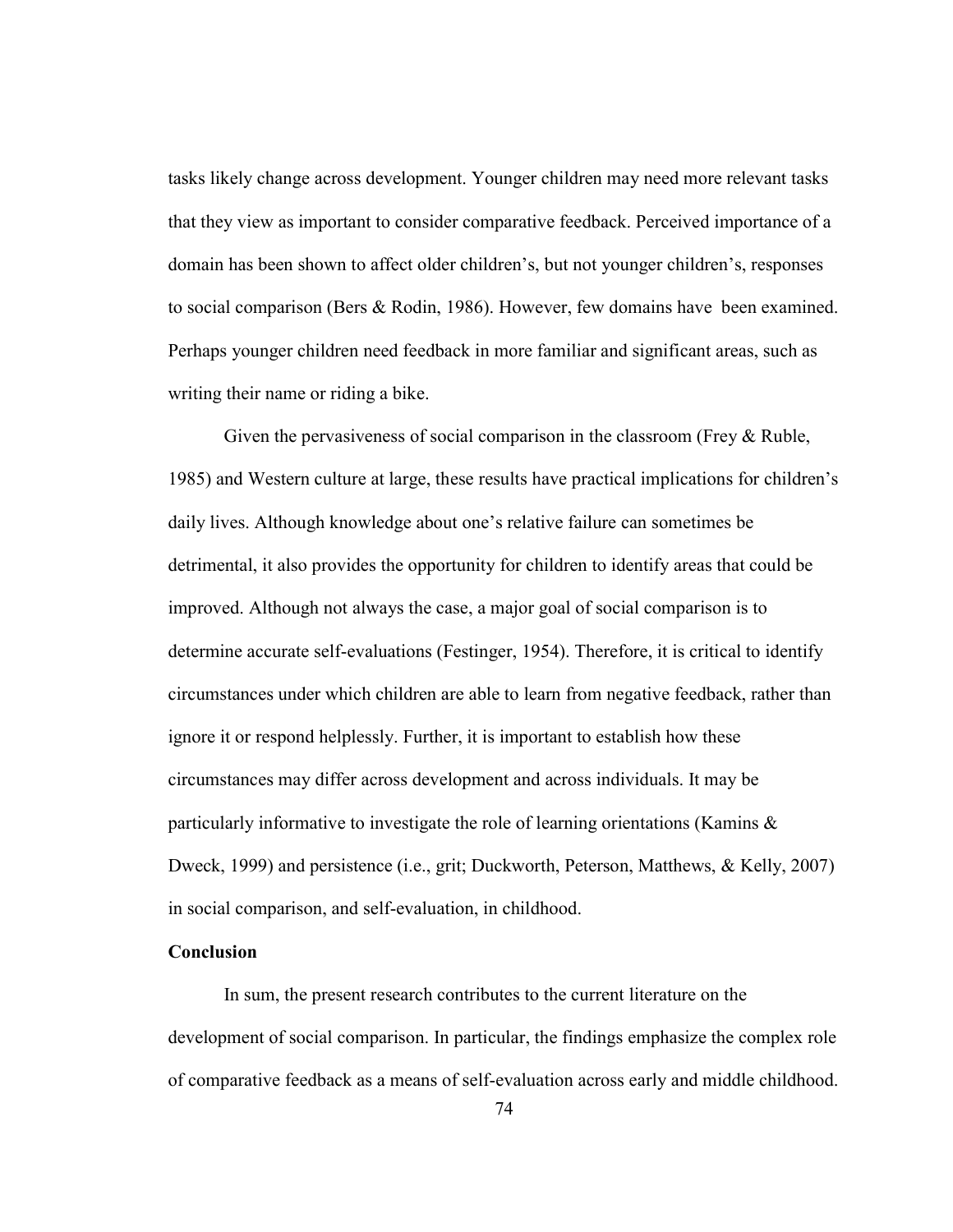Younger children maintain positive self-views despite relative failure, whereas older children consider who outperformed them. Age-related changes in positivity, as fostered by socialization practices, are likely relevant to ability conceptualization and thereby, resilience in relative failure situations. The current findings provide further evidence that ability conceptions are a mechanism of age-related change in reactions to social comparison. At a theoretical level, these results contribute to our understanding of how expertise and ability conceptions are related in early to middle childhood. From a practical standpoint, the findings could inform how parents and educators frame (or reframe) relative failure to focus older children on malleable causes of performance (e.g., expertise) and lessen detrimental effects on self-evaluations.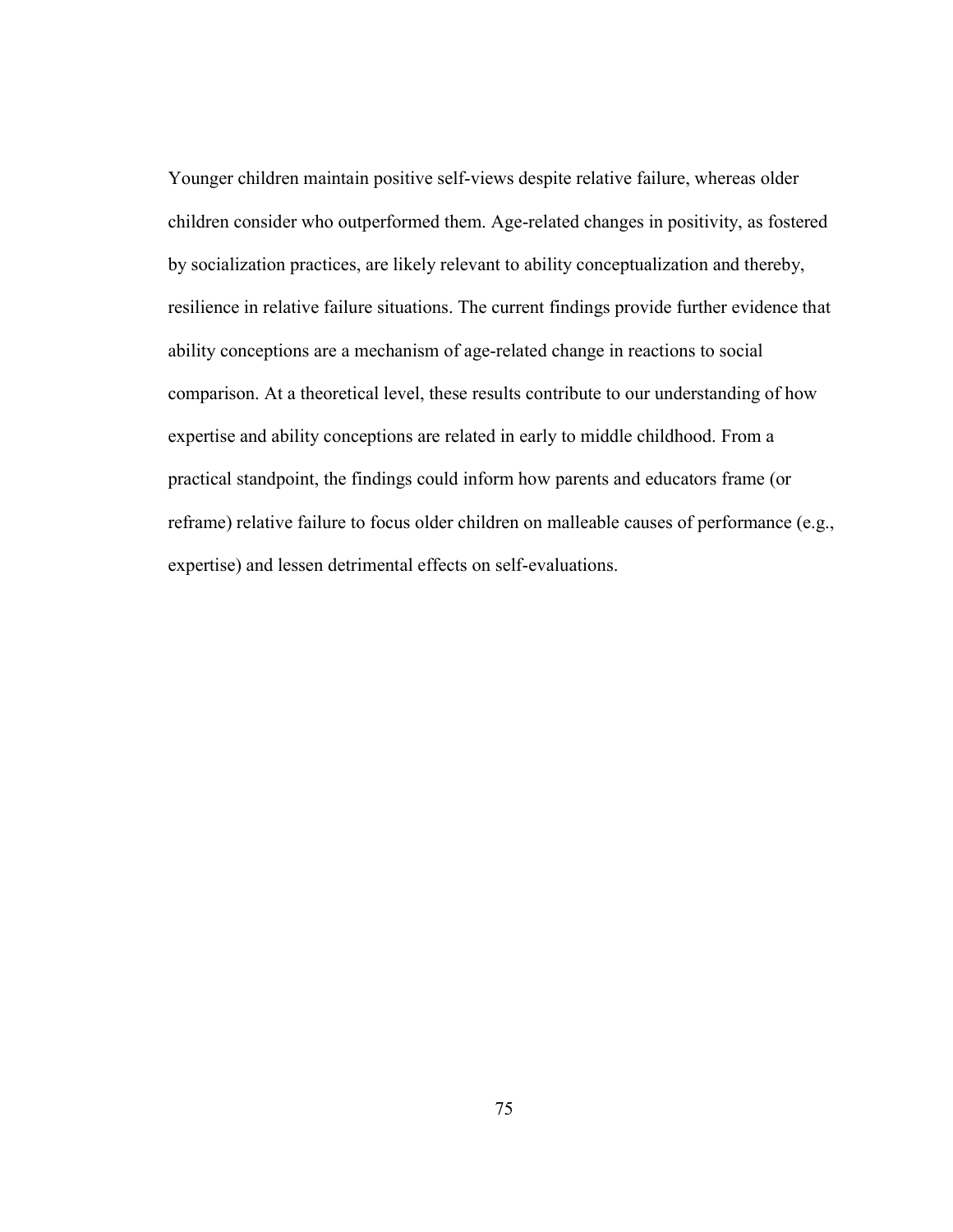### REFERENCES

- Aguiar, N. R., Stoess, C. J., & Taylor, M. (2012). The development of children's ability to fill the gaps in their knowledge by consulting experts. Child Development, 83(4), 1368-1381. doi:10.1111/j.1467-8624.2012.01782.x
- Altermatt, E. R., & Pomerantz, E. M. (2003). The development of competence-related and motivational beliefs: An investigation of similarity and influence among friends. Journal of Educational Psychology, 95(1), 111-123. doi:10.1037/0022- 0663.95.1.111
- Benenson, J. F., & Dweck, C. S. (1986). The development of trait explanations and selfevaluations in the academic and social domains. Child Development, 57(5), 1179- 1187. doi:10.2307/1130441
- Bers, S. A., & Rodin, J. (1984). Social-comparison jealousy: A developmental and motivational study. Journal of Personality and Social Psychology, 47(4), 766- 779. doi:10.1037/0022-3514.47.4.766
- Blackwell, L. S., Trzesniewski, K. H., & Dweck, C. S. (2007). Implicit Theories of Intelligence Predict Achievement Across an Adolescent Transition: A Longitudinal Study and an Intervention. Child Development, 78(1), 246-263. doi:10.1111/j.1467-8624.2007.00995.x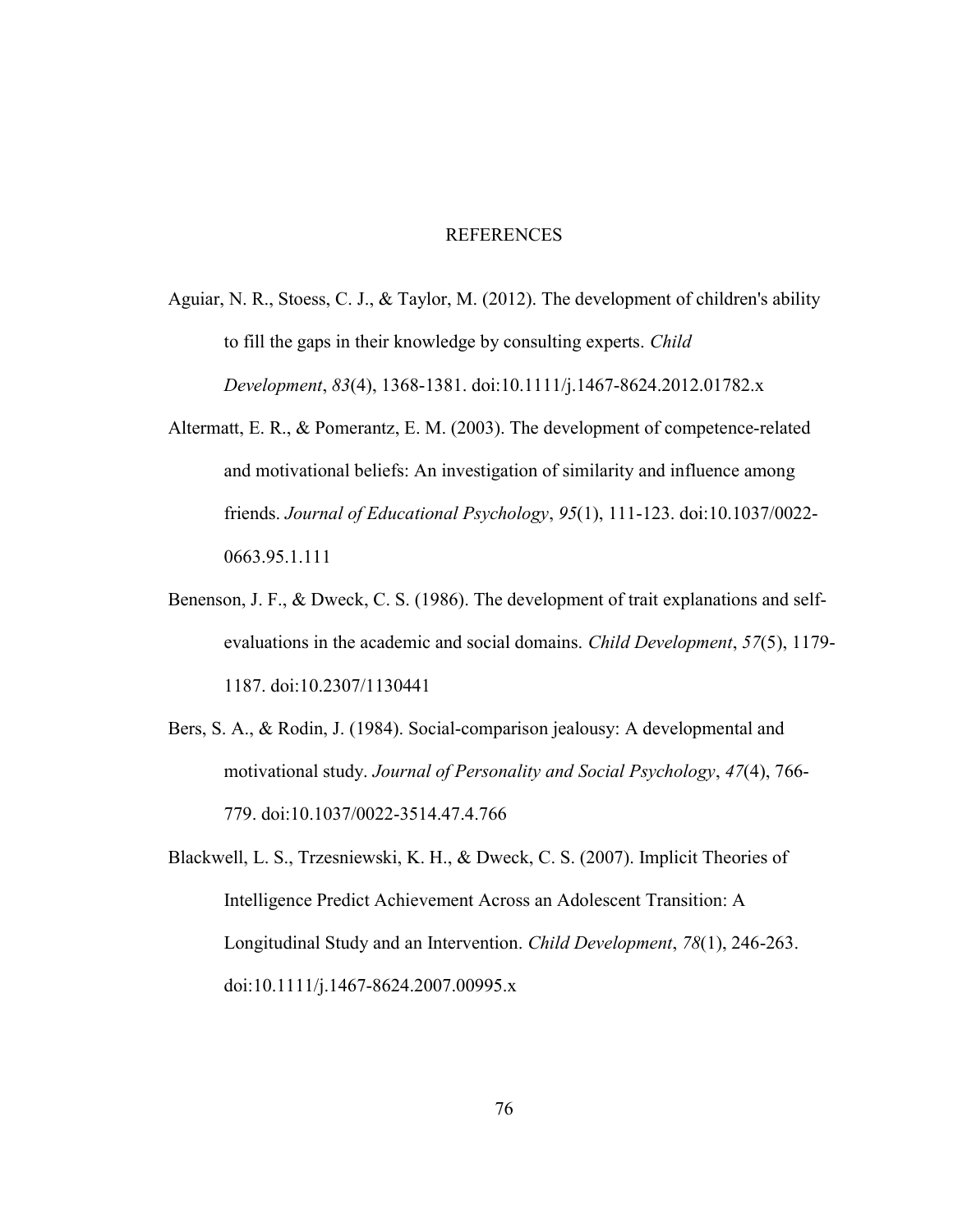- Blumenfeld, P. C., Hamilton, V. L., Bossert, S., Wessels, K., & Meece, J. (1983).
	- Teacher talk and student thought: Socialization into the student role. Teacher and Student Perceptions: Implications for Learning, 143-192.
- Boggiano, A. K., & Ruble, D. N. (1979). Competence and the overjustification effect: A developmental study. Journal of Personality and Social Psychology, 37(9), 1462- 1468. doi:10.1037/0022-3514.37.9.1462
- Boseovski, J. J. (2010). Evidence for "rose‐colored glasses": An examination of the positivity bias in young children's personality judgments. Child Development Perspectives, 4(3), 212-218. doi:10.1111/j.1750-8606.2010.00149.x
- Boseovski, J. J., Hughes, C., & Miller, S. E. (2016). Expertise in unexpected places: Children's acceptance of information from gender counter-stereotypical experts. Journal of Experimental Child Psychology, 141, 161-176. doi:10.1016/j.jecp.2015.09.002
- Boseovski, J. J., Lapan, C., & Bosacki, S. (2013). Children's trait and emotion attributions in socially ambiguous and unambiguous situations. The Journal of Genetic Psychology: Research and Theory on Human Development, 174(4), 366- 386. doi:10.1080/00221325.2012.685991
- Boseovski, J. J., & Lee, K. (2006). Children's use of frequency information for trait categorization and behavioral prediction. Developmental Psychology, 42(3), 500- 513. doi:10.1037/0012-1649.42.3.500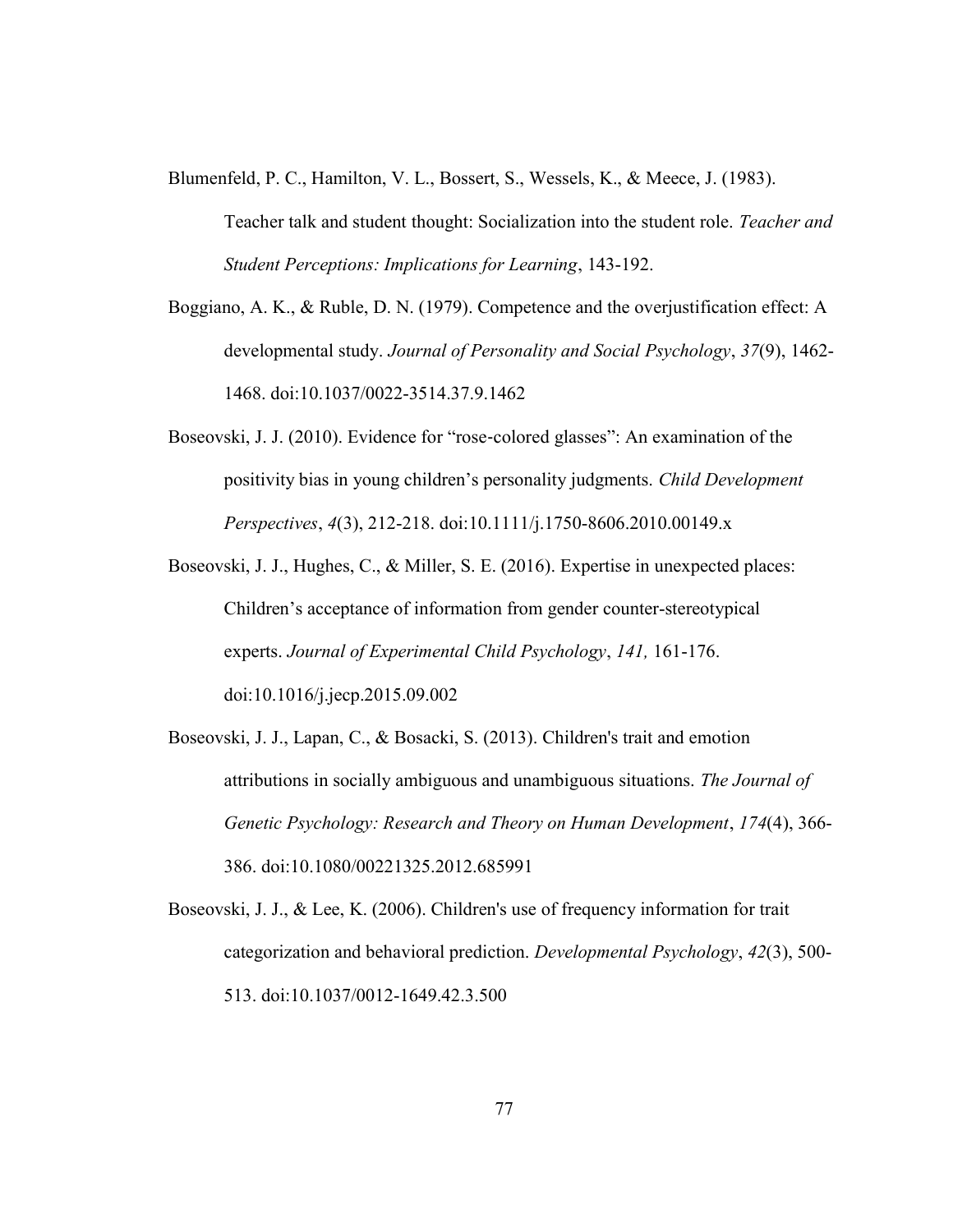- Boseovski, J. J., & Lee, K. (2008). Seeing the world through rose-colored glasses? Neglect of consensus information in young children's personality judgments. Social Development, 17(2), 399-416. doi:10.1111/j.1467-9507.2007.00431.x
- Boseovski, J. J., & Marcovitch, S. (2012). The Hierarchical Competing Systems Model provides a process account of social decision making. Human Development: Letters to the Editor,  $55(1)$ ,  $7-10$ .
- Boseovski, J. J., & Thurman, S. L. (2014). Evaluating and approaching a strange animal: Children's trust in informant testimony. Child Development, 85(2), 824-834. doi: 10.1111/cdev.12156
- Butler, R. (1989). Interest in the task and interest in peers' work in competitive and noncompetitive conditions: A developmental study. Child Development, 60(3), 562-570. doi:10.2307/1130722
- Butler, R. (1992). What young people want to know when: Effects of mastery and ability goals on interest in different kinds of social comparisons. Journal of Personality and Social Psychology, 62(6), 934-943. doi:10.1037/0022-3514.62.6.934
- Butler, R. (1998). Age trends in the use of social and temporal comparison for selfevaluation: Examination of a novel developmental hypothesis. Child Development, 69(4), 1054-1073. doi:10.2307/1132362
- Buunk, B. P., Kuyper, H., & van der Zee, Y. G. (2005). Affective response to social comparison in the classroom. Basic and Applied Social Psychology, 27(3), 229- 237. doi:10.1207/s15324834basp2703\_4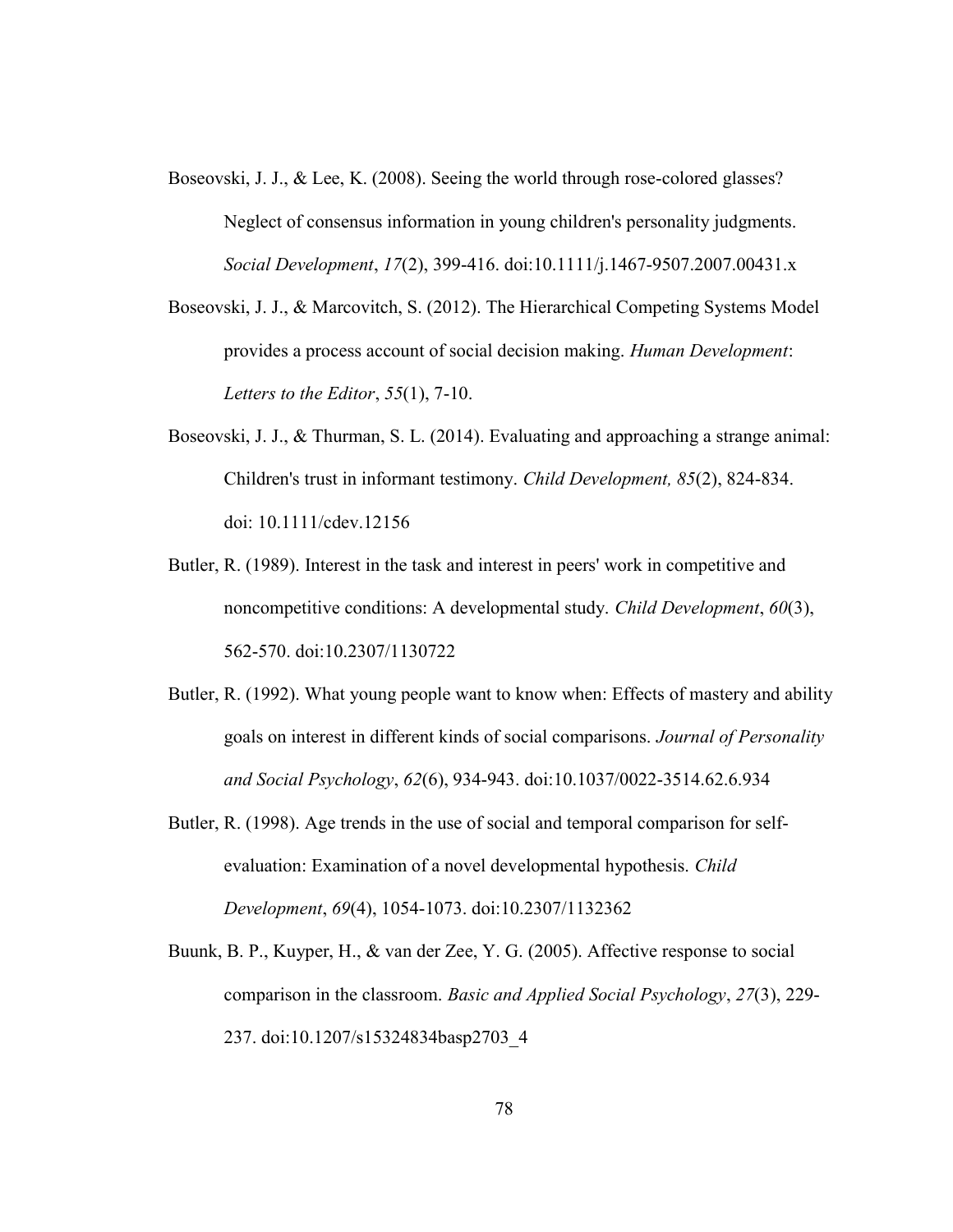- Cain, K. M., Heyman, G. D. and Walker, M. E. (1997). Preschoolers' ability to make dispositional predictions within and across domain. Social Development, 6: 53– 75. doi: 10.1111/j.1467-9507.1997.tb00094.x
- Chafel, J. A. (1986). Social comparisons by young children: A structural analysis. Early Childhood Research Quarterly, 1(2), 155-165. doi:10.1016/0885-2006(86)90026- 8
- Cimpian, A. (2010). The impact of generic language about ability on children's achievement motivation. Developmental Psychology, 46(5), 1333-1340. doi:10.1037/a0019665
- Cimpian, A. (in press). Early reasoning about competence is not irrationally optimistic, nor does it stem from inadequate cognitive representations. In A. J. Elliot, C. S. Dweck, & D. S. Yeager (Eds.), Handbook of Competence and Motivation (2nd Edition): Theory and Application. New York: Guilford Press.
- Danovitch, J. H. (2013). Understanding expertise: The contribution of social and nonsocial cognitive processes to social judgments. In M. R. Banaji & S. A. Gelman (Eds.), Navigating the social world: What infants, children, and other species can teach us (pp. 225-229). New York, NY, US: Oxford University Press. doi:10.1093/acprof:oso/9780199890712.003.0041
- Danovitch, J. H., & Keil, F. C. (2004). Should you ask a fisherman or a biologist?: Developmental shifts in ways of clustering knowledge. Child Development, 75(3), 918-931. doi:10.1111/j.1467-8624.2004.00714.x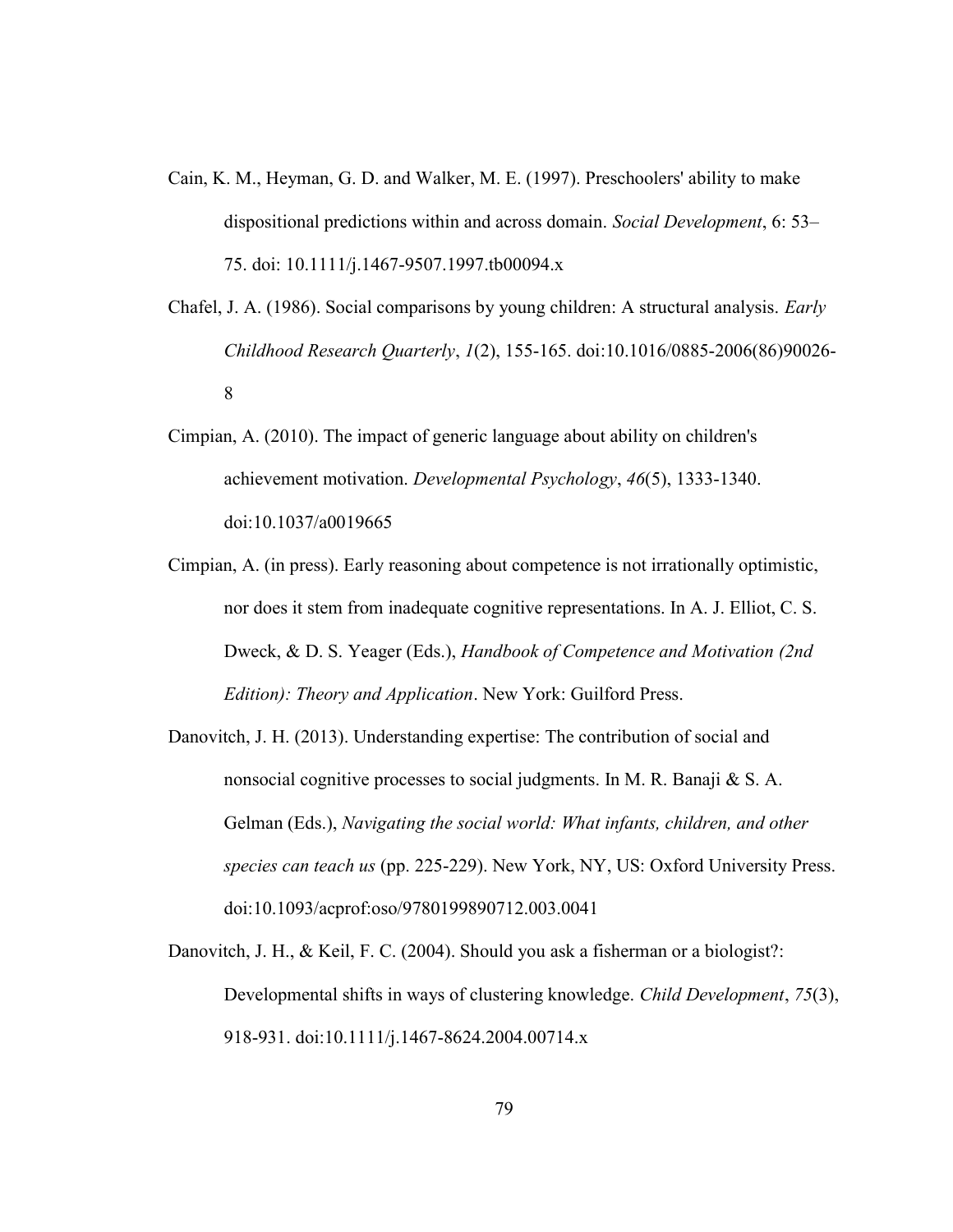- Danovitch, J. H., & Keil, F. C. (2007). Choosing between hearts and minds: Children's understanding of moral advisors. Cognitive Development, 22(1), 110-123. doi:10.1016/j.cogdev.2006.07.001
- Decety, J., & Sommerville, J. A. (2003). Shared representations between self and other: A social cognitive neuroscience view. Trends in Cognitive Sciences, 7(12), 527- 533. doi:10.1016/j.tics.2003.10.004
- Droege, K. L., & Stipek, D. J. (1993). Children's use of dispositions to predict classmates' behavior.Developmental Psychology, 29(4), 646-654. doi:10.1037/0012- 1649.29.4.646
- Duckworth, A. L., Peterson, C., Matthews, M. D., & Kelly, D. R. (2007). Grit: Perseverance and passion for long-term goals. Journal of Personality and Social Psychology, 92(6), 1087-1101. doi:10.1037/0022-3514.92.6.1087
- Dunlosky, J., & Rawson, K. A. (2012). Overconfidence produces underachievement: Inaccurate self evaluations undermine students' learning and retention. Learning and Instruction, 22(4), 271-280. doi:10.1016/j.learninstruc.2011.08.003
- Dweck, C.S. (2003). Ability conceptions, motivation, and development. *British Journal* of Educational Psychology (Special Issue: Motivation and Development).
- Feldman, N. S., & Ruble, D. N. (1977). Awareness of social comparison interest and motivations: A developmental study. Journal of Educational Psychology, 69(5), 579-585. doi:10.1037/0022-0663.69.5.579
- Festinger, L. (1954). A theory of social comparison processes. Human Relations, 7117- 140. doi:10.1177/001872675400700202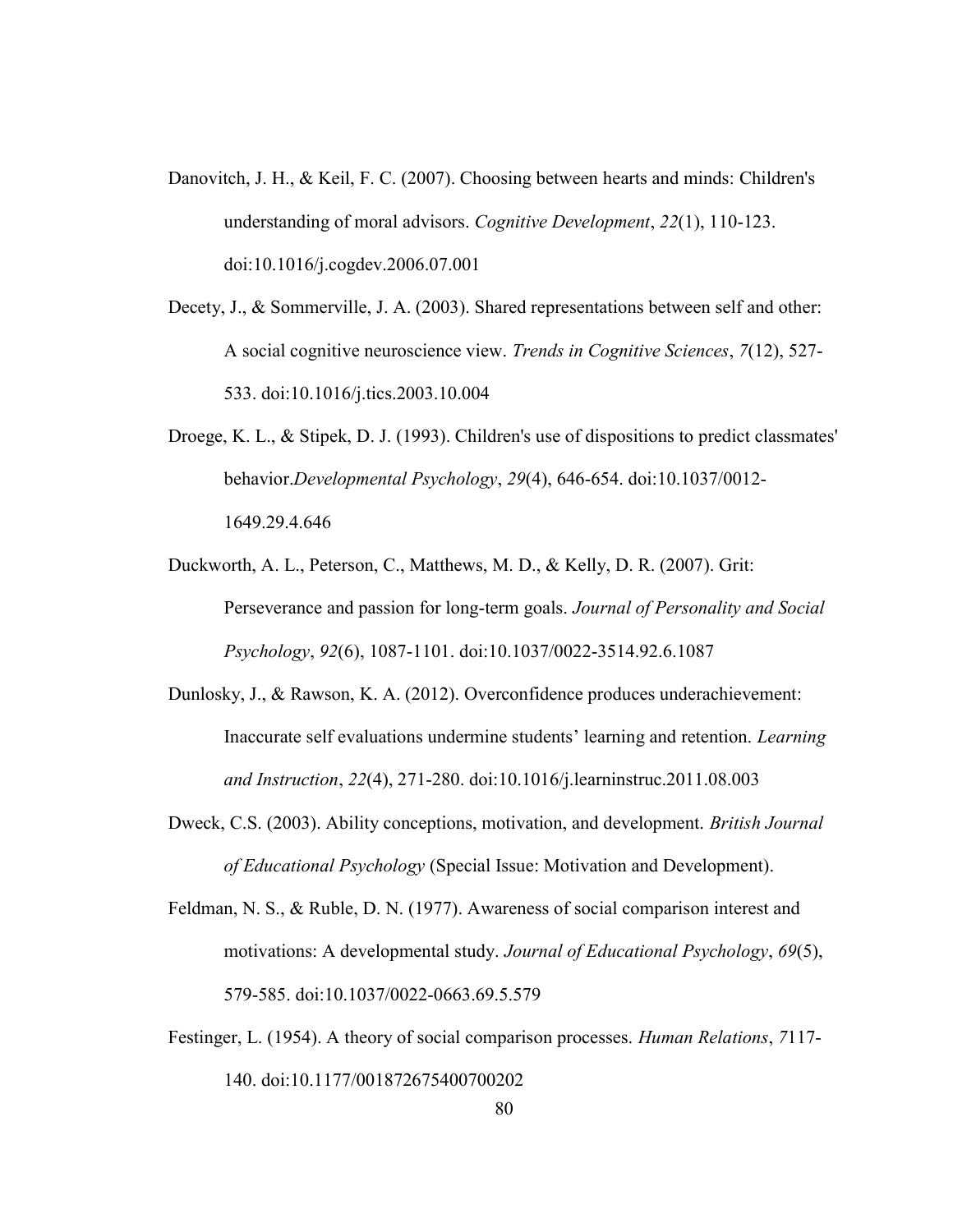- Folmer, A. S., Cole, D. A., Sigal, A. B., Benbow, L. D., Satterwhite, L. F., Swygert, K. E., & Ciesla, J. A. (2008). Age-related changes in children's understanding of effort and ability: Implications for attribution theory and motivation. Journal of Experimental Child Psychology, 99(2), 114-134. doi:10.1016/j.jecp.2007.09.003
- Frey, K. S., & Ruble, D. N. (1985). What children say when the teacher is not around: Conflicting goals in social comparison and performance assessment in the classroom. Journal of Personality and Social Psychology, 48(3), 550-562. doi:10.1037/0022-3514.48.3.550
- Gelman, S. A., Heyman, G. D., & Legare, C. H. (2007). Developmental changes in the coherence of essentialist beliefs about psychological characteristics. Child Development, 78(3), 757-774. doi:10.1111/j.1467-8624.2007.01031.x
- Giles, J.W., & Heyman, G.D. (2004). When to cry over spilled milk: Young children's use of category information to guide inferences about ambiguous behavior. Journal of Cognition and Development, 5, 359-382.
- Gullickson, A. R. (1985). Student evaluation techniques and their relationship to grade and curriculum. The Journal of Educational Research, 79(2), 96-100.
- Heyman, G. D., & Compton, B. J. (2006). Context sensitivity in children's reasoning about ability across the elementary school years. Developmental Science, 9(6), 616-627. doi:10.1111/j.1467-7687.2006.00540.x
- Heyman, G. D., & Gelman, S. A. (1999). The use of trait labels in making psychological inferences. Child Development, 70(3), 604-619. doi:10.1111/1467-8624.00044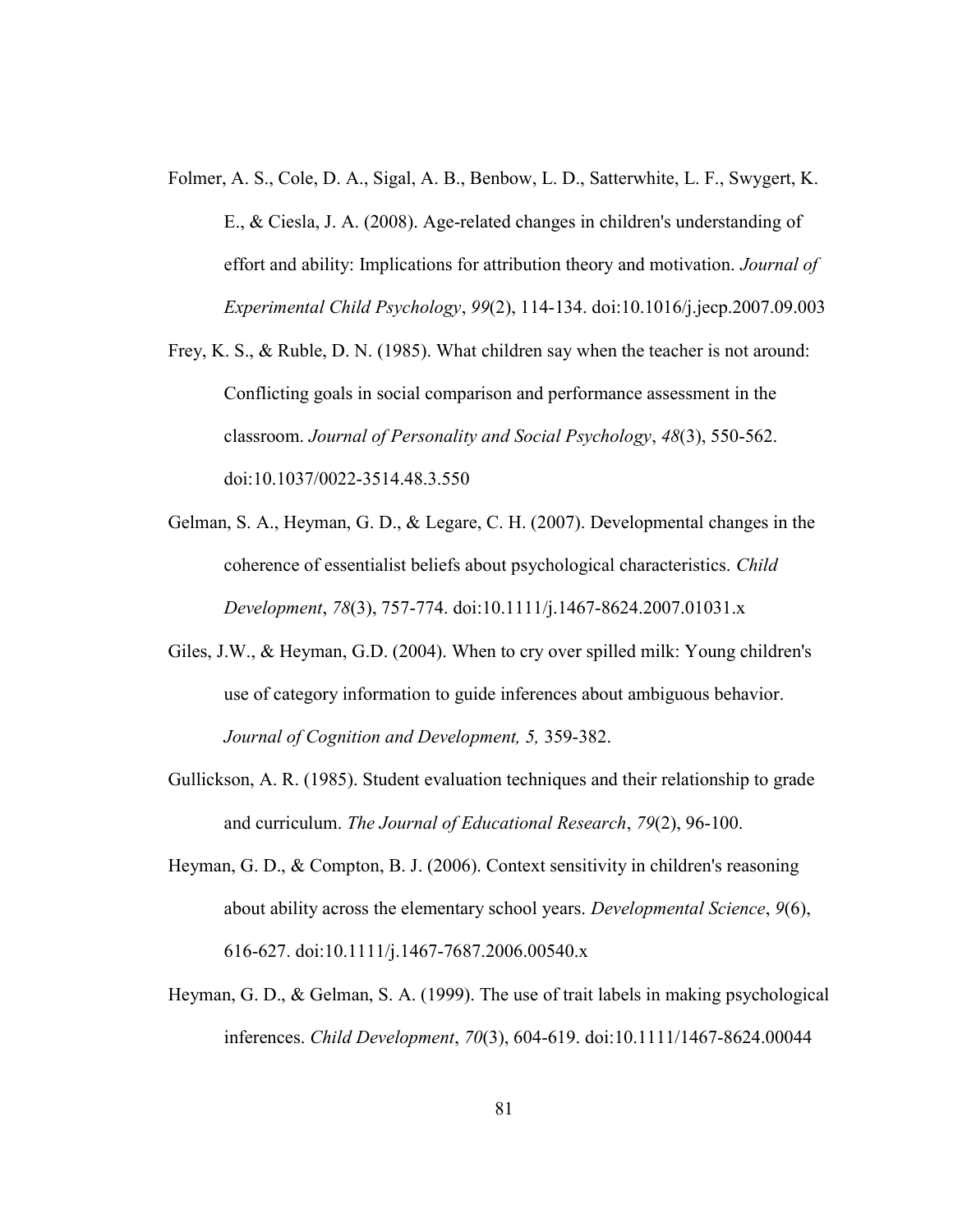- Heyman, G. D., & Gelman, S. A. (2000). Beliefs about the origins of human psychological traits. Developmental Psychology, 36(5), 663-678. doi:10.1037/0012-1649.36.5.663
- Heyman, G. D., & Giles, J. W. (2004). Valence effects in reasoning about evaluative traits. Merrill-Palmer Quarterly, 50(1), 86-109. doi:10.1353/mpq.2004.0004
- Heyman, G. D., Gee, C. L., & Giles, J. W. (2003). Preschool children's reasoning about ability. Child Development, 74(2), 516-534. doi:10.1111/1467-8624.7402013
- Kamins, M. L., & Dweck, C. S. (1999). Person versus process praise and criticism: Implications for contingent self-worth and coping. Developmental Psychology, 35(3), 835-847. doi:10.1037/0012-1649.35.3.835
- Keil, F. C., Stein, C., Webb, L., Billings, V. D., & Rozenblit, L. (2008). Discerning the division of cognitive labor: An emerging understanding of how knowledge is clustered in other minds. Cognitive Science, 32(2), 259-300. doi:10.1080/03640210701863339
- Kleinbaum, D. G., & Klein, M. (2010). Logistic regression: A self-learning text. New York: Springer.
- Koenig, M. A., & Jaswal, V. K. (2011). Characterizing children's expectations about expertise and incompetence: Halo or pitchfork effects? Child Development, 82(5), 1634-1647. doi:10.1111/j.1467-8624.2011.01618.x
- Kurtz-Costes, B., McCall, R. J., Kinlaw, C. R., Wiesen, C. A., & Joyner, M. H. (2005). What does it mean to be smart? The development of children's beliefs about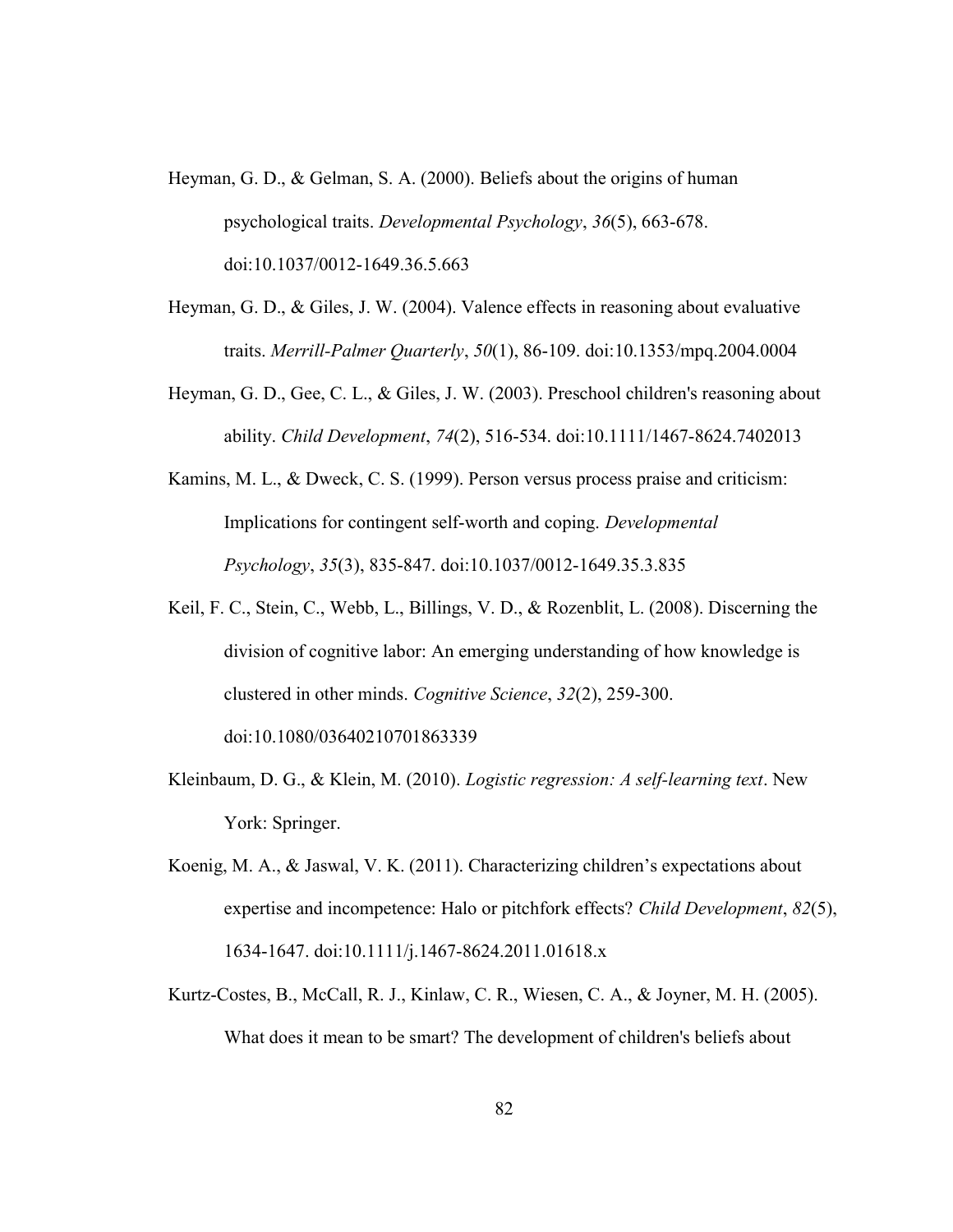intelligence in Germany and the United States. Journal of Applied Developmental Psychology, 26(2), 217-233. doi:10.1016/j.appdev.2004.12.005

- Lagattuta, K. H., Sayfan, L., & Blattman, A. J. (2010). Forgetting common ground: Sixto seven-year-olds have an overinterpretive theory of mind. Developmental Psychology, 46(6), 1417-1432. doi:10.1037/a0021062
- Landrum, A. R., & Mills, C. M. (2015). Developing expectations regarding the boundaries of expertise. Cognition, 134, 215-231. doi:10.1016/j.cognition.2014.10.013
- Landrum, A. R., Mills, C. M., & Johnston, A. M. (2013). When do children trust the expert? Benevolence information influences children's trust more than expertise. Developmental Science, 16(4), 622-638. doi:10.1111/desc.12059
- Landrum, A. R., Pflaum, A. D., & Mills, C. M. (2016). Inducing knowledgeability from niceness: Children use social features for epistemic inferences. Journal of Cognition and Development. doi: 10.1080/15248372.2015.1135799
- Lapan, C., & Boseovski, J. J. (2016). Theory of mind and children's trait attributions about average and typically stigmatized peers. Infant and Child Development, 25(2), 158-178. doi: 10.1002/icd.1923

Lapan, C., Boseovski, J. J., & Blincoe, S. (2016). "Can I believe my eyes?" Three- to sixyear-olds' willingness to accept contradictory trait labels. Merrill Palmer Quarterly: Journal of Developmental Psychology, 62(1), 22-47. doi:10.13110/merrpalmquar1982.62.1.0022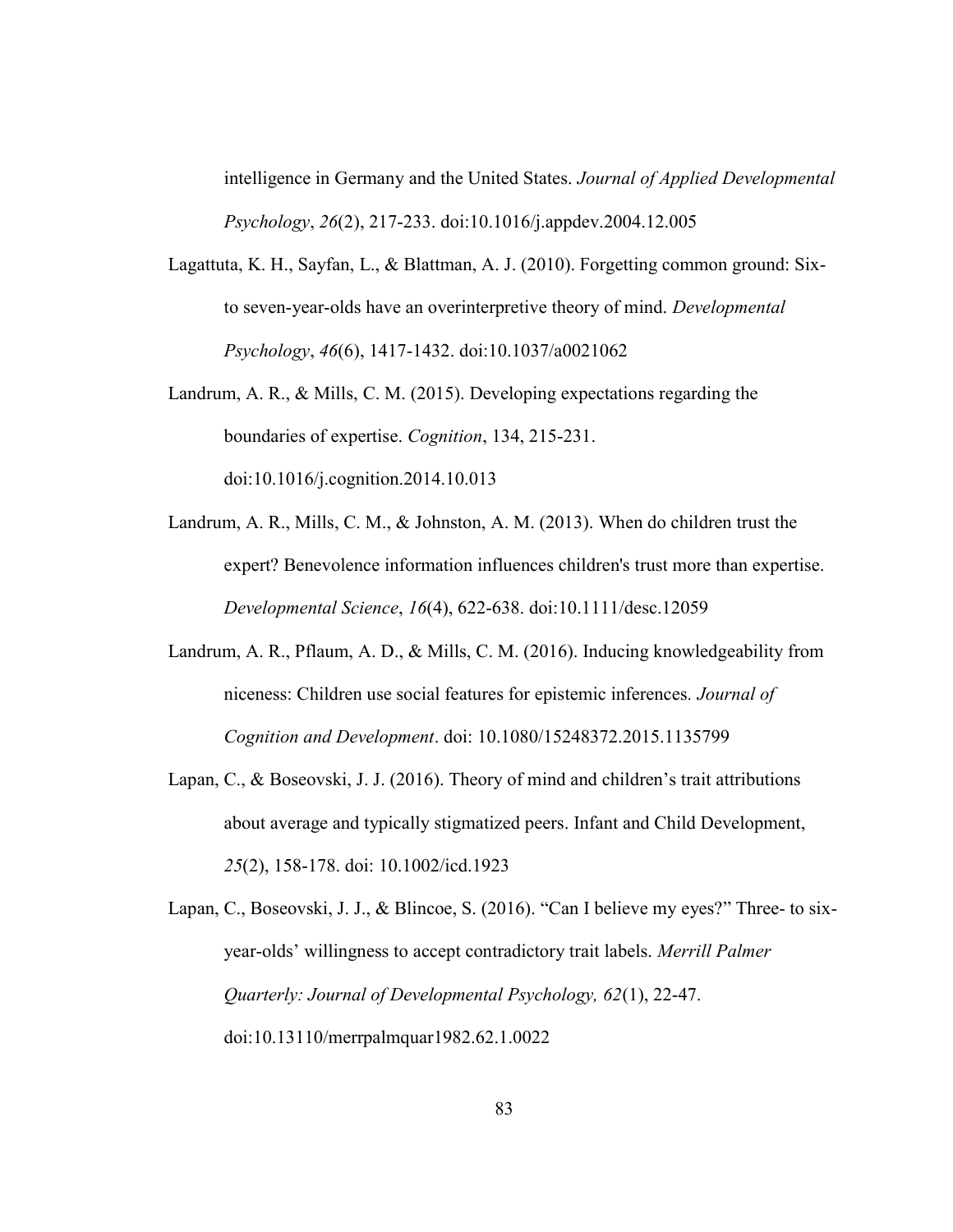- Levine, J. M., & Green, S. M. (1984). Acquisition of relative performance information: The roles of intrapersonal and interpersonal comparison. Personality and Social Psychology Bulletin, 10, 385–393.
- Liu, D., Gelman, S. A., & Wellman, H. M. (2007). Components of young children's trait understanding: Behavior-to-trait inferences and trait-to-behavior predictions. Child Development, 78(5), 1543-1558. doi:10.1111/j.1467-8624.2007.01082.x
- Lockhart, K. L., Chang, B., & Story, T. (2002). Young children's beliefs about the stability of traits: Protective optimism? Child Development, 73(5), 1408-1430. doi:10.1111/1467-8624.00480
- Lockhart, K. L., Goddu, M. K., & Keil, F. C. (2016). Overoptimism about future knowledge: Early arrogance? The Journal of Positive Psychology. doi:10.1080/17439760.2016.1167939
- Lockhart, K. L., Keil, F. C., & Aw, J. (2013). A bias for the natural? Children's beliefs about traits acquired through effort, bribes, or medicine. Developmental Psychology, 49(9), 1669-1682. doi:10.1037/a0030769
- Luo, Y. L., Kovas, Y., Haworth, C. A., & Plomin, R. (2011). The etiology of mathematical self-evaluation and mathematics achievement: Understanding the relationship using a cross-lagged twin study from ages 9 to 12. Learning and Individual Differences, 21(6), 710-718. doi:10.1016/j.lindif.2011.09.001
- Lutz, D. J., & Keil, F. C. (2002). Early understanding of the division of cognitive labor. Child Development, 73(4), 1073-1084. doi:10.1111/1467-8624.00458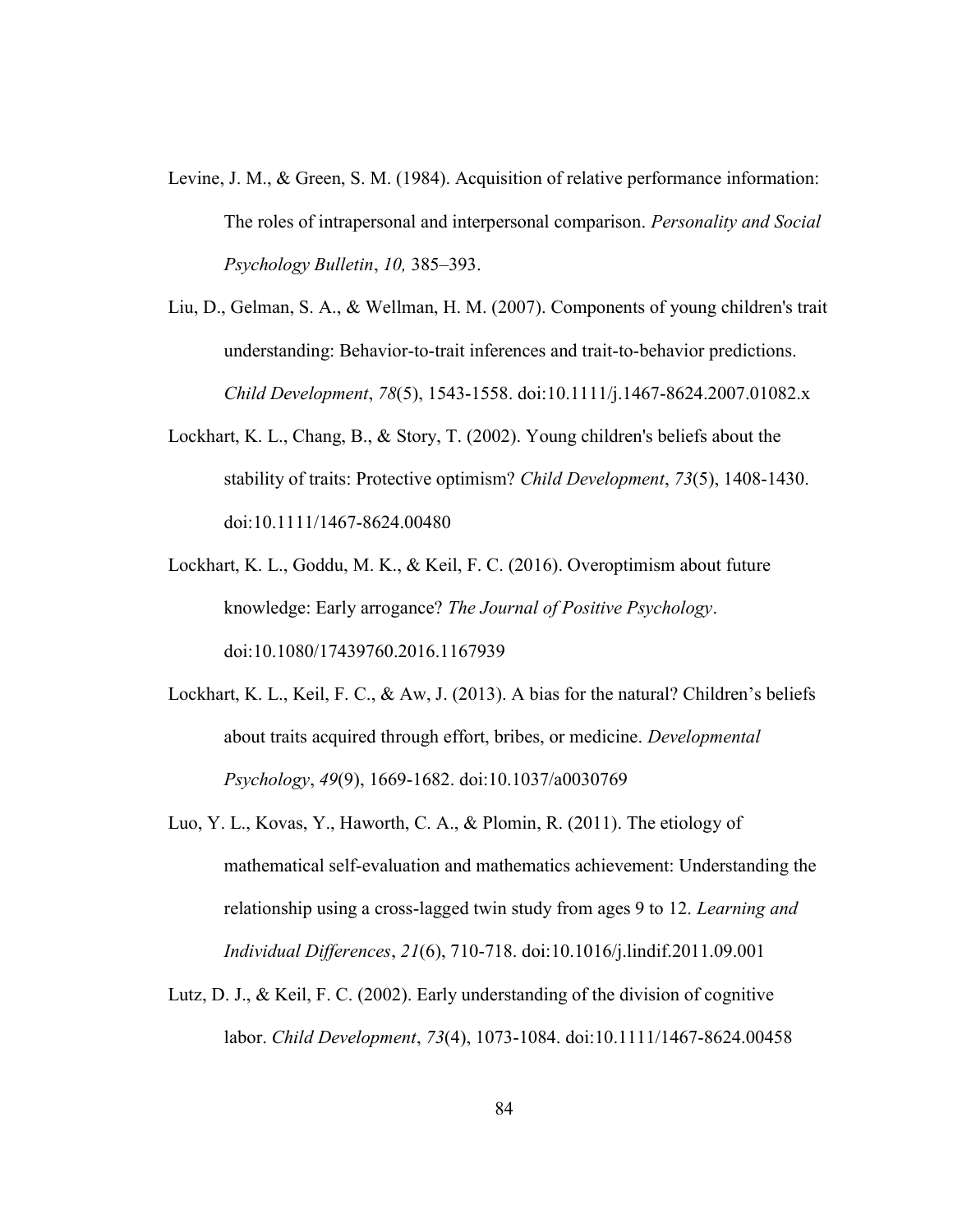- Marcovitch, S., & Zelazo, P. (2009). A hierarchical competing systems model of the emergence and early development of executive function. Developmental Science, 12(1), 1-18. doi:10.1111/j.1467-7687.2008.00754.x
- Morris, W. N., & Nemcek, D. (1982). The development of social comparison motivation among preschoolers: Evidence of a stepwise progression. Merrill-Palmer Quarterly, 28(3), 413-425. Retrieved from PsycINFO
- Mueller, C. M., & Dweck, C. S. (1998). Praise for intelligence can undermine children's motivation and performance. Journal of Personality and Social Psychology, 75(1), 33-52. doi:10.1037/0022-3514.75.1.33
- Mussweiler, T. (2001). 'Seek and ye shall find': Antecedents of assimilation and contrast in social comparison. European Journal of Social Psychology, 31(5), 499-509. doi:10.1002/ejsp.75
- Mussweiler, T. (2003). 'Everything is relative': Comparison processes in social judgment. European Journal of Social Psychology, 33(6), 719-733. doi:10.1002/ejsp.169
- Nicholls, J. G. (1978). The development of the concepts of effort and ability, perception of academic attainment, and the understanding that difficult tasks require more ability. Child Development, 49(3), 800-814. doi:10.2307/1128250
- Nicholls, J. G. (1979). Development of perception of own attainment and causal attributions for success and failure in reading. Journal of Educational Psychology, 71(1), 94-99. doi:10.1037/0022-0663.71.1.94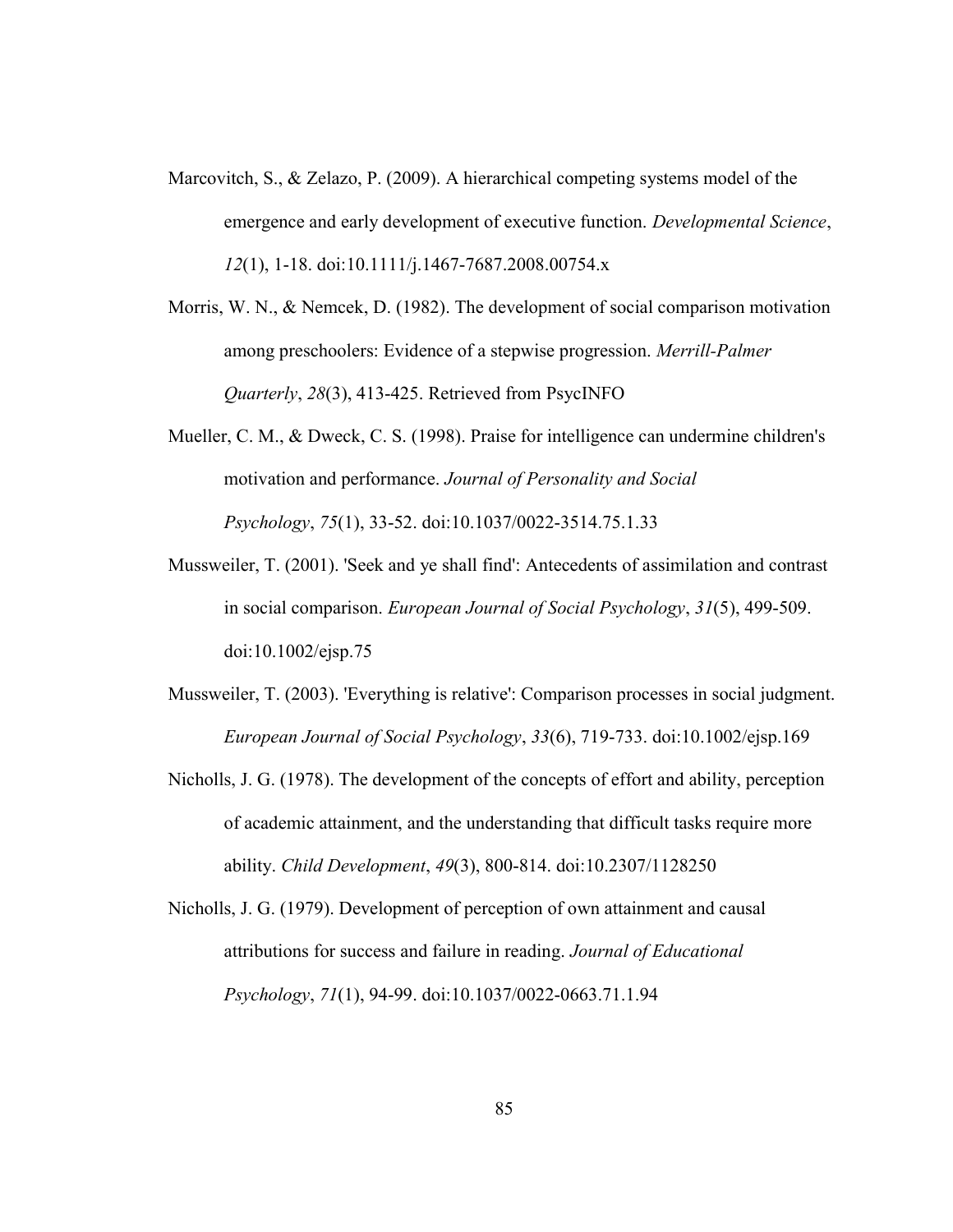- Nicholls, J. G., & Miller, A. T. (1984). Reasoning about the ability of self and others: A developmental study. Child Development, 55(6), 1990-1999. doi:10.2307/1129774
- Pan, W. (2001). Akaike's information criterion in generalized estimating equations. Biometrics, 57(1), 120-125.
- Parsons, J. E., & Ruble, D. N. (1977). The development of achievement-related expectancies. Child Development, 48(3), 1075-1079. doi:10.2307/1128364
- Pomerantz, E. M., Ruble, D. N., Frey, K. S., & Greulich, F. (1995). Meeting goals and confronting conflict: Children's changing perceptions of social comparison. Child Development, 66(3), 723-738. doi:10.2307/1131946
- Raven, J.C., Court, J.H., & Raven, J. (1995). Coloured Progressive Matrices. Oxford, UK: Oxford Psychologists
- Rhodes, M., & Brickman, D. (2008). Preschoolers' responses to social comparisons involving relative failure. Psychological Science, 19(10), 968-972. doi:10.1111/j.1467-9280.2008.02184.x
- Richardson, C. B., Mulvey, K. L., & Killen, M. (2012). Extending social domain theory with a process-based account of moral judgments. Human Development, 55(1), 4-25. doi:10.1159/000335362
- Ruble, D. N., & Flett, G. L. (1988). Conflicting goals in self-evaluative information seeking: Developmental and ability level analyses. *Child Development*, 59(1), 97-106. doi:10.2307/1130392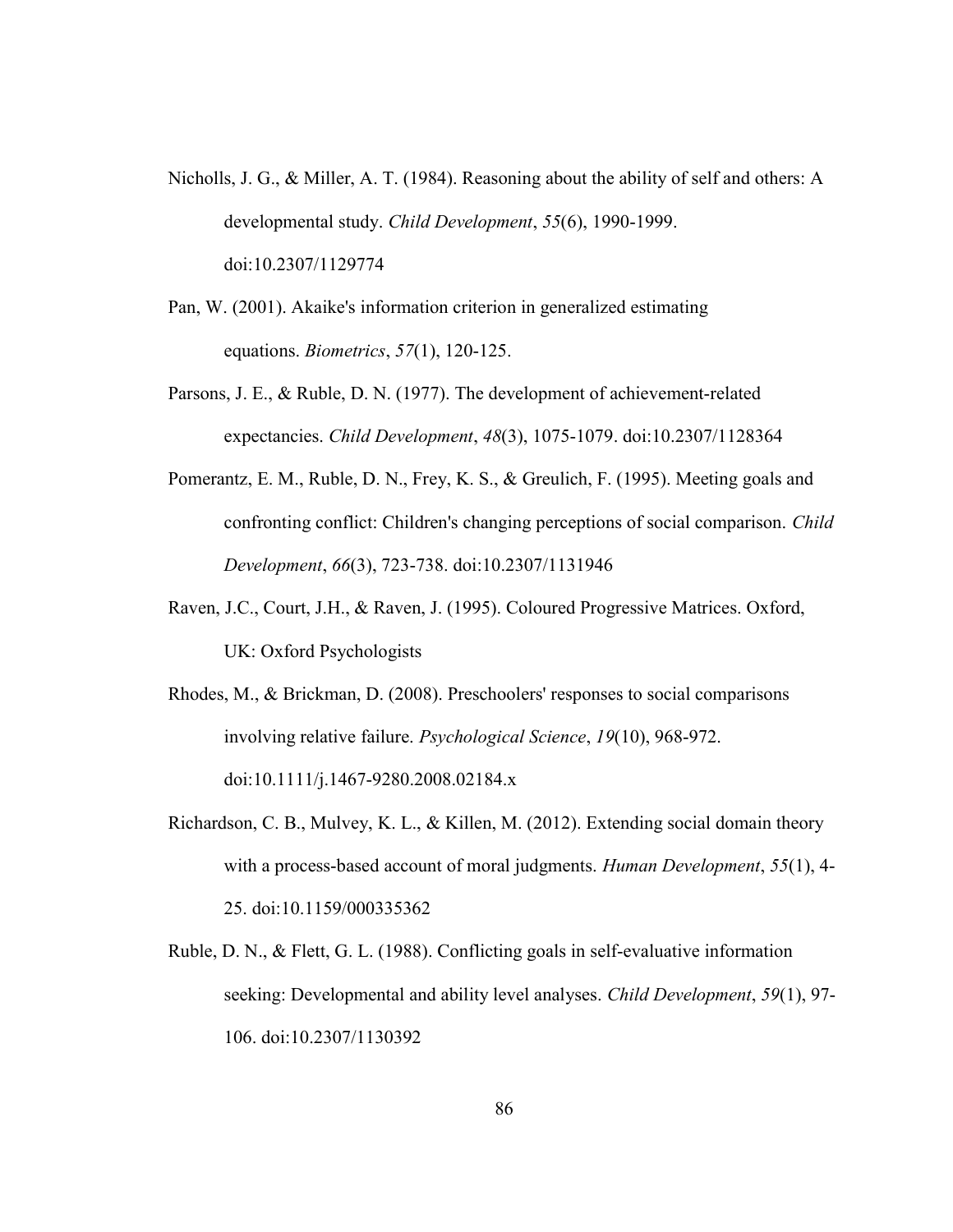- Frey, K. S., & Ruble, D. N. (1987). What children say about classroom performance: Sex and grade differences in perceived competence. Child Development, 58(4), 1066- 1078. doi:10.2307/1130547
- Ruble, D. N., Boggiano, A. K., Feldman, N. S., & Loebl, J. H. (1980). Developmental analysis of the role of social comparison in self-evaluation. Developmental Psychology, 16(2), 105-115. doi:10.1037/0012-1649.16.2.105
- Ruble, D. N., Eisenberg, R., & Higgins, E. T. (1994). Developmental changes in achievement evaluation: Motivational implications of self-other differences. Child Development, 65(4), 1095-1110. doi:10.2307/1131307
- Ruble, D. N., Feldman, N. S., & Boggiano, A. K. (1976a). Social comparison between young children in achievement situations. Developmental Psychology, 12(3), 192- 197. doi:10.1037/0012-1649.12.3.192
- Ruble, D. N., Parsons, J. E., & Ross, J. (1976b). Self-evaluative responses of children in an achievement setting. Child Development, 47(4), 990-997. doi:10.2307/1128435
- Rytkönen, K., Aunola, K., & Nurmi, J. (2005). Parents' causal attributions concerning their children's school achievement: A longitudinal study. Merrill-Palmer Quarterly, 51(4), 494-522. doi:10.1353/mpq.2005.0027
- Saltz, E., & Medow, M. L. (1971). Concept conservation in children: The dependence of belief systems on semantic representation. Child Development, 42(5), 1533-1542.
- Sanders, G. S. (1982). The effects of social comparison on ability evaluations. European Journal of Social Psychology, 12(1), 63-74. doi:10.1002/ejsp.2420120105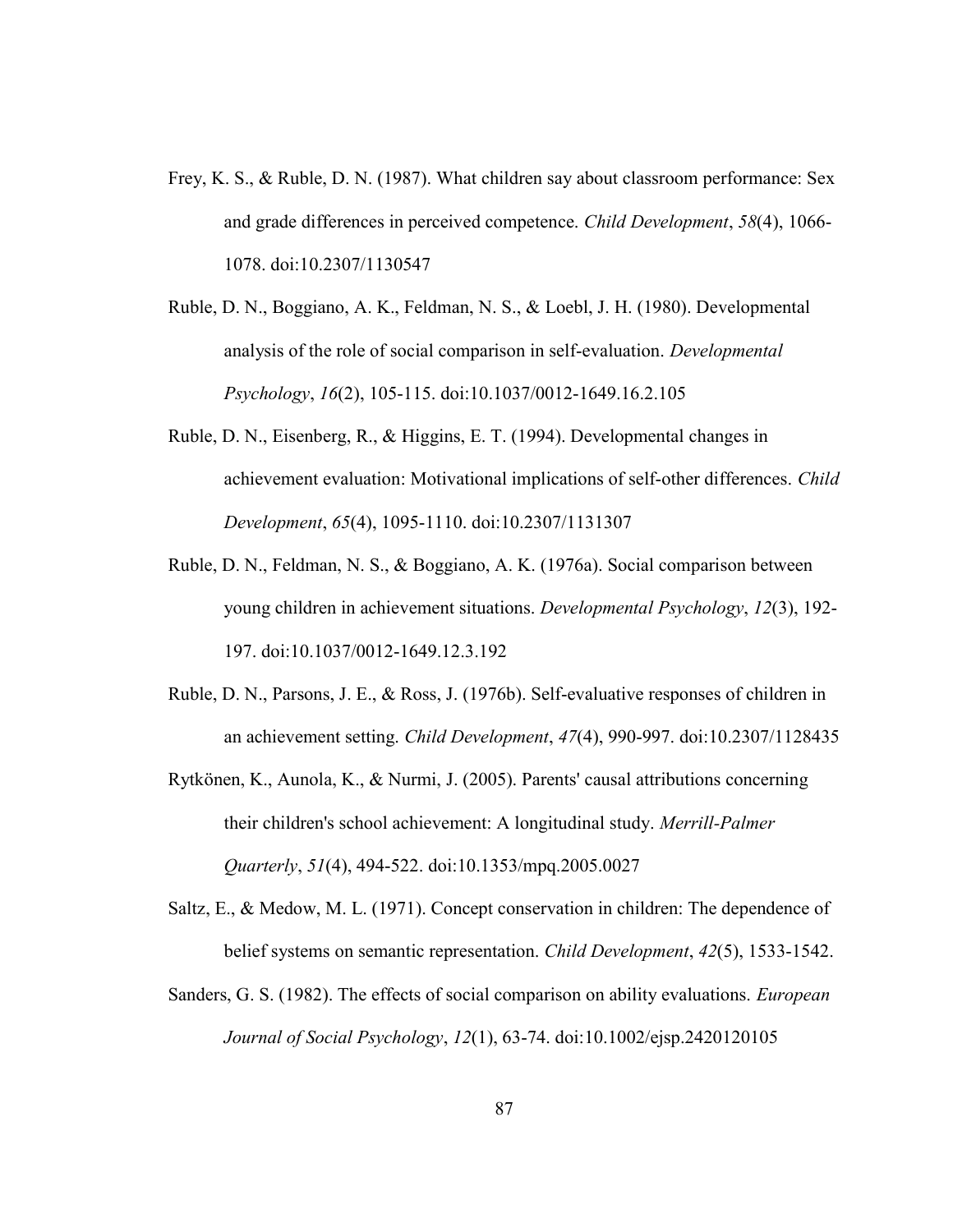- Saxe, G. B., & Sicilian, S. (1981). Children's interpretation of their counting accuracy: A developmental analysis. Child Development, 52(4), 1330-1332.
- Schunk, D. H. (1994). Self-regulation of self-efficacy and attributions in academic settings. In D. H. Schunk, B. J. Zimmerman (Eds.), Self-regulation of learning and performance: Issues and educational applications (pp. 75-99). Hillsdale, NJ, England: Lawrence Erlbaum Associates, Inc.
- Schunk, D. H., & Pajares, F. (2002). The development of academic self-efficacy. In A. Wigfield, J. S. Eccles, (Eds.), Development of achievement motivation (pp. 15- 31). San Diego, CA, US: Academic Press. doi:10.1016/B978-012750053- 9/50003-6
- Schuster, B., Ruble, D. N., & Weinert, F. E. (1998). Causal inferences and the positivity bias in children: The role of the covariation principle. Child Development, 69(6), 1577-1596. doi:10.2307/1132133
- Seta, J. J. (1982). The impact of comparison processes on coactors' task performance. Journal of Personality and Social Psychology, 42(2), 281-291. doi:10.1037/0022-3514.42.2.281
- Sobel, D. M., & Corriveau, K. H. (2010). Children monitor individuals' expertise for word learning. Child Development, 81(2), 669-679. doi:10.1111/j.1467- 8624.2009.01422.x
- Stathi, S., Cameron, L., Hartley, B., & Bradford, S. (2014). Imagined contact as a prejudice‐reduction intervention in schools: The underlying role of similarity and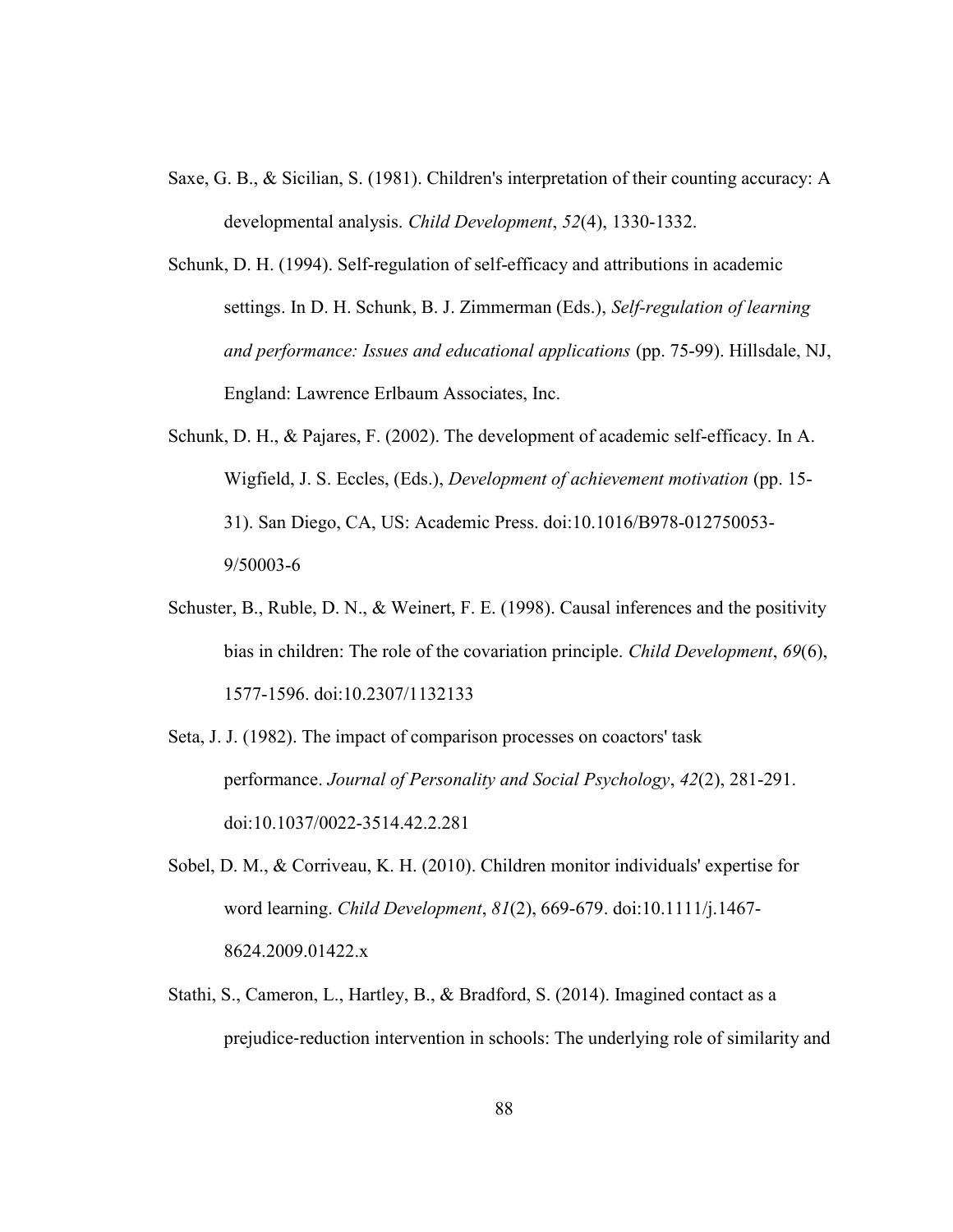attitudes. Journal of Applied Social Psychology, 44(8), 536-546.

doi:10.1111/jasp.12245

- Stipek, D. J. (1984). Sex differences in children's attributions for success and failure on math and spelling tests.Sex Roles, 11(11-12), 969-981. doi:10.1007/BF00288127
- Stipek, D. J., & Daniels, D. H. (1990). Children's use of dispositional attributions in predicting the performance and behavior of classmates. Journal of Applied Developmental Psychology, 11(1), 13-28. doi:10.1016/0193-3973(90)90029-J
- Stipek, D. J., & Hoffman, J. M. (1980). Development of children's performance-related judgments. Child Development, 51(3), 912-914. doi:10.2307/1129485
- Stipek, D., & MacIver, D. (1989). Developmental change in children's assessment of intellectual competence. Child Development, 60(3), 521-538. doi:10.2307/1130719
- Stipek, D. J., & Tannatt, L. M. (1984). Children's judgments of their own and their peers' academic competence. Journal of Educational Psychology, 76(1), 75-84. doi:10.1037/0022-0663.76.1.75
- Taylor, M. G., Rhodes, M., & Gelman, S. A. (2009). Boys will be boys; Cows will be cows: Children's essentialist reasoning about gender categories and animal species. Child Development, 80(2), 461-481. doi:10.1111/j.1467- 8624.2009.01272.x
- Weisz, J. R., Yeates, K. O., Robertson, D., & Beckham, J. C. (1982). Perceived contingency of skill and chance events: A developmental analysis. Developmental Psychology, 18(6), 898-905. doi:10.1037/0012-1649.18.6.898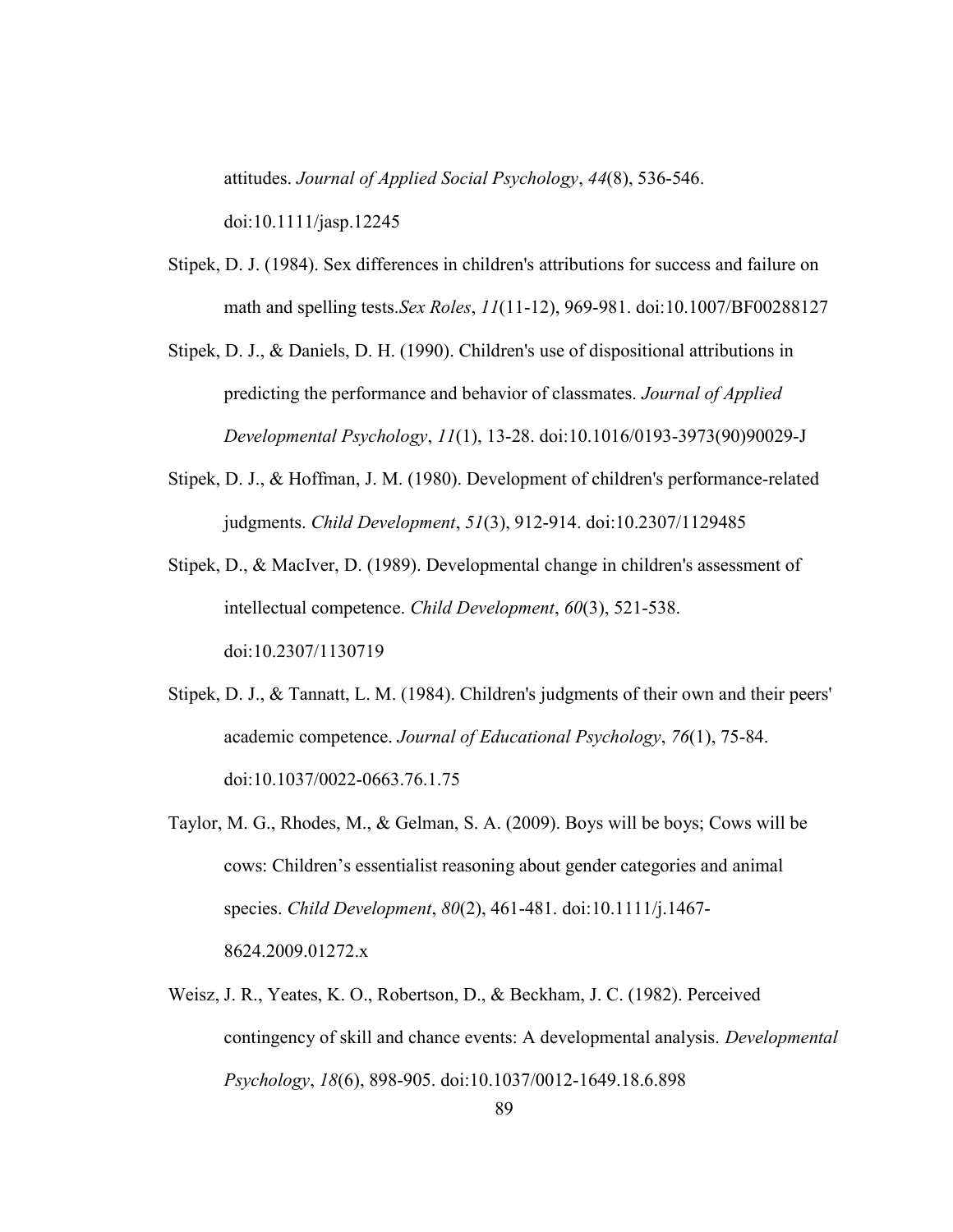- Welsh, M. C. (1991). Rule-guided behavior and self-monitoring on the Tower of Hanoi disk-transfer task. Cognitive Development, 6(1), 59-76. doi:10.1016/0885- 2014(91)90006-Y
- Yeager, D. S., & Dweck, C. S. (2012). Mindsets that promote resilience: When students believe that personal characteristics can be developed. Educational Psychologist, 47(4), 302-314. doi:10.1080/00461520.2012.722805
- Yuill, N., & Pearson, A. (1998). The development of bases for trait attribution: Children's understanding of traits as causal mechanisms based on desire. Developmental Psychology, 34(3), 574-586. doi:10.1037/0012-1649.34.3.574
- Yussen, S. R., Mathews, S. R., Buss, R. R., & Kane, P. T. (1980). Developmental change in judging important and critical elements of stories. Developmental Psychology, 16(3), 213-219. doi:10.1037/0012-1649.16.3.213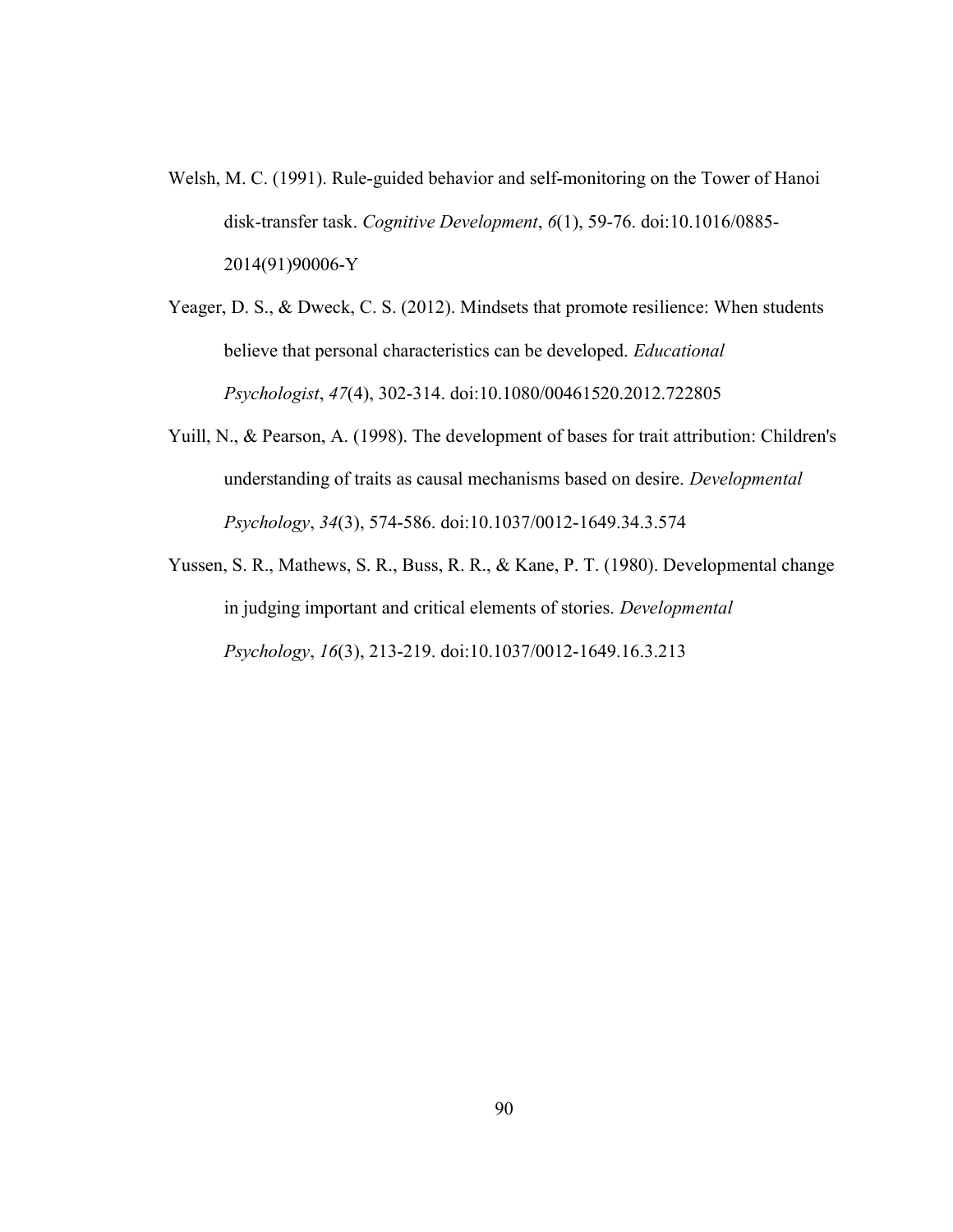## APPENDIX A

### EXPERIMENT 1: PEER EXPERTISE INFORMATION

### Expert Novel Domain

 "Casey is a boy your age. He goes to a school like yours and likes to play with his friends. He knows a lot about flerping. After school, he often takes special lessons on how to flerp. He knows how to flerp with lots of discs and posts. He flerps in front of lots of people. He has won competitions for his flerping."

## Expert Familiar Domain

 "Lee is a boy your age. He goes to a school like yours and likes to play with his friends. Lee knows a lot about drawing. He has taken the art class at school that all kids take, but also other special art classes outside of school. He knows how to draw lots of things. He shows his art to a lot of people. He has his won awards for his drawings."

### Novice, Novel Domain

 "Casey is a boy your age. He goes to a school like yours and likes to play with his friends. Casey doesn't know a lot about flerping. When he came in to see us, he had never heard of flerping before and he had never tried flerping. It was the first time he ever flerped."

#### Novice Familiar Domain

 "Lee is a boy your age. He goes to a school like yours and likes to play with his friends. Lee knows a little about drawing. He has taken the art class at school that all kids take, but no other special art classes outside of school. He knows how to draw a few things. He only shows his art to a few people. He's never put his art in a competition to try and win a prize."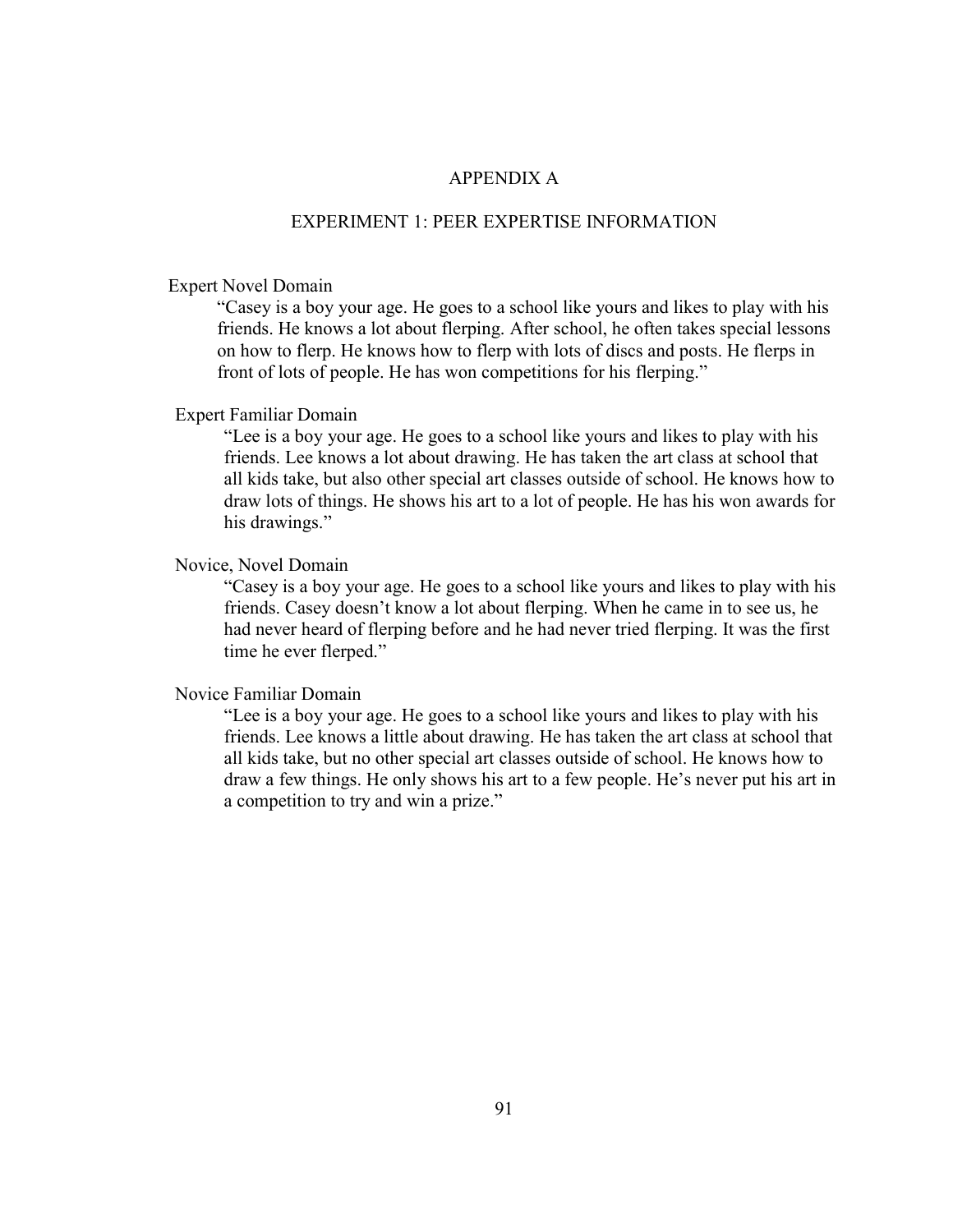### APPENDIX B

## SELF-EVALUATION EXPLANATION CODING AND EXAMPLES

## (EXPERIMENT 1 AND 2)

# Affect & Performance

Positive Performance: "I got a lot right" "I did a good job"

Negative Performance: "I made a lot of mistakes" "I didn't think it turned but so well"

Effort/Practice: "I tried my best" "I've never played flerping before" "I draw all the time"

Enjoyment: "The game was fun" "I liked that game"

Miscellaneous: "I got 9 stars" "I feel that's where I belong" "I listened" Don't know (not included in analyses): "I'm not sure" "I have no idea"

## Ability

Practice: "I do them all the time" "I'm used to playing them a lot" General Skills/Abilities: "I'm smart" "I'm good at figuring out how to solve problems" "I'm not very good at drawing. It's not my best strength" "I'm very good at drawing"

Enjoyment: "I like puzzles" "I don't like art that much" "It's fun to do"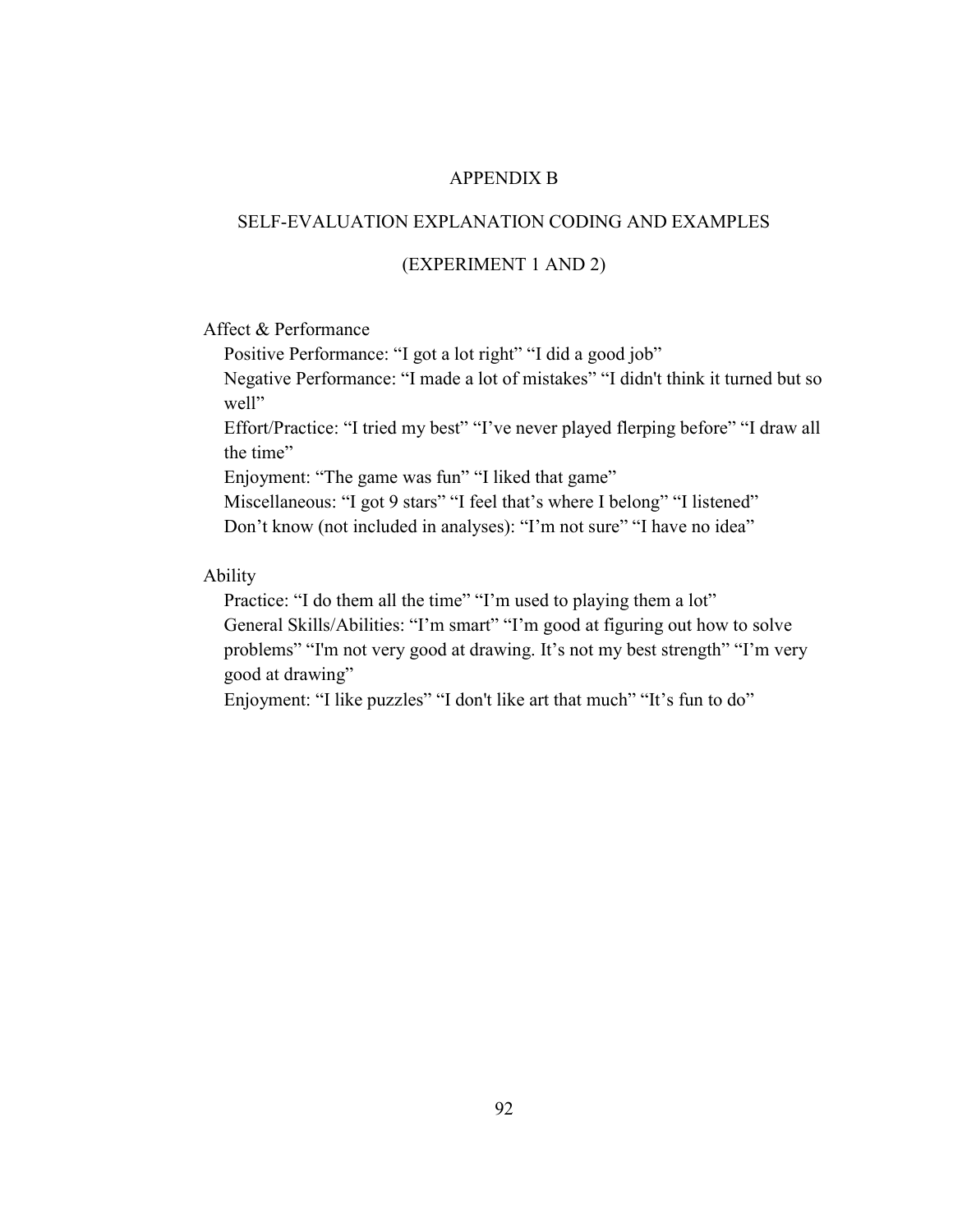## APPENDIX C

## ENTITY INCREMENTEAL CODING

# Questions

- 1. Think of kids in your class who get a lot wrong on their schoolwork. Why do you think they get a lot wrong?
- 2. Why do you think you get things on your schoolwork wrong?
- 3. Think of kids in your class who get a lot right on their schoolwork. Why do you think they get a lot right?
- 4. Why do you think you get things on your schoolwork right?

# Coding

Process: "They pay attention." "They study really hard." "They don't listen" "They're not trying hard"

Ability: "They are smart" "They are academically gifted" "They're dumb or have a low IQ"